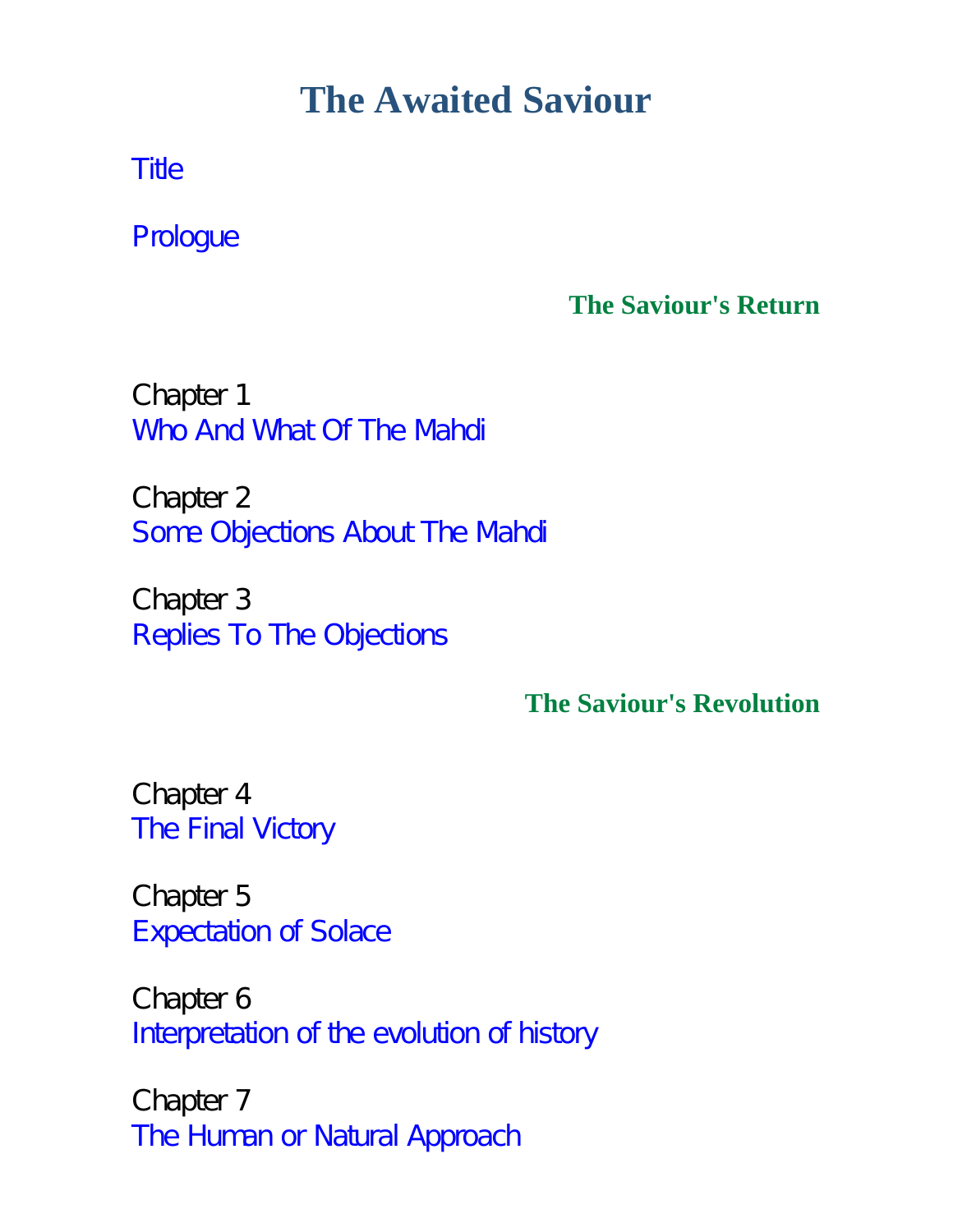Chapter 8 [Two Concepts About Man](#page-94-0) 

Chapter 9 [An ideal society](#page-98-0) 

Chapter 10 [Appendix](#page-106-0)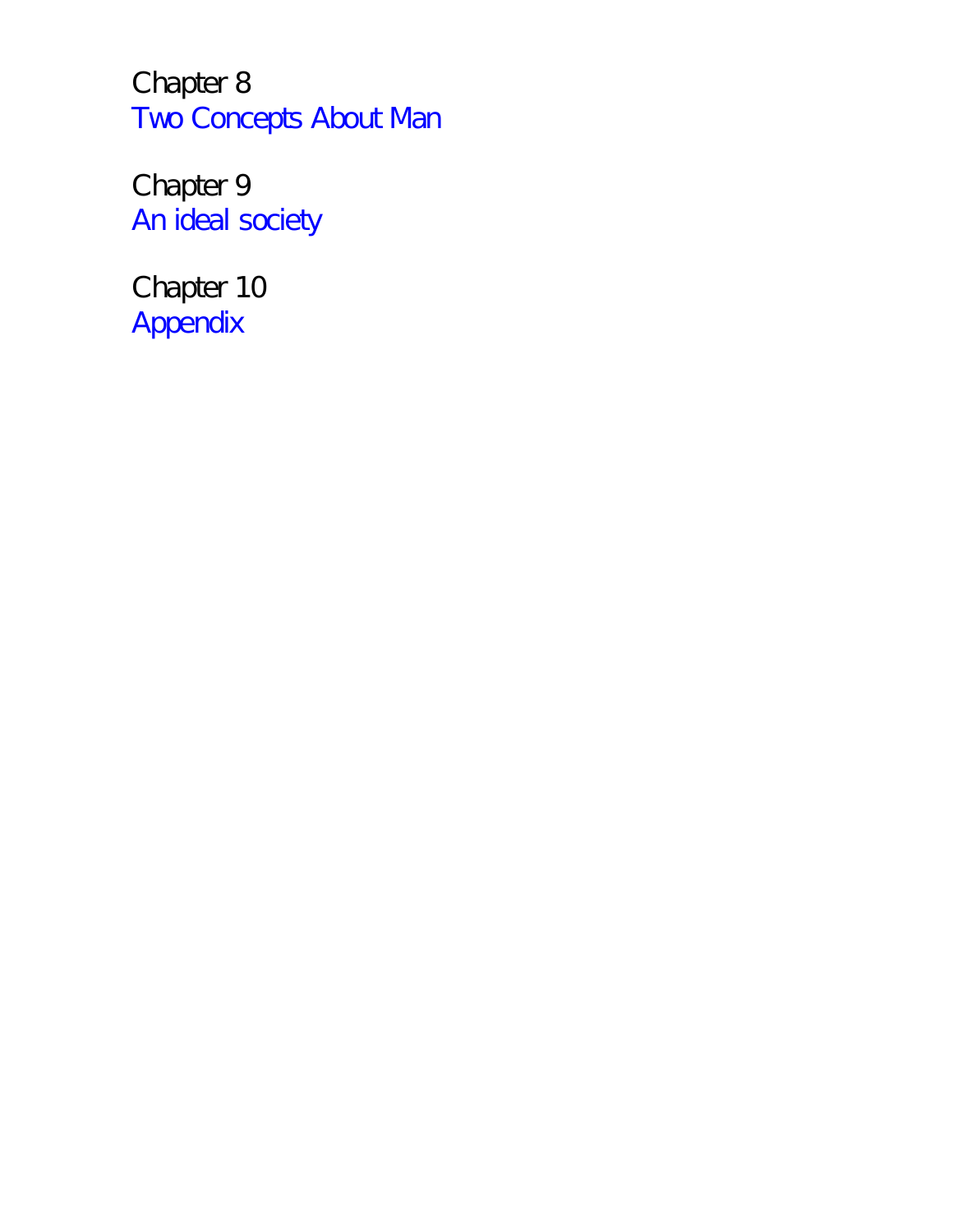<span id="page-2-0"></span>[INDEX](#page-0-0)

# **The Awaited Saviour**

by

**Ayatullah Baqir al-Sadr and Ayatullah Murtada Mutahhari**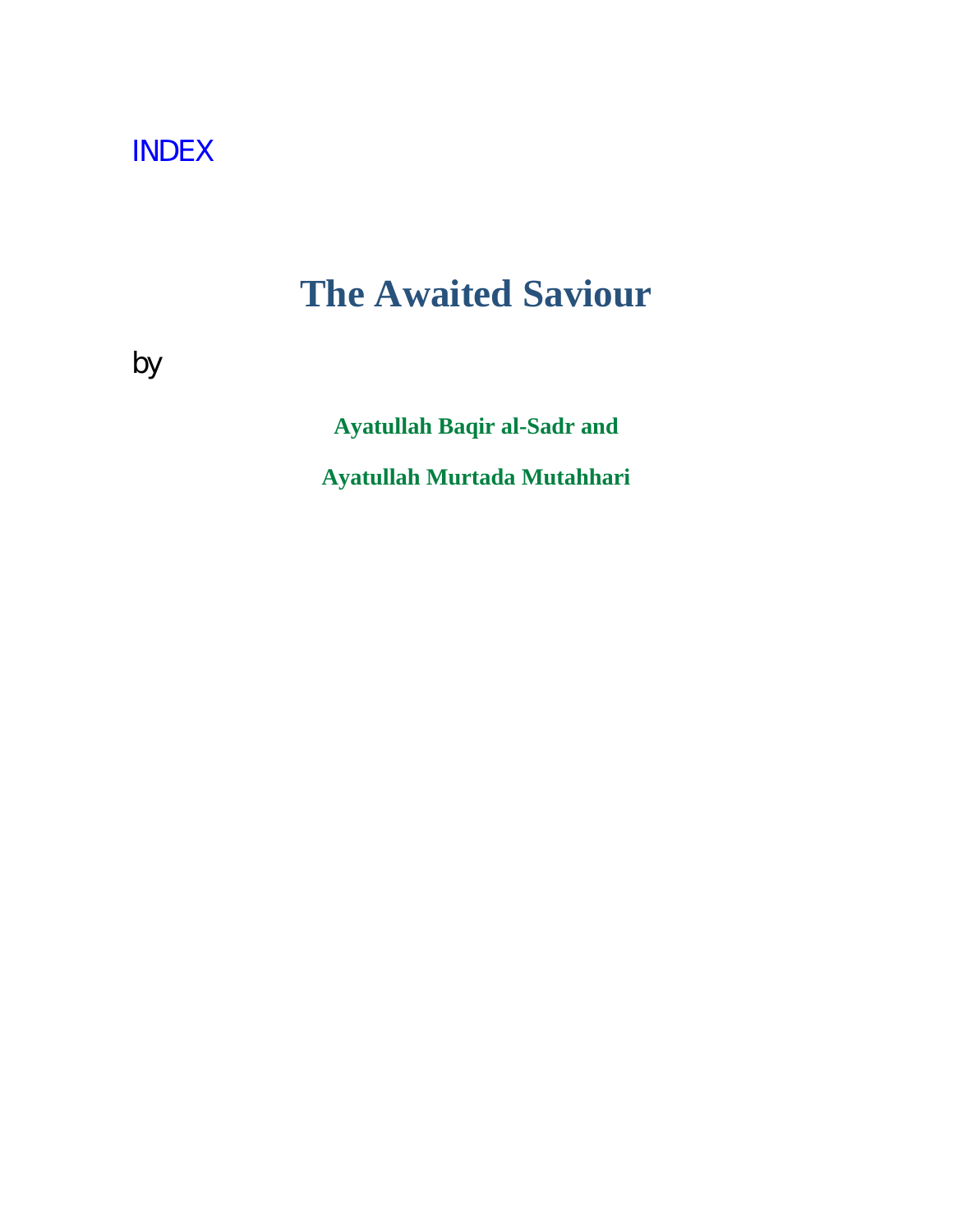## **Prologue**

<span id="page-3-0"></span>A figure more legendary than that of the Mahdi, the Awaited Saviour, has not been seen in the history of mankind. The threads of the world events have woven many a fine design in human life but the pattern of the Mahdi stands high above every other pattern. He has been the vision of the visionaries in history. He has been the dream of all the dreamers of the world. For the ultimate salvation of mankind he is the Pole Star of hope on which the gaze of humanity is fixed.

The Qur'anic prophecy of the inevitable victory of Islam will be realized following the advent of the Mahdi who will fight the wrong, remedy the evils and establish a world order based on the Islamic teachings of justice and virtue. Thereafter there will be only one religion and one government in the world.

It may be mentioned here that the movement for the establishment of a world government is already afoot and this point is engaging the attention of many prominent intellectuals. The setting up of the United Nations is a step in this very direction. In spite of the growing consciousness of its desirability, the unification of the world is still a distant dream. The vested interests and the mutual rivalries of the regimes in the various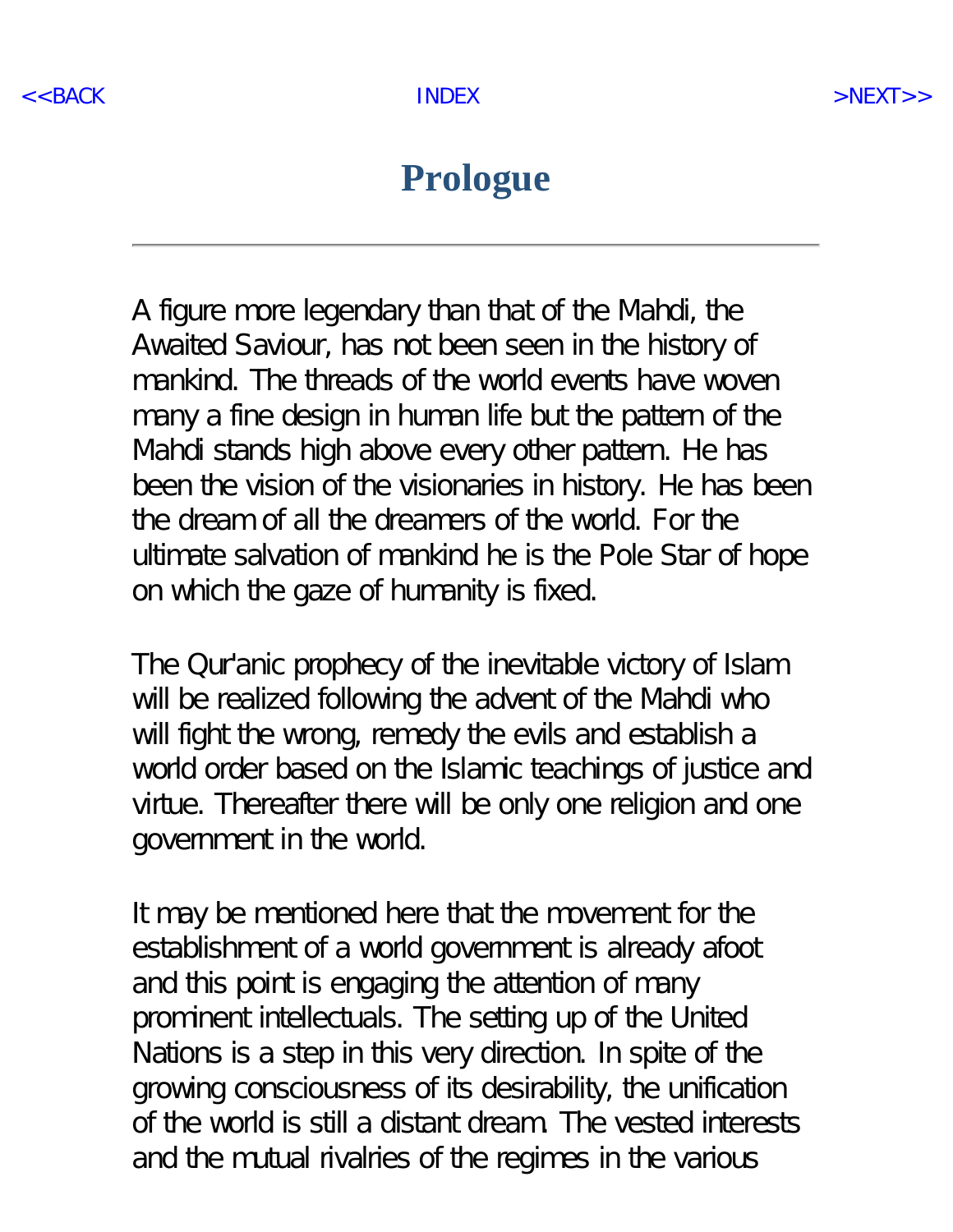countries and the mutual animosities of the divergent blocs constitute a big hurdle in the way of its materialization. Hence, its consummation cannot be expected to come off automatically. It will need the active struggle of a world reformer in the person of Mahdi. Anyhow, a start has been made and the things are gradually turning out exactly as predicted by Islam fourteen centuries ago.

The belief in an expected reformer and a saviour of humanity is not peculiar to the Shi'ah School of Islam. It is common not only to all the Muslim sects, but is also shared by all the great religions such as Christianity, Judaism, Buddhism and Zoroastrianism.

In this quest for the truth about the Mahdi there is no distinction of any caste, creed, or country. The quest is universal, exactly in the same way as the Mahdi himself is universal. He stands resplendent high above the narrow walls in which humanity is cut up and divided. He belongs to everybody. For all that and much more, what exactly is the Mahdi? Surely that is the big question which the thinking people all over the world would like to ask.

It is only Islam that has given this concrete shape to an abstract idea. The Mahdi is not to be born in the distant future. He is already living amongst us and shares our joys and sorrows: His appearance will mean not only the materialization of an Islamic aspiration, but will also be the realization of a hope cherished by the entire humanity.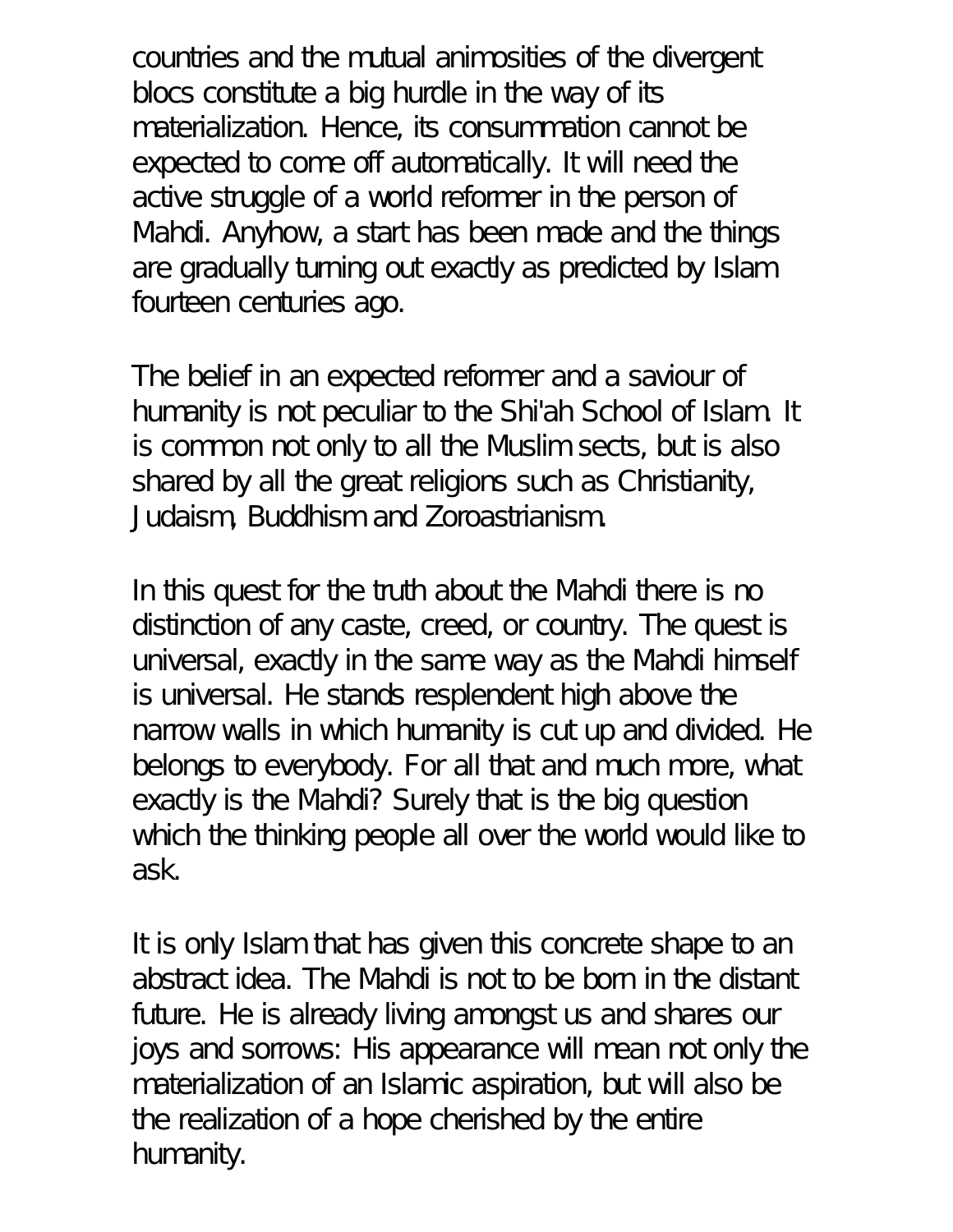Prof. Henry Corbin of Sorbonne University, says:

"To my mind the Shi'ite is the only sect which has preserved and perpetuated the link of Divine guidance between man and God through its belief in the Imamate. According to the Jews the Prophethood, a real link between man and God, came to an end with Moses. They do not believe in the Prophethood of Jesus and Muhammad. The Christians too, do not go beyond Jesus. The Sunnite sect has also stopped at the Prophet Muhammad and believes that the link between man and God has been severed with the end of the Prophethood".

It is only the Twelver Shi'ah who believe that the link still exists through the Mahdi and will continue to exist forever.

It is hardly necessary to give an explanation as to why the Mahdi disappeared immediately after assuming the Imamate. Let it suffice to say that Allah in His Divine Wisdom ordained so.

In the meantime it is the duty of all the Muslims, especially the Shi'ah, to strive steadfastly for the creation of the proper atmosphere and the right climate for the establishment of a world order based on justice, virtue and piety. They should not only mould their individual lives according to the teachings and high ideals of Islam, but they should also bend their efforts to set up the Islamic order on the collective and communal level. They should devote themselves to the service of the faith and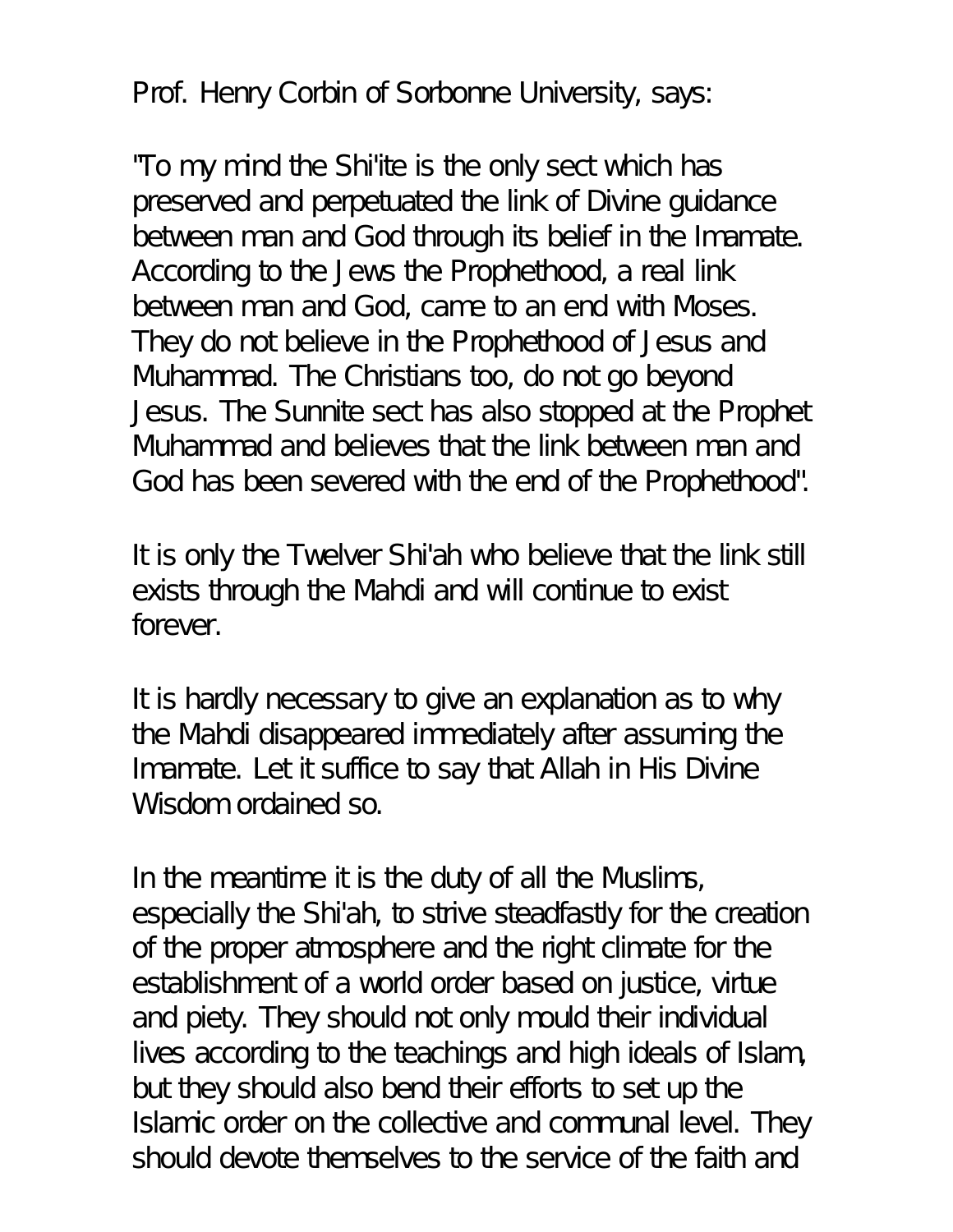be prepared to receive the Awaited Saviour. That is what was meant by the Imams when they exhorted the Muslims to keep on waiting for the Mahdi.

An authentic and universally accepted Hadith (tradition) reports the holy Prophet of Islam (Peace and benediction be upon him and his infallible progeny) to have said explicitly on several occasions that he would be followed by twelve Amirs, [\[1\]](#page-12-0) (according to another version, twelve caliphs) the first of them being Ali and the last Mahdi.[\[2\]](#page-12-1)

<span id="page-6-1"></span><span id="page-6-0"></span>According to another reliable tradition he pinpointed the personality to Imam Mahdi when he said that the Mahdi would be a descendant of Imam Husayn in his ninth generation.[\[3\]](#page-12-2)

<span id="page-6-2"></span>In certain other traditions the holy Prophet referred, in clear terms, to the last Imam's mission and narrated the events connected with his occultation and reappearance.

In this connection it is interesting to note, as pointed out by the famous historian Tabari, that the reports about the occultation of the Mahdi were recorded in their books by the Shi'ah traditionalists during the lifetime of Imam Baqir and Imam Sadiq i.e. long before Imam Mahdi was born. This fact alone is enough to vouch for their genuineness.

The Sunnite scholars have also mentioned and recorded hundreds of traditions about the Mahdi in more than seventy books by their own valued and dependable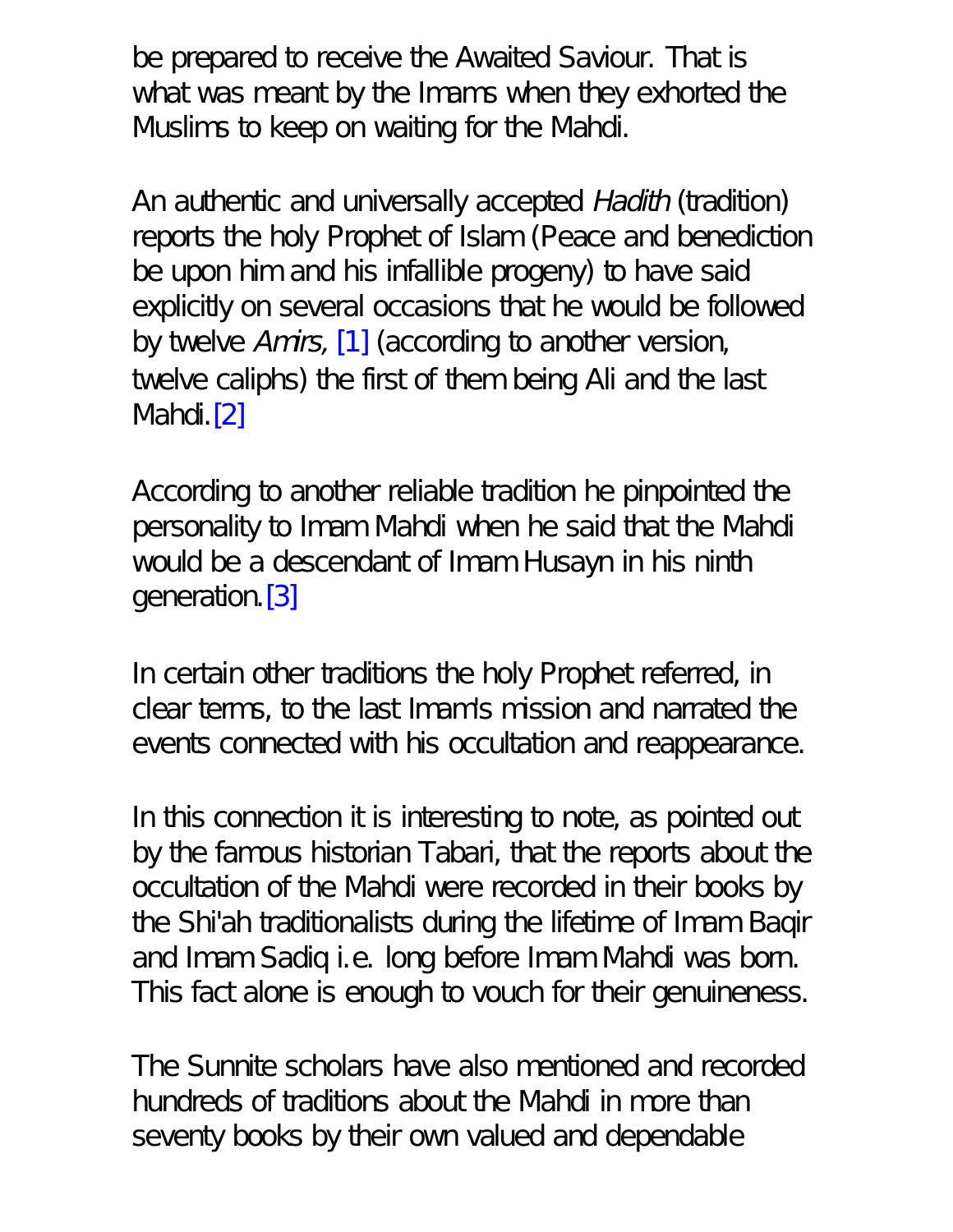authorities of which we shall mention a few examples.

Musnad - Ahmad b. Hanbal (d. 241 A.H.)

Sahih Bukhari - Muhammad b. Ism'ail Bukhari (d. 256 A.H.)

Sahih Muslim - Muslim b. Hajjaj Nishapuri (d.261 A. H.)

Sunan Abi Dawud - Sulayman b. Ash'ath Sijistani (d. 275 A.H.)

Sahih Tirmizi -Muhammad b. Isa Tirmizi (d. 279A. H.)

The authors of the above books, each one of them, died either before or shortly after Mahdi's birth.<sup>[4]</sup>

<span id="page-7-0"></span>The other facts which can be gleaned from the prophecies of the holy Prophet about the Mahdi are briefly stated below:

- a. He will bear the same nomenclature as the holy Prophet.
- b. He will not be bearing allegiance to any tyrant.
- c. He will fill the earth with justice and fair play after its having been filled with injustice and tyranny.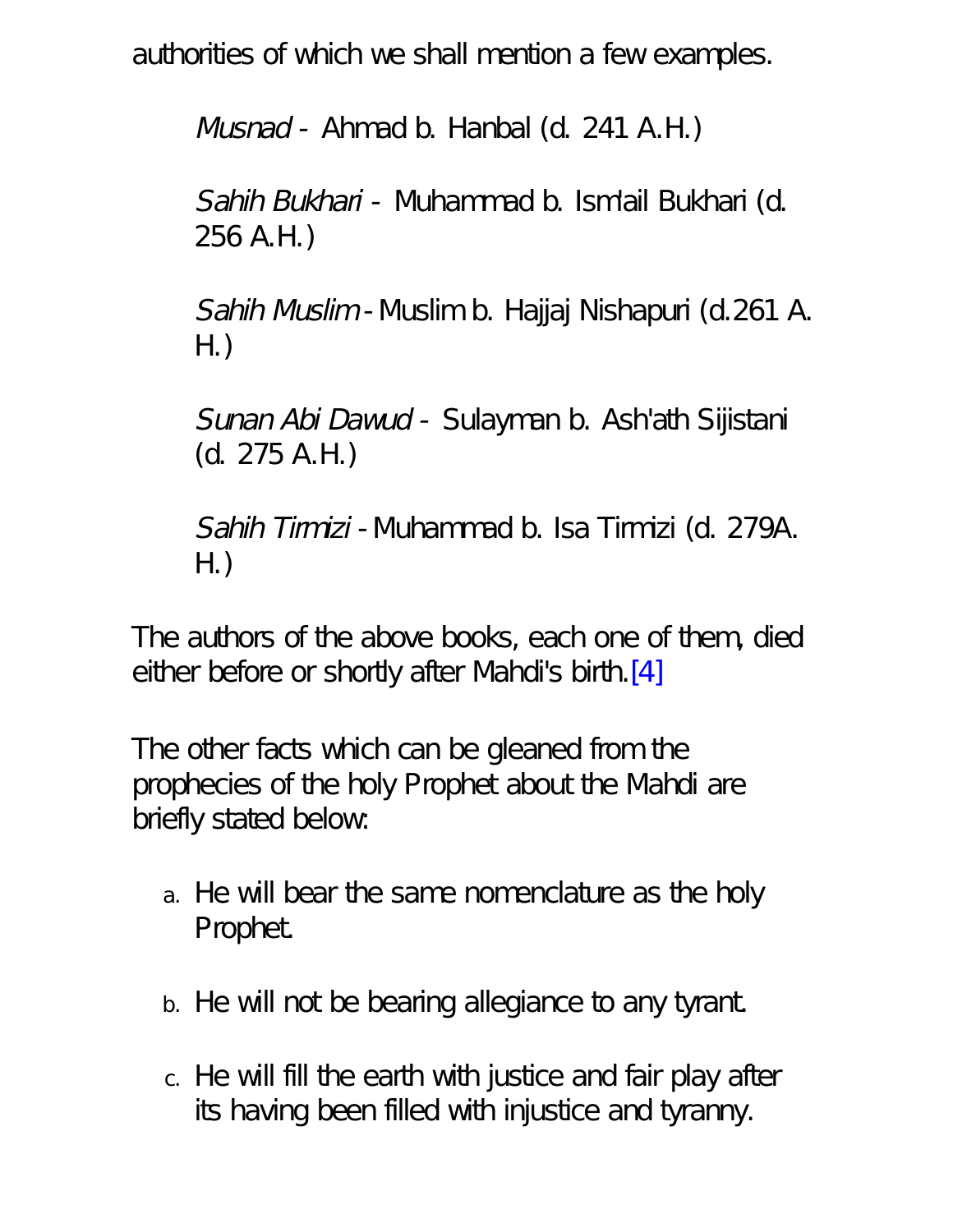- d. At the time of his advent he will be found leaning against the wall of the Ka'bah. He will call together his 313 supporters who will respond to his call and gather around him. Then he will lead the congregational prayers.
- e. He will establish Islamic law in the whole world.
- f. On his second advent Jesus will offer prayers behind him.

According to the Islamic traditions Jesus will descend from the heaven and espouse the cause of the Mahdi. The Christians and the Jews will see him and recognize his true status. The Christians will abandon their faith in his godhead. The holy Qur'an says:

"There shall be none among the People of the Scripture, but will believe in him (Jesus) before his death; and on the Day of Resurrection be will be a witness against them" (Surah al-Nisa, 4:159)

Evidently at that time Jesus will not be following the Christian law which has already been repealed. He will be following the Mahdi, the master of the time, and that is why he will be offering prayers behind him.

According to a tradition recorded in the celebrated books of the tradition, including the Sahih Bukhari and the Sahih Muslim, the Prophet is reported to have said: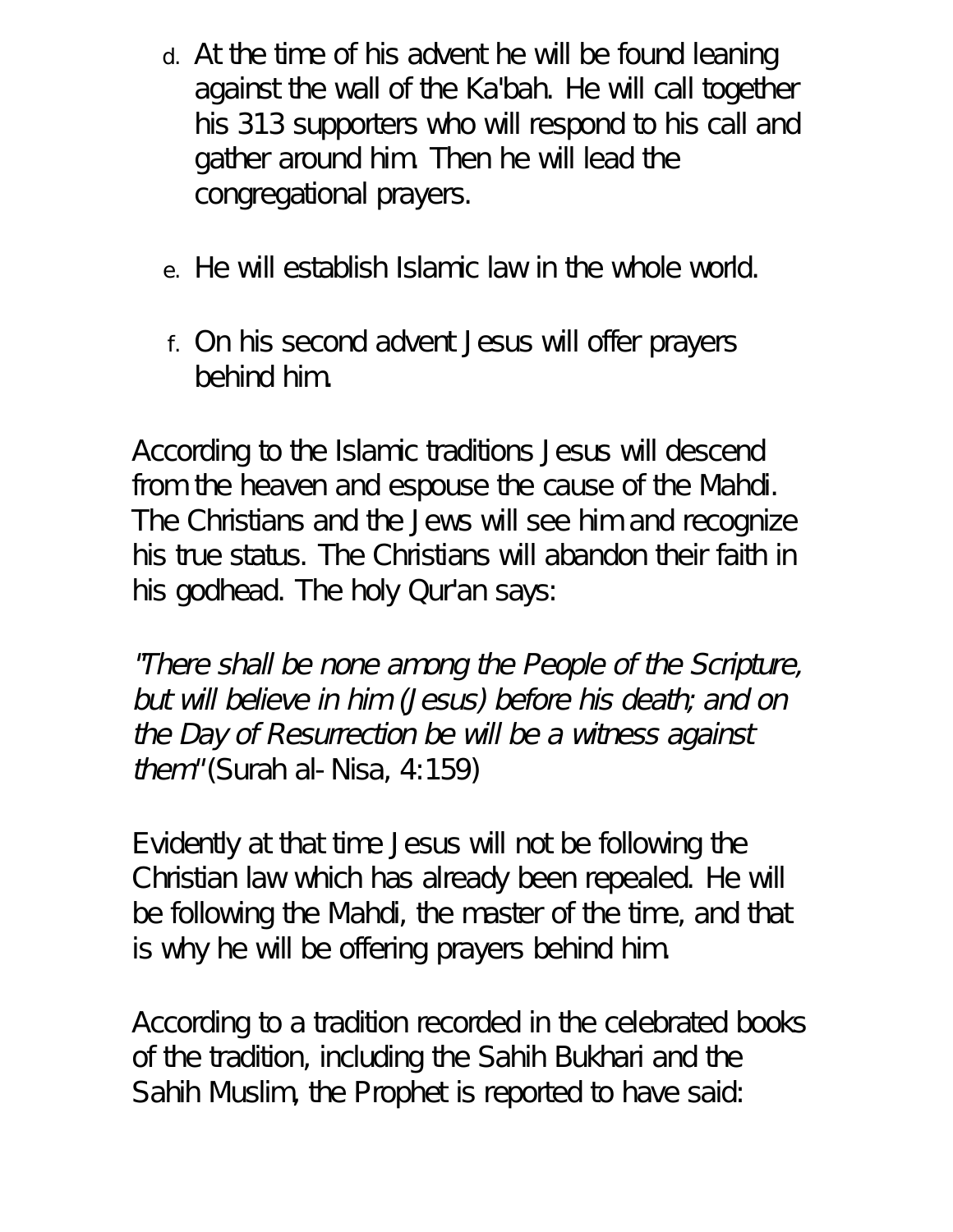"How about you, when Mary's son will descend into your midst, while your Imam will be from among you?".

Here the word Imam refers to Imam Mahdi. This tradition clearly shows that Jesus at the time of his second advent, will be a follower of the Mahdi.

According to these and many other prophecies handed down by the holy Prophet and the great Imams to the succeeding generations, Imam Mahdi was born in the city of Samarrah (Iraq) in the middle of the month of Sha'ban in 255 A.H. His mother's name was Narjis.

He succeeded to the Imamate at the early age of five on the death of his father, Imam Hasan al-Askari, the eleventh Imam.

Soon afterwards he went into occultation from the scene of life but retained contact with his followers through his vicegerents. This period which spreads over 70 years is known as al-Ghaybat al-Sughra, the period of minor occultation.

During this period the people could refer their problems to him and receive his replies through his vicegerents. The minor occultation was followed by al-Ghaybat al-Kubra, the major occultation which still continues. During this period direct contact with him had been severed.

Anyhow, those who are aware of the historical conditions prevailing at the time of his occultation know well that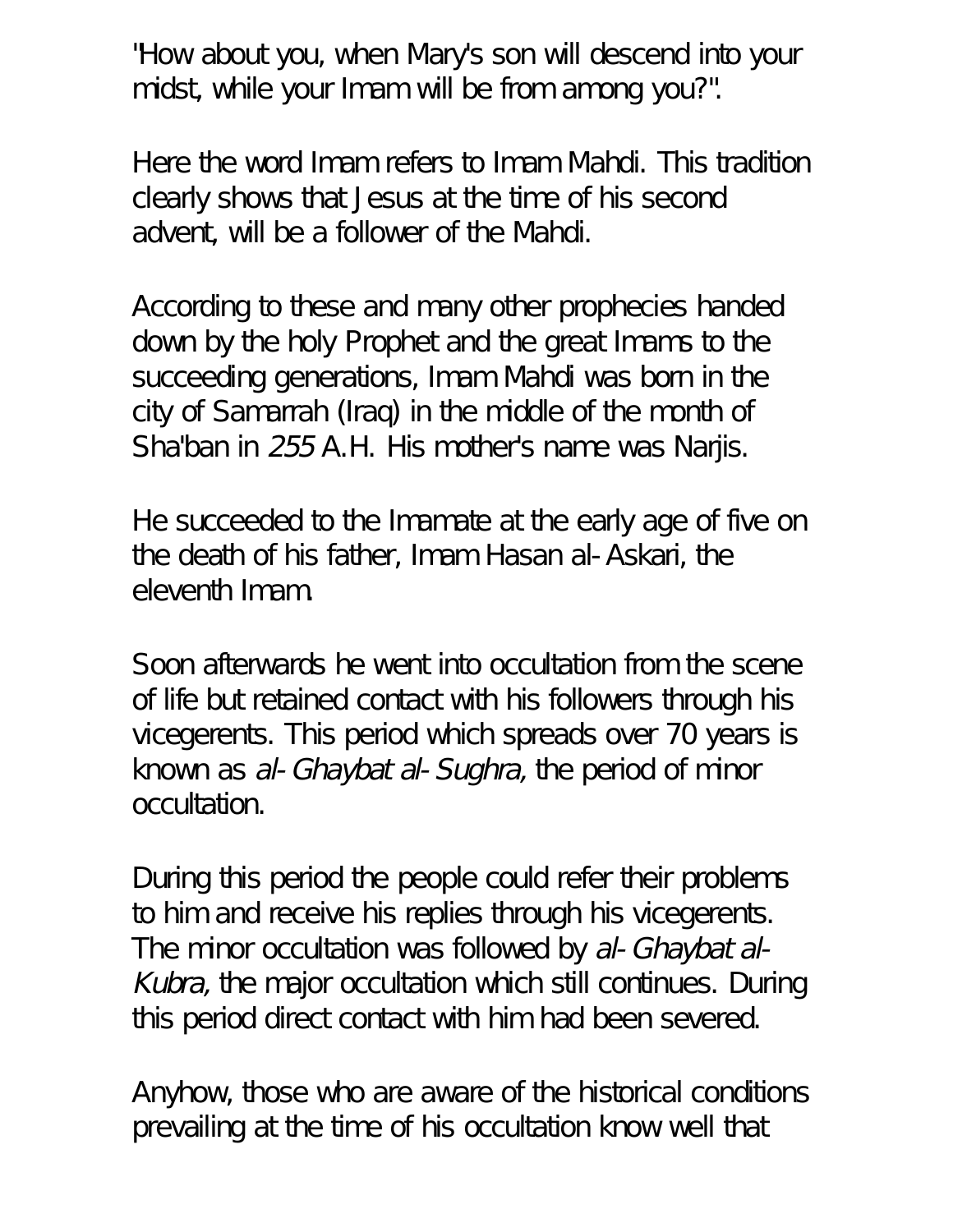the Abbasid rulers regarded the Mahdi as the biggest potential threat to themselves and their dynasty and were determined to remove him from their way. at any cost. Hence, to foil an attempt on his life, it was advisable for him to go into occultation. Several sayings of the Imams expressly refer to this situation.

\*\*\*

The Mahdi is alive. He visits different places and takes an intelligent interest in world events. He often attends the assemblies of the faithful but does not disclose his true identity.

He will reappear on the appointed day, and then he will fight against the forces of evil, lead a world revolution and set up a new world order based on justice, righteousness and virtue as you will read in detail in this book.

The holy Qur'an has clearly promised that a day is to come when truth will prevail and the righteous will come to power. We quote here a few verses:

"Indeed We have written in the Psalms after the Torah bad been given: The earth will be inherited by Our righteous servants" (Surah al-Anbiyah, 21:105)

'Allah has promised those of you who believe and do good deeds that He will surely make them successors on the earth as He made those who were before them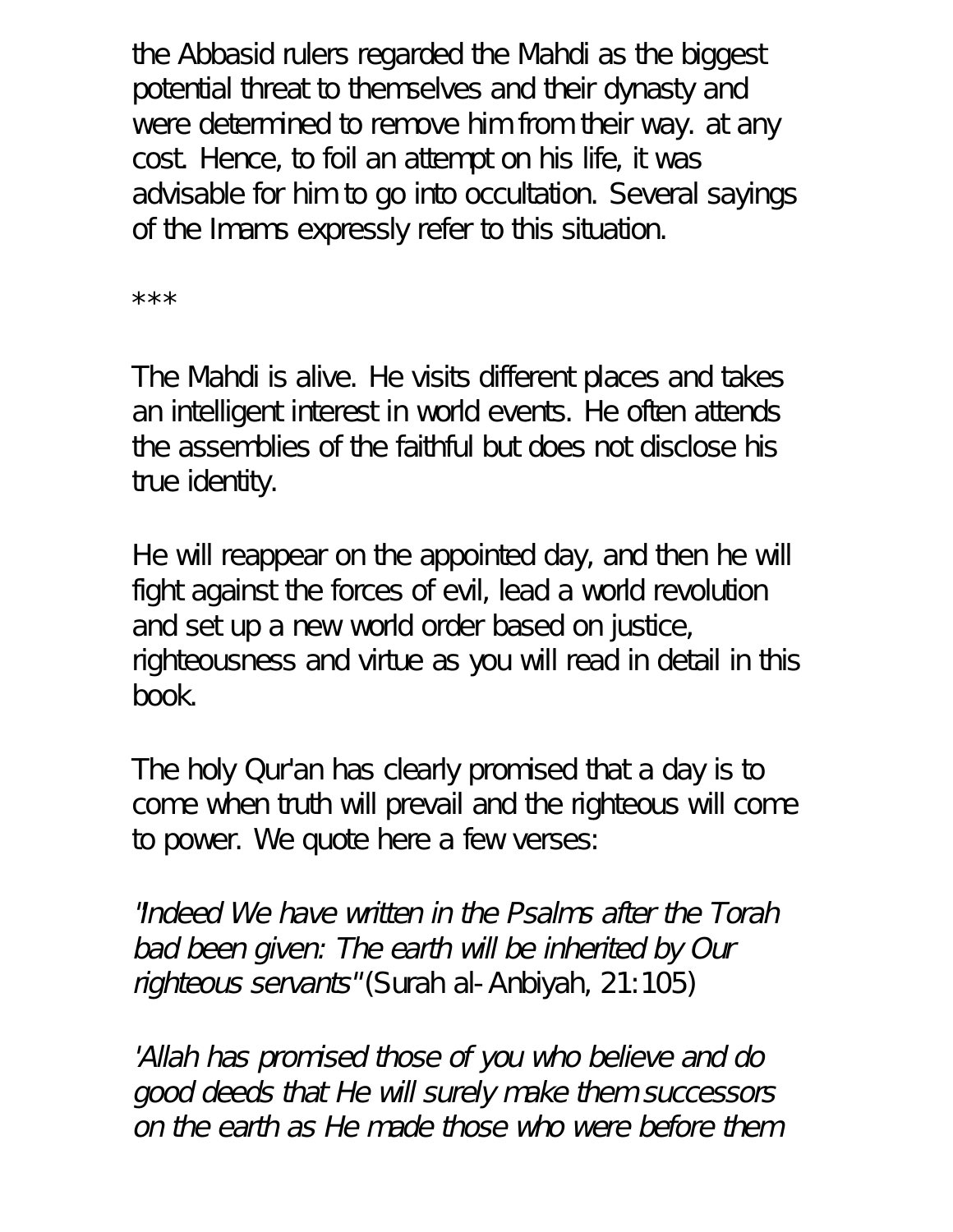and that He will surely establish their religion which He has chosen for them". (Surah al-Noor, 24: 55)

"They wish to put out the light of Allah with their breaths (propagation) but Allah will perfect His light, howsoever much the disbelievers may be averse. It is He who has sent His messenger with the guidance and the religion of truth to make it prevail over every other religion, howsoever much the disbelievers may be averse" (Surah al-Tauba, 9:32 33)

It is clear from these verses that ultimately the righteous will take the world administration in their hands and Islam will be victorious over all the religions.

### **Shaykh Yusufali Nafsi**

\*\*\*

This book contains two articles by two great scholars known for their learning, erudition and convincing style. The first valuable article by Ayatullah Sayyid Muhammad Baqir al-Sadr refutes all the doubts and objections raised by the sceptics in connection with the Mahdi's existence, his role, his early Imamate and his occultation. The second article by Ayatullah Shaykh Murtaza Mutahhary deals with the philosophical aspects of the Mahdi's mission and removes a grave misconception about the circumstances in which he will reappear.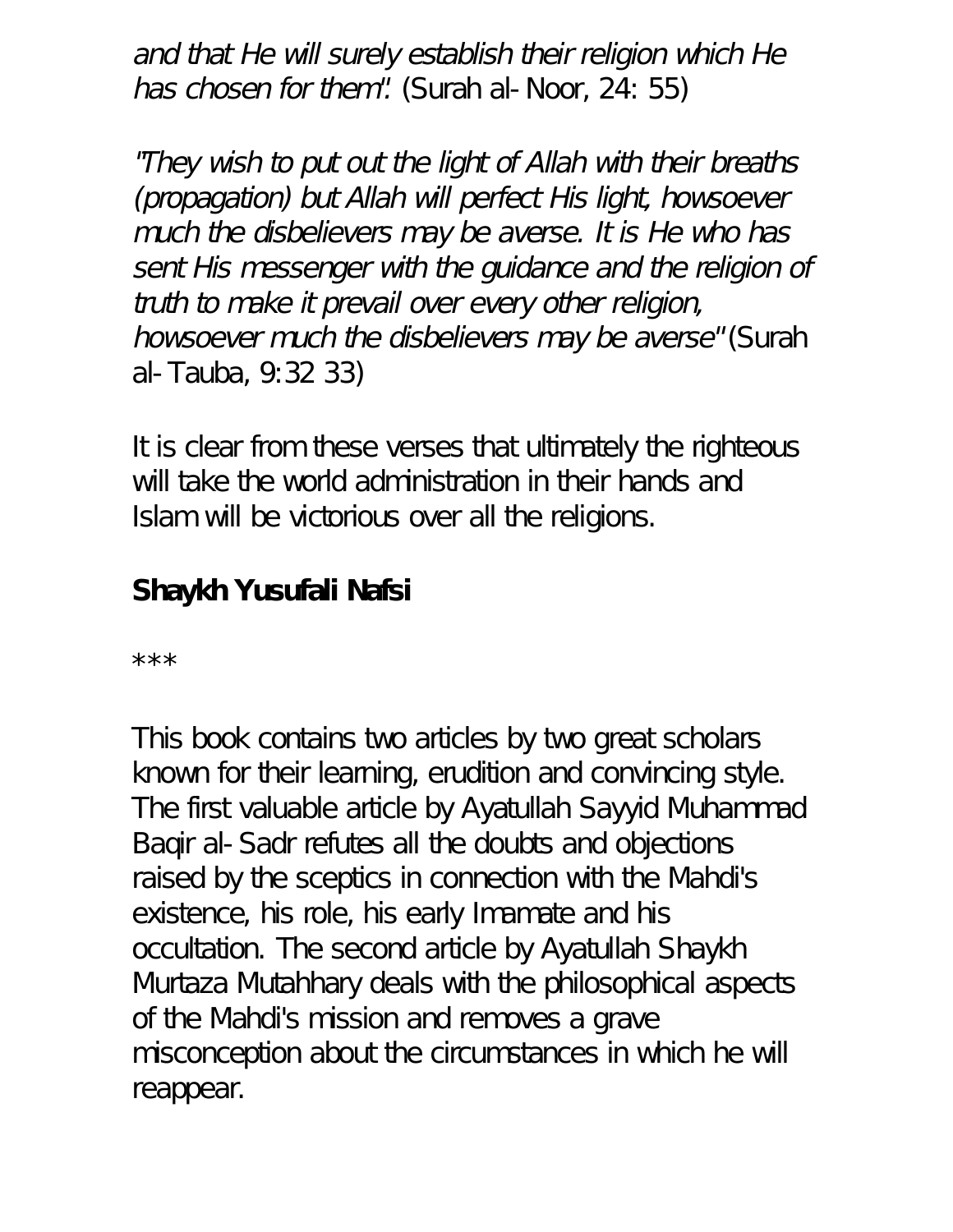It is hoped that the scholarly treatment of the subject will augment the faith of the readers and at the same time fully satisfy their intellectual curiosity.

### **Publishers**

\*\*\*

#### **Notes:**

<span id="page-12-0"></span>[\[1\]](#page-6-0) Sahih Bukhari, p.175, Egypt; Sahih Tirmizy, vol.2, p.45, Dehli.

<span id="page-12-1"></span>[\[2\]](#page-6-1) Sahih Muslim, vol. 2, p. 191, Egypt; Sahih Abi Daud, vol. 2, p. 207 Egypt; Musnad Ahmad bin Hanbal, vol.5, p. 106 Egypt; Mustadrak al-Hakim, vol.2, p.618 Hyderabad; Taysir al-Wusul 'ala jame' al-Usul, vol.2, p.34 Egypt. Tarikh al-Baghdad, vol.14, p.353; Yanabi' al-Mawaddah, p. 445 Istanbul; Muntakhab Kanz al-'Ummal, vol.5; p. 312.

<span id="page-12-2"></span>[\[3\]](#page-6-2) Kifayat al-Athar, Allamah Abu Abdillah b. Muhammad Yusuf al-Kanji al-Shafi'I; Bihar al-Anwar, Allamah Muhammad Baqir al-Majlisi; Al-Amali, Abu Abdillah Muhammad b. Nu'man alias Shaykh al-Mufid; Yanabi al-Mawaddah, Shaykh Sulayman b. Ibrahim al-Qandozi.

<span id="page-12-3"></span>[\[4\]](#page-7-0) Masabih al-Sunnah, al-Baghwi (d. 516 A.H.); Jame' al-Usul, Ibn Athir (d. 606 AH.); al-Futuhat al-Makkiyyah, Muhyuddin ibn al-Arabi (d. 638 A.H.); Tazkirah al-Khawas, Sibt ibn al-Jawzi (d. 654 A.H.); Fara'id al-Simtayn, al-Hamawi (d. 716 AH.); al-Sawa'iq, Ibn Hajar Haythami al-'Asqalani (d. 973 A. H.); Yanabi al-Mawaddah, Sulayman al-Qandozi (d. 1293 A.H.)

Some of the Sunnite scholars have written books especially about the Imam of the Age.

(i) Al-Bayan fi Akhbar al-Sahib al-Zaman, AIlamah Abu Abdillah b. Muhammad Yusuf al-Kanji al-Shafi'i.

(ii) Iqd al-Durar fi Akhbar al-Imam al-Muntazar, Shaykh Jamaluddin Yusuf al-Damishqi.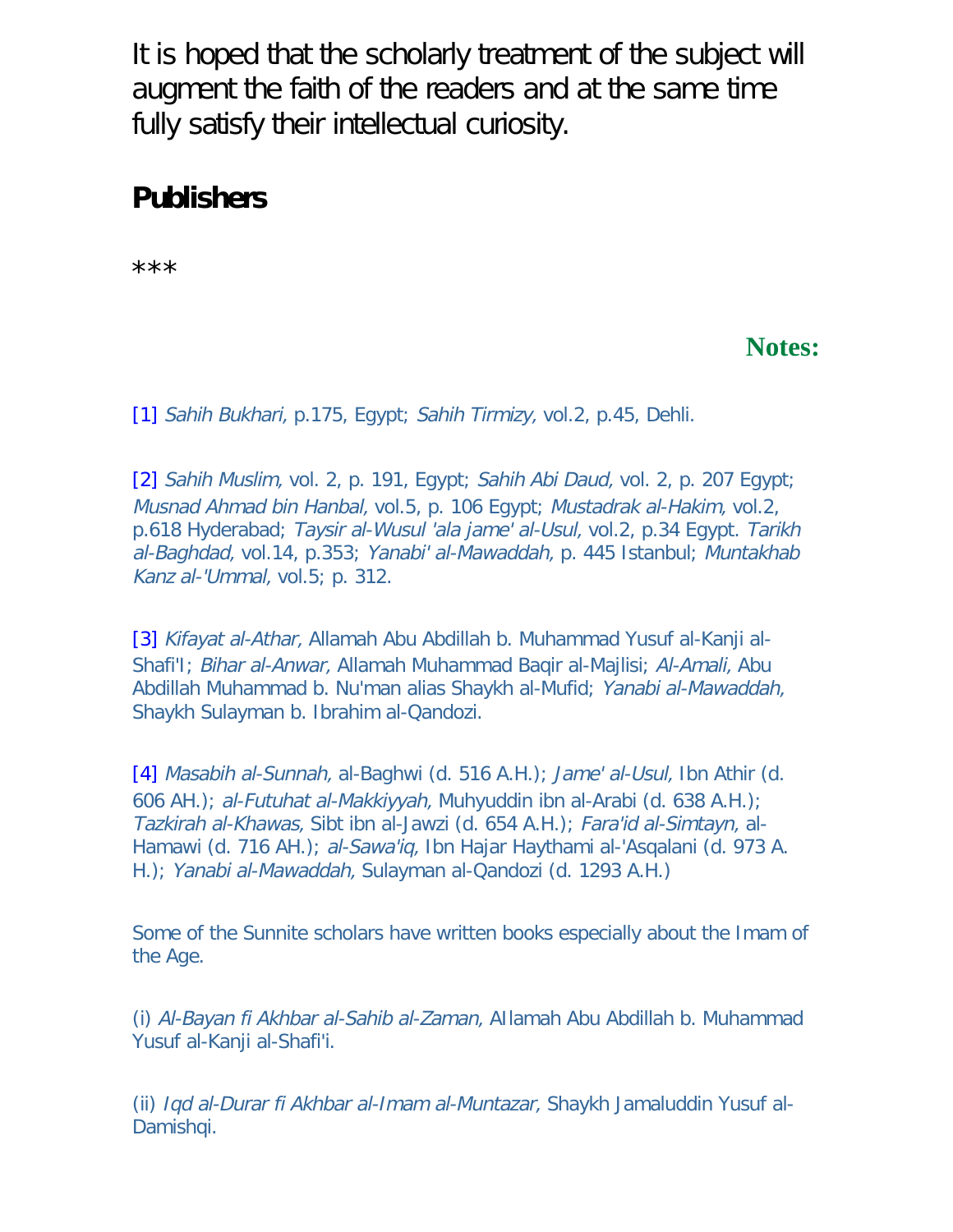(iii) Mahdi Ale Rasul, Ah ibn Sultan Muhammad al-Harawi al-Hanafi.

- (iv) Kitab al-Mahdi, Abu Daud.
- (v) Alamat al-Mahdi, Jalaluddin Suyuti.
- (vi) Manaqib al-Mahdi, Hafiz Abu Na'im al-Isfahani.
- (vii) Al-Qawl al-Mukhtasar fi 'alamat al-Mahdi al-Muntazar, Ibn Hajar Haythami.
- (viii) Al-Burhan fi 'alamat al-Mahdi Akhir al-Zaman, Mulla Ali al-Muttaqi.
- (ix) Arba'in Hadith fi'l-Mahdi, Abul Ala' al-Hamadani.

[<<BACK](#page-2-0) NEXT>>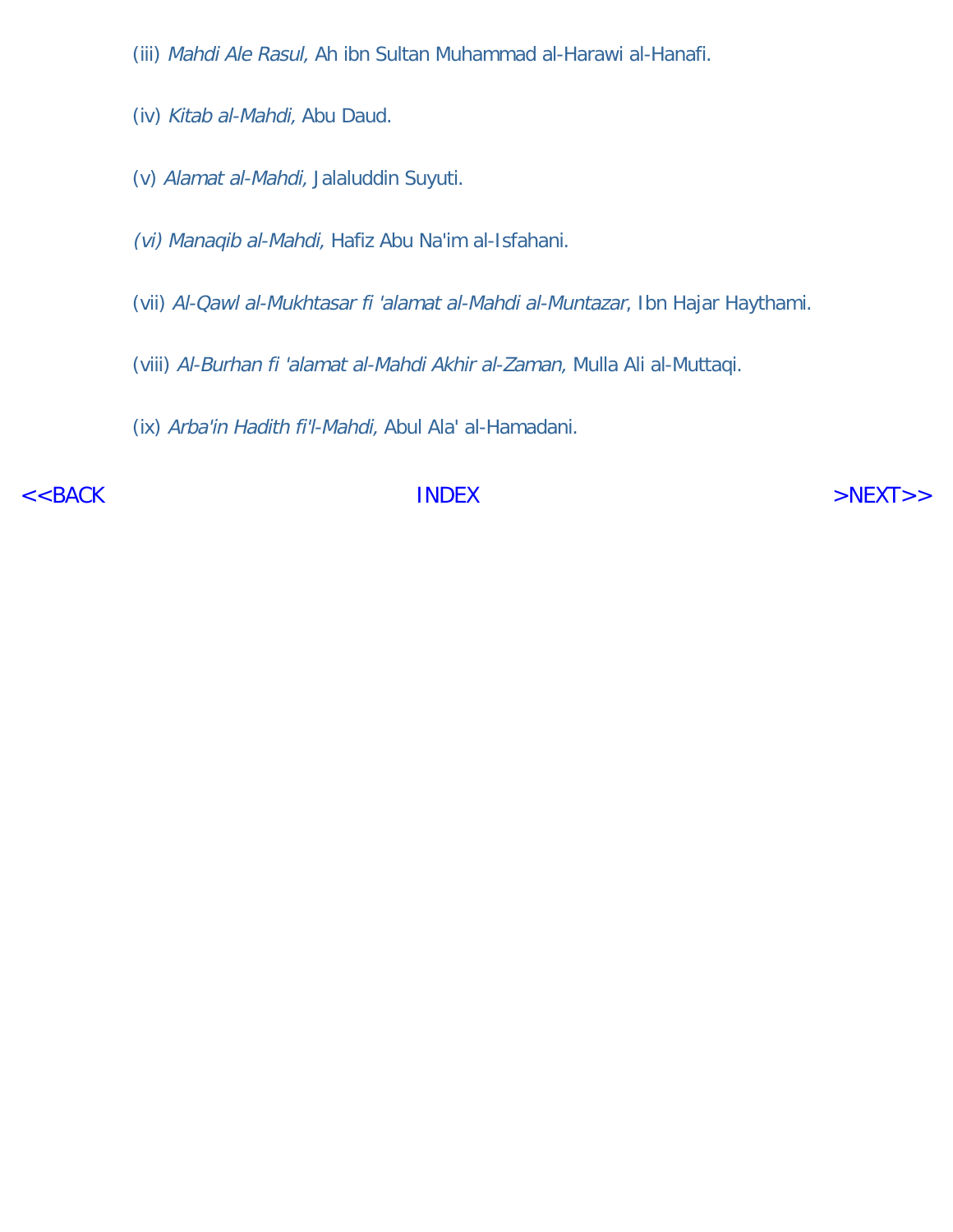#### **Chapter 1**

## <span id="page-14-0"></span>**Who And What Of The Mahdi**

The Mahdi is not only an embodiment of the Islamic belief but he is also the symbol of an aspiration cherished by mankind irrespective of its divergent religious doctrines. He is also the crystallization of an instructive inspiration through which all people, regardless of their religious affiliations, have learned to await a day when a heavenly mission, with all its implications, will achieve their final goal and the tiring march of humanity across history will culminate satisfactorily in peace and tranquillity. This consciousness of the expected future has not been confined to those who believe in the supernatural phenomena but has also been reflected in the ideologies and cults which totally deny the existence of what is imperceptible. For example, dialectical materialism which interprets history on the basis of contradictions believes that a day will come when all contradictions will disappear and complete peace and tranquillity will prevail. Thus we find that this consciousness experienced throughout history is one of the widest and the commonest psychological experience of humanity.

The religion, when it endorses this common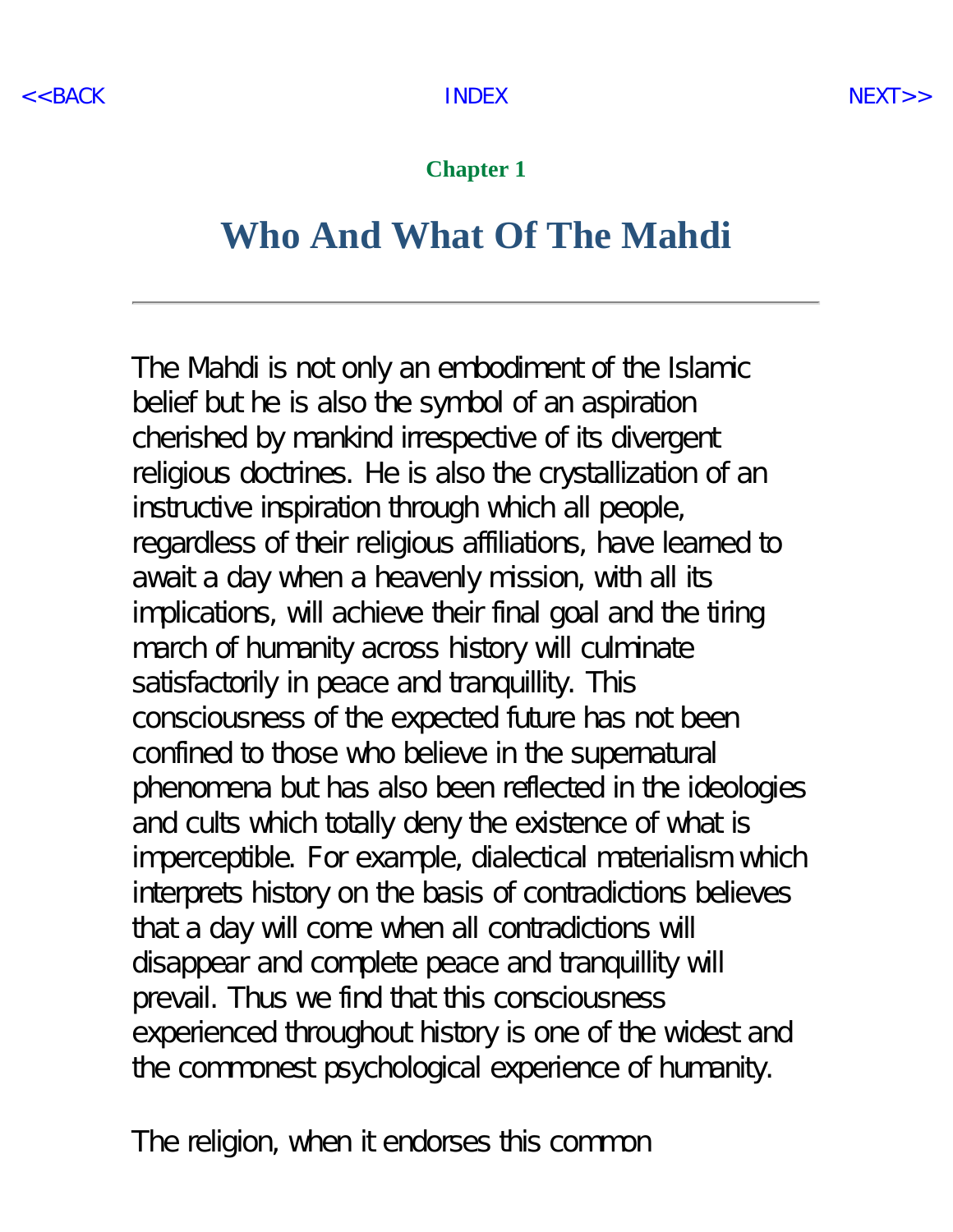consciousness and stresses that in the long run this world will be filled with justice and equity after having been filled with injustice and oppression, gives it a factual value and converts it into a definite belief in the future course of humanity. This belief is not merely a source of consolation, but it is also a source of virtue and strength. It is a source of virtue because the belief in the Mahdi means the total elimination of injustice and oppression prevailing in the world. It is a source of inexhaustible strength because it provides hope which enables man to resist frustration, howsoever, hopeless and dismal the circumstances may be. The belief in the appointed day proves that it is possible for the forces of justice to face the world filled with injustice and oppression, to prevail upon the forces of injustice and to reconstruct the world order. After all prevalence of injustice, howsoever dominant and extensive it may become, is an abnormal state and must in the long run be eliminated. The prospect of its elimination after reaching its climax, infuses a great hope in every persecuted individual and every oppressed nation that it is still possible to change the state of affairs.

Although the concept of the Mahdi is more wide spread than the Muslim community, yet its detailed features, as determined by Islam, meet more fully all the aspirations attached to it since the dawn of history. They are in greater conformity with the feelings and sentiments of the oppressed and the persecuted of all times. It is Islam which has given a concrete shape to an abstract idea. It is no longer necessary to look forward to an unknown saviour who may come into the world at a distant future.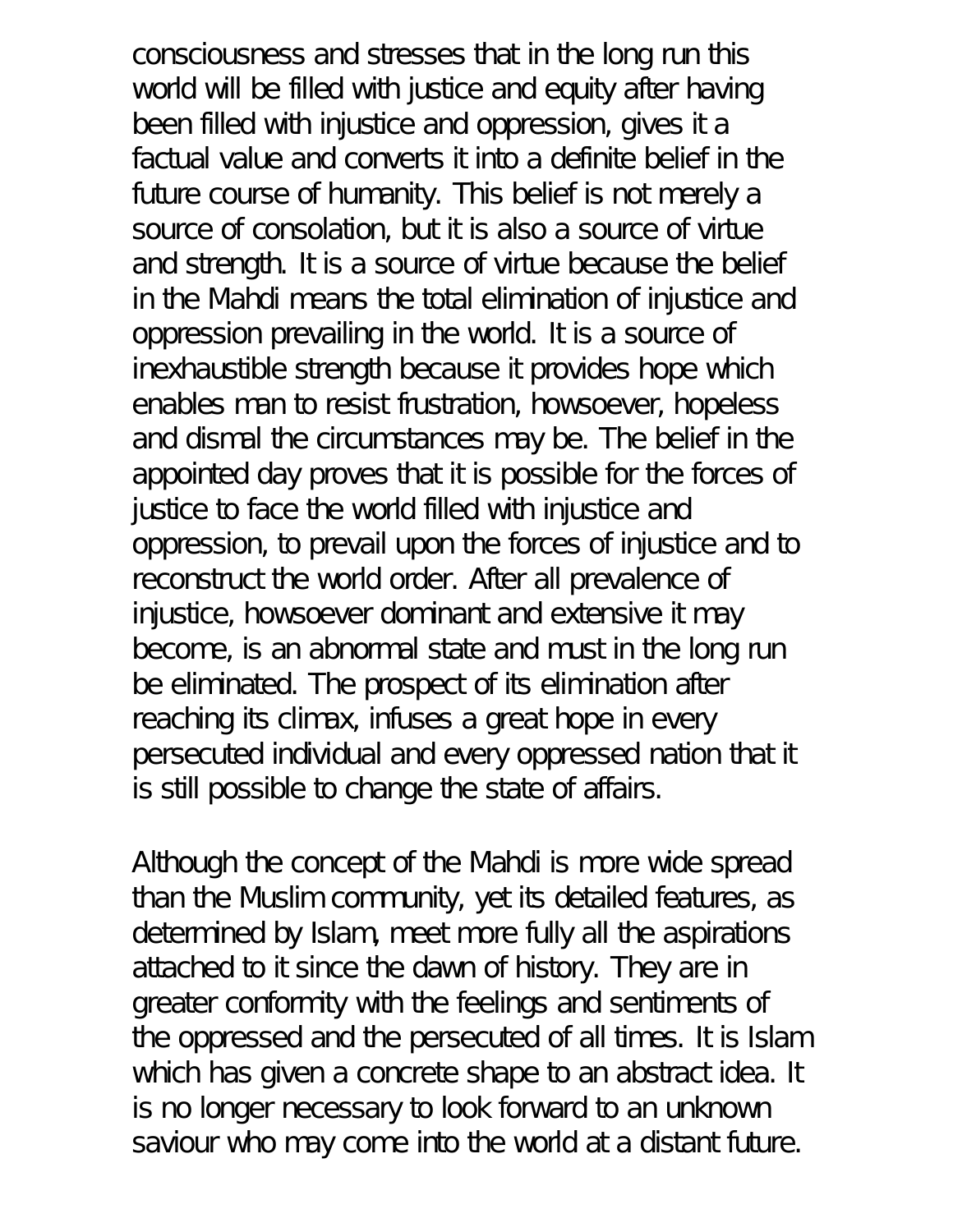The saviour is already here and we simply have to look for the day when the circumstances are ripe for him to appear and begin his great mission. The Mahdi is no longer an idea. He is no longer a prophecy. We need not wait for his birth. He already exists actually and we only wait for the inauguration of his role. He is a specific entity living among us in his real human form and shares our hopes and disappointments and our joys and griefs. He witnesses all the acts of oppression and persecution which are perpetrated on the face of the earth and, somehow or another, he himself is affected by them. He is anxiously awaiting the moment when he will be able to extend his helping hand to everyone whom any wrong has been done and be able to eradicate injustice and oppression completely.

Although this Awaited Saviour is living among us, waiting for the appointed moment for his advent, yet he is ordained not to proclaim himself nor to disclose his identity.

It is evident that the concept of the Mahdi, with its Islamic features, shortens the gap between the oppressed and the expected saviour. It spans the bridge between them, howsoever long the period of waiting may be.

When we are asked to believe that the Mahdi is a particular person already living a normal life, we are also expected to believe that the idea of absolute eradication of every kind of injustice and oppression by the Mahdi has already been embodied in the person of the Awaited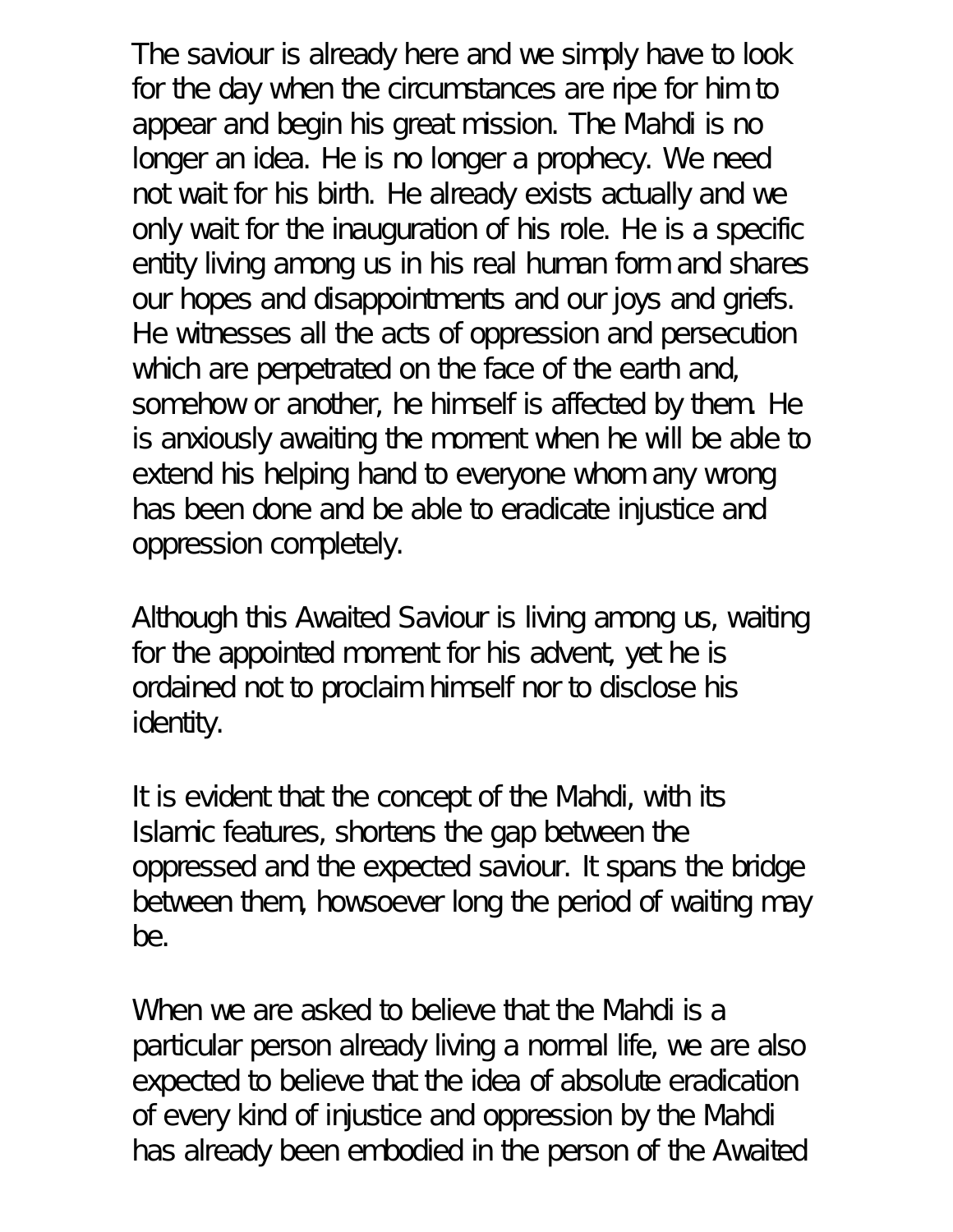Saviour who will reappear while he will be, as the tradition says, 'owing no allegiance to any tyrant'. The belief in him means the belief in eradication of all evils in a concrete form.

The tradition urges the believers in the Mahdi to keep on waiting for him and to continue looking forward for solace. The idea is to establish a close spiritual and intuitive link between the believers, on the one hand, and the Mahdi and all that he stands for, on the other. It is not possible to establish such a link without believing that the Mahdi has already been born and is a living and a contemporary personality.

Thus we find that the concept of the living Mahdi has given a new impetus to the idea of an expected saviour. It has made it a source of effective strength and consolation to every person suffering from deprivation and injustice, a person who rejects all forms of tyranny because he feels that his Leader, being a contemporary and a living personality and not a future idea, shares his sufferings and feels his misery.

Yet this concept, being beyond the imagination and comprehension of a number of people, has led them to adopt a negative attitude towards the very idea of the Mahdi.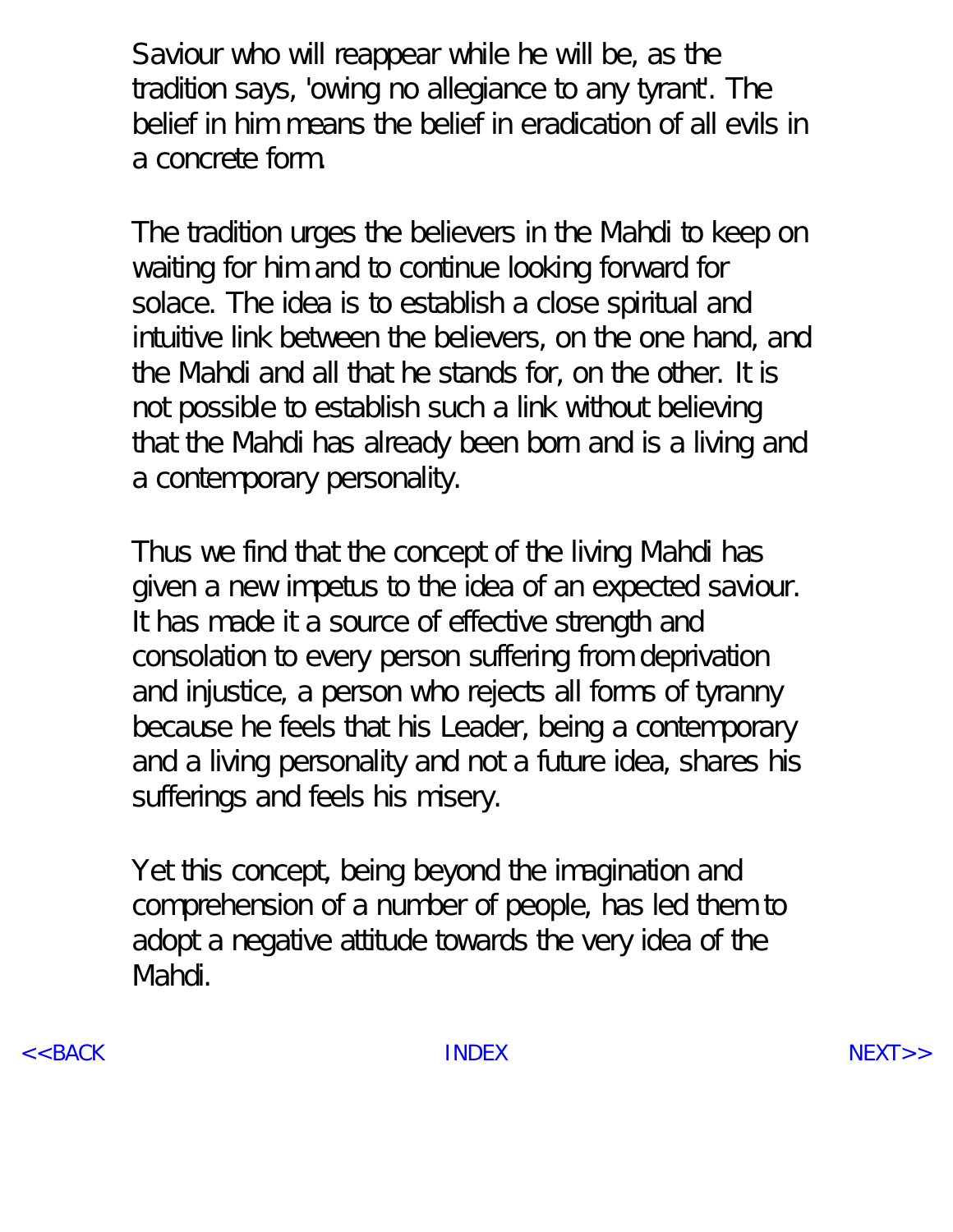#### **Chapter 2**

## <span id="page-18-0"></span>**Some Objections About The Mahdi**

Some of the objections raised by them are mentioned below:

(a) Longevity

They object to the Mahdi being a contemporary of so many successive generations during the past ten centuries and continuing to live until he reappears on the scene. How is it possible for him, they ask, to live such a long life without being affected by the natural laws, according to which everyone has to pass through the stages of old age and senility and eventually has to die at a time far earlier than the supposed present age of the Mahdi. Such a long life is impossible from a factual point of view.

(b) Suspension of laws

They also inquire as to why Allah is so keen to suspend natural laws for the sake of this particular person and to prolong his life so extraordinarily. Is humanity unable to produce any other competent leader? Why is it not possible that the role of filling the world with justice and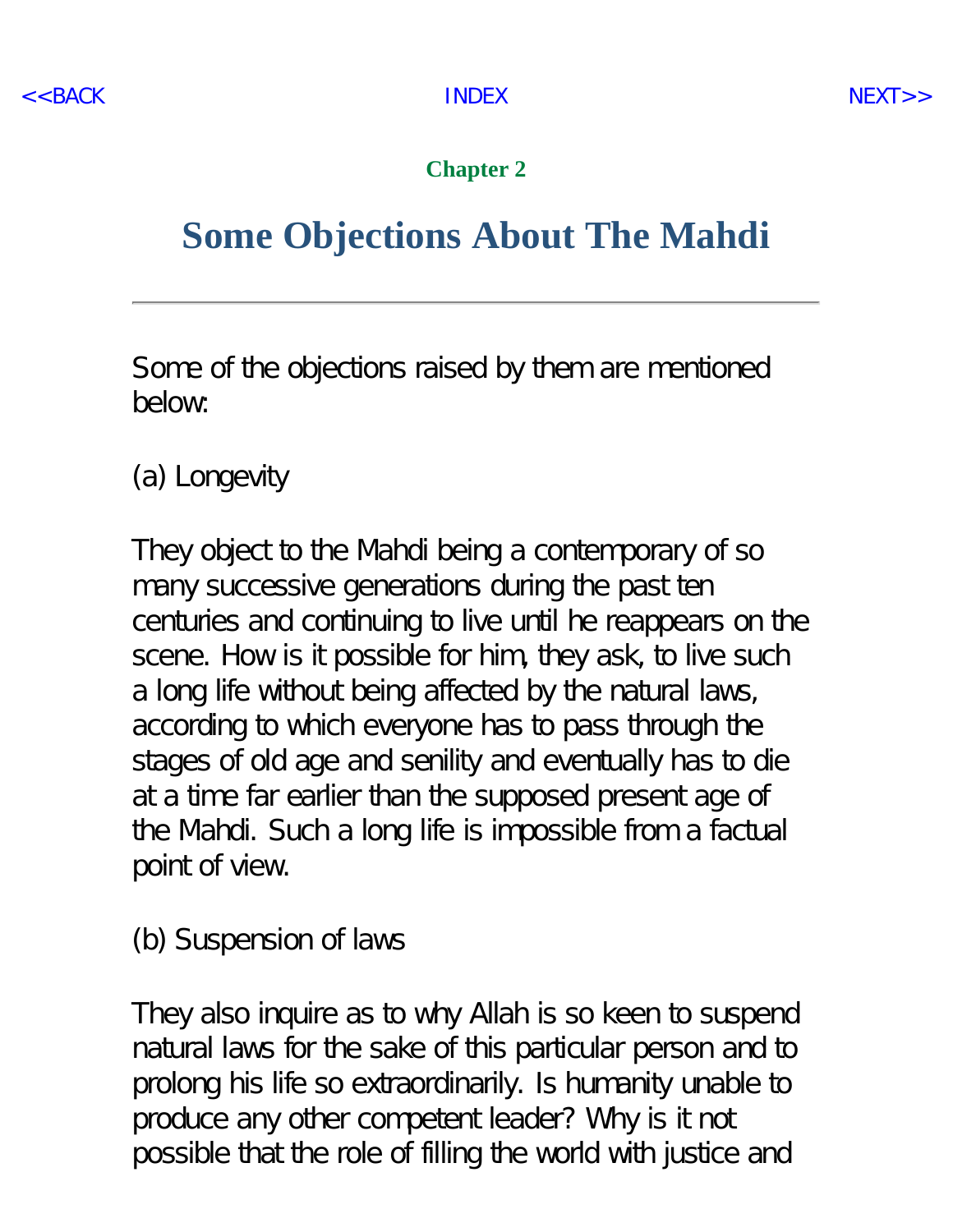equity be left to a leader who may be born on the eve of the appointed day and grow like other people?

### (c) Lack of training

They also say that if it is true that the Mahdi is the name of a particular person who is the son of the eleventh Imam of the Prophet's House, who was born in 255 A. H. and whose father died in 260 A.H. and who at the time of his father's death was a child of not more than five years of age, then obviously this age was not sufficient for his having been trained religiously and intellectually by his father. They ask as to how then has he been prepared for his great role.

(d) His continued existence

They also say that even if it is presumed that the existence of the Mahdi is theoretically possible, how can they believe in his actual existence in the absence of any scientific or religious proof? According to them, a few traditions of unknown authenticity attributed to the holy Prophet cannot be considered to be enough for such a belief.

(e) Delay in appearance

They also say that, if the leader is already prepared for the performance of his great role, then what is the necessity of waiting for hundreds of years. Could not the upheavals and the tragedies so far witnessed by the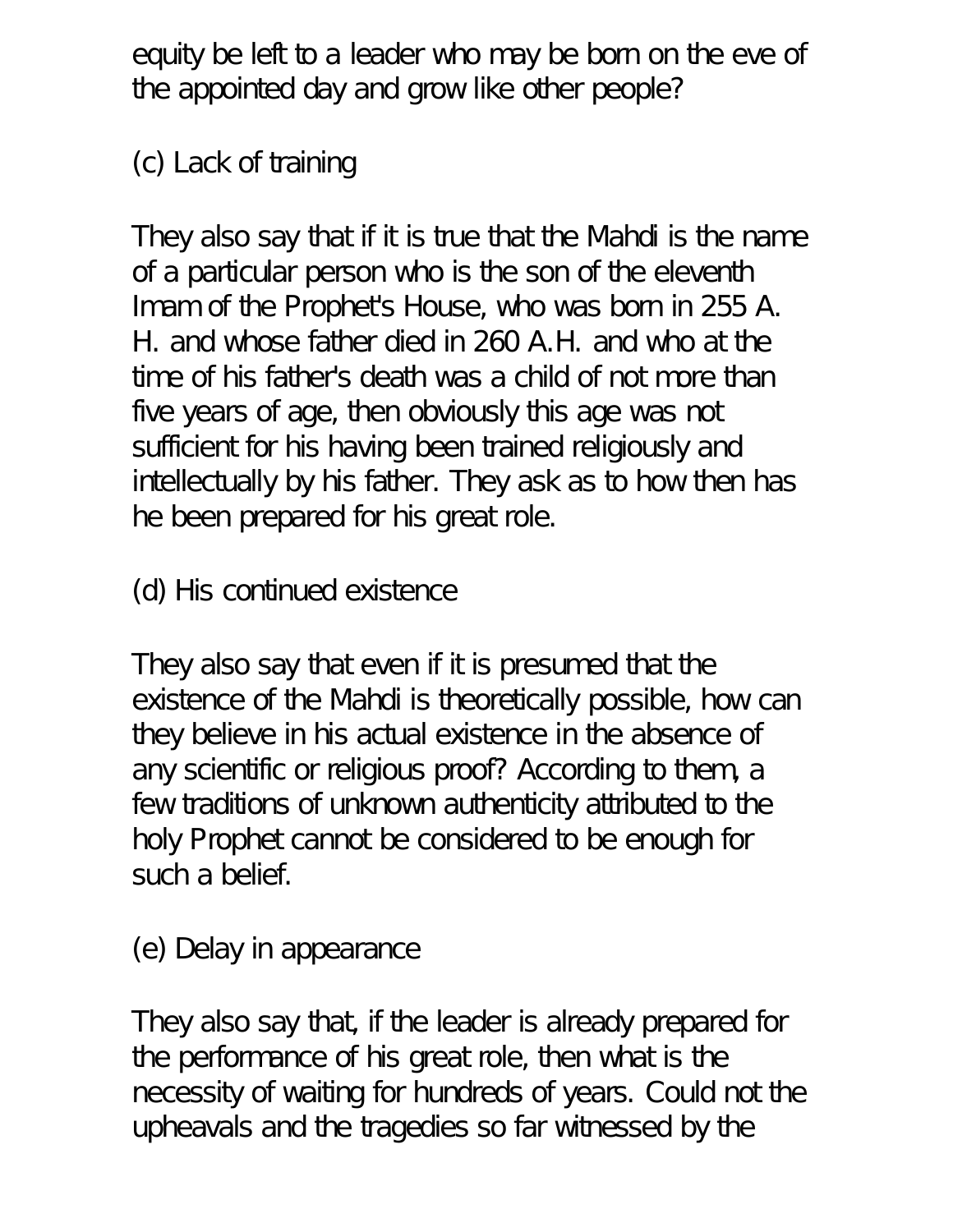world justify his appearance on the scene?

### (f) His superhuman role

With reference to the Mahdi's role they ask as to how it is possible for an individual, howsoever great he may be, to play such a decisive role in the world, when it is known that no individual by himself can make history nor can he give it an entirely new turn. It is the prevailing circumstances which produce and direct historical changes. The greatness of an individual lies only in his coming to the fore-front, in the given circumstances, and in effecting a practical change by selecting one of the multiple solutions.

### (g) His modus operandi

They also ask what practical methods will be employed by that individual to bring about the colossal change and to ensure the final victory of the forces of justice over the mighty and dominating forces of oppression and injustice, which now have the most destructive weapons, scientific potentialities and political, social and military power at their disposal.

These are the questions which are frequently asked in this connection and repeated in one form or another. They are not always motivated merely by intellectual curiosity. There are psychological reasons also which stimulate them. There is a strong general feeling that there is little chance of overthrowing the present world system, which is too powerful and invincible. This feeling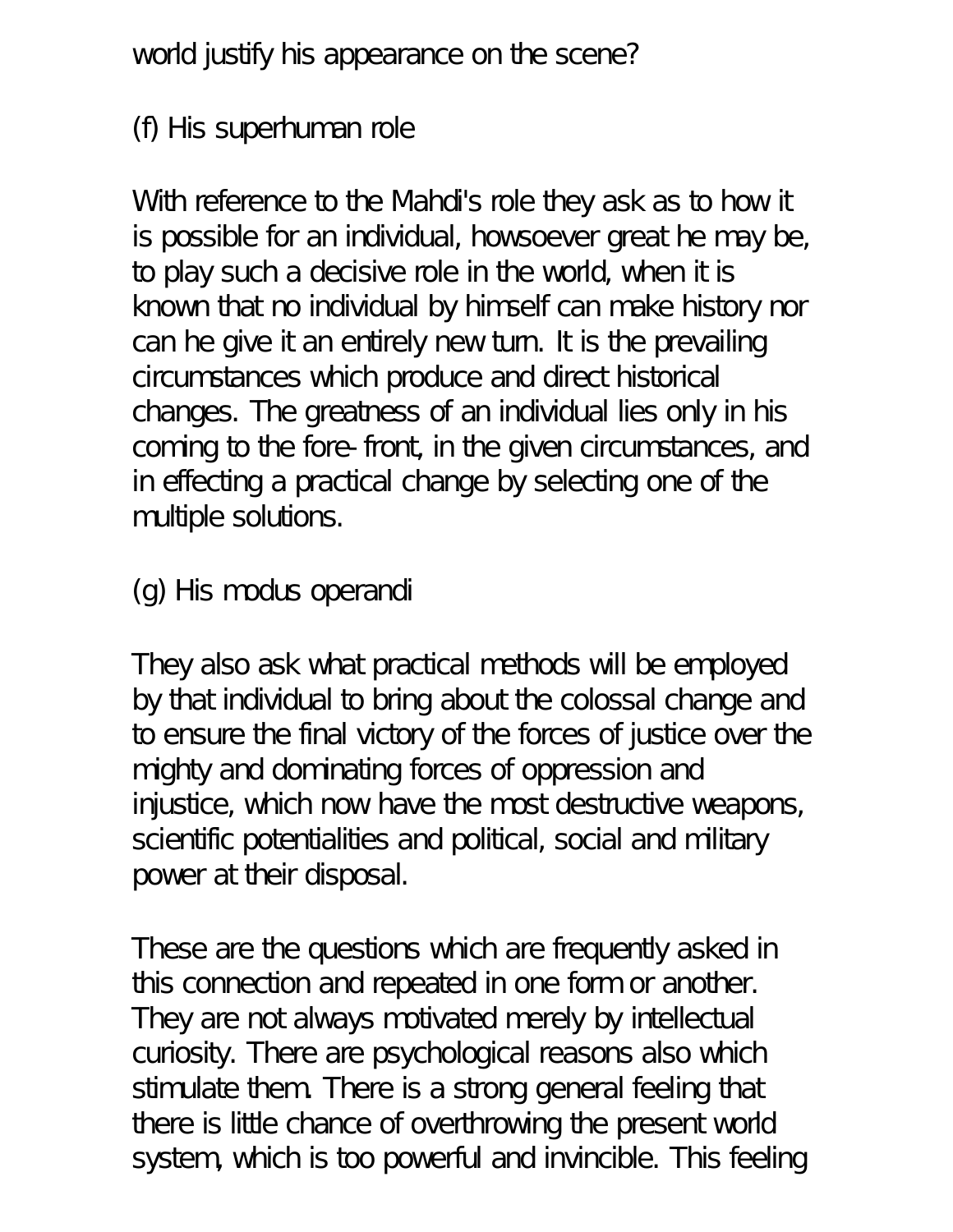produces skepticism and gives rise to queries. It leads to defeatism and an inferiority complex. One begins to shudder at the very idea of a world-wide change which may eliminate injustice and historical contradictions and usher in a new system based on justice and equity. This mental frustration impels one to doubt and reject every possibility of such a change by giving one reason or another.

We now propose to take up the above-mentioned queries, one by one, and deal with them briefly.

[<<BACK](#page-14-0) [INDEX](#page-0-0) [NEXT>>](#page-22-0)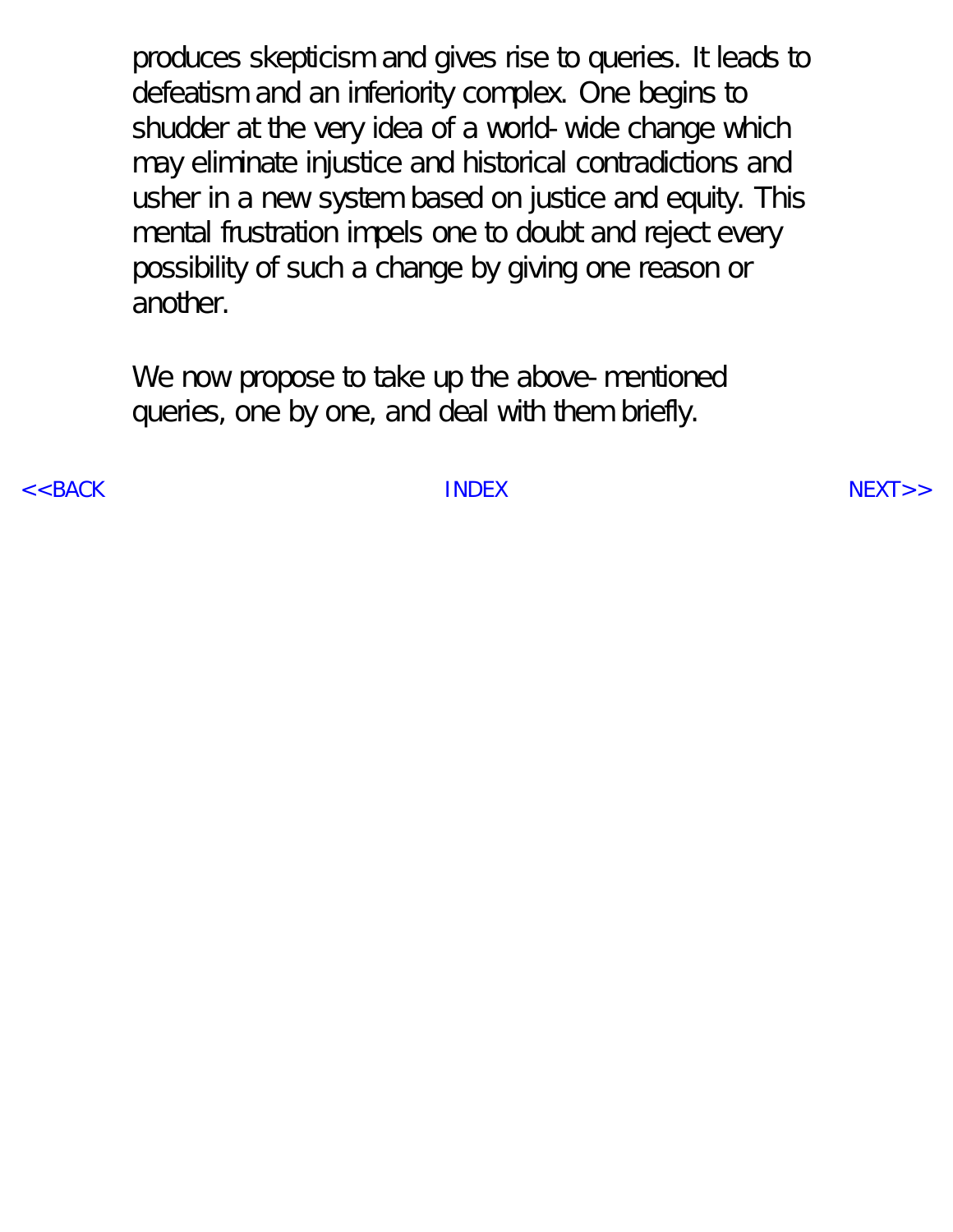#### **Chapter 3**

# <span id="page-22-0"></span>**Replies To The Objections**

(a)Longevity

Is it possible for any human being to continue to live for many centuries, as is presumed in the case of this Awaited Saviour who has already lived for more than 1145 years? This long life is about 14 times the life of an ordinary man who passes through all stages of life from infancy to old age.

The impossibility of such a long life is the objection. Let us have a close look at the objection. The word impossibility here (like any other truth) is relative. It has meaning only in relation to some person, place and time. What is impossible for one person need not be so for the others. Then what is impossible in one place may be quite possible in another place. Again what is not possible at one time may be quite possible at another. There is no dearth of illustrations to prove how impossibility is a relative term.

In other words, the possibility of a thing may be of three categories viz. factual possibility, scientific possibility and logical possibility. To journey across the ocean, to reach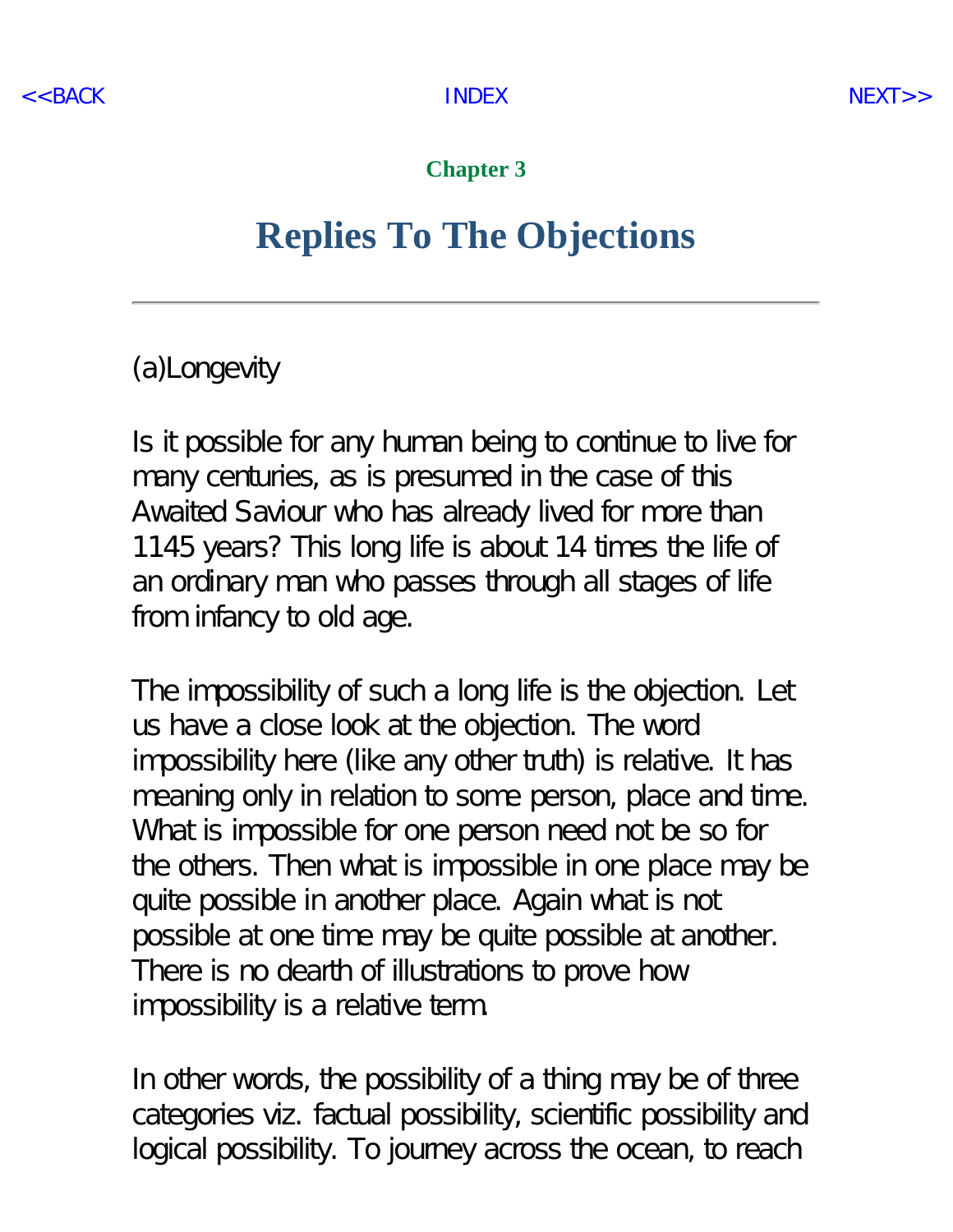the bottom of the sea and to travel to the moon are practical possibilities. There are people who have accomplished these tasks in one way or another.

By a scientific possibility we mean that there may be certain things which may not be practicable in the present circumstances but there exists no scientific reason to justify the denial of their practicability in favourable circumstances and the scientific trends indicate that they will be feasible sooner or later. For example, there exists no scientific reason to deny the possibility of man's travelling to Venus. Although, it has not been possible for anyone to go to that planet so far, yet we know that there is only a difference of degree between man's landing on the moon and his landing on Venus. It is only a question of surmounting additional difficulties because of the greater distance. Hence, it is scientifically possible to go to Venus, though practically it is still impossible. In contrast, it is scientifically impossible to go to the sun in the sense that science does not hope that it will ever be possible to manufacture a protective shield against the heat of the sun which is virtually a huge furnace blazing at the highest imaginable degree of temperature.

By a logical possibility we mean that, on the basis of self-evident laws, reason does not regard a thing impossible. For example, it is logically impossible to divide three oranges into two equal parts without cutting anyone of them. It is self-evident that, three being an odd number, it is not divisible into two whole numbers. Only an even number can be so divided and the same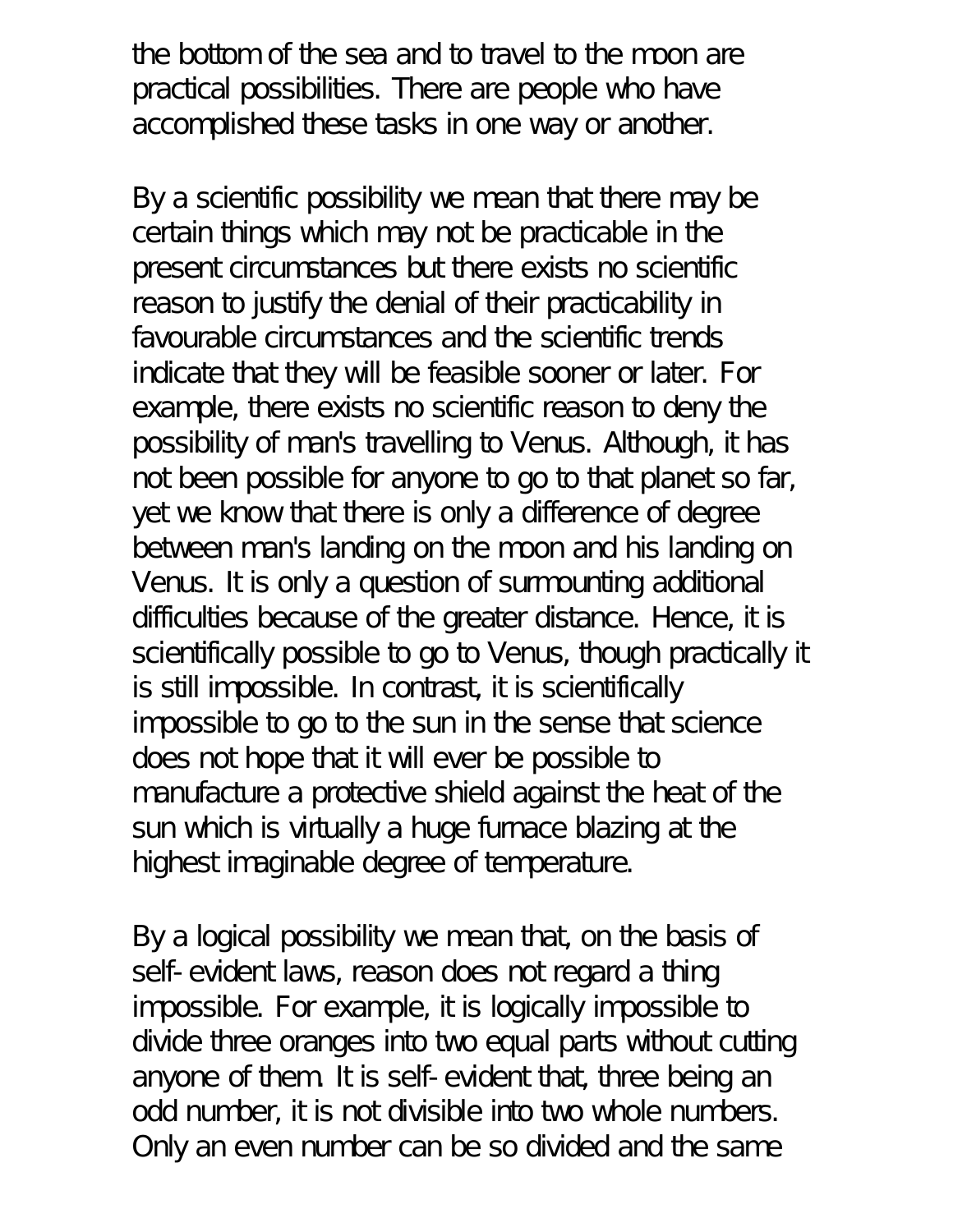number cannot be both odd and even simultaneously, because that will mean self-contradiction which is impossible. But a man's entering into fire without being hurt or going to the sun without being affected by its heat is not logically impossible, for it is not selfcontradictory to suppose that heat does not pass. from a body having a higher temperature to a body having a lower temperature. Only experience has proved that if two bodies are mixed or put together, heat passes from a body having higher temperature to a body having lower temperature, till the temperature of both the bodies is at par.

Thus, we know that the scope of the logical possibility is wider than that of the scientific possibility and the scope of the scientific possibility is wider than that of the practical possibility.

There is no doubt that a person's remaining alive for thousands of years is not logically impossible, for there is nothing irrational or self-contradictory about it. Life itself does not imply the sense of quick death.

Admittedly, such a long life is not as practical as descending to the bottom of the sea or ascending to the moon. Notwithstanding the present scientific facilities it has not so far been possible to prolong human life to hundreds of years. Even those who have all the modern facilities at their disposal and are the keenest to continue to live cannot have more than the normal span of life.

As for the scientific possibility there exists nothing to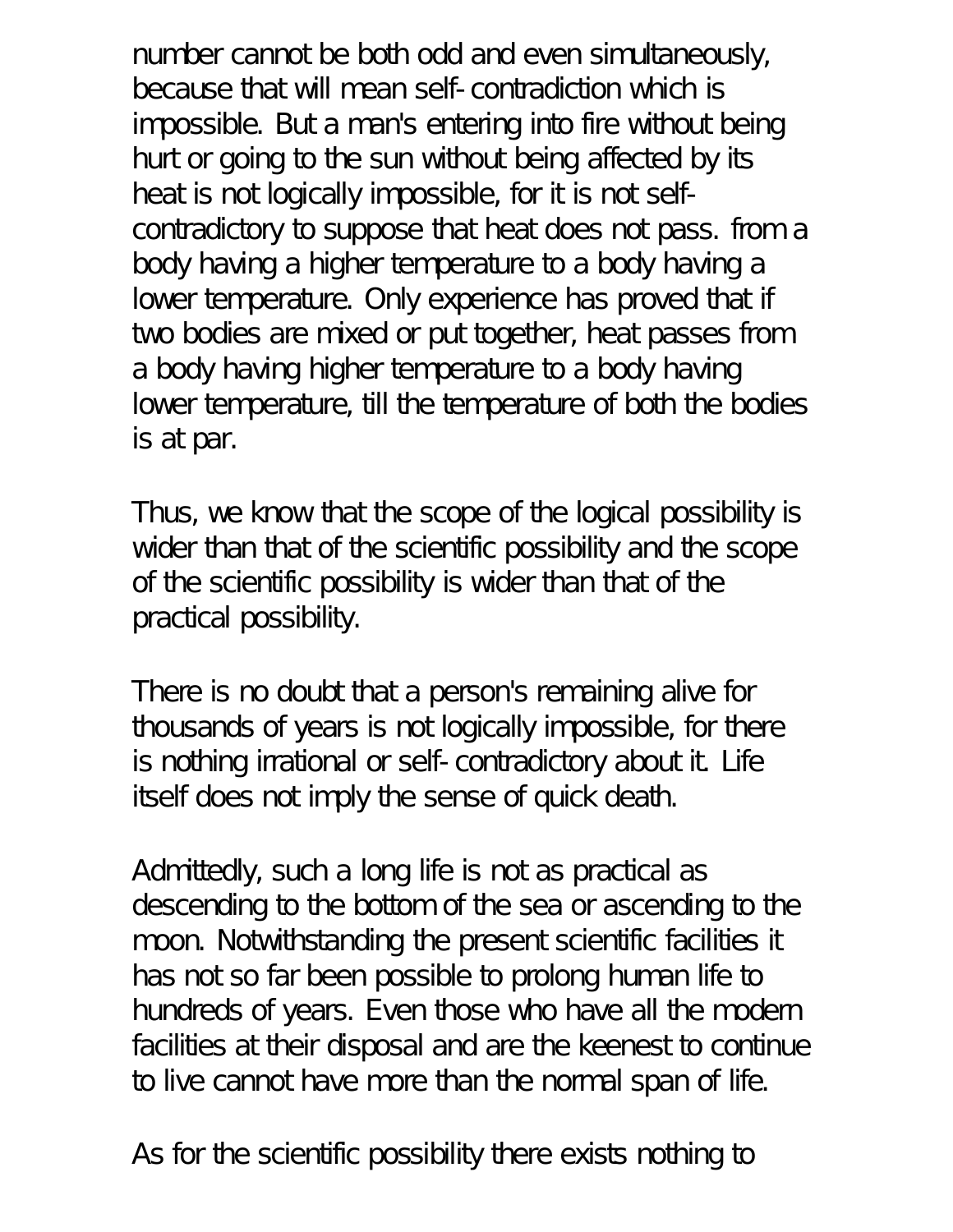justify its denial from a theoretical point of view. In fact this question is related to the physiological explanation of senility. The question is, whether there exists a natural law according to which human tissues and cells, after attaining the stage of full development, automatically begin to stiffen and degenerate, till they cease functioning at a particular moment or the senile degeneration is caused by some external factors, such as microbes and poisons infiltrating into the body through polluted food, unhealthy jobs or some other causes. It is a question with which science is grappling at present and is earnestly trying to find an answer to it. For the present there is more than one scientific explanation of senility. Anyhow, if we accept the view that senile degeneration is caused by external influences, it means that if the tissues of the human body are secluded from these particular influences it is theoretically possible to prolong life, to delay senility and even to control it eventually.

The other view tends to suppose that living cells and tissues are governed by a natural law according to which they carry within themselves the seeds of their complete exhaustion. They, in their natural course, pass through the stages of old age and senility and eventually cease to function.

Even if we accept this view it does not mean that this natural law is not flexible. In fact it is supposed to be a flexible law, for we see in our ordinary life, and it has been confirmed by scientific laboratory observations also, that senility is an untimely physiological phenomenon in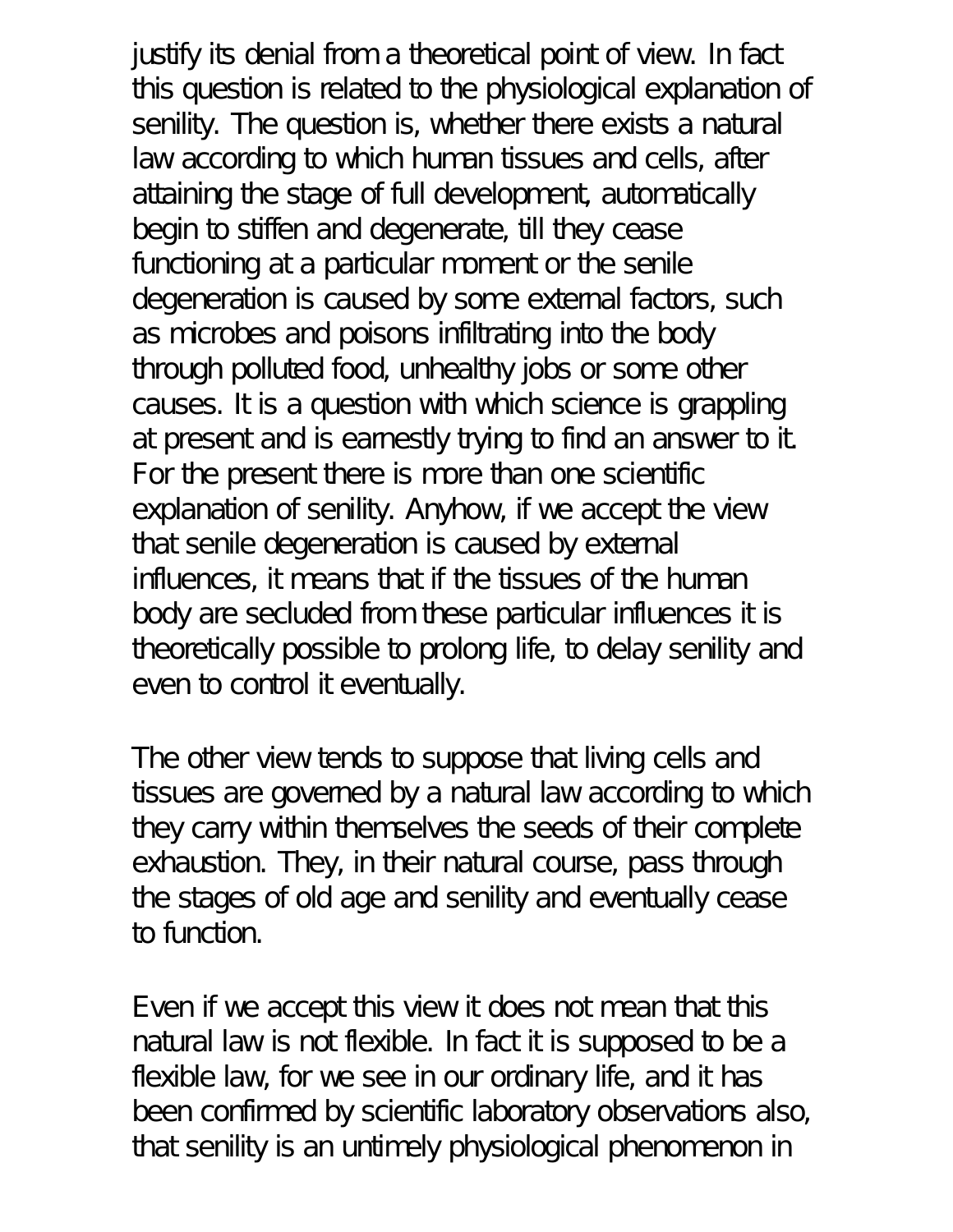the sense that sometimes it appears early and sometimes very late. It is a common experience which has also been confirmed by the observations of the physicians, that many a man of advanced age still possess a supple body and do not suffer from any old age ailments. It is because of the flexibility of this natural law that the scientists have already succeeded in prolonging the life of certain animals, hundreds of times beyond their normal span of life by artificially creating conditions conducive to the delay of senility.[\[1\]](#page-56-0)

They have falsified the law of natural senility by acquiring brilliant successes and have made it clear scientifically that to postpone senility or to provide opportunities and specified factors therefore is possible and if present day science is not able to enforce this programme in the case of phenomena like human beings it is on account of the fact that more difficulties are involved in the matter with regard to man as compared with other animals.

In a nutshell, it is logically and scientifically possible to prolong life, though it is still practically impossible to do so. Anyhow, science is endeavouring to make it practical also.

If we consider the question of the Mahdi's age in this light there appears to be nothing strange or surprising about it, for it has been proved that such a long life is logically and scientifically possible and the scientists are working to turn its possibility into a reality. All that appears to be surprising is that the Mahdi has attained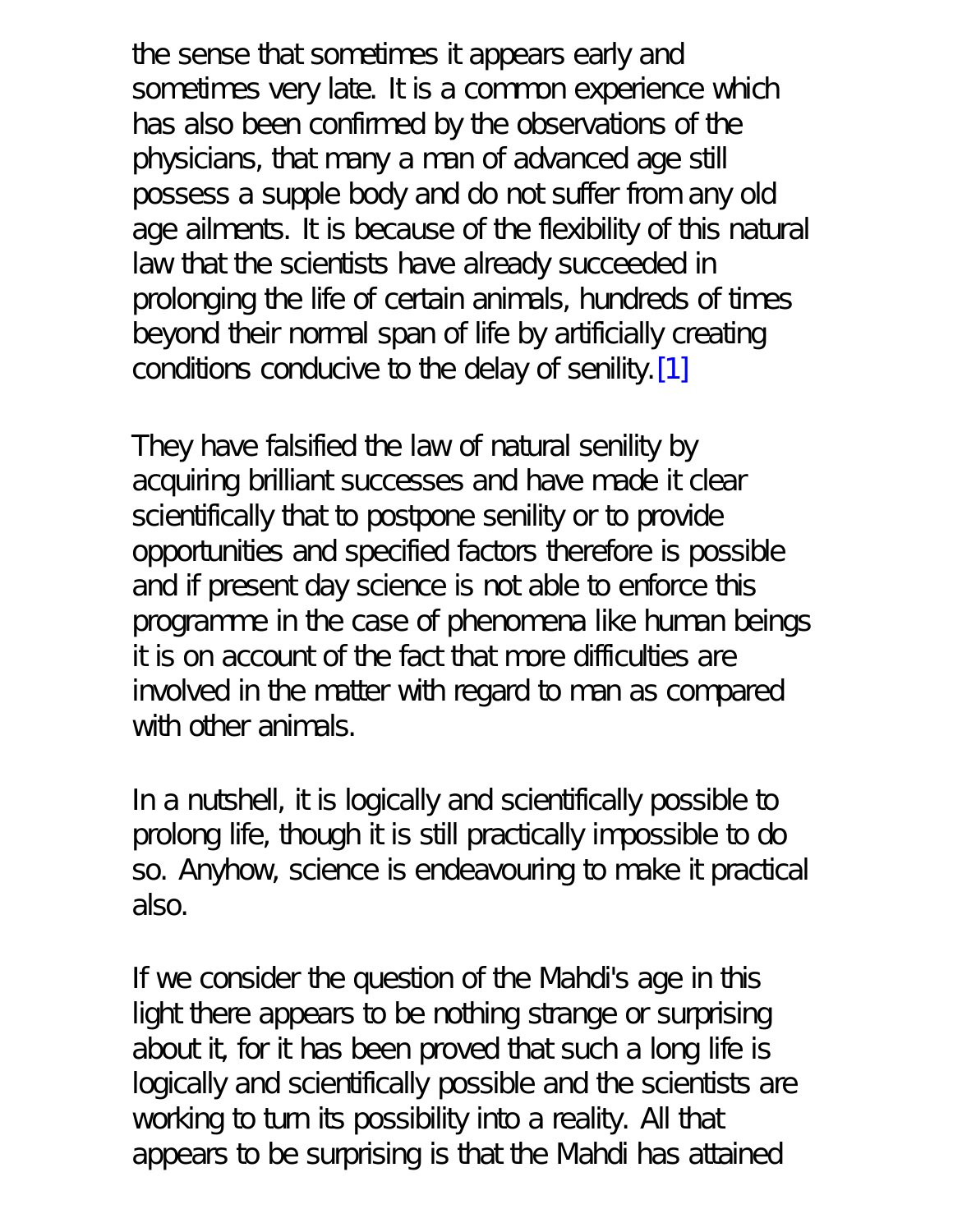such a long life before the scientists have been able to turn its theoretical possibility into a practical one. This phenomenon can be compared to the discovery of a cure for cancer or brain haemorrhage before science can make such a discovery.

If the question is how Islam, which planned the age of the Awaited Saviour, could anticipate science in this field the answer is simple. This is not the only field wherein Islam has anticipated science. The Islamic Shari'ah as a whole anticipated the scientific movement and the natural development of human thinking by several centuries. Islam had already presented, for practical application, the laws which science has taken hundreds of years to discover. It has propounded doctrines, the wisdom of which has been corroborated by science only recently. It disclosed such secrets of the universe which none could think of at that time and the truth of which was later confirmed by science. If we believe in this, then it is not too much for Allah, the Exalted, to anticipate science in planning the age of the Mahdi. We have talked of only those aspects of anticipation which we can see directly. We can add other instances about which Qur'an has told us.

Here we have talked of only those aspects of anticipation by Islam vis-à-vis science which we can observe directly. It is, however, possible for us to add some other instances of anticipation about matters which it has not been possible for science to comprehend so far. For example, Qur'an tells us that the holy Prophet was carried one night from Masjid al-Haram (at Mecca)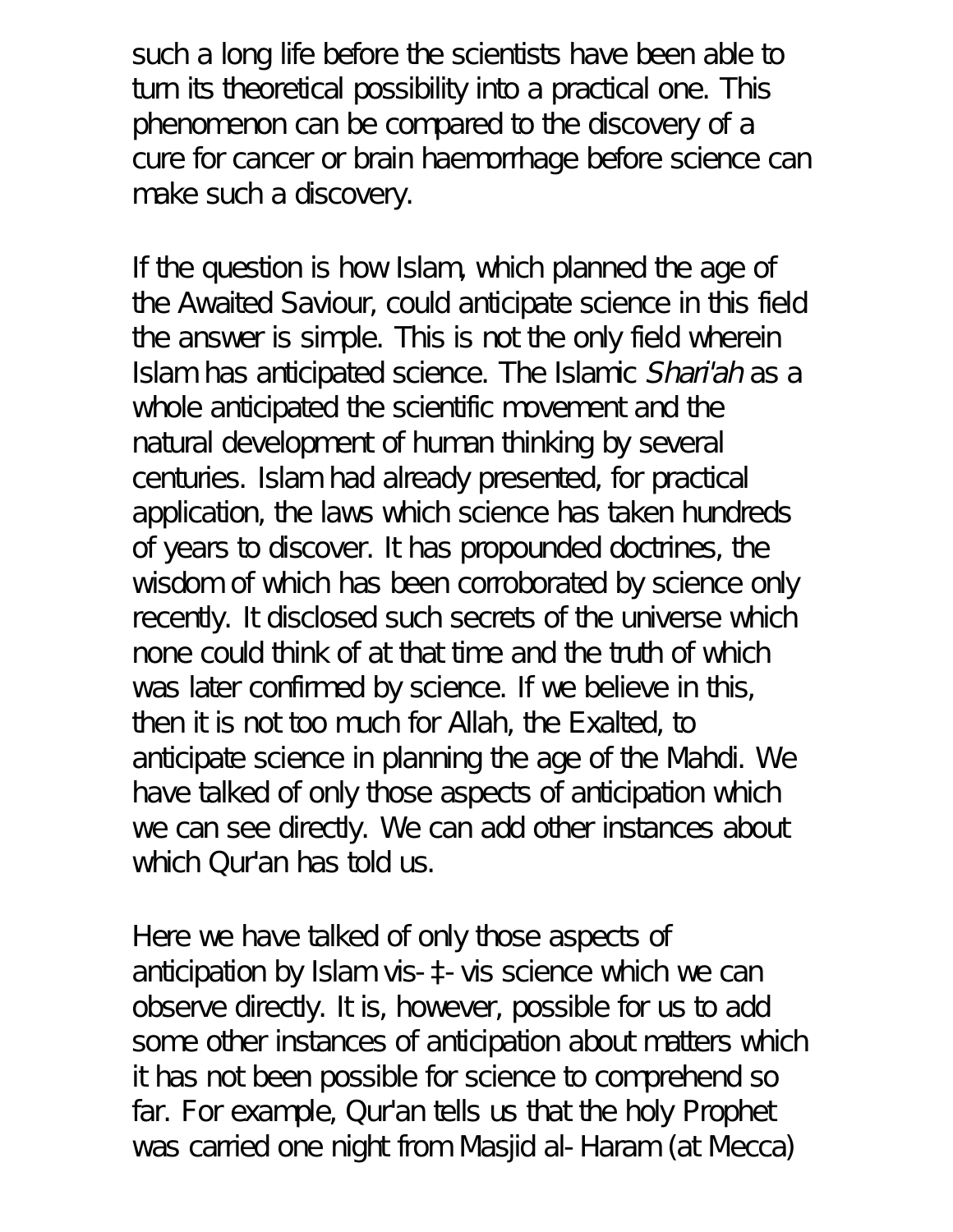to Masjid al-Aqsa (at Jerusalem). If we try to perceive the quality of this journey within the framework of natural laws it points to the application of laws which govern nature in this sense that science has not yet been able to understand them and it will take it hundreds of years more to specify their quality. The same Divine Knowledge, which granted the holy Prophet this high speed long before science could consider it to be possible, also granted long life to his last Divinely appointed successor, long before it could be achieved by science.

(b) Suspension of laws

It is true, as far as common experience and the experiments carried out so far by the scientists are concerned, this long life granted by Allah to the Awaited Saviour appears to be very unusual. But his role of revolutionizing the world order and rebuilding the entire system on the basis of justice and truth is also so extraordinary that neither are the people familiar with it nor has it ever been experienced in history. So it should not be surprising if at the preparatory stage also his role is preceded by some unusual and extraordinary events, like his long life. Howsoever, unfamiliar these events may be, they are not more unusual than the great role to be performed by the Mahdi on the appointed day. If we can relish that role, having no precedent throughout history, there is no reason why we should not relish his long life unprecedented in our ordinary life.

We wonder if it is a mere chance that each of the only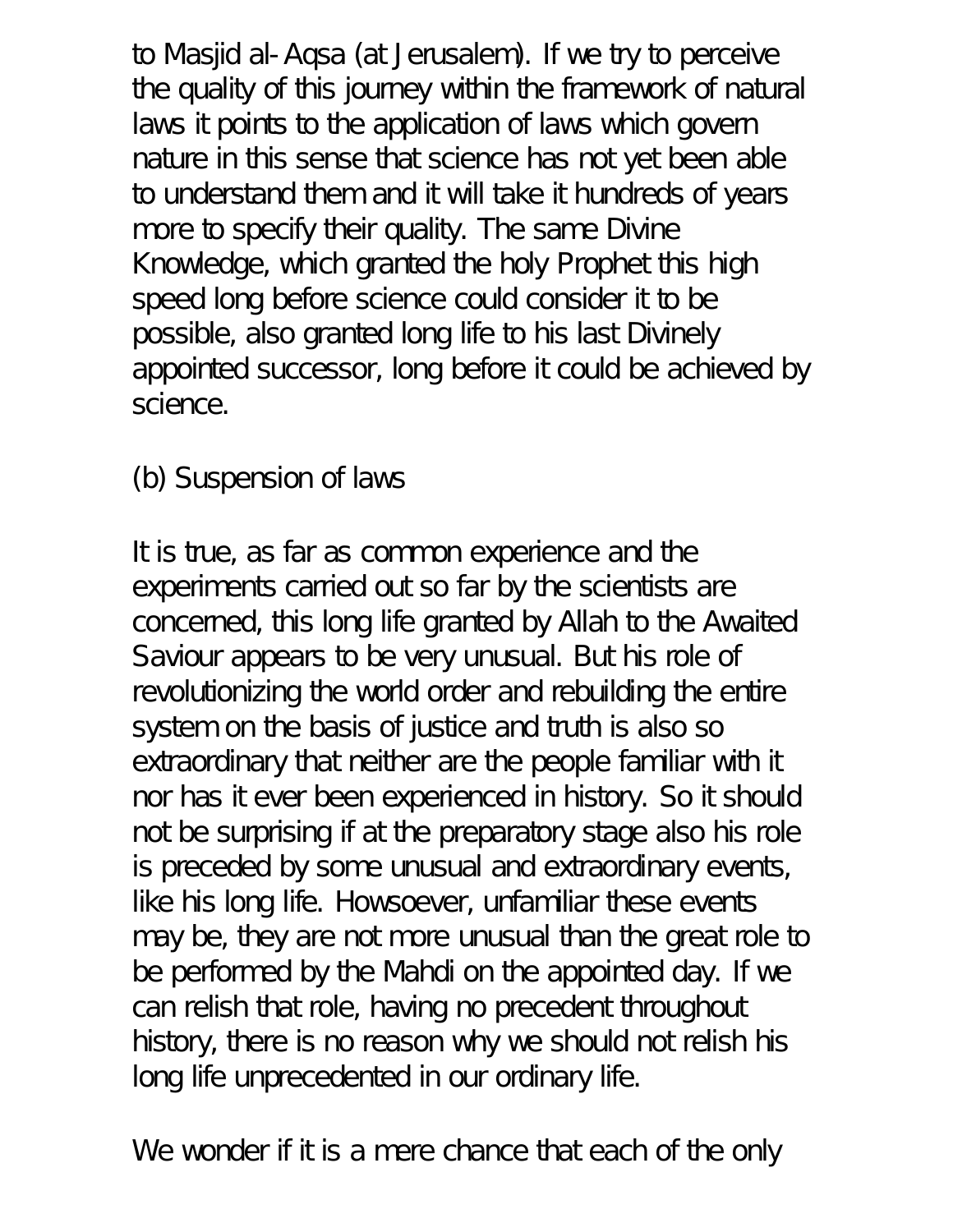two persons who undertook to purify the human civilization of all its impurities and to reconstruct the world should have had a very long life span, several times that of a usual one. One of them played his role in the past. He was Noah, about whom the holy Qur'an has expressly said that he lived among his people for 950 years. He reconstructed the world after the Deluge. The other is to play his role in the future. He is the Mahdi who has already lived among his people for more than a thousand years and is destined to play his role on the appointed day and build the world anew.

How is it then that we accept the longevity of Noah who lived at least for about a thousand years and deny that of the Mahdi.

We have learnt that a long life is scientifically possible but let us suppose that it is not so and the law of senility is inexorable and cannot be defied either today or in future. Then what does this mean? It means only this that to live for centuries, as is the case with Noah and the Mahdi, is contrary to the natural laws established by science through modern methods of experimentation and investigation.

In this case a long life may be accepted as a miracle which suspends a natural law in particular circumstances to preserve the life of a particular person entrusted with a celestial mission. This miracle is not unique in its kind, nor is it alien to the Muslim belief derived from the text of the Qur'an and the Sunnah.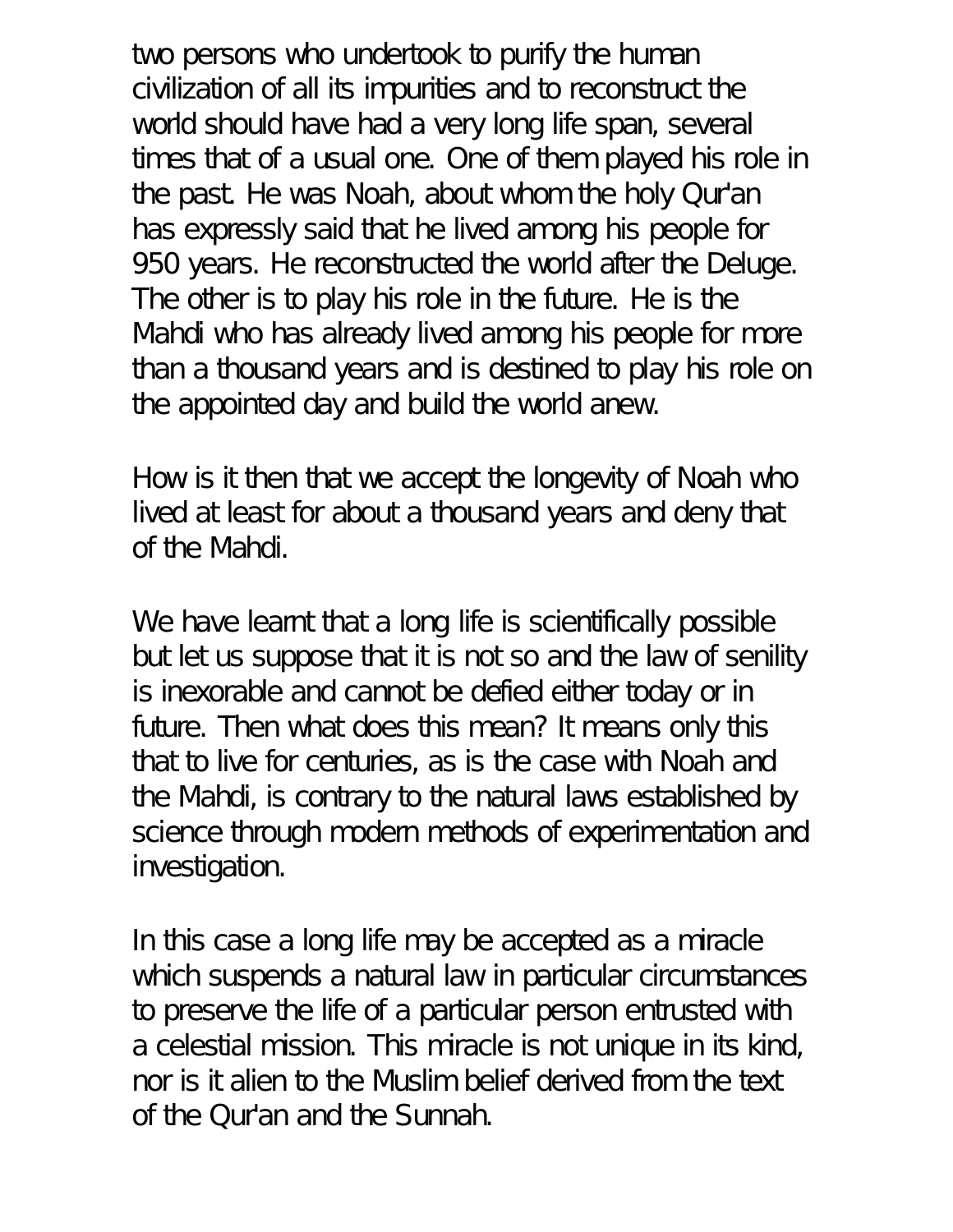The law of senility is not any the more relentless than the law of the exchange of heat, according to which heat passes from a body having a higher temperature to a body having a lower temperature. This law was suspended to protect Abraham when he was thrown into the burning fire, for this was the only way to preserve his life. The holy Qur'an says: "We said: O fire, be coolness and peace for Abraham". (Surah al-Anbia, 21:69). Accordingly, he came out of the fire unscathed.

In many other cases also natural laws were suspended to protect the prophets and other Divinely appointed people.

The sea was parted for Moses. It appeared to the Romans that they had captured Jesus whereas they had not. Muhammad got out of his house while it was surrounded by a mob of the tribe of Quraish, waiting for an opportunity to assassinate him. Allah concealed him, so that the Quraishites could not see him when he walked out through their midst. In all these cases natural laws were suspended for the protection of the people whose lives the Divine Wisdom wanted to preserve. The law of senility too, can be bracketed with these cases of suspension.

From the above discussion we can arrive at a general conclusion and say: Whenever it is necessary to preserve the life of one of the chosen servants of Allah to enable him to accomplish his mission, the Divine Grace intervenes to protect him and one of the natural laws is suspended. On the contrary if the period of his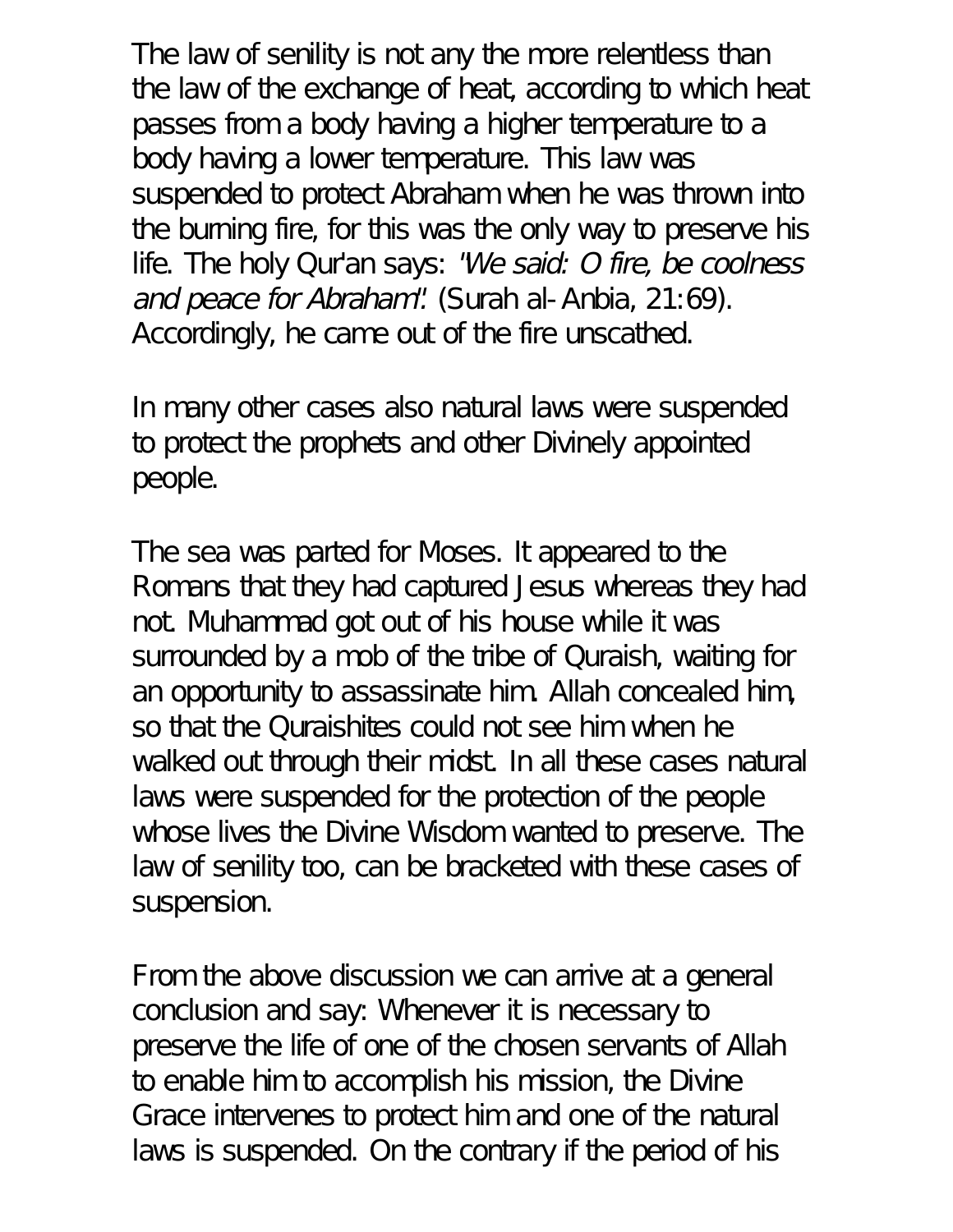appointment comes to an end and the task entrusted to him by the Almighty is accomplished he meets death in accordance with the natural laws related to life or is martyred.

In this connection we are usually confronted with the following questions.

How can a natural law be suspended and the compulsory relationship existing between the various phenomena be severed?

Will such a suspension not be in contradiction with science which has discovered that law determines the compulsory relationship on the basis of experimentation and investigations?

Science itself has provided an answer to this question. It has already given up the idea of compulsion in respect of natural laws. It only says that these laws are discovered on the basis of systematic observation and experiment. When it is observed that one phenomenon invariably follows another, this invariability is treated as a natural law. But science does not claim that there exists a binding and compulsory relationship between any two phenomena, because compulsion is a factor which cannot be proved by experiment and scientific methods of investigation. Modern science confirms that a natural law as defined by it, speaks only of an invariable association between two phenomena and is not concerned with any compulsory relationship between them[.\[2\]](#page-56-1)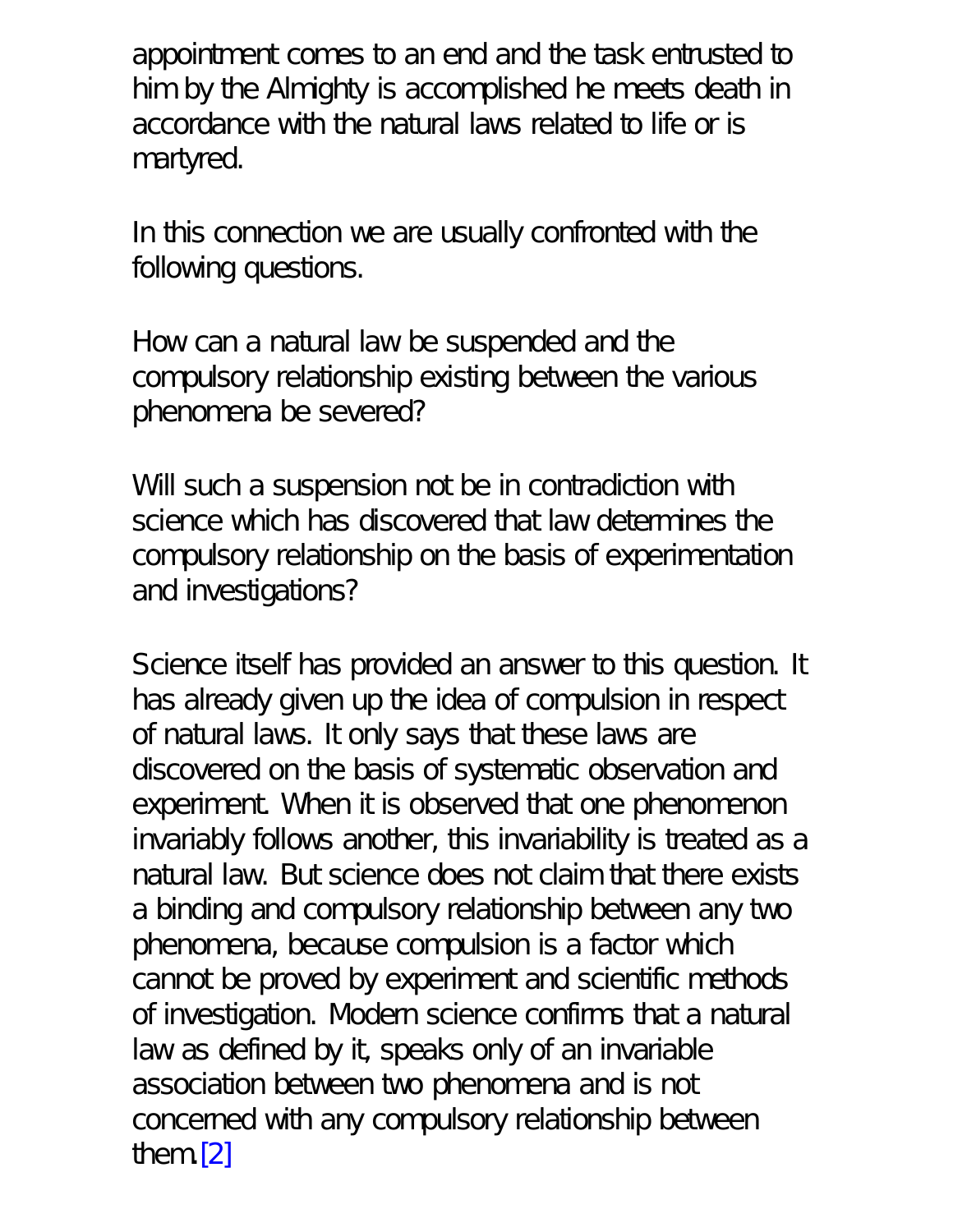Hence, if a miracle takes place and the natural relationship between two phenomena breaks down it does not amount to the breaking down of a compulsory relationship.

In fact, a miracle in its religious sense has become more comprehensive in the light of modern scientific theory than it was when the classical view of casual nexus prevailed. According to the old theory it was presumed that the phenomena invariably associated with each other must have an inevitable relationship between them and this inevitability meant that their separation from each other was inconceivable. According to modern scientific thinking, however, this relationship has been transformed into a law of association or invariable succession.

Thus, a miracle need not come into clash with inevitability any longer. It is only on exceptional state of the invariability of association and succession.

We agree with the scientific view that modern scientific methods cannot prove the existence of an inevitable relationship between any two phenomena. Anyhow, we are of the view that there must still be some explanation of the invariability of association and succession. As it can be explained on the basis of the theory of intrinsic inevitability, it can also be explained if we assume that it is the Wisdom of the Organizer of the universe which requires a particular phenomenon to be invariably related to some other phenomenon and that in certain cases the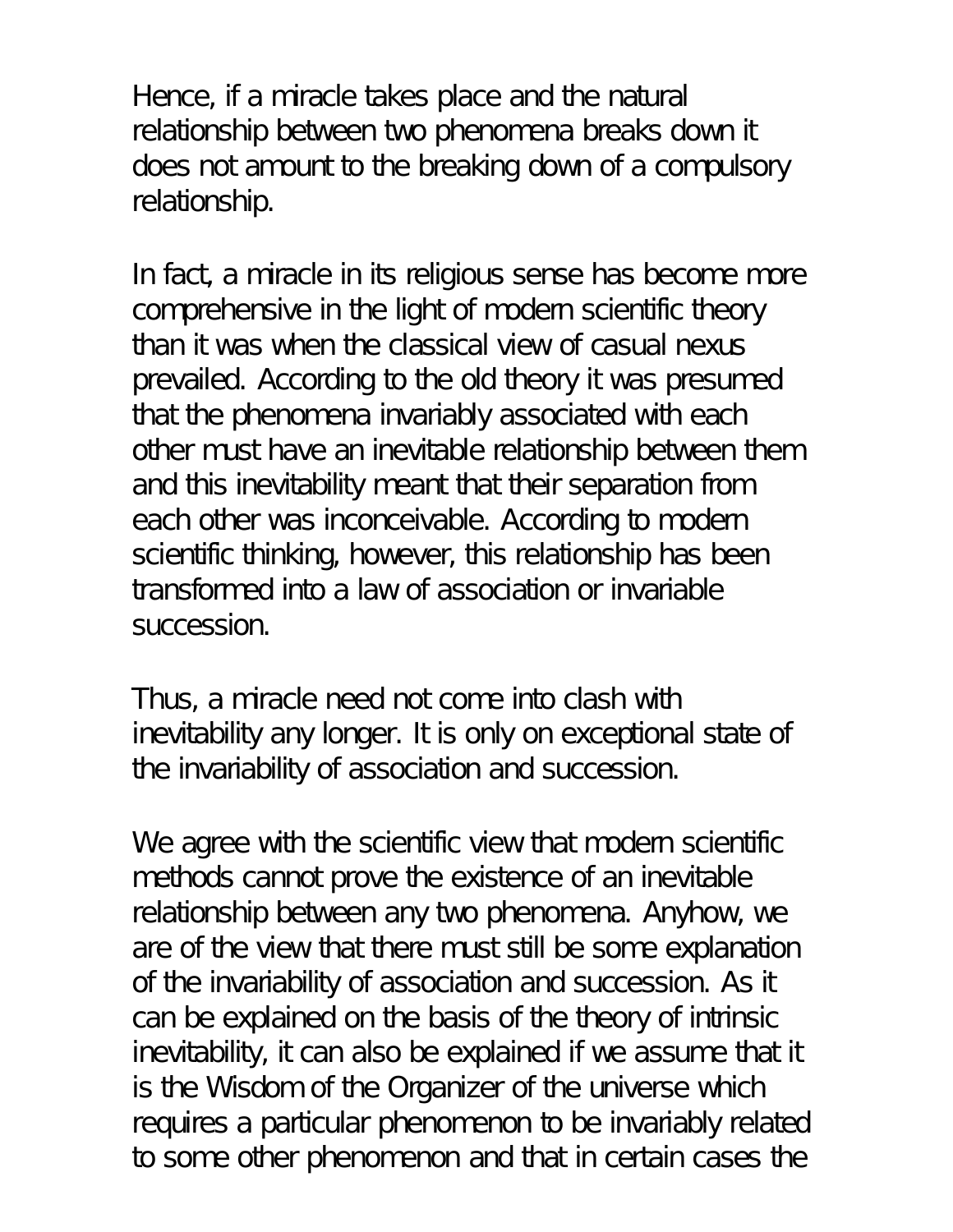same wisdom may require that there should be an exception. Such exceptional cases are called miracles.

Now let us take up the question as to why Allah is so keen to prolong the Mahdi's life that, even natural laws are suspended for his sake. Is it not advisable to leave the leadership of the appointed day to a person to be born in the future and brought up according to the needs of that time? In other words, what is the justification for this long occultation?

Most of the people who ask this question do not want an answer simply based on belief. It is not enough to say that we believe it to be so. What the interrogators really want is a social explanation of the position in the light of the tangible requirements of the great change expected to be brought about by the Mahdi.

Hence, we leave aside for the time being the qualifications we believe the infallible Imams to have possessed and take up instead the following question:

Is it likely, in the light of the past experience, that such a long life of the leader-designate will contribute to his success and will enable him to play his role better?

Our reply to this question is in the affirmative. Some of the reasons are given below:

The proposed great revolutionary change requires that its leader should possess a unique mental calibre. He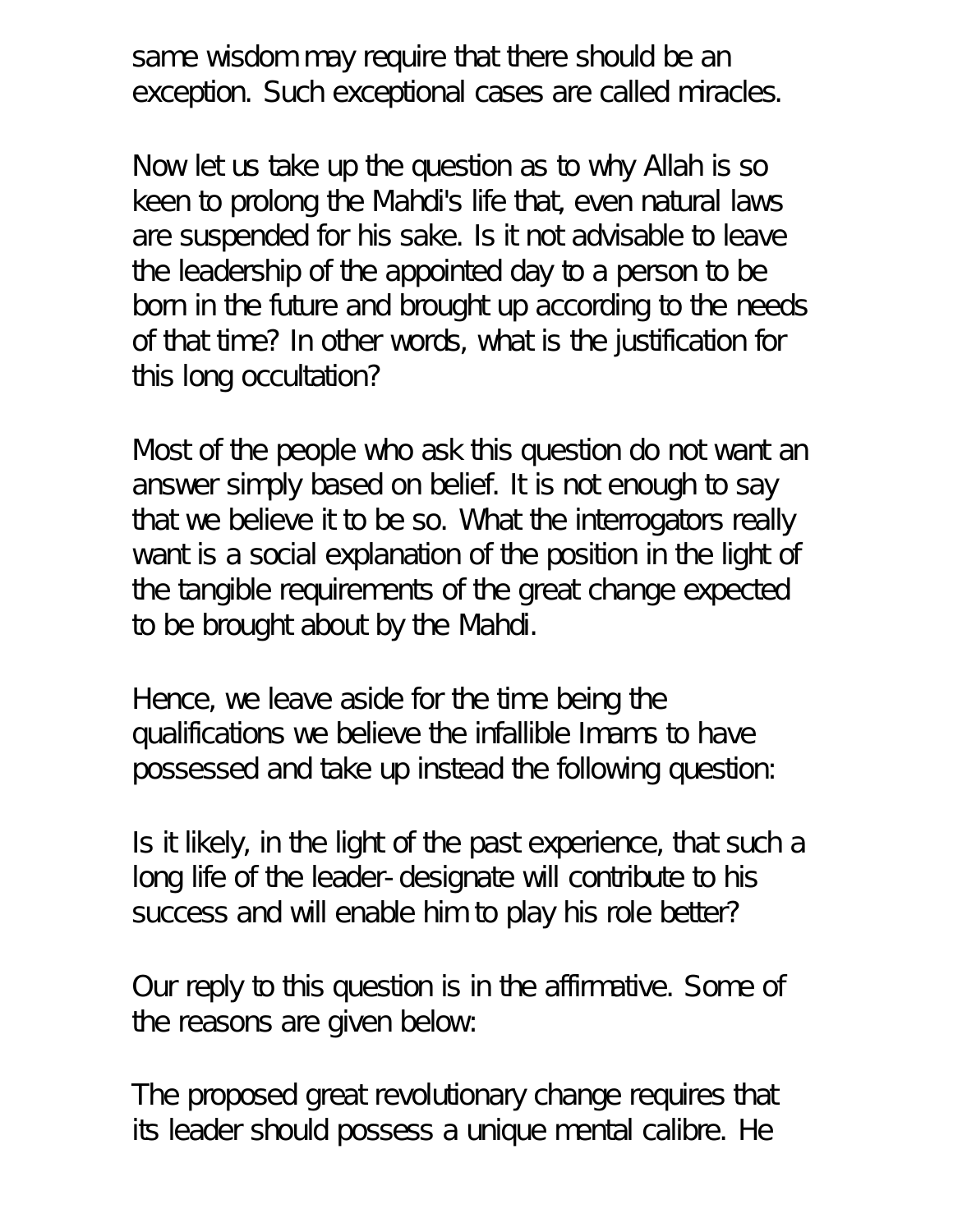should be conscious of his own superiority and the insignificance of the knotty system he has to overthrow. The more conscious he is of the insignificance of the corrupt society he has to fight against, the more prepared he will be psychologically to wage a war till victory is won.

It is evident that the size of his mental calibre should be proportionate to the size of the proposed change and the size of the social system required to be eliminated. The more extensive and deep-seated this system is, the greater should be the psychological push required.

The mission being to revolutionize the world, full of injustice and oppression, and to bring about a radical change in all its cultural values and diverse systems, it is but natural that it should be entrusted to a person whose mental calibre is higher than that of anyone in the whole of the existing world and who may not have been born and brought up under the influence of the society required to be demolished and replaced by another culture of justice and righteousness. One brought up under the shadow of a deep-seated and worlddominating culture is naturally impressed and overawed by it, that being the only culture which he has seen and by which he has been influenced from a tender age.

But the case should be different with a person who has a long historical background, who has witnessed several great cultures successively grow and decline, who has seen the big historical changes with his own eyes and has not read about them in books, who has been a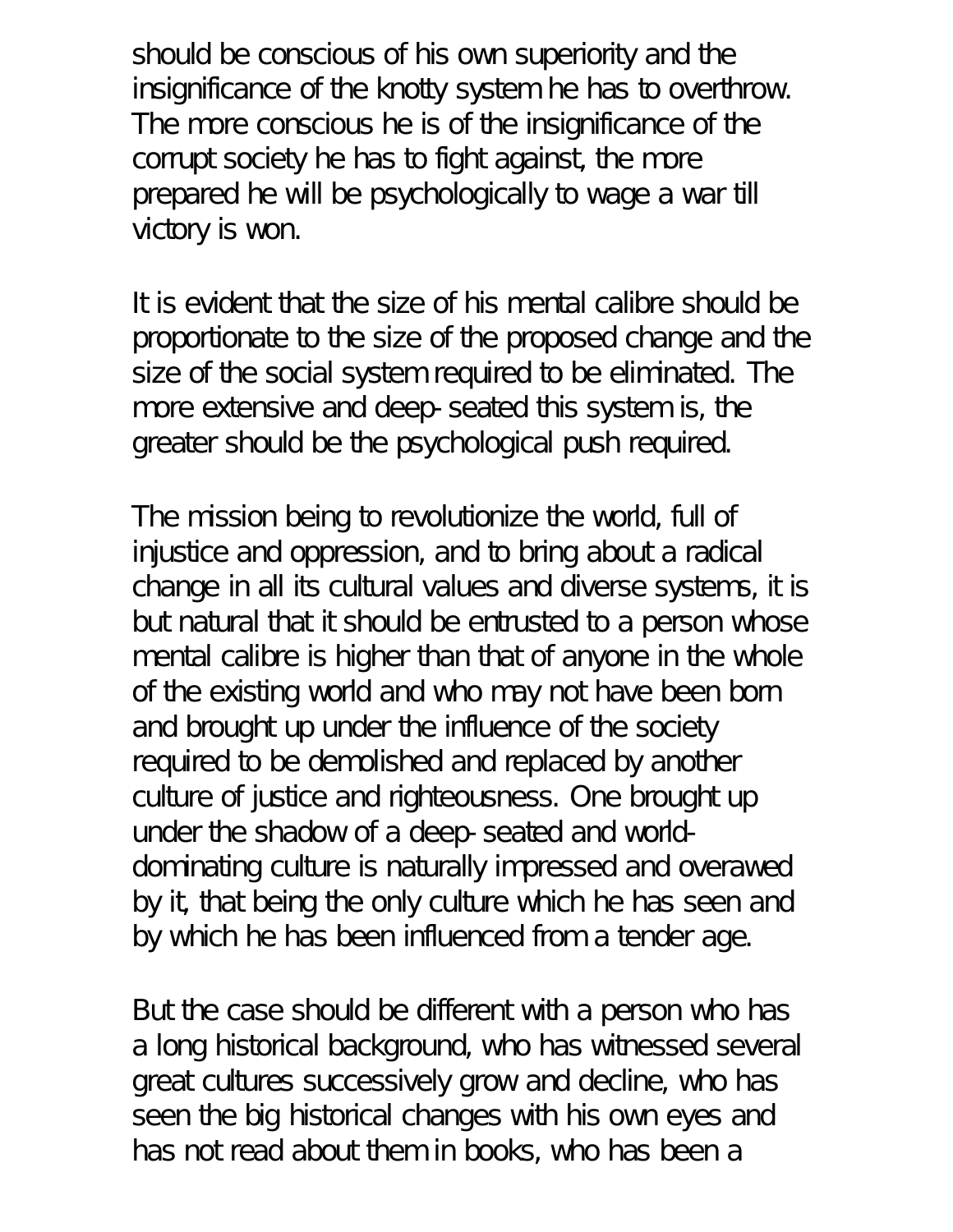contemporary of all the stages of the development of that culture which happens to be the last chapter of the human history before the appointed day and who has seen all its ups and downs. Such a person, who himself has lived through all these stages very carefully and attentively, is competent to look at the culture he has to grapple with in its historical perspective and is not daunted by its magnitude. He does not regard it as an unalterable destiny. His attitude to it will not be like that of Jean-Jacques Rousseau (1712-1778) to the French monarchy.

It is reported that Rousseau, in spite of being a great champion of political revolution from an intellectual and a philosophical point of view, shuddered at the very thought of there being a France without a king, the reason being that he was born and brought up and had always lived under the shadow of monarchy. But the man having a long historical background and being fully aware of the historical factors knows perfectly well how and when the prevailing culture and the prevailing system came into being and developed. He knows that the historical age of the cultures and systems, howsoever long, is very limited.

Have you read the Surah al-Kahf (Chapter 18 of the holy Qur'an) and have you gone through the story of the youths who believed in Allah and were virtuous, but had to face an idolatrous system which was dominant at that time and which ruthlessly crushed every idea of Monotheism? They felt greatly distressed and lost all hope. In utter despair they took refuge in a cave, for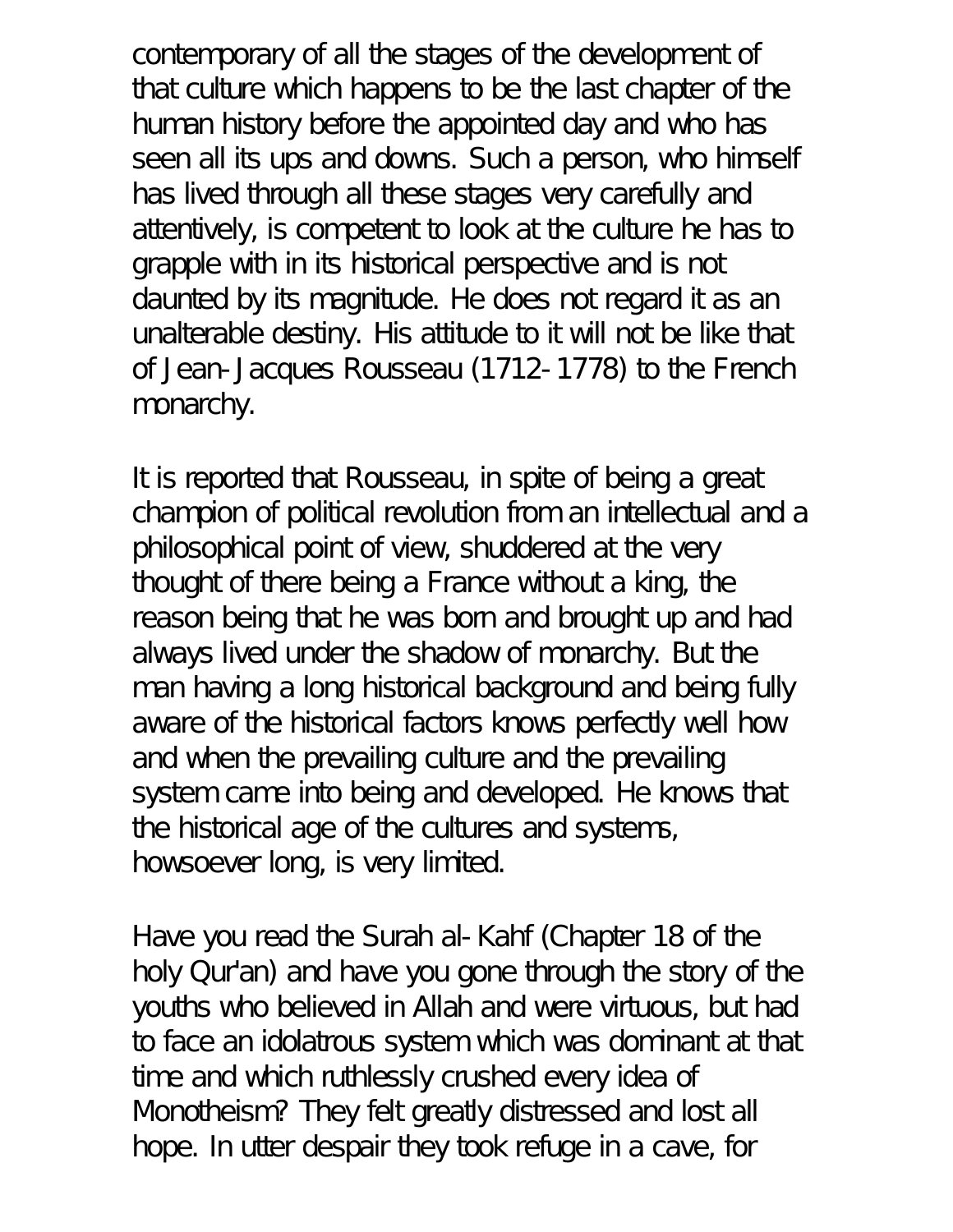they were at their wits' end and did not know what to do. They prayed to Allah to resolve their difficulty. They thought that the then existing unjust system would continue to prevail for ever and would liquidate all those whose hearts throbbed for the truth. Do you know what Allah did? He sent them to sleep in the cave for 309 years. Then He awakened them and sent them back to the scene of life. By then the unjust regime, the power and tyranny which had dazzled them, had completely collapsed and become a part of past history. This arrangement was made to enable those young men to see themselves the downfall of falsehood, the power and grandeur which had overawed them. The people of the cave achieved moral uplift and sublimation through this unique experience which extended their lives for three hundred years. The same privilege will be enjoyed by the Awaited Saviour through his long life which will enable him to see the giant dwindling into a dwarf, a lofty tree shrinking to become a mere seed leaf and a tornado turning into a mere whiff of the wind.

Furthermore, the experience gained through the direct and close study of so many successive cultures will widen the mental horizon of the person designated to lead the revolution and will prepare him better for the accomplishment of his mission. He will have benefited by the experience of others, knowing their strong and weak points, and will be in a better position to assess social developments correctly in their true historical context.

As the revolution to be brought about by the Awaited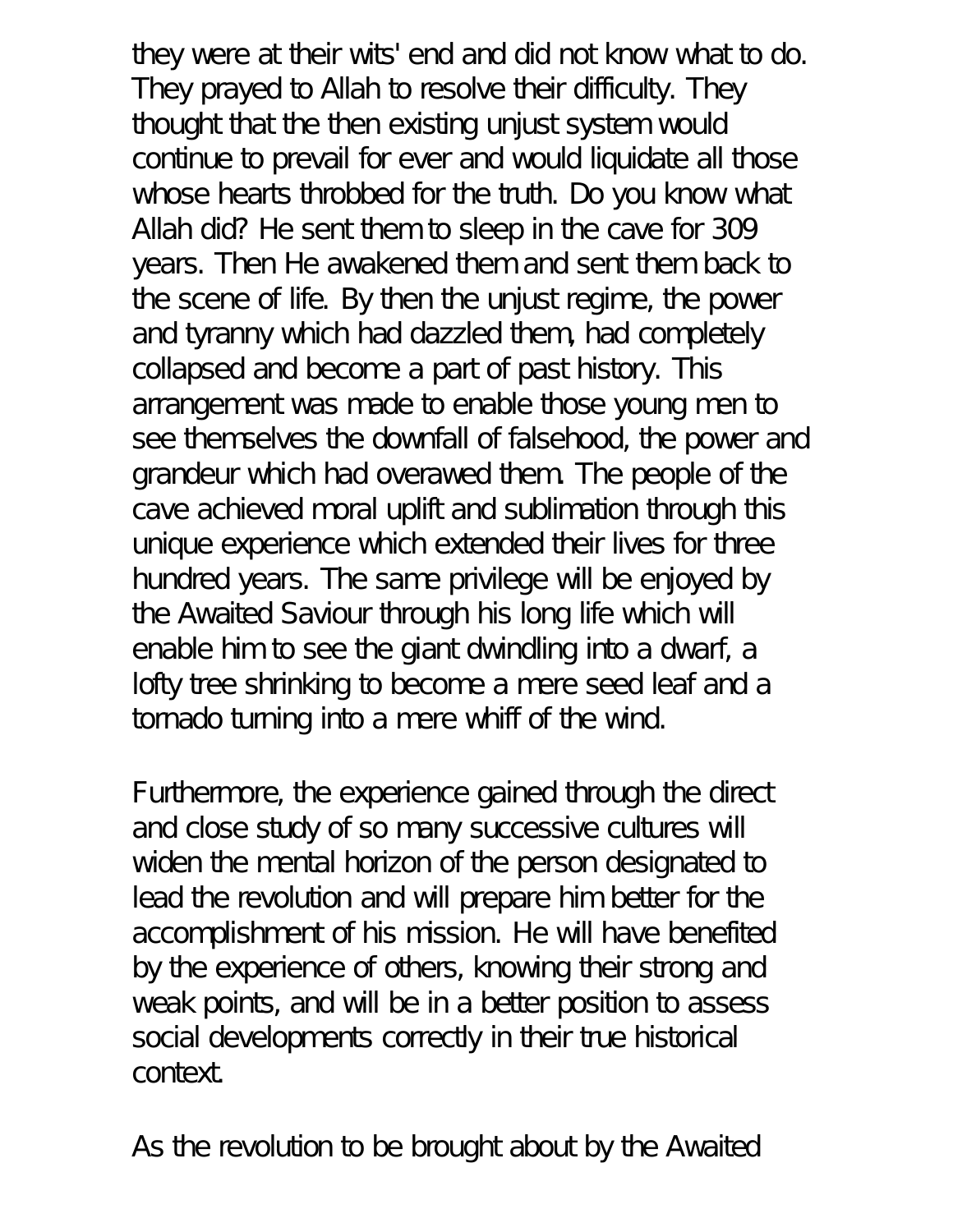Saviour is to be ideological and based on the message of Islam, the very nature of his mission requires him to be close to the early Islamic sources and to have a personality built independently of and detached from the influences of the culture he is destined to fight. A person born and brought up under the shadow of a particular culture cannot in all probability, escape its effects totally, even if he leads a campaign against it. To ensure that the leader-designate is not himself influenced by the culture he is expected to change, his personality must be built fully at a cultural stage closer in its general spirit to the system he wants to establish.

(c) His training for the mission

Now we come to the third question as to how the preparation of the Awaited Saviour for his mission was completed, as he was only about five years old when his father, Imam Hasan al-Askari died. This age is the time of early childhood and the child is not old enough for the development of the personality of a leader. Then how did his personality develop?

The answer is that several of his forefathers also assumed the Imamate at an early age. Imam Muhammad ibn Ah al-Jawad assumed it when he was only eight years old and Imam Ali ibn Muhammad al-Hadi when he was only nine.

It should be observed that the phenomenon of the early Imamate reached its zenith in the case of the Imam Mahdi. We call it a phenomenon, because it assumed a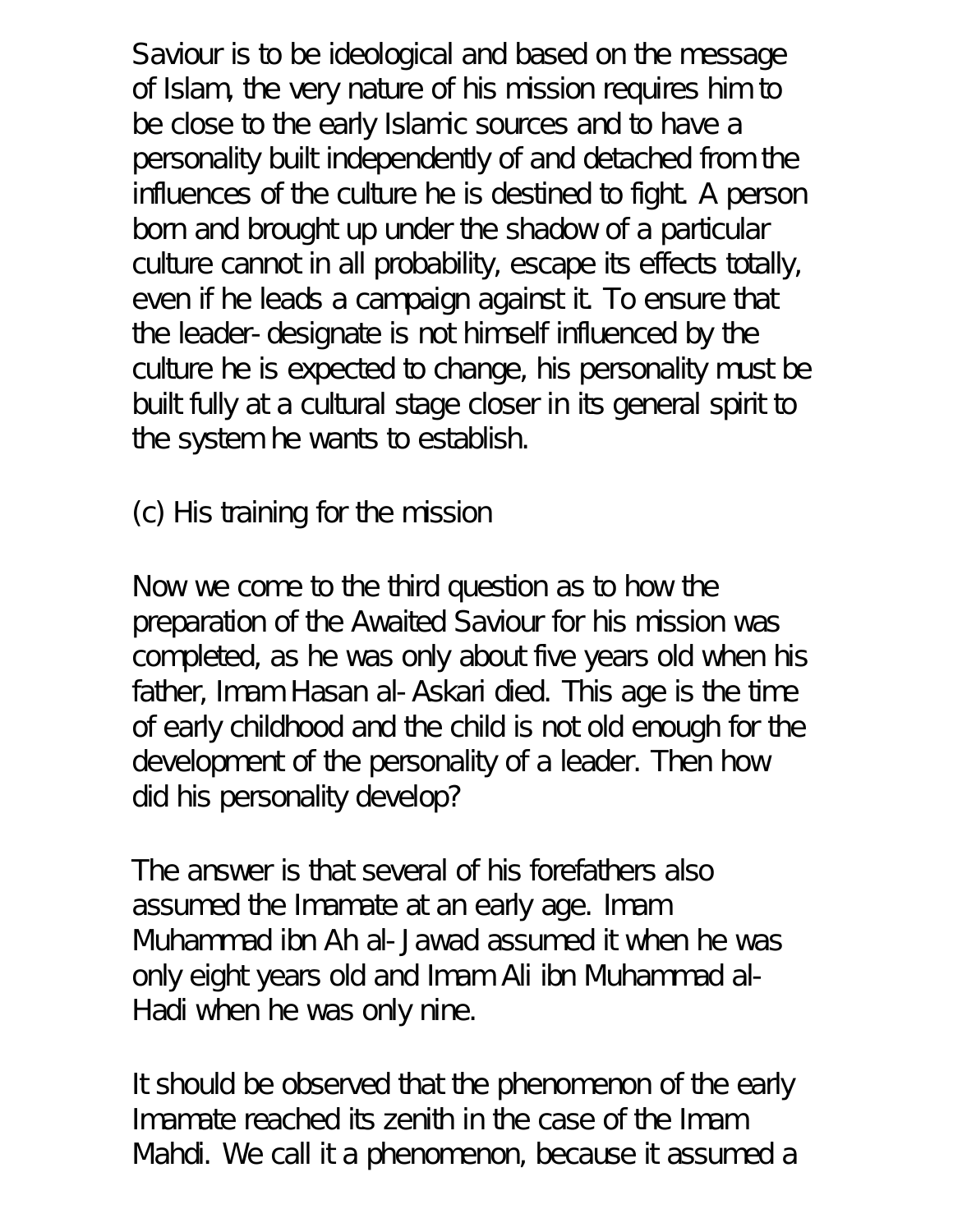tangible and practical form as in the case of Imam Mahdi's forefathers. It was felt and experienced by the Muslims coming into contact with the Imam concerned. Experience of the people being the best proof of a phenomenon, we cannot be asked to give a more tangible or a more convincing proof of it. The following points will elucidate what we mean:

(i) The Imamate of an Imam belonging to the Holy House was not a centre of hereditary power and influence, nor did it have the backing of any ruling regime, as was the case with the Imamate of the Fatimid caliphs and the caliphate of the Abbasid caliphs. The extensive popular support and allegiance which the Imams enjoyed was due only to their spiritual influence and the conviction of their followers that they alone deserved the leadership of Islam on spiritual and intellectual grounds.

<span id="page-38-0"></span>(ii) The popular bases supporting the Imamate had existed since the early days of the Islamic era. They expanded further during the time of the Imam Baqir and Imam Sadiq. The school set up by them assumed the form of an extensive intellectual movement which included among its ranks hundreds of legists, scholastic theologians, exegetes and others learned in various fields of Islamic scholarship and the humanities known at that time. Hasan ibn Ali Washsha, when visiting the Masjid of Kufah, found there 900 scholars all repeating the traditions narrated to them by Imam Ja'far ibn Muhammad al-Sadiq[.\[3\]](#page-57-0)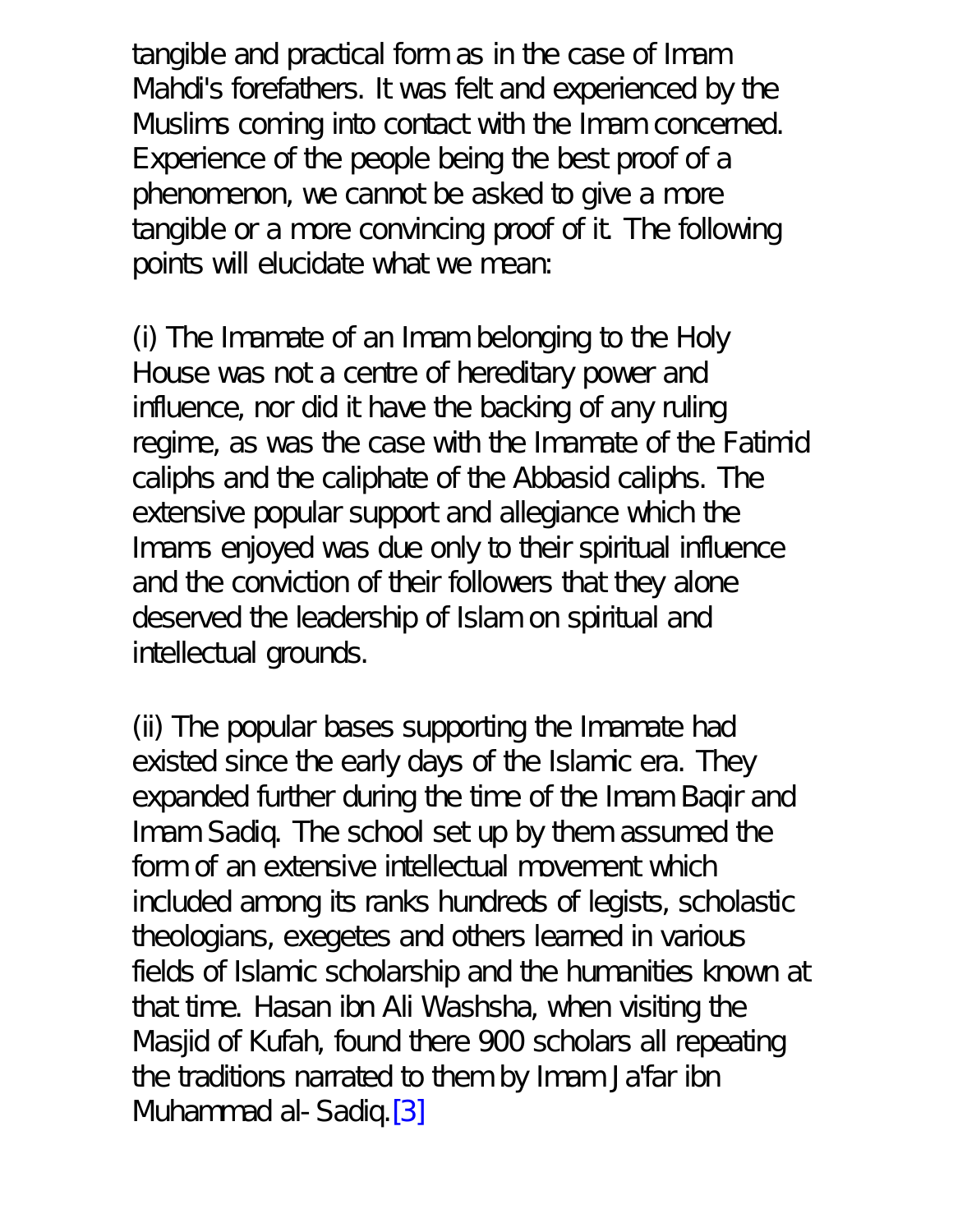(iii) The qualifications which an Imam possessed, as believed in by this school and the popular bases represented by it, were very high. The Imam was judged by the standard of these qualifications to find out whether he was really fit to be an Imam. They believed that the Imam must be the most learned and wise man of his time.

(iv) The school and the popular bases had to make great sacrifices for the sake of their belief in the Imamate which the contemporary governments regarded as a hostile line, at least from the ideological angle. This attitude led the then authorities to the persecution of the followers of the Imams. Many people were killed. Many others were thrown into dungeons. Hundreds died while in detention. Their belief in the Imamate of the Prophet's House used to cost them dear. The only attraction was their conviction of gaining the favour of Allah.

(v) The Imams, whose Imamate these popular bases acknowledged, were not living like the kings in high towers isolated from their followers. They never segregated themselves, except when imprisoned, exiled or forcibly kept aloof by the ruling juntas. This we know for certain on the authority of a large number of reporters who have narrated the sayings 'and deeds of each of the first eleven Imams. Similarly, we have a record of the correspondence exchanged between the Imams and their contemporaries. The Imams used to make journeys to various places and

appointed their deputies in different parts of the Muslim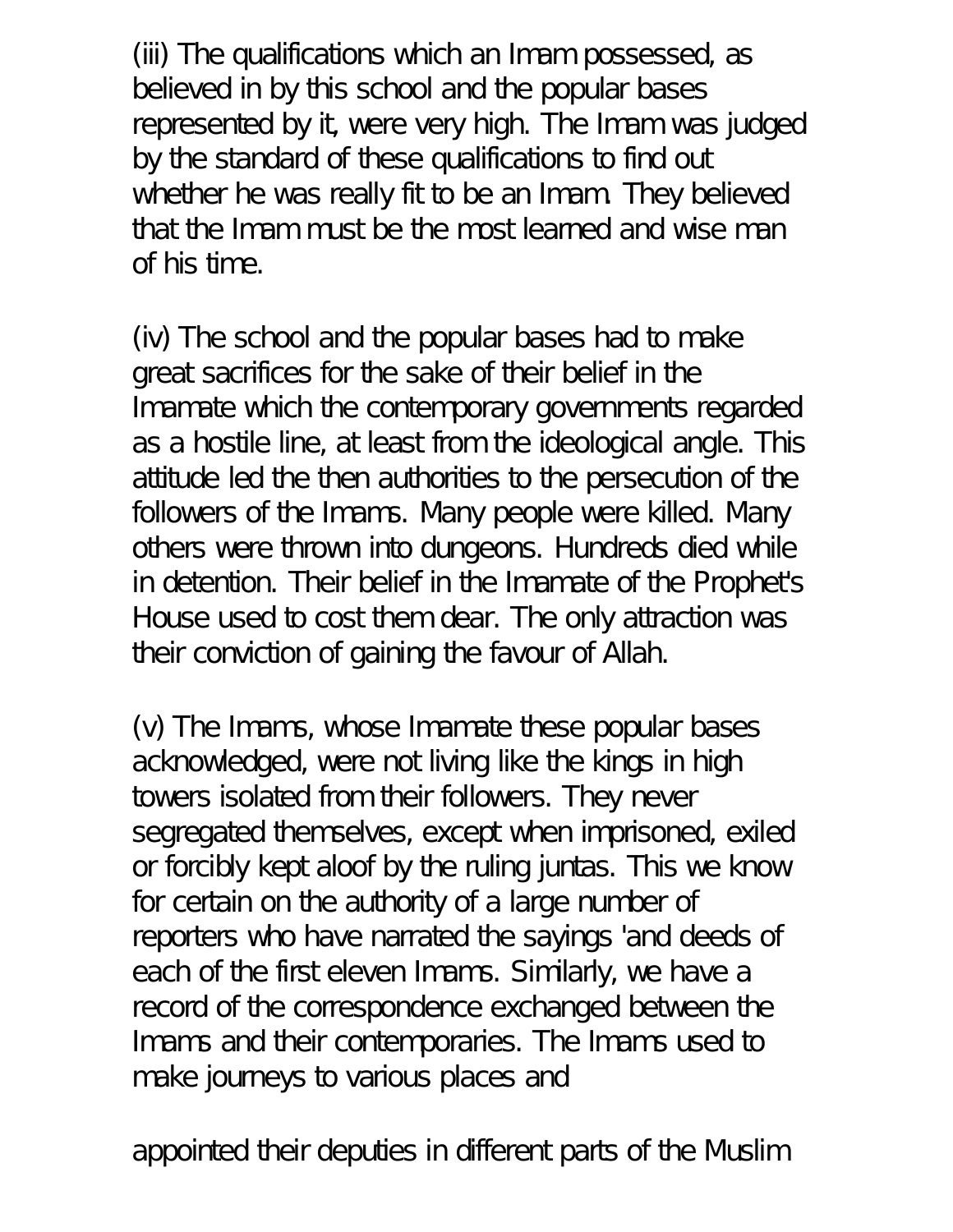world. Their supporters also, while visiting the holy places during Hajj, made it a point to call on them at Madina. All this meant a continuous contact between the Imams and their followers scattered all over the Muslim world.

(vi) The contemporary caliphs always regarded the Imams and their spiritual leadership as a threat to themselves and their dynasty. For this reason, they did all they could to disrupt this leadership and in pursuance of their nefarious ends, they resorted to many mean and arbitrary actions. Occasionally their behaviour was too harsh and despotic. The Imams themselves were continuously chased and kept in detention. Such actions were painful and disgusting to all the Muslims, especially to the supporters of the Imams.

These six points comprise historical facts. If we take them into consideration, we can easily come to the conclusion that the early Imamate was a real fact and not a fiction. It is certain that an Imam who appeared on the scene at a very early age, who proclaimed himself to be the spiritual and intellectual leader of the Muslims and who was acknowledged to be so by a vast cross-section of the people must have had great knowledge, competence and mastery over all branches of theology. Otherwise, the popular bases could not be convinced of his Imamate.

We have already said that these bases had continuous contact with the Imams and were in a position to judge their personalities. It is not conceivable that so many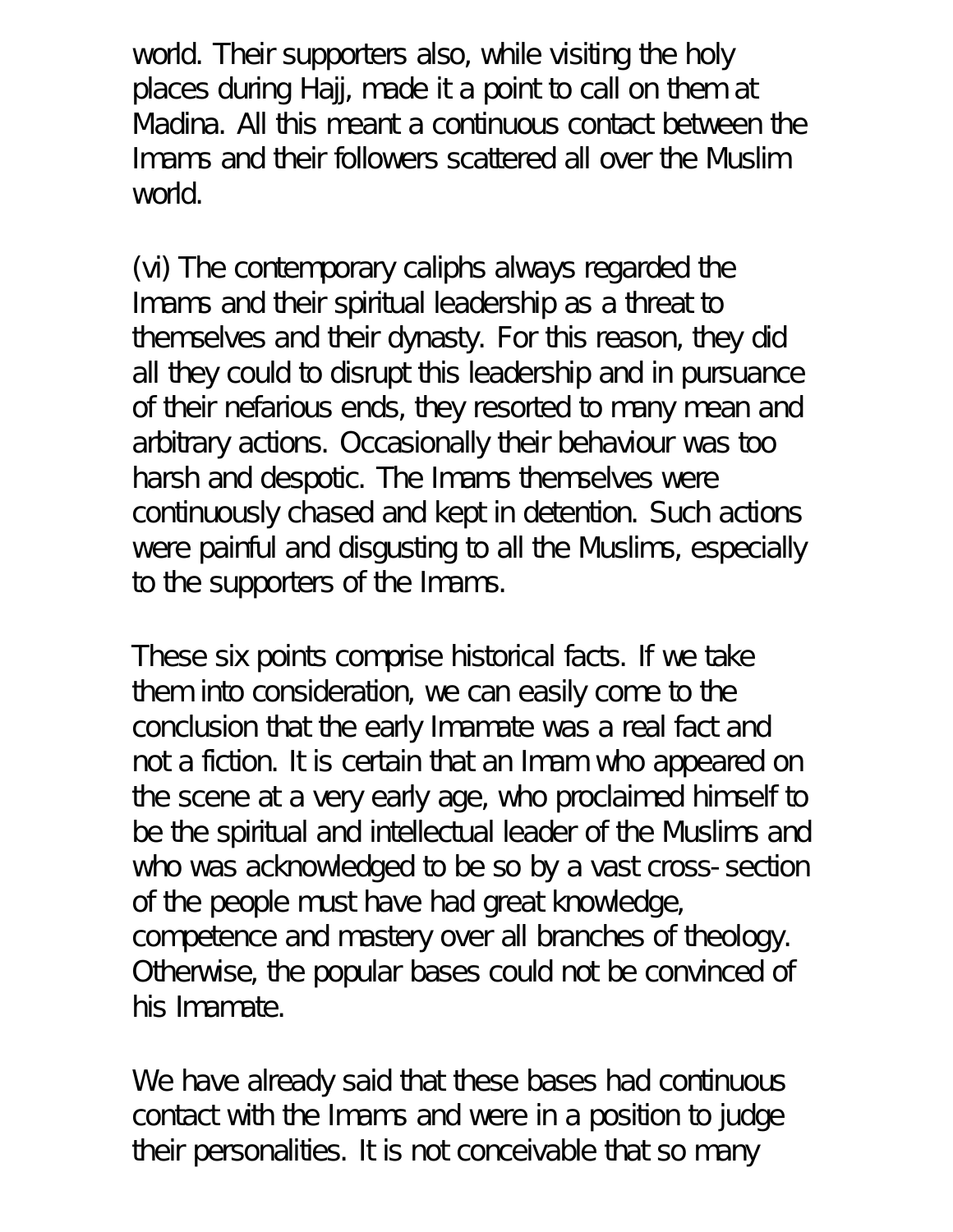people should have accepted a boy to be their Imam and should have made sacrifices for his sake without ascertaining his real worth and assessing his competence. Even if it is presumed that the people made no immediate efforts to ascertain the position, still the truth could not remain unknown for years in spite of the continuous contact between the child Imam and the people. Had he been childish in his knowledge and thinking, he would certainly have been exposed.

Even if it is supposed that the popular bases of the Imamate could not discover the truth, it was easy for the government of the day to expose the child, if he had been really childish in his thinking and cultural attainments like all other children. It certainly would have been in the interest of the government of the day to bring him before his supporters and others to prove that he was not fit to be an Imam and a spiritual and intellectual leader. It might have been difficult to prove the incompetence of a man of 40 to 50, but it would have been quite easy to prove the incompetence of an ordinary child, howsoever intelligent he might have been. Evidently this would have been much simpler and easier than the complex and risky policy of suppression adopted by those in power at that time. The only explanation for why the government kept quiet and did not play this card is that it had realized that the early Imamate was a real phenomenon and not a concoction.

The fact is that the government did attempt to play that card but did not succeed. History tells us of such attempts and their failures, but it does not report any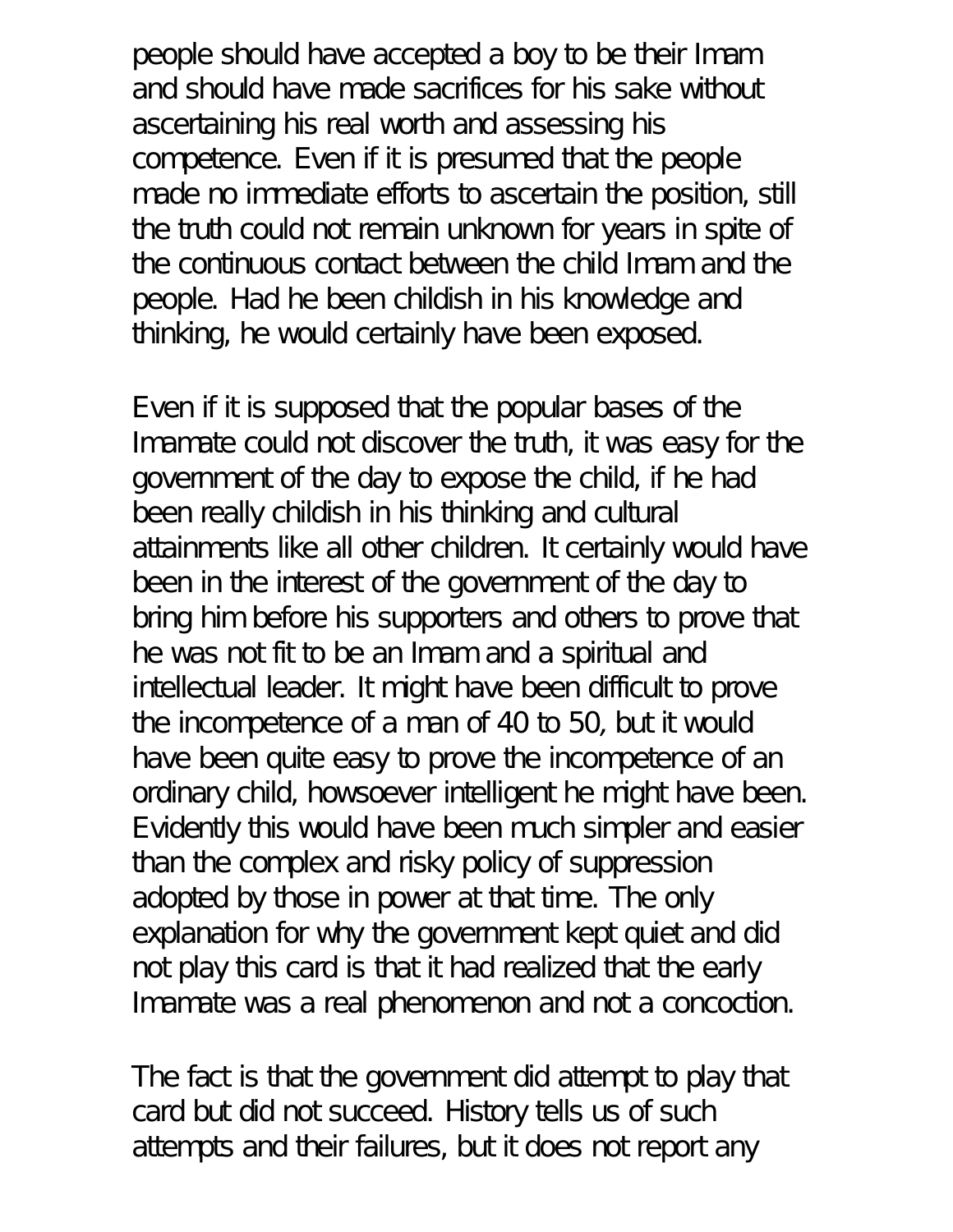occasion on which the child Imam vacillated or showed signs of such embarrassment as could shake the confidence of the people believing in his early Imamate.

That is what we meant when we said that the early Imamate was really a phenomenon and not a mere presumption. This phenomenon has deep roots, for there exist parallel cases throughout the history of the heavenly mission and Divine leadership. We cite just one instance.

We commanded John; Zachariah's son, to follow the guidance of the Lord with due steadfastness. To John We gave knowledge and wisdom during his childhood', (Surah Maryam, 19.12)

After it has been proved that the early Imamate had been a real phenomenon already existing in the life of the people of the Prophet's House, no exception can be taken to the Imamate of the Mahdi and his succession to his father while he was still a child.

(d) Reasons for his continued existence

Now we come to the fourth question. Even if it is presumed that theoretically the existence of the Mahdi, with all its implication including the long life, the early Imamate and the complete occultation is possible, how can we believe that he actually exists, for a mere possibility is not enough to prove that. As the concept of the Mahdi is unusual and extraordinary, the existence of a few sayings of the holy Prophet, which are enshrined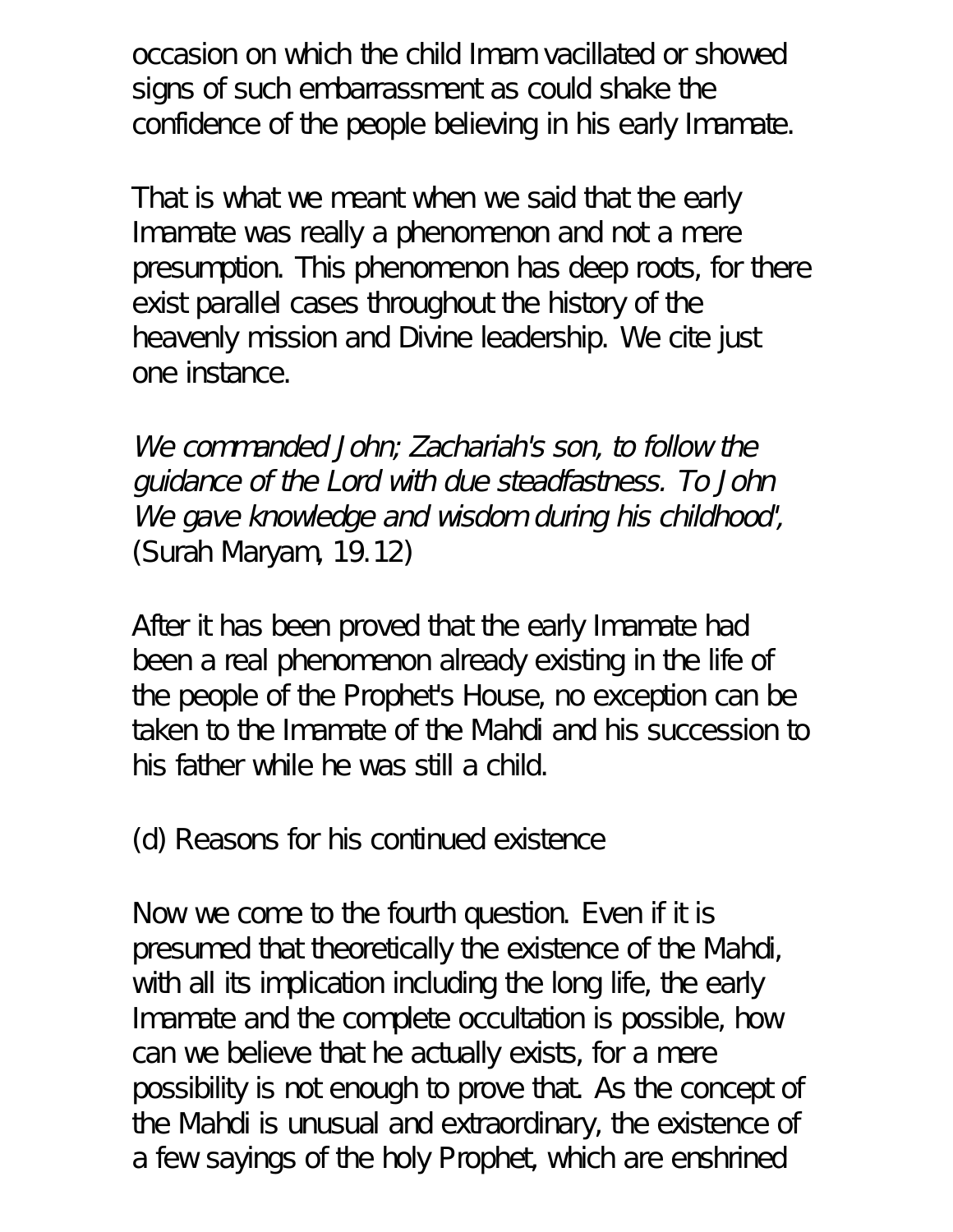in the books, is not enough to prove that the existence of the Mahdi is a historical fact and not a mere presumption which has seized the imagination of a large number of people for certain psychological reasons.

The answer to this question is this that the concept of the Mahdi as the Awaited Saviour who is to change the world for the better has been mentioned in the traditions of the holy Prophet generally and in the sayings of the Imams particularly. It has been emphasized in so many passages that there is no reason to doubt it. The number of the reports on this subject found in the books of our Sunni brethren comes to 400[,\[4\]](#page-57-1) and the total number of the reports found in both the Shi'ah and the Sunni sources comes to more than 6,000.[\[5\]](#page-57-2) This is a colossal figure, unparalleled in the case of most of those Islamic issues which are not usually doubted by any Muslim.

<span id="page-43-1"></span><span id="page-43-0"></span>As for the embodiment of this concept in the person of the twelfth Imam, there exists enough justification to believe that. This justification can be summarized in two arguments, one being Islamic and the other scientific.

By the Islamic argument we prove the existence of the Awaited Saviour and by the scientific argument we prove that the Mahdi is not a mere myth but his existence is a fact proved by historical experience.

As for the Islamic argument, it is represented by hundreds of traditions which have come down from the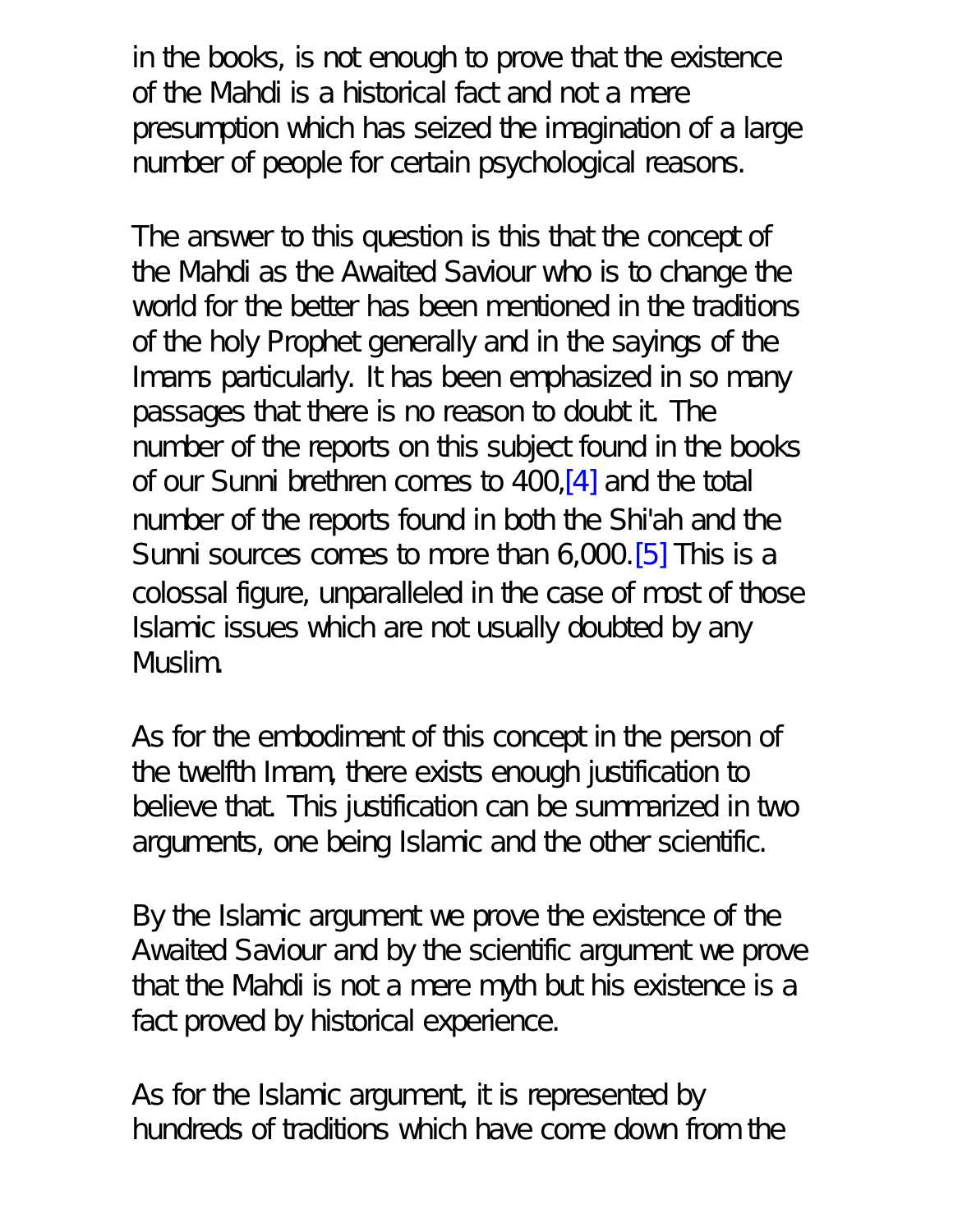holy Prophet and the Imams of his House. They specify that the Mahdi will belong to the Prophet's House, will~be descended from his daughter Fatimah-tuz-Zehra and will be the descendant of Imam Husayn in the ninth generation. The traditions also say that the total number of the caliphs will be twelve. Thus, the traditions give a specific shape to the general idea of the Mahdi and determine that he is none other than the twelfth Imam of the Prophet's House. The number of these traditions is very large in spite of the fact that the Imams were very reserved on this subject, for fear of an attempt on the life of the Mahdi.

It is not only because of their number that we have to accept these traditions, but there are also other indications of their authenticity. According to the different versions of a tradition of the holy Prophet, he has to be succeeded by twelve caliphs, by twelve Imams, or by twelve commanders. The total number of reports about this saying as counted by some writers exceeds 270 and they are found in the most celebrated Shi'ah and Sunni books, such as Sahih Bukhari, Sahih Muslim, Sahih Tirmizy, Sunan Abu Dawud, Ahmad's Musnad and Hakim's Mustadrak. It may be noted that Bukhari, who has quoted this tradition, was a contemporary of Imam Muhammad bin Ali al-Jawad, Imam Ali bin Muhammad al-Hadi and Imam Hasan al-Askari. This fact has great significance, for it proves that the tradition was recorded before its contents could materialize. Hence, it cannot be suspected that it is a possible reflection on the actual number of the Imam, as believed by the Twelver Shi 'ah to reinforce their belief in the twelve Imams. This is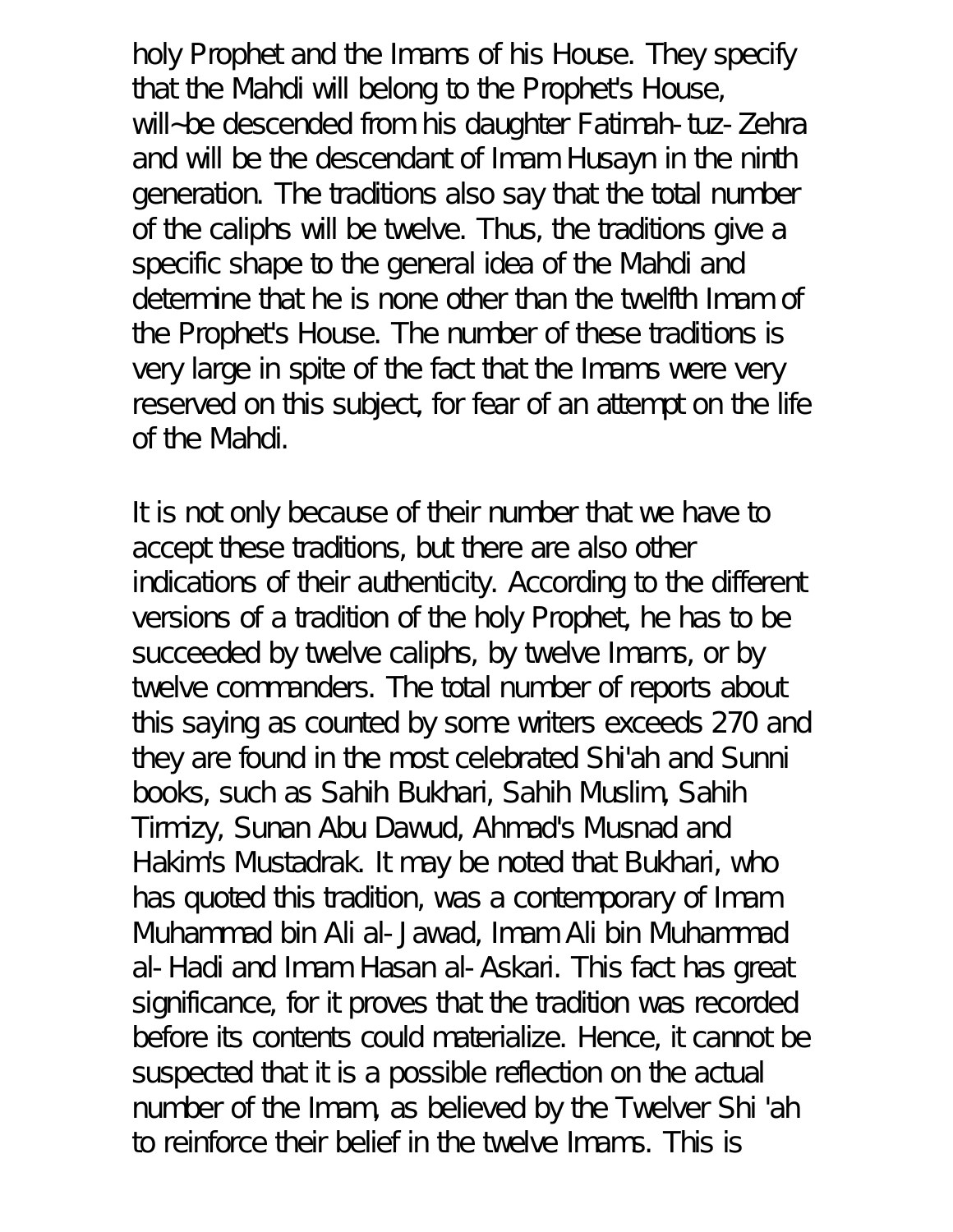because the spurious sayings attributed to the holy Prophet refer to the events which take place earlier and the saying comes afterwards. Such sayings do not precede the events nor are they recorded in the books of tradition earlier.

So long as we possess material evidence of the fact that the tradition was recorded before the number of the Imams was actually completed we can safely say that it is not a reflection on an accomplished fact. It is only an expression of a divine truth, expressed by him who never spoke whimsically, and a prophecy which was subsequently fulfilled by the actual number of the Imams beginning with Imam Ali and ending with Imam Mahdi.

As for the scientific argument, we have to state that it consists of the experience of a large number of people for a period covering about seventy years. This period is known as that of minor occultation. To elucidate the point we propose to explain minor occultation briefly.

The minor occultation represents the first stage of the Imamate of the Awaited Saviour who was destined to keep himself physically absent from the public scene, from the very inception of his Imamate, though he still continues to take an intelligent interest in what happens around him. Had this occultation come suddenly it would have been a great shock to his supporters, for they had been accustomed to be always in contact with the Imam and to consult him on their divergent problems. His sudden disappearance would have caused a big vacuum which might have absorbed and even destroyed the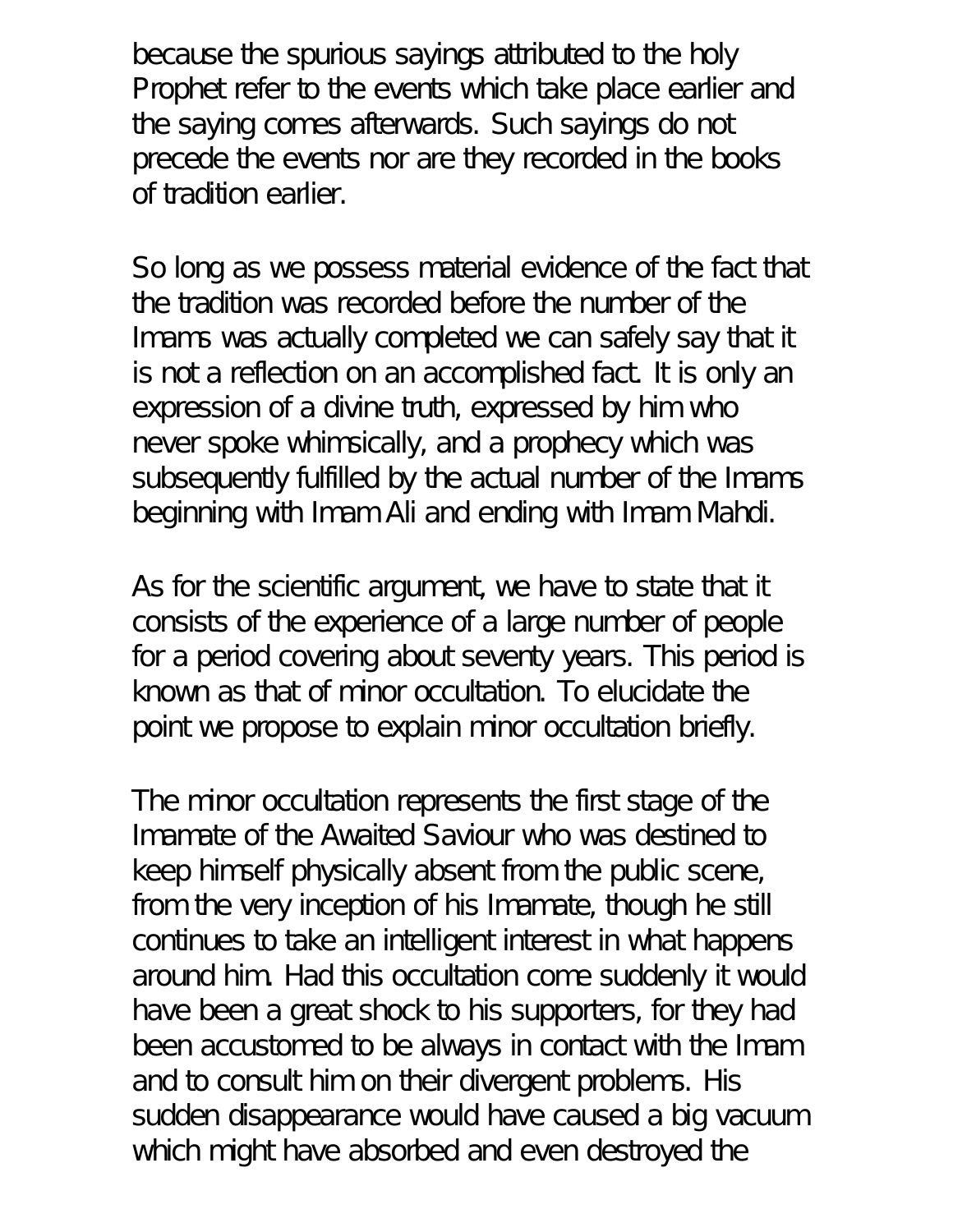whole organisation, for his supporters would have felt that they had been cut off from their spiritual and intellectual leadership. In order to familiarize them with the idea of occultation and to. enable them to adapt themselves to the new situation it was felt necessary that a preparatory stage should precede the final occultation.

This stage was that of minor occultation during which the Imam disappeared from the public scene, but maintained his contact with his followers through certain representatives who formed a connecting link between him and those who believed in his role as an Imam. During this period four persons, whose piety and impeccability was recognized by all, occupied the position of the vicegerents of the Imam. They are as under:

- 1. Uthman ibn Sa'id al-'Amravi
- 2. Muhammad ibn Uthman 'Amravi
- 3. Abu'l Qasim Husayn ibn Ruh Nawbakhti
- 4. Abu'l Hasan Ali ibn Muhammad al-Simmari

These four persons performed the duties of his vicegerent in the above order. As and when one of them died, another was duly appointed by the Mahdi to succeed him.

The vicegerent was in contact with: the Shi'ah. He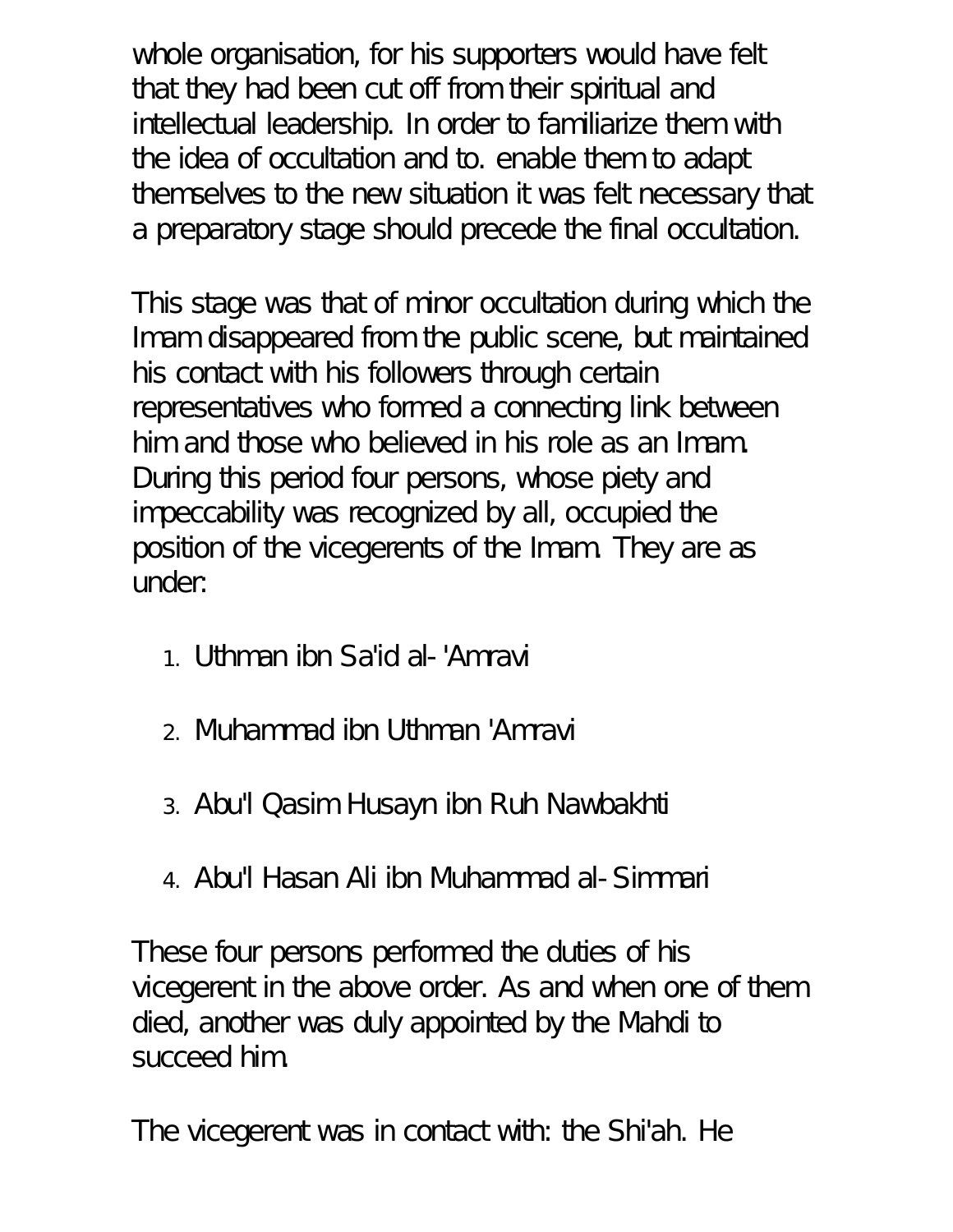carried their questions to the Imam and submitted their problems to him. He also conveyed the Imam's replies to his followers. The replies used to be mostly in writing and were occasionally verbal. The people who missed the sight of the Imam, found consolation in correspondence and indirect contact. All the letters received from the Imam during the tenure of his four vicegerents, which lasted for about seventy years, Were in the same hand-writing and in the same style and bore the same signature.

Al-Simmari was the last vicegerent. He announced the end of the stage of the minor occultation, the distinctive feature of which was the appointment of the particular vicegerent. It was turned into the major occultation after its object had been achieved and the Shi 'ah had gradually adapted themselves to the absence of the Imam. They had been immunized against the shock and the vacuum. Following the major occultation, instead of being represented by a specially appointed vicegerent, the Imam is now represented in a general way by the qualified *mujtahids* (eminent legists, capable of arriving at an independent decision on issues of religious law) having a keen insight into both the spiritual and temporal affairs. Now, in the light of the foregoing, it can easily be inferred that the existence of the Mahdi is a. fact which was experienced by a larger number of the people. He was represented by his vicegerents for seventy long years during. which they dealt with so many people but no one observed any inconsistency in what they said, nor discovered any signs of deception in their conduct. Is it conceivable that a fraud could be continued for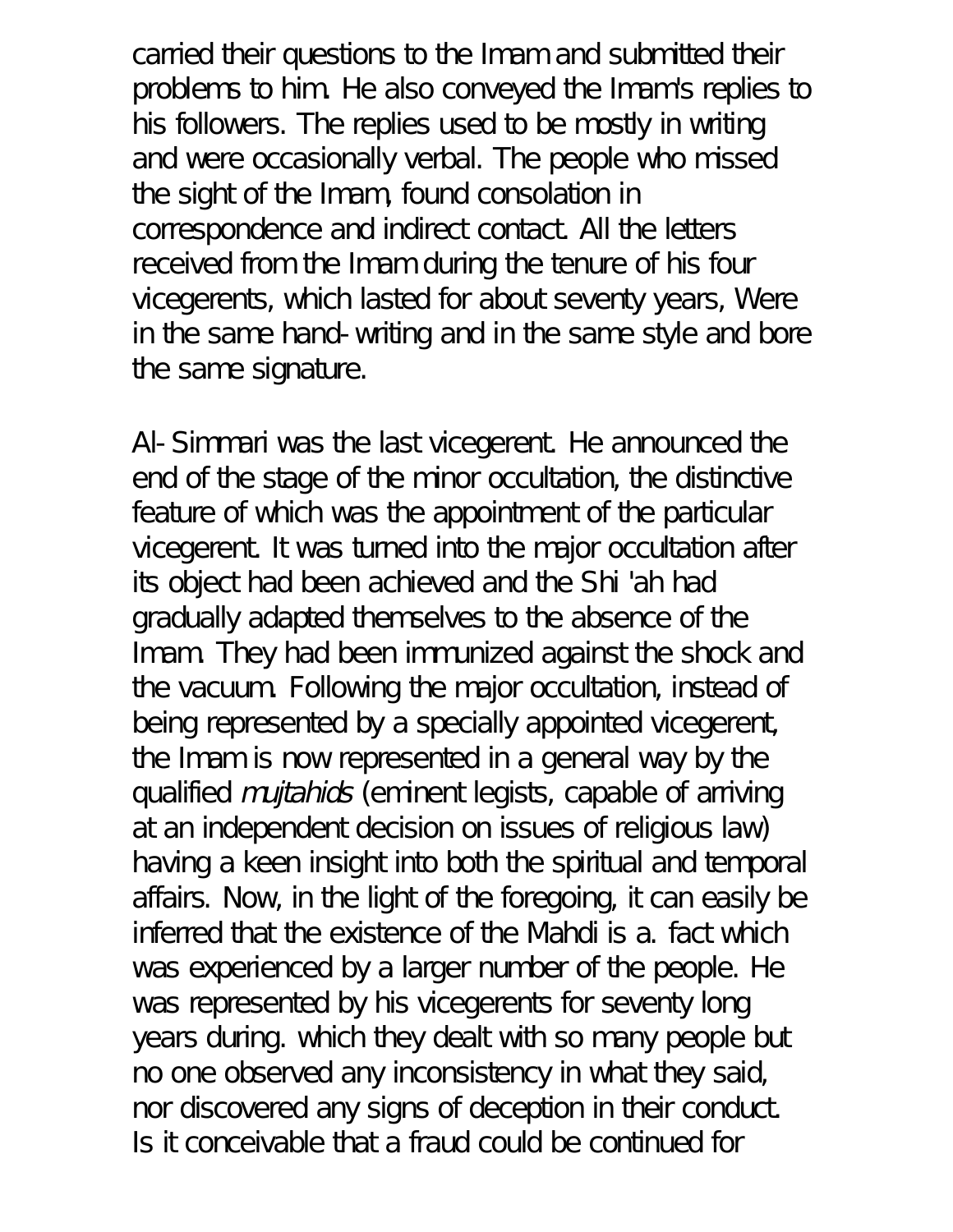seventy years by four persons, one after the other, without giving rise to the least suspicion? These four persons had no special link with each other and no collusion between them could be suspected. Their conduct was above reproach. They gained the confidence of all and everyone believed in the genuineness of their claim and the reality of their experience.

An old proverb says that truth will always come but. Events of practical life also prove that a fraud has no chance to last for such a long time in such a way. It is not possible to deal with so many people fraudulently and at the same time to gain their confidence.

Thus we know that the minor occultation is tantamount to a scientific experiment to prove the facts about the Awaited Saviour including his birth, life and occultation and the general proclamation of his major occultation, according to which be retired from the scene of life and does not now disclose his identity to anyone.

(e) Reasons for his delay in appearance

Why did the Saviour not appear during all this period when he had already prepared himself for the intended task? What prevented him from reappearing on the scene of life during the period of the minor occultation or immediately thereafter, instead of converting it into the major occultation? At the time it was simpler and easier to bring about the required change. He had a good opportunity at that time to mobilize his forces and to start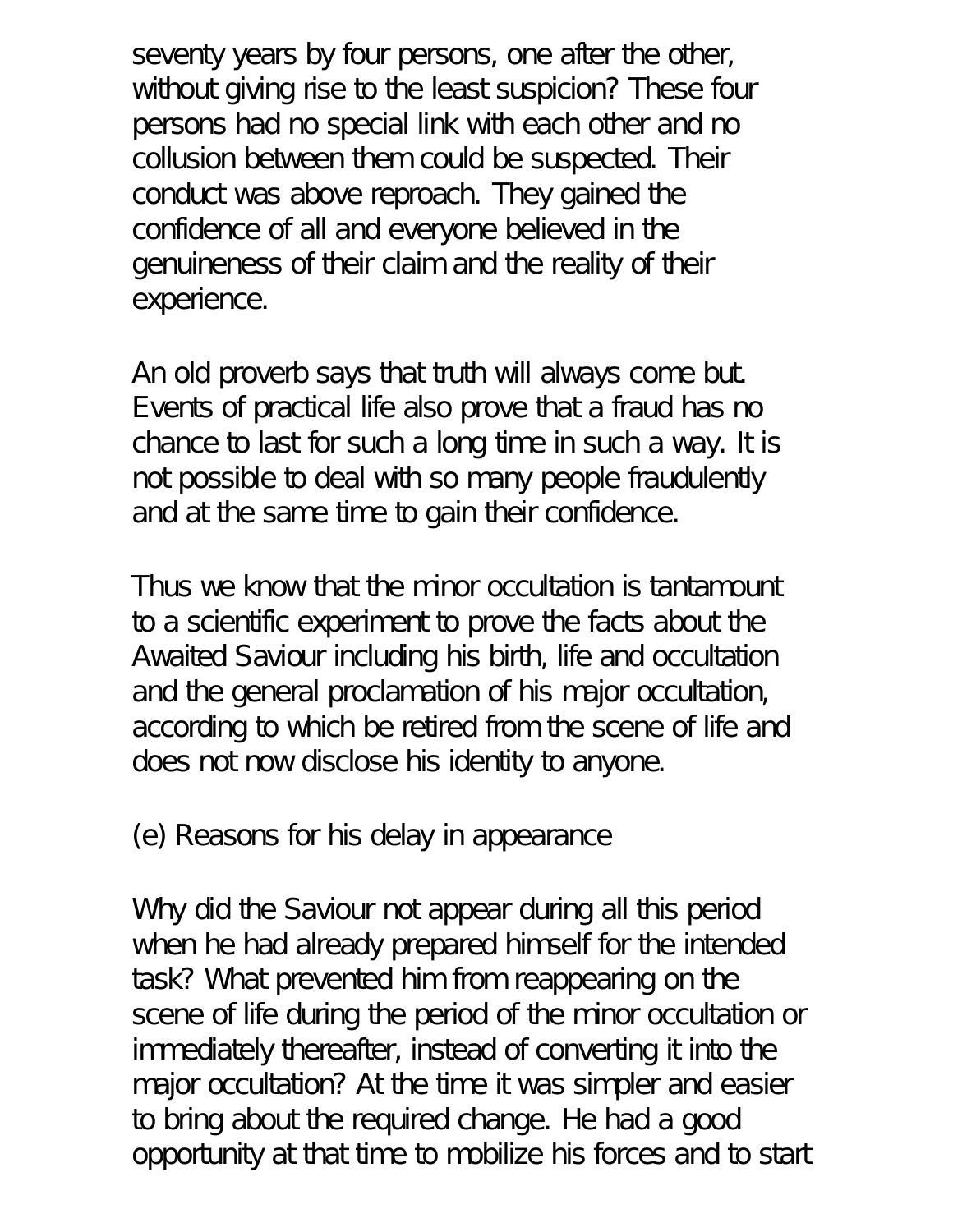his work forcefully because he already had contact with the people through the organization which existed during the period of the minor occultation. Moreover, at that time the ruling powers were not so powerful as they subsequently. became as a result of the scientific and industrial development.

The successful execution of a revolutionary order depends on certain pre-requisites and on the existence of a particular atmosphere. Unless these conditions are fulfilled and that atmosphere is created, it cannot achieve its object.

As regards the Divinely ordained shape of things it has two aspects. As far as its missionary aspect is concerned it, being Divinely ordained, does not depend on any congenial atmosphere, but, as far as its operational side is concerned, its timing and success is linked with the conducive circumstances.

The same was the reason why the pre-Islamic period of five centuries had to elapse before the Last Divine Message came to Prophet Muhammad, though the world had been in dire need of it since a far earlier time. It was delayed only because its successful completion was linked with certain suitable circumstances.

The conducive circumstances, which affect the accomplishment of the change, include those which create a suitable atmosphere for it and those which determine the right moment for the beginning of the operation. For example, the revolution which was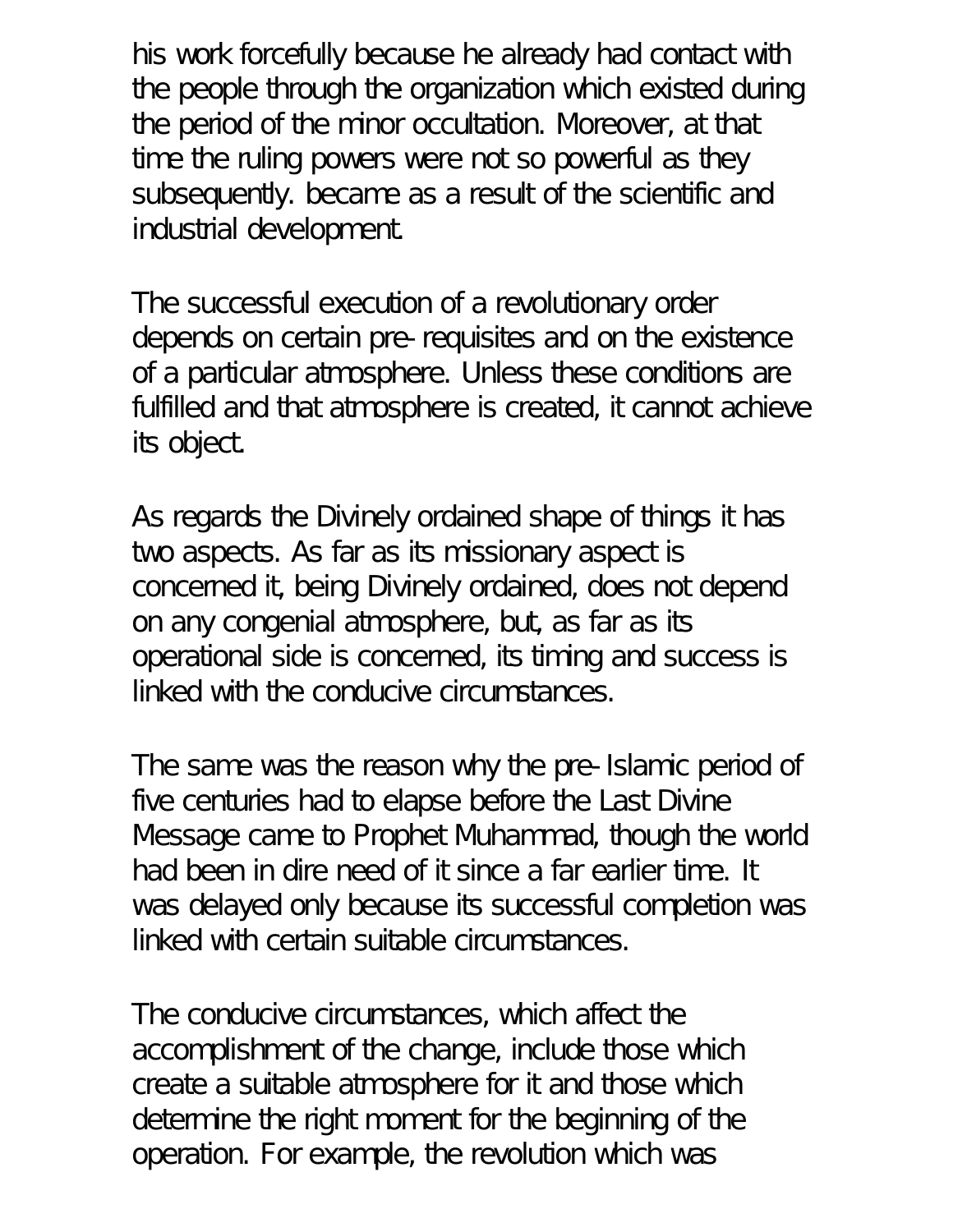successfully led by Lenin in Russia was linked with certain factors, such as the out-break of the First World War and the decline of the Czarist regime. In addition, there were some minor factors also. For instance, Lenin's safe journey during which he secretly slipped into Russia. If he had met with some accident which might have impeded his entry into that country at that time, the revolution would possibly have been delayed.

It has been the unalterable practice, decreed by Allah, that the actual implementing of a Divine revolution is linked up with such objective circumstances as create the right climate and general atmosphere for its success. That is why there was a long gap of a several hundred of years before the appearance of Islam during which period no prophet was raised.

No doubt Allah is All-powerful. He can miraculously remove in advance all difficulties and obstacles impeding a Divine Mission. But He does not do so, because the tests, trials and tribulations through which man gains perfection require that a Divine revolution should come about in a natural and normal manner. This does not mean that occasionally Allah does not intervene in arranging certain details not related to the creation of the right atmosphere but which tend to give an impetus to the revolution. The Divine help rendered by Allah to his friends at critical junctures for the purpose of protecting their mission was of this nature.

The fire set alight by Nimrud did no harm to Abraham; the hand of the treacherous Jew who had drawn his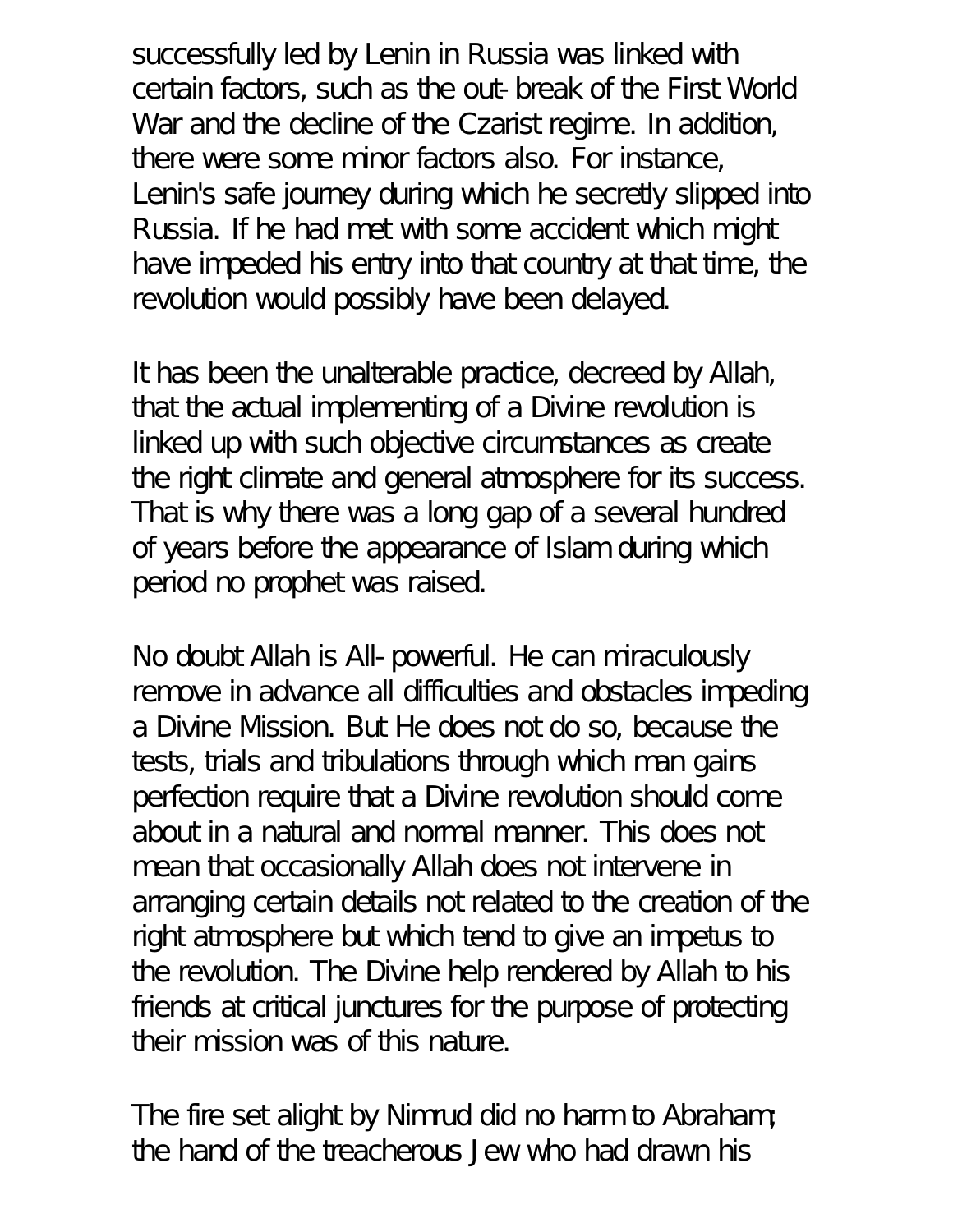sword to kill Muhammad was paralysed and, a strong wind hit the camp of the infidels who had besieged Madina during the Battle of the Ditch and demoralized them. In all these cases help was rendered at a critical juncture, but only after the right atmosphere for the desired change had already been created in a natural manner.

On this basis, when we study the position of the Imam Mahdi, we find that the revolutionary task which has been entrusted to him like any other process of a social change is linked with certain circumstances which will provide the right climate for its success. Hence, it is natural that is should be timed accordingly. It is known that the great task, for which Imam Mahdi has prepared himself, is not of a limited nature nor is it confined to any particular region. His mission in fact is to revolutionize the world order in its entirety. It is to rescue mankind from the darkness of vice and to usher in an era of light and guidance. For such a gigantic revolution the mere existence of a task and a leader is not enough, otherwise it would have been accomplished during the period of the holy Prophet himself. Such a revolution requires specific climate and a general atmosphere conducive to the fulfilment of all the prerequisites.

From man's viewpoint the frustration and disillusionment of a man of culture may be considered to be the basic factor in creating the right climate. This feeling stems from the failure of diverse cultural experiments. Only then does a man of culture feel that he is in need of help and turns to the unknown. From the material angle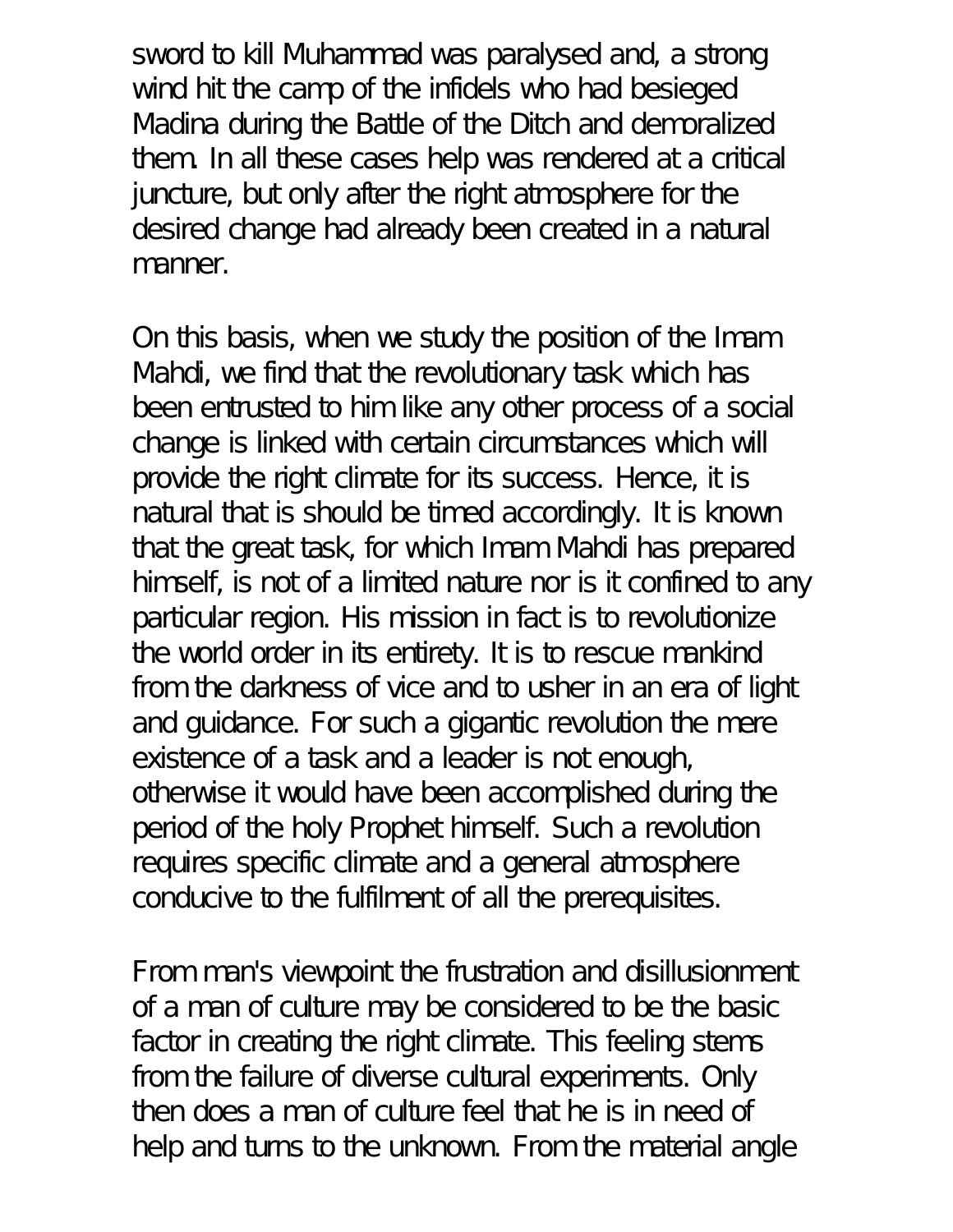the modern conditions of life may be regarded as more suitable for the fulfilment of a mission on world level than the conditions which prevailed at the time of occultation, for now the distances have been shortened, the chances of contact between various people of the world have been improved and better facilities for a central organisation to enlighten mankind on the basis of the new message have become available.

It is true, as pointed out in the question, that the military power and the war equipment which the Awaited Leader would have to face have enormously grown, but it is to be remembered that material power is of no consequence when man is moralized and is determined to fight against injustice.

Many a lofty civilization in history has collapsed at the first touch of an invader, because it was already dilapidated and lacked the power of resistance.

(f) His superhuman role

Now we come to another question of the abovementioned series. The question is whether a single individual, howsoever great he may be, can accomplish such a great task, when it is known that a great man is only he whom the circumstances bring forward to be in the forefront of the events.

This question is based on a particular viewpoint about history which explains historical developments on the basis that man is only a secondary factor, whereas the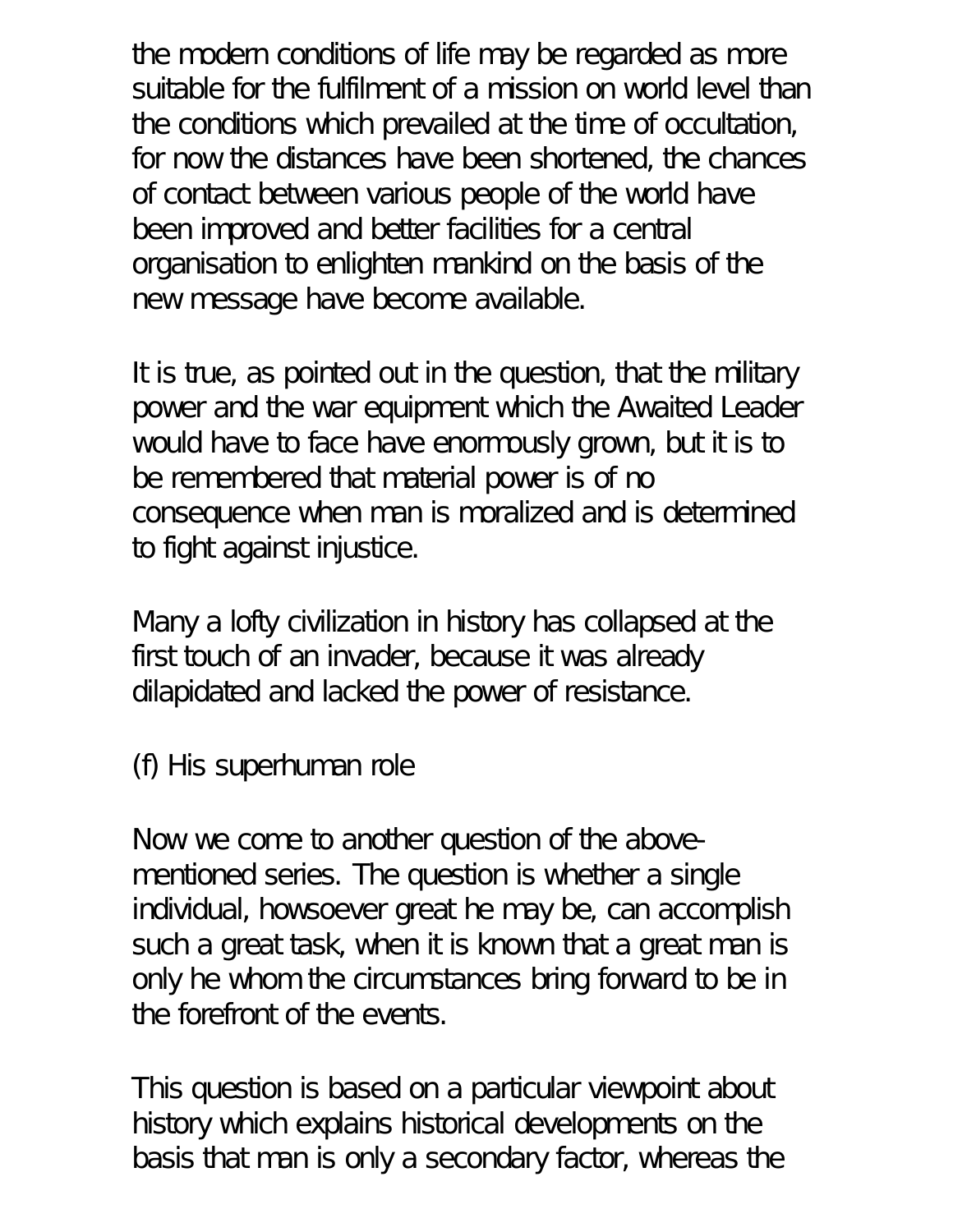main factor consists of the forces which work around him. Man at the most can be described as an intelligent interpreter of the inter-play of these forces.

It is evident that history has two poles, one of them being man and the other the material forces around him. Just as the material forces influence man like the conditions of production similarly man also influences the material forces around him. There is no justification for supposing that action always begins with matter and ends at man. The opposite can also be as true. In history, man and matter have always been interacting. If the interacting force of man is celestial then his role in life will also assume the celestial hue. Then it is the Divine force which directs the course of history.

<span id="page-53-0"></span>This is a fact which is abundantly proved by the history of the mission of the Prophets and especially by the life history of the last Divine Messenger, for Muhammad (P) assumed the control of the course of history and created a culture which could not be created by the external circumstances around him[.\[6\]](#page-57-3) Hence, what was possible to be accomplished by the greatest of the Prophets can also be accomplished at the hands of the Awaited Saviour of his Family - The Leader whose appearance has been predicted by the holy Prophet and about whose great role he has already informed mankind.

(g) His modus operandi

Now we come to the last question which is about the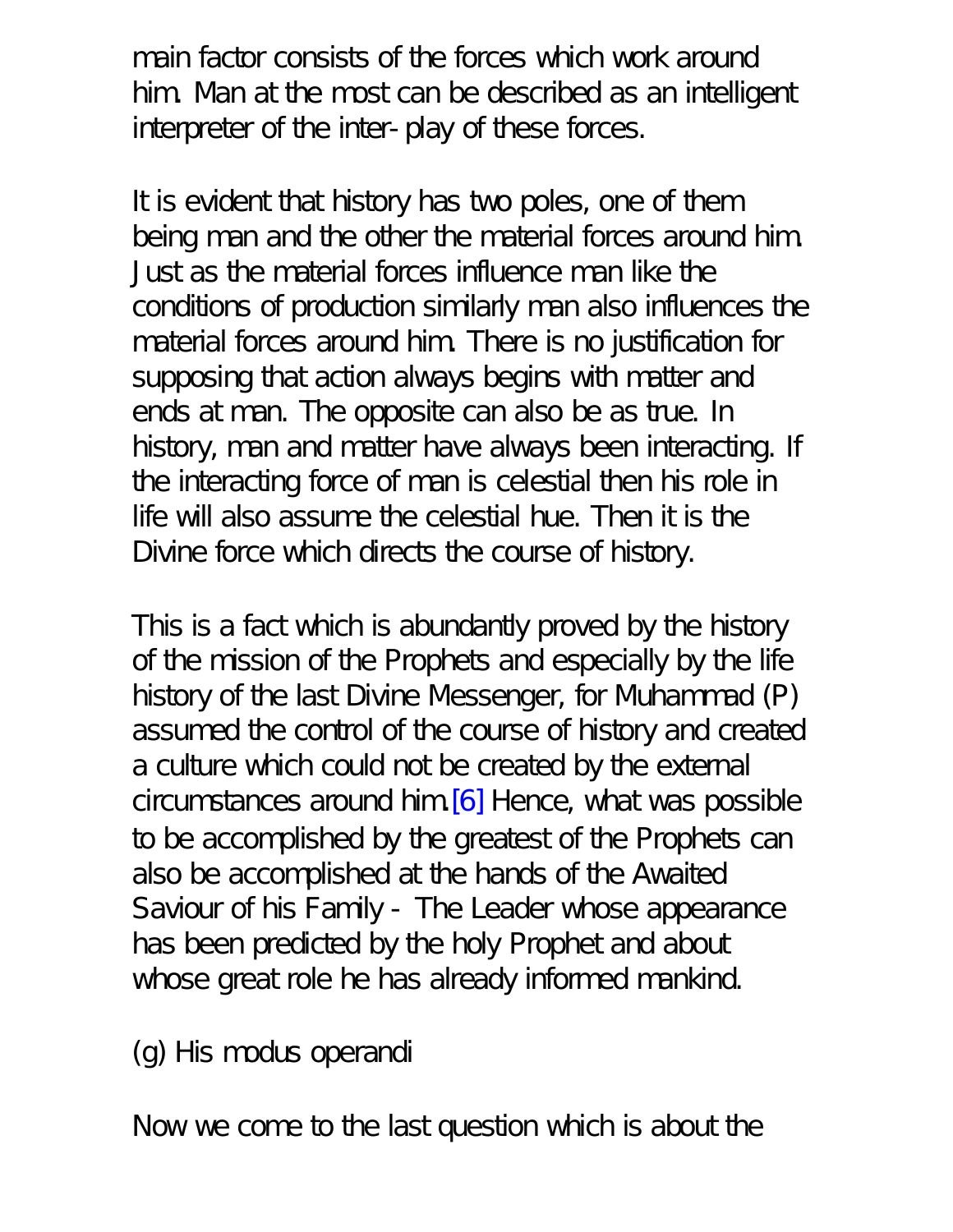method which the Mahdi is likely to adopt to achieve his objective of the final victory of justice and of the complete eradication of injustice.

A definite answer to this question depends not only on the knowledge of the timing and the stage at which the Mahdi will reappear but also on the possibility of imagining what particular circumstances will be prevailing at that time. It is only in the light of these circumstances that a picture of his possible strategy can be drawn. So long as we do not know at what stage the Mahdi will reappear and what will be the prevailing circumstances at that time, it is not possible to make any prediction on scientific lines. Any presumptions made in this connection will be based mostly on fiction and not on facts. Anyhow, there is one basic presumption which can be accepted in the light of the traditions and the historical experience of the great changes.

This much can in any case be predicted safely that the Awaited Saviour - will appear when the stage for his appearance is set, neither earlier nor later. Let us be clear as to the meaning - of this stage for his appearance. This stage means the conditions prevailing in the world and in the human society. It means the decline in man's moral life, when oppression and tyranny will be rampant and when mankind will have fallen into the abyss of crime and immorality.

In addition, this stage for his appearance means that the conditions then prevailing would create the necessary psychological atmosphere for the reception of a saviour.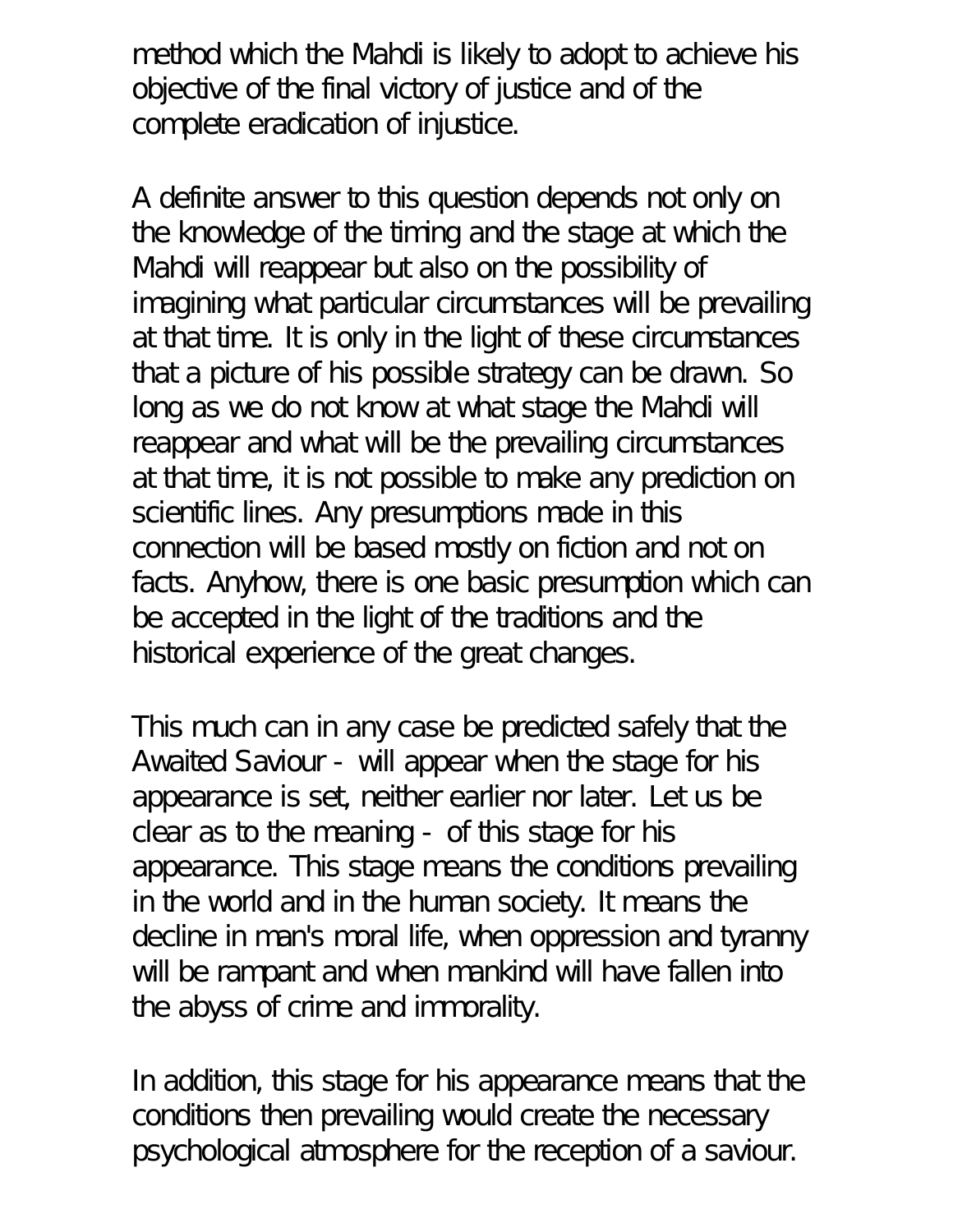Mankind would be dead tired and fed up with the shape of things and would quite naturally look forward to a saviour for its liberation. This will happen when wickedness will reach its climax. There will be a great upheaval, a great conflagration, that will send this universe to its doom. In the darkness that will then prevail, there will dawn a new Sun in the form of the Mahdi, spreading light and lustre. Having liberated mankind from its misery and curse, the Mahdi will then bring about a transformation of life in which justice, peace, virtue and righteousness will abound. Thus will the Awaited Imam accomplish his mission.

Certain Islamic traditions speak of a government of the virtuous which is to continue until the appearance of the Mahdi (May Allah hasten his advent) and, as we know, some Shi'ah scholars who held a high opinion about a certain number of their contemporary rulers have hinted at the possibility of the continuance of their dynasties until the appearance of the Mahdi.

On the whole, it is derived from the Qur'anic verses and the Islamic traditions that the rising of the Mahdi will be the last in the series of fights between the good and the evil which have continued from the very inception of the world. It will be the Mahdi who will give a concrete shape to the ideal of all the Prophets, the saints and the fighters in the way of Allah.

During the period of the occultation it is our duty to be expecting the Awaited Imam. We must devise a sound and judicious system of social development based on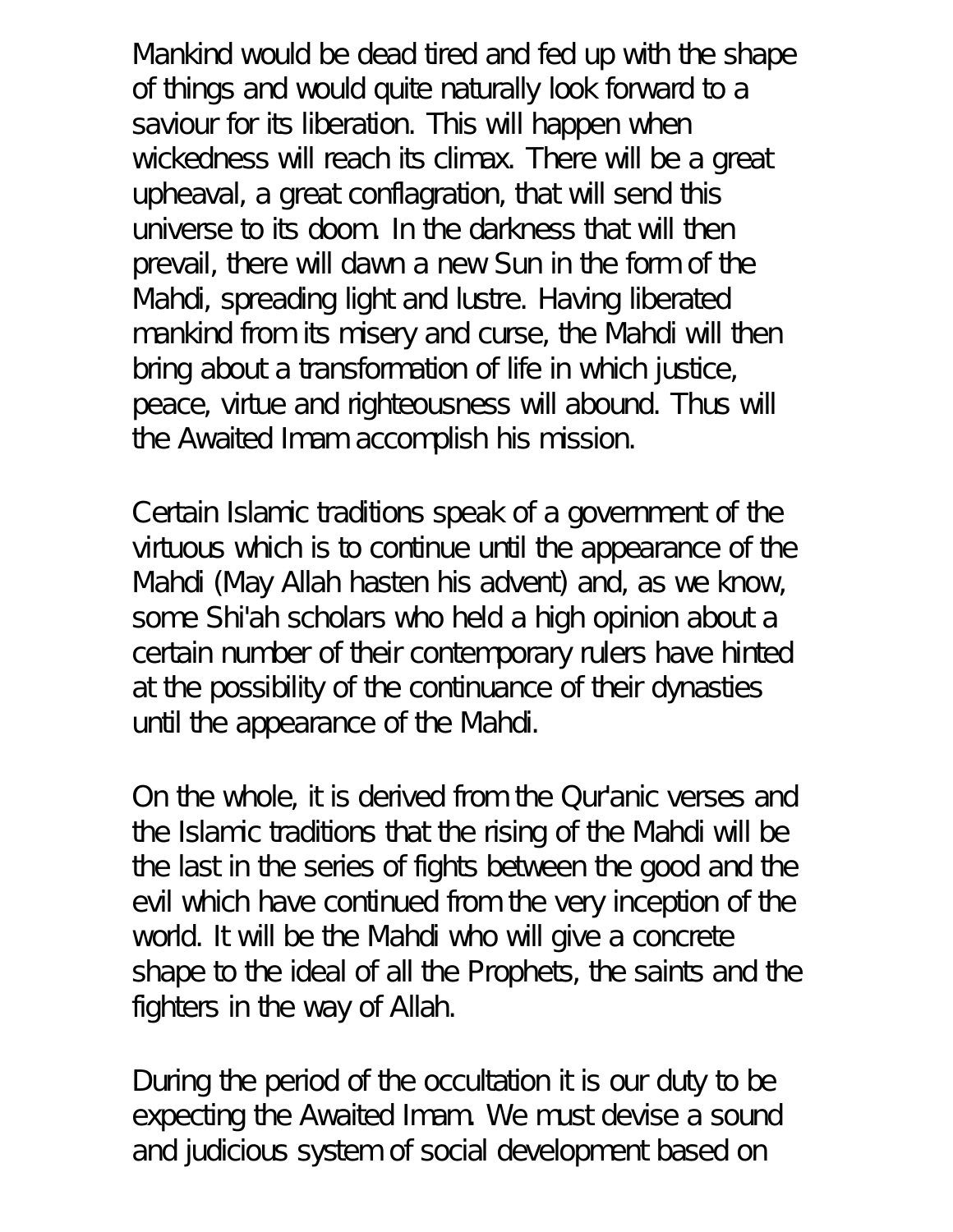the holy Qur'an and present it to the world. We must prove the excellence and efficacy of Divine laws to the people and attract their attention to the Divine system we must fight superstitions and false beliefs and pave the way for the establishment of Islamic world government. In the light of the teachings of the holy Qur'an and traditions of the holy Prophet we must chalk out a programme for solving the world problems and put it at the disposal of world reformers. We must enlighten the thoughts of the people of the world and at the same time, prepare ourselves to receive the Awaited Imam and the emergence of a just world government.

#### **Notes:**

[\[1\]](#page-26-0) For thousands of years man has been aspiring to delay death which is a predestined phenomenon. During the past centuries the efforts of the alchemists to find out an elixir of life ended in fiasco.

At the end of the nineteenth century scientific advancement revived the hope for a long life and it is possible that in the near future this sweet dream may turn into a reality. In this connection the scientists have resorted in the first instance to experiments on the animals.

For example, McKee, a distinguished expert of the Cornell University and Alex Komfort of London University have conducted experiments about the connection between food and senility. Alex Komfort was able, in the course of his experiments, to increase the age of a group of mice by fifty per cent. The results of the studies spread over four years conducted by Richard Rothschild, another American expert, regarding increase in the life of mice by the use of Methyl aminoethynol were published in the spring of 1972.

This scientist and his associate Akeep arrived at the conclusion that the use of Methyl aminoethynol during the period of the experiment increased the life of the mice between 6 to 49 per cent. The experiment conducted on the mosquitoes increased their life upto 300 per cent.

[\[2\]](#page-31-0) It is not possible to ascertain directly that one phenomenon is the cause of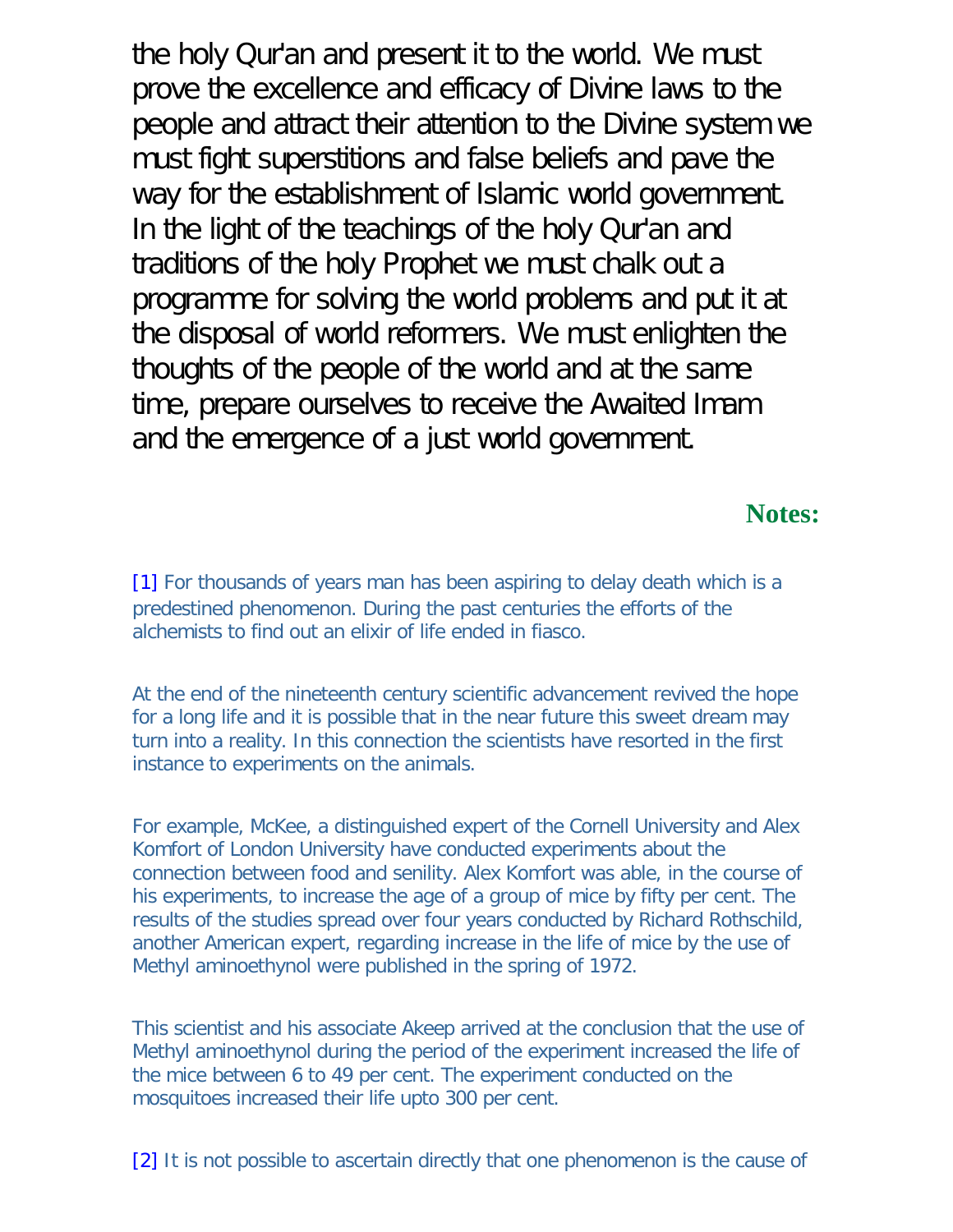the appearance of another phenomenon (like the rising of the sun being the cause of the earth becoming hot). We understand only this that one phenomenon (rising of the sun) is continually followed by another viz. the surface of the earth becoming hot.

It has also been observed that some events always taking place in succession to others is not limited to a special relationship of the phenomena but is a special feature of nature. However, neither the relationship of one single cause with its effect nor the generality of this relationship throughout nature is visible automatically and does not form an essential part of our thinking. (David Hume).

<span id="page-57-0"></span>[\[3\]](#page-38-0) The number of Imam Sadiq's pupils has been reported upto four thousand, some of the well-known among them are: Abu Hanifah al-Nu'man b. Thabit, Abu Basir Yahya b. al-Qasim, Aban b. Taghlab, Ali b. Yaqteen, Abu Ja'far alias Mu'min al-Taq, Hisham b. Hakam, Harith b. Mughira, Hatim b. Isma'il, Jabir b. Hayyan, Malik b. Anas, Mufazzal b. Umar al-Kufi, (For details see: Al-Imam al-Sadiq wa'l mazahibul arba'ah, Asad Haydar, (Darul Kitab al-Arabia Beirut).

<span id="page-57-1"></span>[\[4\]](#page-43-0) Al-Mahdi by Ayatullah Sayyid Sadruddin Sadr.

<span id="page-57-2"></span>[\[5\]](#page-43-1) Muntakhab al-Athr fi Imam al-Thani 'Ashr by Lutfullah Safi.

[\[6\]](#page-53-0) Al-Fatawa al-Waziha 'by Ayatullah Muhammad Baqir al-Sadr.

<span id="page-57-3"></span>[<<BACK](#page-18-0) [INDEX](#page-0-0) [NEXT>>](#page-58-0)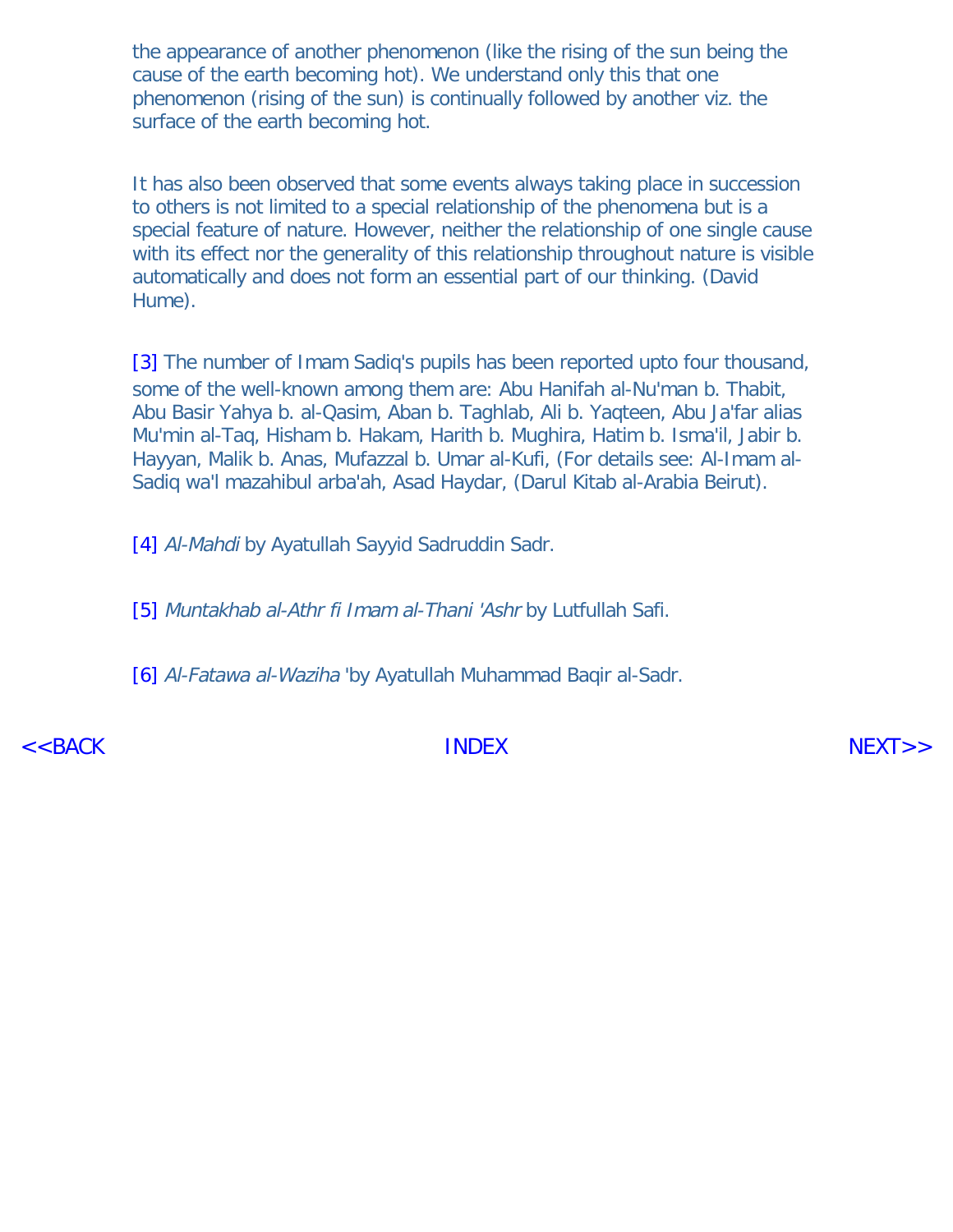## **Chapter 4**

# **The Final Victory**

<span id="page-58-0"></span>The idea of the final victory of the forces of righteousness, peace and justice over those of evil, oppression and tyranny, of the world-wide spread of the Islamic faith, the complete and all-round establishment of high human values, the formation of a utopian and an ideal society and lastly the accomplishment of this ideal at the hands of a holy and eminent personality called, according to the Islamic traditions, Mahdi is a belief which, of course with variations in details, is shared by all the Muslim sects and schools of thought.

Basically this is a Qur'anic concept and it is the holy Qur'an which in very clear terms, predicts:

1. The final victory of Islam.

It is He who has sent His messenger with the guidance and the religion of truth to make it prevail over every other religion. However much the disbelievers may dislike it. (Surah al-Tawbah, 9:33 and Surah As-Saff, 61:9)

2. The absolute supremacy of the good and the pious.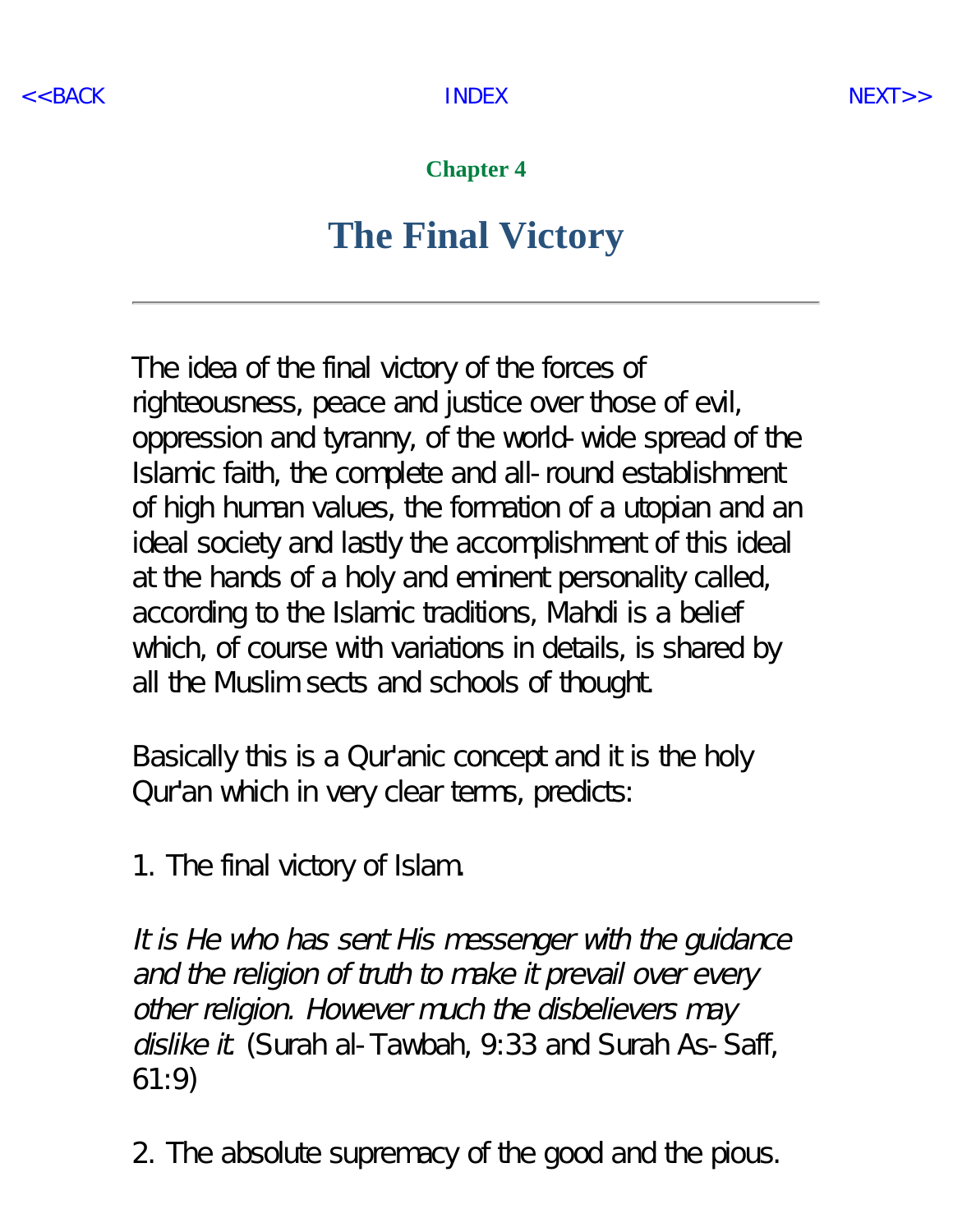Indeed We have written in the Psalms after the Torah had been revealed: The righteous among My slaves shall inherit the earth". (Surah al-Anbia. 21:105)

3. The final collapse of the oppressors and the tyrants.

We willed to show favour to those who were persecuted in the earth and to make them leaders and masters. It was also Our will to give them power in the earth and to show Pharaoh, Haman and their hosts to experience from their victims what they feared most. (Surah al-Qasas, 28:5-6)

4. A bright and happy future for humanity.

Moses told his people to seek help from Allah and exercise patience. The earth belongs to Him and He has made it the heritage of whichever of His servants He chooses. The Final Victory is for the pious. (Surah al-A'raf 7:128)

This idea is not an outcome of any wishful thinking, but it emanates from the total working of the system of nature, the evolutionary process of history, man's confidence in the future and the total rejection by him of pessimism about the destiny of mankind, which is extraordinarily bleak, according to certain theories.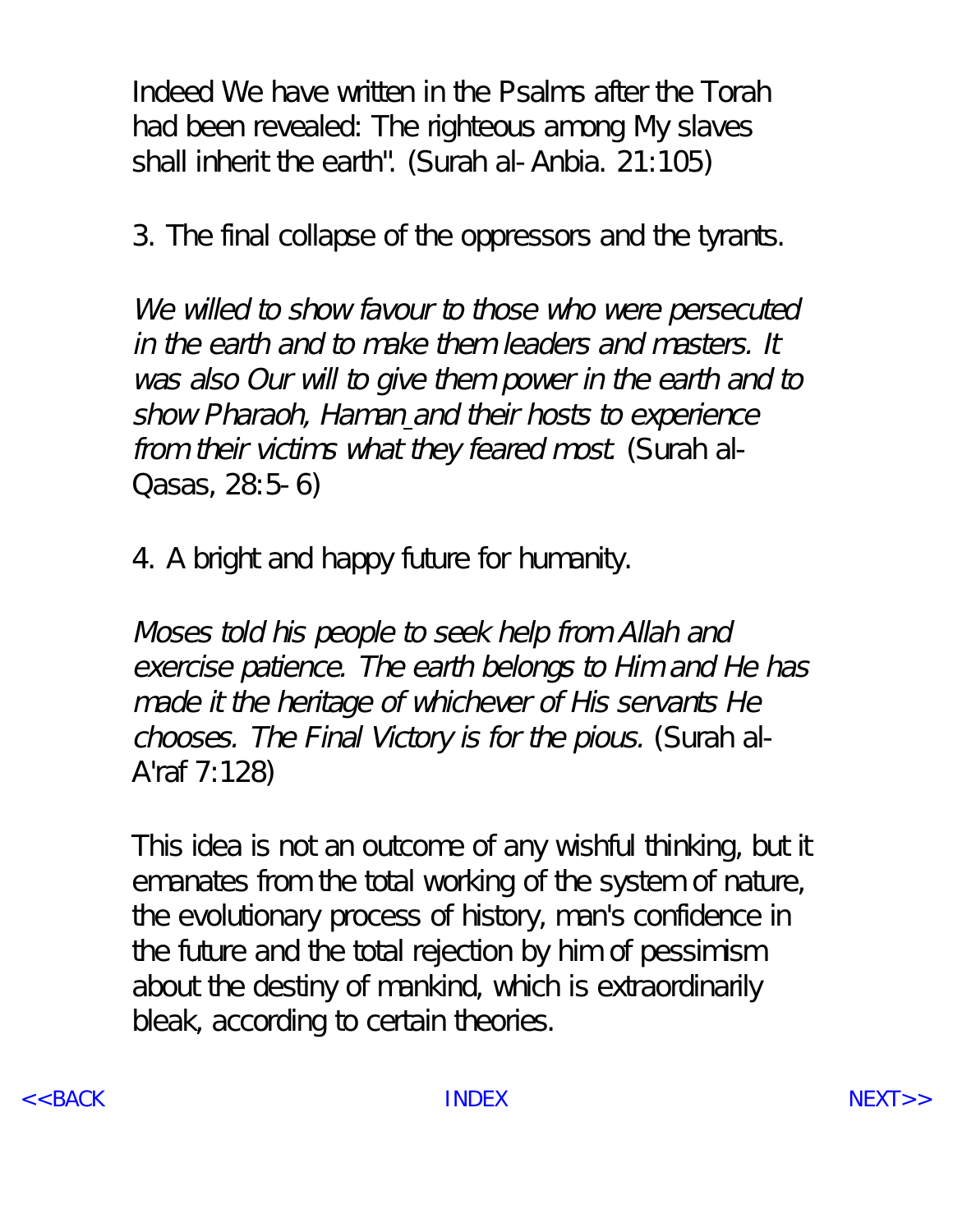#### **Chapter 5**

## <span id="page-60-0"></span>**Expectation of Solace**

Aspiring for the realization of this human ideal has, in the Islamic traditions, been termed as 'Expectation of Solace'. Its underlying idea is substantiated by the Islamic and Qur'anic principle of the prohibition of despair of Allah's Mercy.

Those who believe in Allah's universal Kindness can never lose hope, whatever be the circumstances, and can never submit to despair and despondency. Anyhow, it must be borne in mind that the principles of the expectation of solace and non-despair of Allah's Mercy have no personal or group application. They simply refer to Allah's general Benevolence and Kindness to the entire man kind. As for the exact nature of solace, it is determined by certain other Islamic traditions and prophecies.

Expectation of solace or cherishing of a hope for the future is of two kinds. One is constructive and dynamic. It is an act of virtue. The other is destructive and paralysing. It is a sin and should be taken as a sort of licentiousness.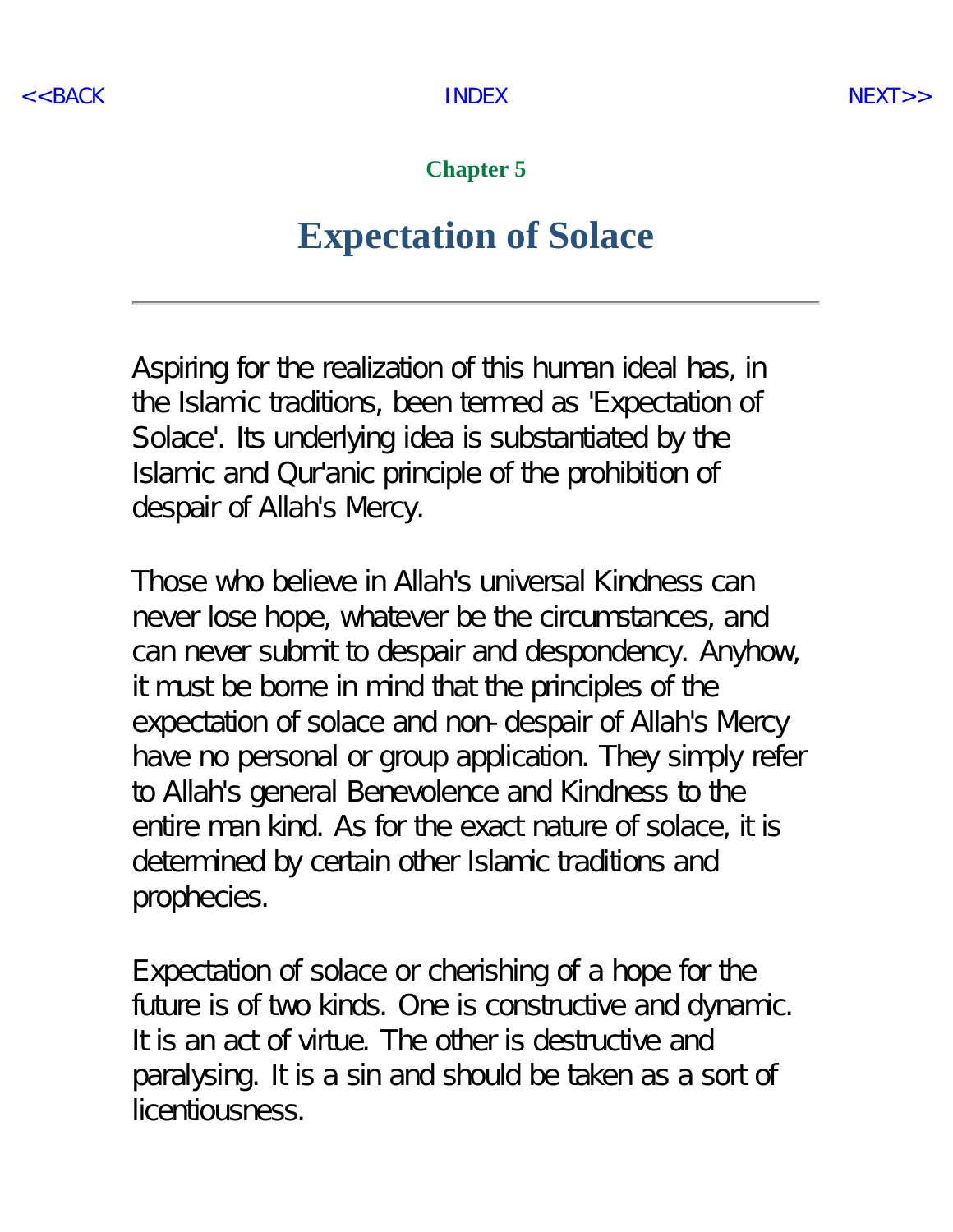These two kinds of expectations are the direct result of the two divergent notions of the appearance of the promised Mahdi which in turn have emanated from two different approaches to historical changes and revolutions. Hence, it would not be out of place here to refer briefly to the subject of historical changes.

Let us examine whether the historical developments are a chain of accidental occurrences or a sequence of natural events. In nature there is nothing really accidental.

In other words, no phenomenon can come into existence casually and without a case, though, relatively speaking, there are incidents which may be regarded as taking place accidentally and just by chance.

If, one morning, you leave your house and run into a friend whom you had not seen for years and who is passing by your house at that particular moment, such a meeting will be considered accidental. Why? Because there exists no natural law that your leaving your house will essentially be followed by such a meeting or else such a meeting would have taken place everyday. How ever, it is also true that such a meeting is an essential consequence of this particular departure at a particular moment in specific circumstances.

When we see that no binding and invariable sequence exists between a cause and its effect we call the resulting event an accident. Accidental occurrences are not governed by any universal or general rule, nor do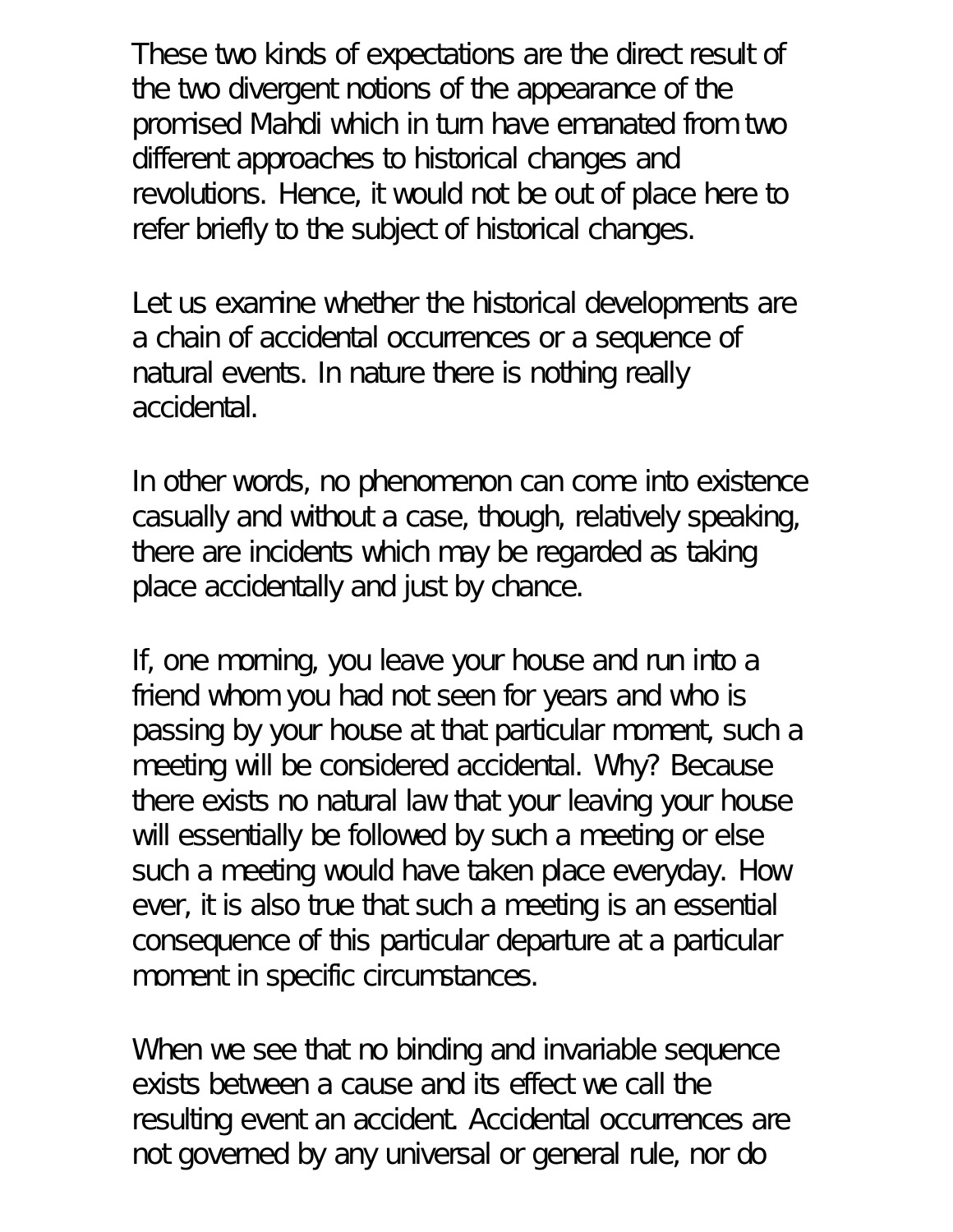they come within the purview of any scientific law, for a scientific law is concerned only with an invariable sequence between specific conditions and a specific phenomenon.

One may say that the historical developments are nothing more than a series of accidental occurrences, not governed by any universal or general rule. To support his view, he may argue that a society is a mere collection of individuals. Everyone of them has his own personal traits and individual character. Personal whims and individual motives produce a set of incidents, which lead to a series of accidental occurrences and it is these happenings which constitute a historical development.

But that is not the real story. According to another point of view a society has its own personality, independent of the individuals, and it acts as demanded by its own nature. The personality of the society is not identical with that of the individuals. It comes into being through the combination of individuals and their cultural actions and reactions.

Thus, the society has its own nature, its own character and its own rules. It acts according to its own genius and its actions and reactions can be explained through a set of universal and general laws.

We have to admit that a society has its own independent personality, because only then can we say that history has a philosophy and is governed by norms And rules. It is only then that history can be a subject worthy of deep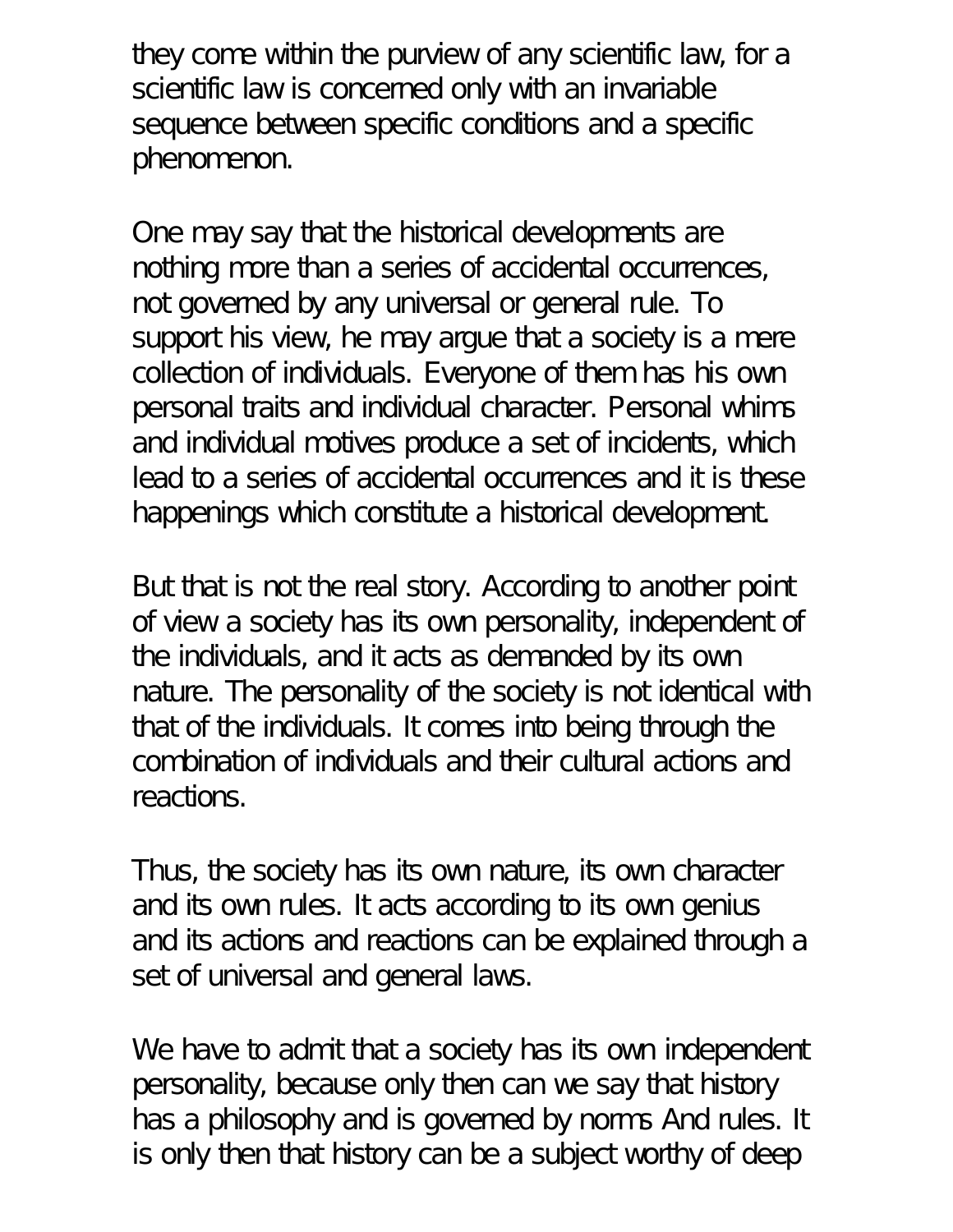study and a source for learning lessons.

On the contrary, if it is assumed that history has no personality then only the life of the individuals can be studied and not the collective life of nations and peoples. In that case the scope of taking lessons and drawing morals will also become limited to the individual's life. As mentioned above, there are two contrary notions of history and historical developments, which, in fact, revolve around the main question whether a society has a personality or not.

## **The Qur'an and history**

The expectation of solace, which forms the subject of the present study, is a question which is philosophical and social as well as religious and Islamic. As mentioned earlier, it has a Qur'anic basis. Hence, before an attempt is made to describe the nature of this expectation, it will be in the fitness of things to throw some light on the Qur'anic view regarding society and the ever-changing course of its life i.e. history.

It is undeniable that the holy Qur'an looks at history as a lesson, a precept, a source of knowledge and a subject worth contemplation and deep thinking. Now the big question is whether the Qur'an looks at history from an individual angle or a collective one; whether it puts forth only the life of the individuals for persuading others to emulate the example of the good and to abstain from the ways of the wicked, or it has an eye only on the collective life, or at least on the collective life too. In the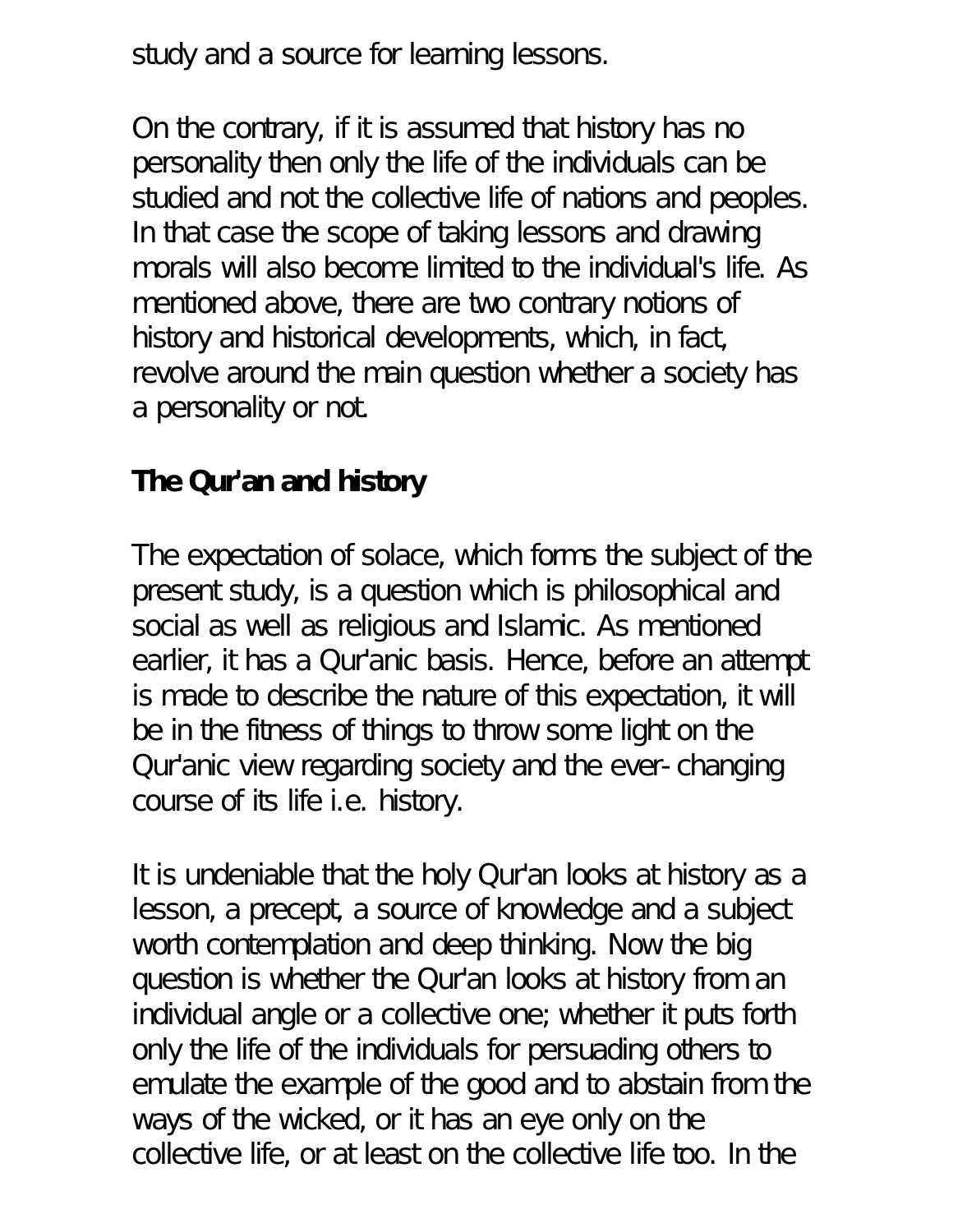latter case, is it possible to infer from the Qur'an that the society, as distinct from the individuals, has a personality, a life and even consciousness and feelings? Similarly, is it possible to deduce that groups and nations are governed by definite rules which are equally applicable to all of them?

Due to lack of space it is not possible here to discuss these questions in detail, but it may be stated briefly that the answer to all three questions is in the affirmative. [\[1\]](#page-65-0)

<span id="page-64-0"></span>The holy Qur'an, while relating the stories of the past for the purpose of reflection and instruction, puts forth the life of the past nations as an admonishing material for the benefit of other people:

That nation is gone. They have reaped what they sowed, and the same applies to you. You are not responsible for their deeds. You are responsible for your deeds only". (Surah al-Baqarah 2:134-141)

The holy Qur'an repeatedly refers to the subject of the existence of the nations and their duration. For example,

Every nation can only live for an appointed time. When its term ends, it will not remain (alive) even for a single hour, nor will they die before the appointed time. (Surah al A'raf 7:34 and Surah al-Nahl 16:61)

It emphatically refutes the idea that destiny can in any way be affected by the blind forces of fate. It clearly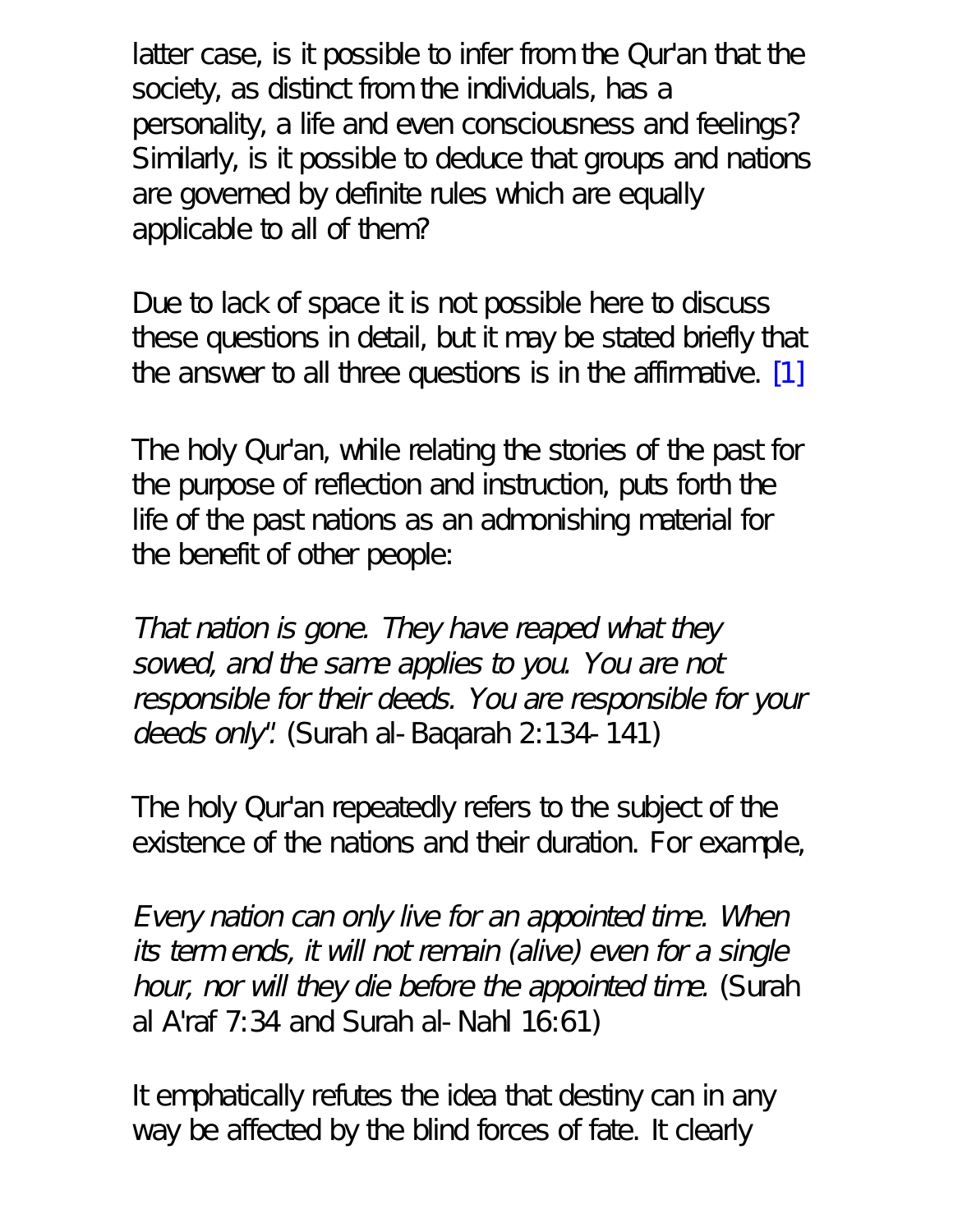states that the destiny of nations is subject to and governed only by the firm and consistent laws of nature. It says

Are they waiting for the punishment which has been the lot of the earlier people. You will not find any change in Allah's way (of dealing with such people). (Surah al Fatir 35:43)

It also draws attention to a point which is of vital importance. It points out that the people, by looking at their deeds and behaviour, can find out for themselves whether a good or a bad destiny awaits them, for the forces which determine the destiny are just a sequence of reactions set in motion by their own deeds. In other words, particular acts are always and invariably followed by particular reactions. Thus, though the course of history is ordained by the Divine Will, the role of man as a free agent is not eliminated. There are many passages in the Qur'an which refer to this subject. We quote just one verse here.

Surely Allah does not change the condition of a people unless and until they change their own conduct, behaviour, customs and manners. (Surah al-R'ad 13:11).

## **Notes:**

<span id="page-65-0"></span>[\[1\]](#page-64-0) See Allamah Sayyid Muhammad Husayn Tabataba'i, Tafsir al-Mizan (vol. 4, p. 102 - vol. 7, p. 333 - vol. 8, p. 85 - vol. 10, pp. 71 to 73 and vol. 18, p. 191)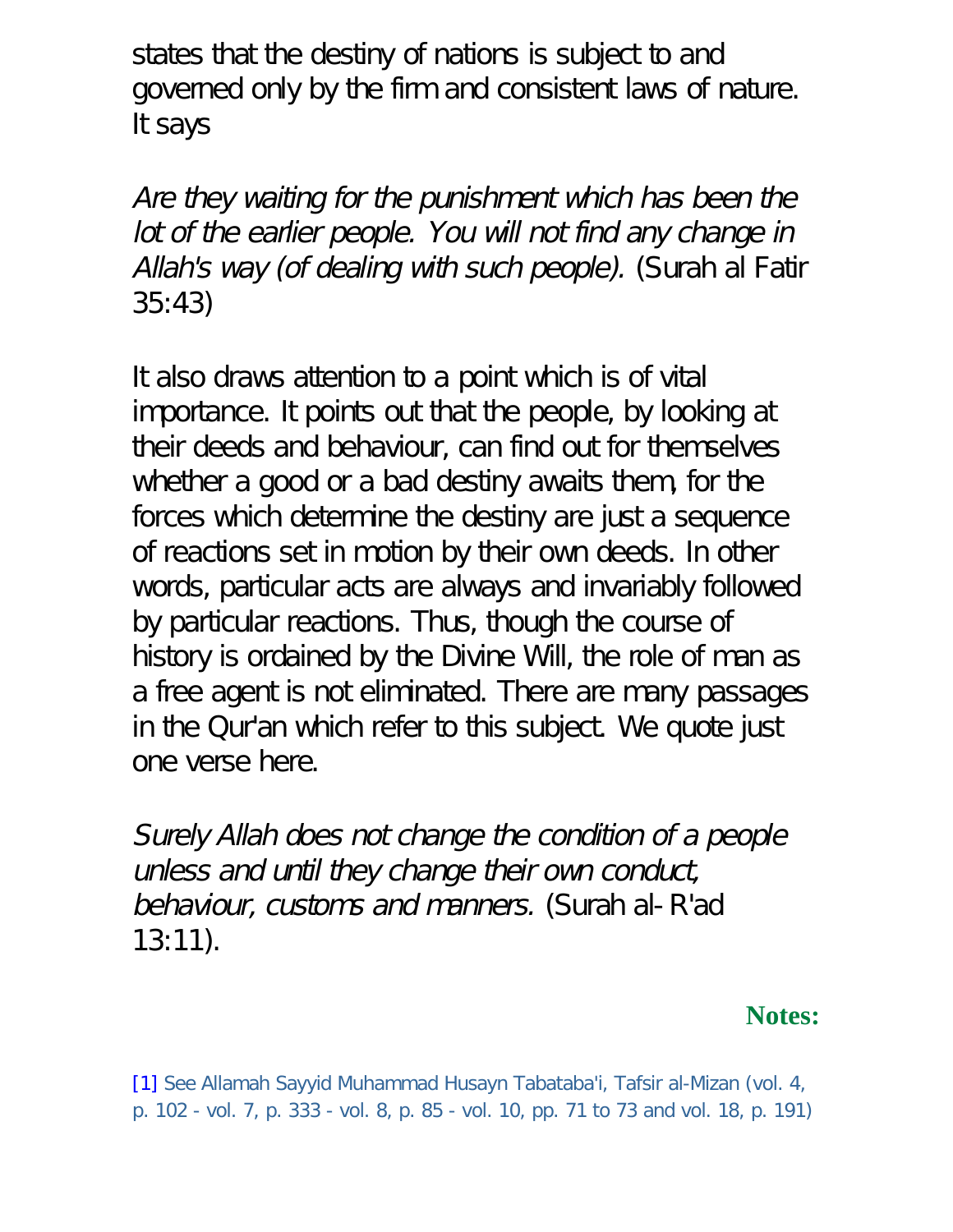[<<BACK](#page-58-0) [INDEX](#page-0-0) [NEXT>>](#page-67-0)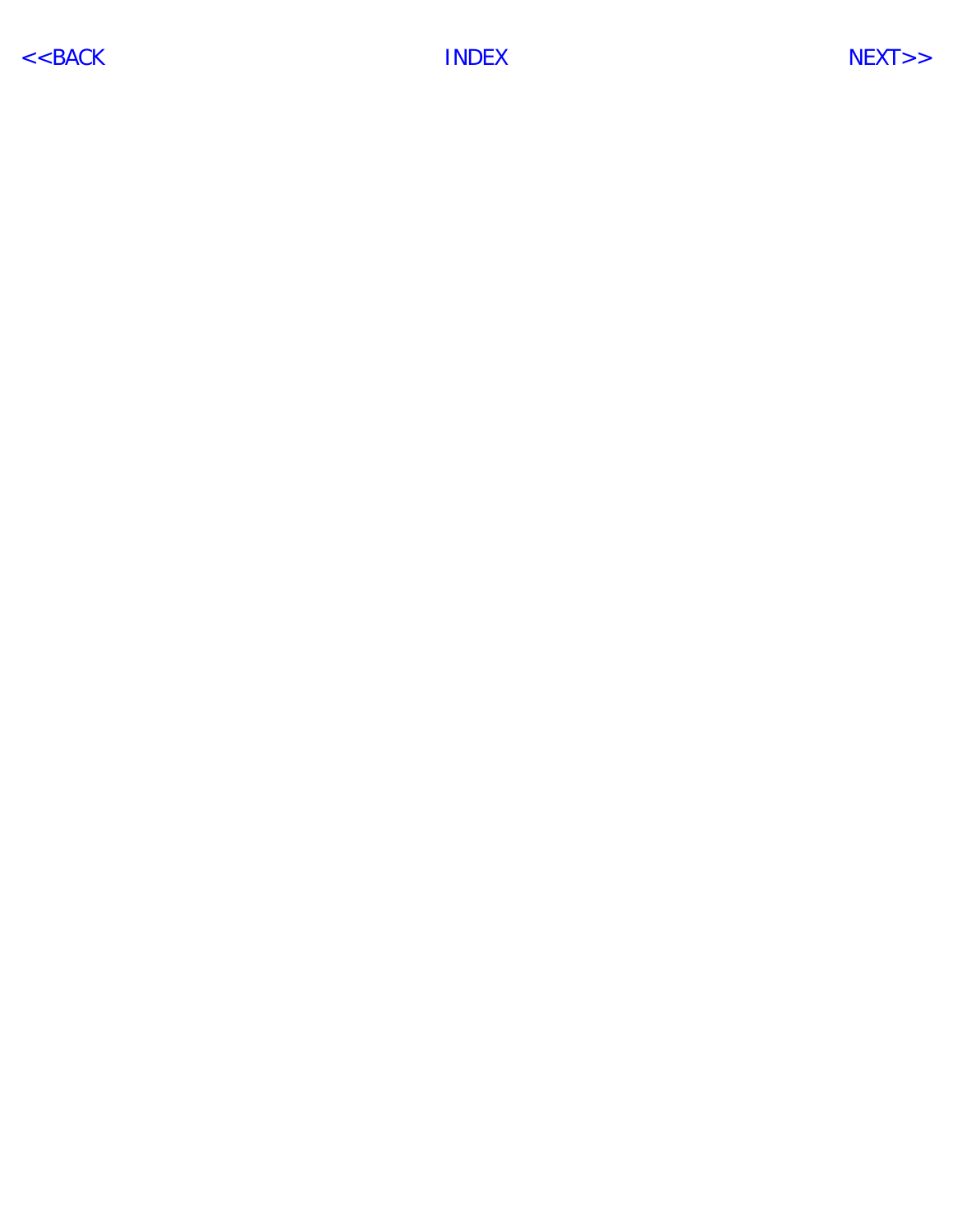### **Chapter 6**

# <span id="page-67-0"></span>**Interpretation of the evolution of history**

If it is admitted that a society has its own nature, character and a living, growing and developing personality then the next question is, how is its evolution to be interpreted i.e. how does it strive for a state of perfection?

We have already seen how the holy Qur'an lays stress on the genuineness of society's personality and its evolutionary progress. We also know that there have been, and still are, other schools holding a similar view. Now we must find out how, from the viewpoint of the holy Qur'an and from these other schools of thought, history develops. What are the responsibilities of man in this respect and what part is he supposed to play? What form should "The Great Expectation" assume is another closely related subject which must be explored simultaneously.

Historical evolution is interpreted in two different ways. One method is known as the materialistic or dialectic and the other is called human or natural. In other words, in respect of historical evolution there exist two different approaches and two different ways of thinking.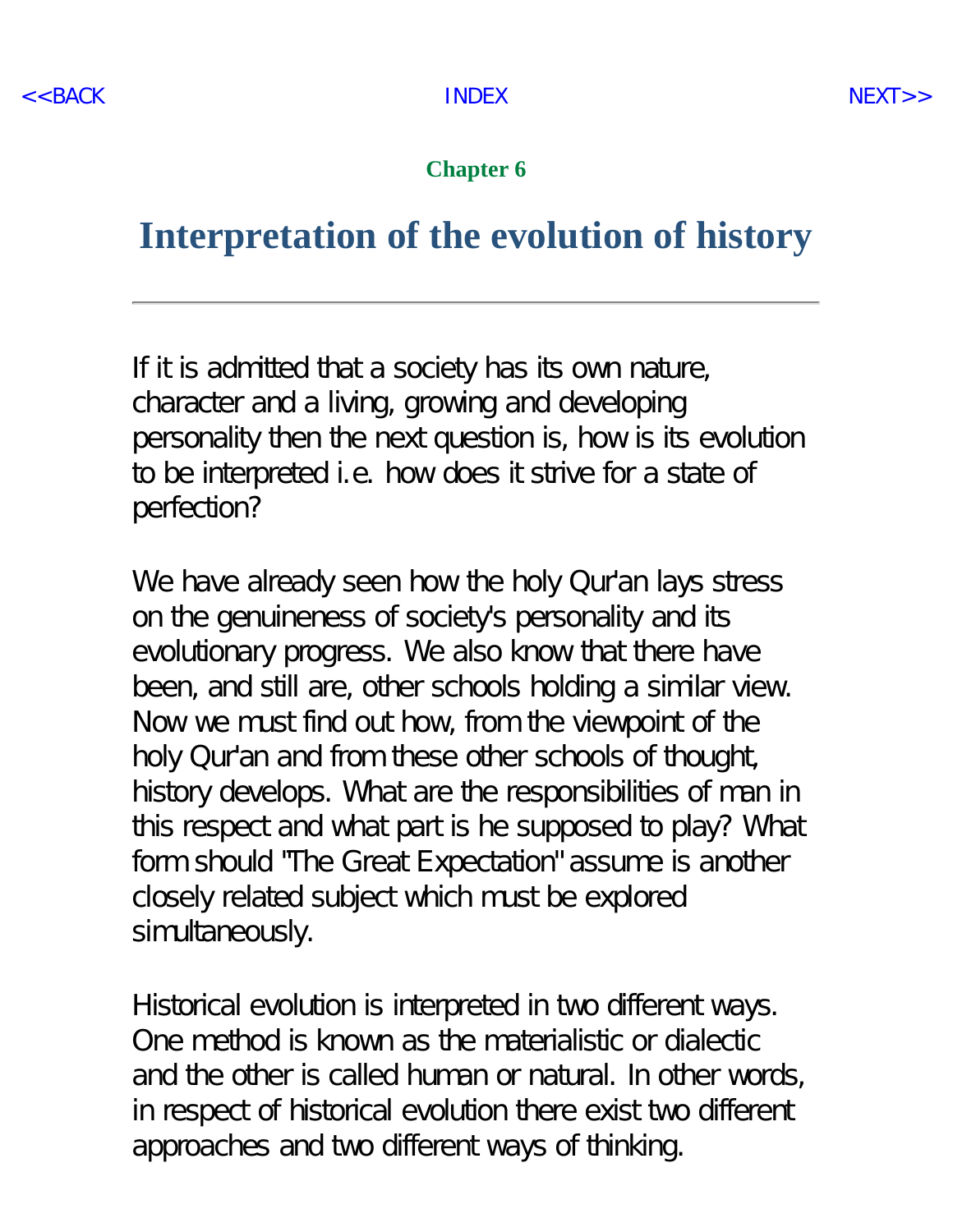According to each of them the great expectation assumes a different form and a distinctive nature. We propose to explain these two ways of thinking, but only to the extent that they are related to the question of the expectation and hope for the future.

## **Dialectic Approach**

Some people interpret history from the angle of transformation of one contradictory into another. Not only history but the evolution of the entire nature is also interpreted by them on this basis. Hence, before explaining the materialistic interpretation of history, we propose to explain briefly the dialectic interpretation of nature, which is the basis of the materialistic interpretation of history.

Firstly, according to this doctrine, everything in nature is constantly moving and striving to reach the next stage. Nothing is static or motionless. Therefore, the correct approach to nature is to study things and phenomena while they are moving and changing and to realise that even our thinking, being a part of nature, is constantly undergoing a change.

Secondly, every part of nature is influenced by other parts and in turn influences them. The whole universe is bound by a chain of actions and reactions. Nevertheless, a complete harmony exists among all parts of nature. Hence, the correct approach is to study everything in nature as it is related to other things and not in isolation.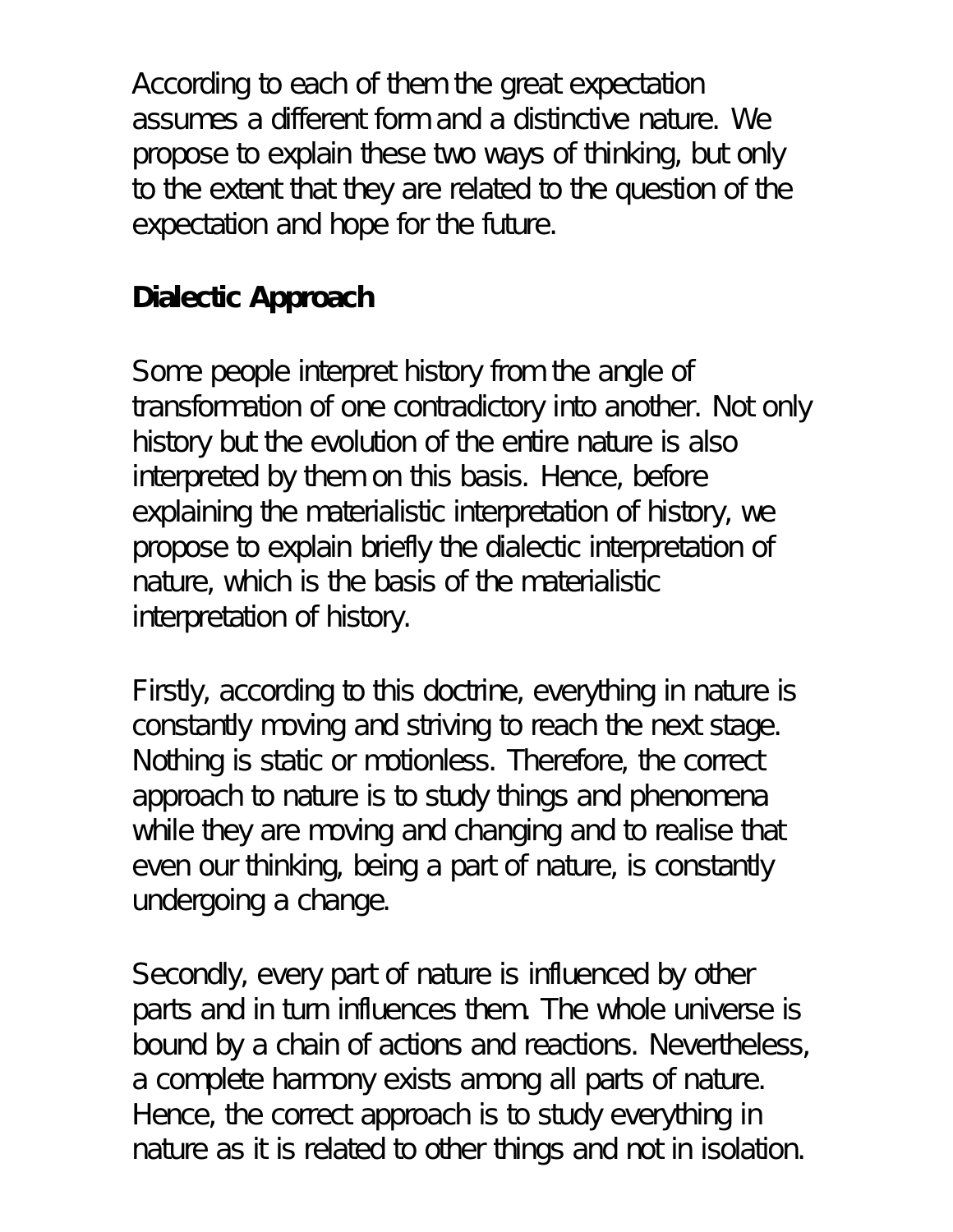Thirdly, motion originates from contradiction. It is contradiction which is the basis of every motion and change. As the Greek philosopher, Heracleitus, said 2,500 years ago, struggle is the mother of all progress. Contradiction in nature means that everything is inclined to its opposite and it nurtures its antithesis within itself. Along with everything that exists, factors which tend to destroy it, also set off factors those which tend to preserve the existing state and those which tend to transform it into its antithesis.

Fourthly, this internal struggle continues to intensify and grow till it reaches a point where a sudden revolutionary change takes place. There the struggle culminates in the triumph of the new forces and the defeat of the old ones with the result that the thing is transformed into its antithesis completely.

Following this transformation the same process begins anew, because this phase again nurtures its opposite within it, and a further internal struggle leads to a fresh transformation. Anyhow, this time the thing does not revert to its original state, but is transformed into a state which is a sort of combination of the first and the second phases. This third state is known as synthesis. Thus, nature moves from thesis to antithesis and then finally to synthesis and after completing one cycle, again starts following the same evolutionary course.

Nature has no ultimate goal and is not striving to a state of perfection but is rather inclined towards self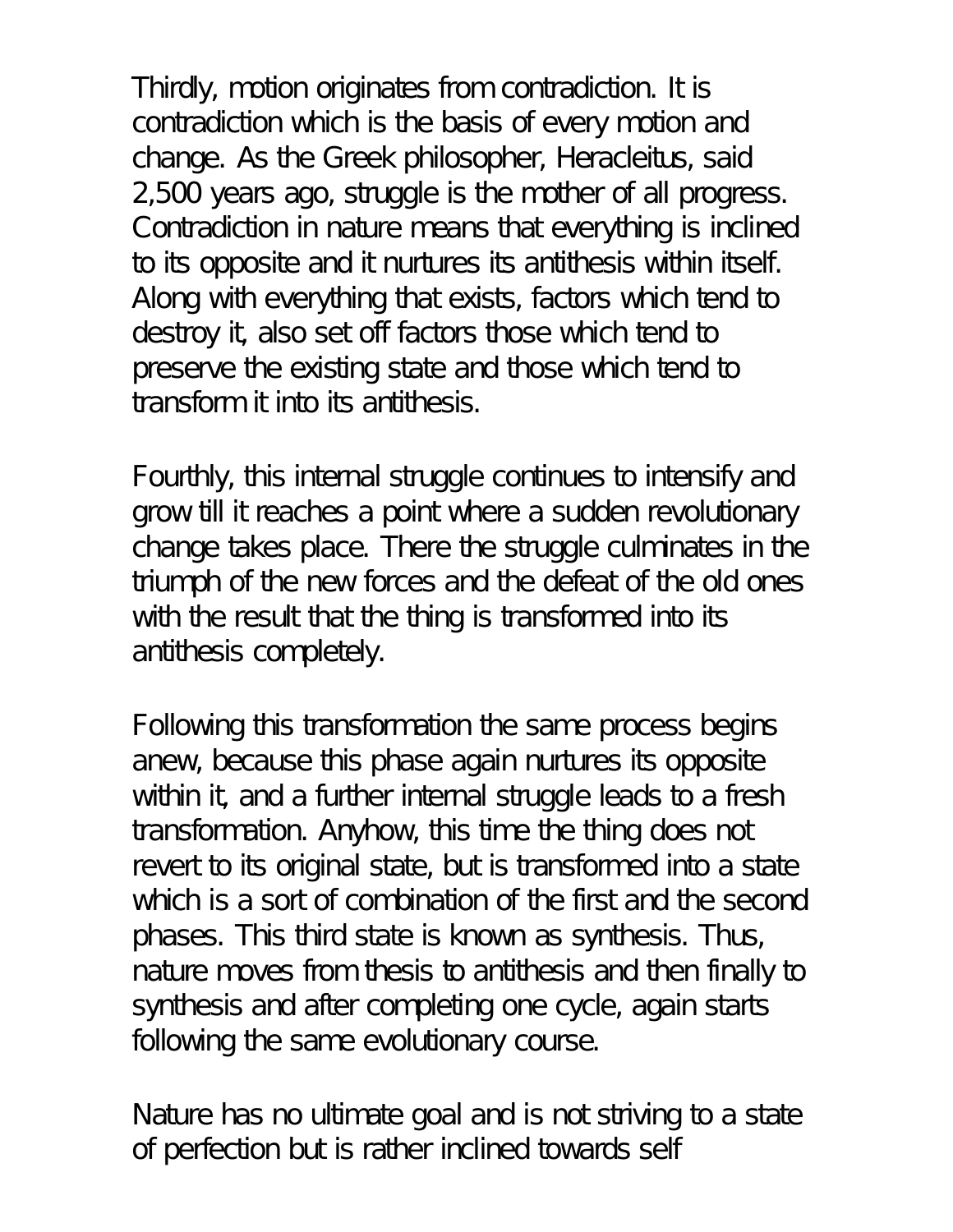destruction. However, as every antithesis tends towards its own antithesis, this process perforce takes the shape of synthesis, resulting in compulsory evolution. This is what is called the dialectic interpretation of nature.

History being a part of nature, the same law of evolution applies to it also, the only difference being that, its components are human. History is a continuous process and is influenced by inter-relations between man and nature and between man and society. There is a constant conflict and confrontation between the progressive groups and others which are in a state of decay. This struggle, which in the final analysis may be described as the struggle of contradictories, after going through a violent and revolutionary process, ends to the benefit of the progressive forces. Every event in the course of this struggle is followed by its antithesis and the process goes on until the evolution is completed.

The basis of human life and the motive force of history is the function of production which at every stage of its development creates particular, political, judicial, domestic and economic conditions necessitating the development of relations among individuals.

But the function of production does not remain static at any particular stage. It continues to develop, for man is a tool-making creature. With the gradual development of tools the production goes up and with that new men with a fresh outlook and a more developed conscience appear on the scene, for not only does man make the tools but the tools also make the man. The development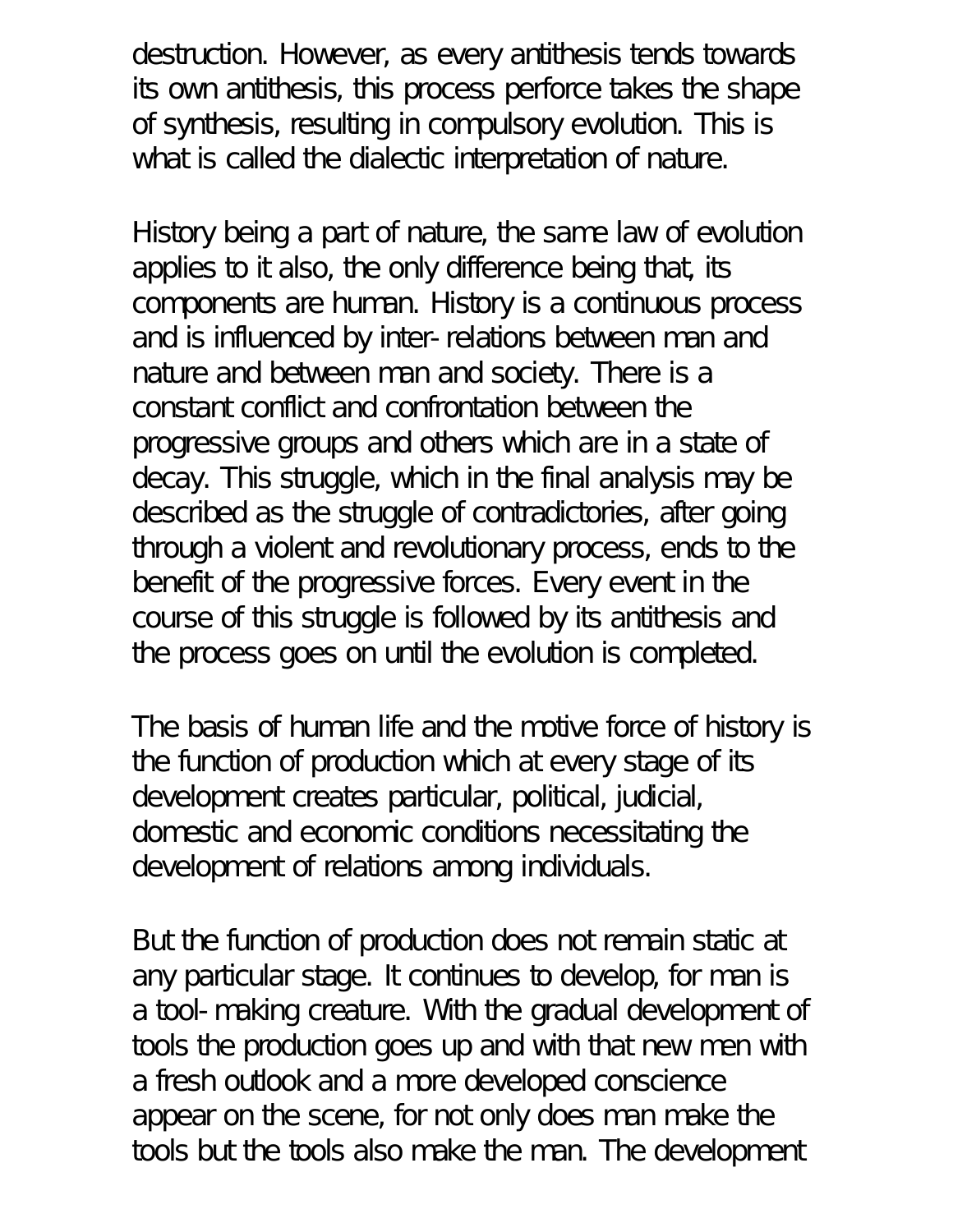of productions and the increase in its quantum create new economic equations which bring about a set of new social conditions.

It is said on this account that economy is the understructure of a society and all other affairs are subservient to it. Whenever it undergoes a change as a result of the development of the means of production and the going up of production level, it becomes necessary to change the superstructure also. But that stratum of the society which depends upon the old economic system regards this change as being against its interests and endeavours to maintain the status quo. In contrast the newly up-coming stratum attached to new means of production, considering a change in the situation and in the establishment of a new system to be in its interest tries hard to change and push the society and all its affairs forward to bring them into harmony with the newly developed means of production.

The intensity of the struggle and the conflict between these two groups, one decrepit and reactionary and the other progressive and forward-looking, continues to grow until it reaches an explosive point and the society with a revolutionary group steps forward and undergoes a complete change. The primitive system gives place to the new and thus the process ends in the complete victory of the new forces and defeat of the old ones. Thereafter a new phase of history begins.

This new phase again faces a similar fate. With the further development of the means of production fresh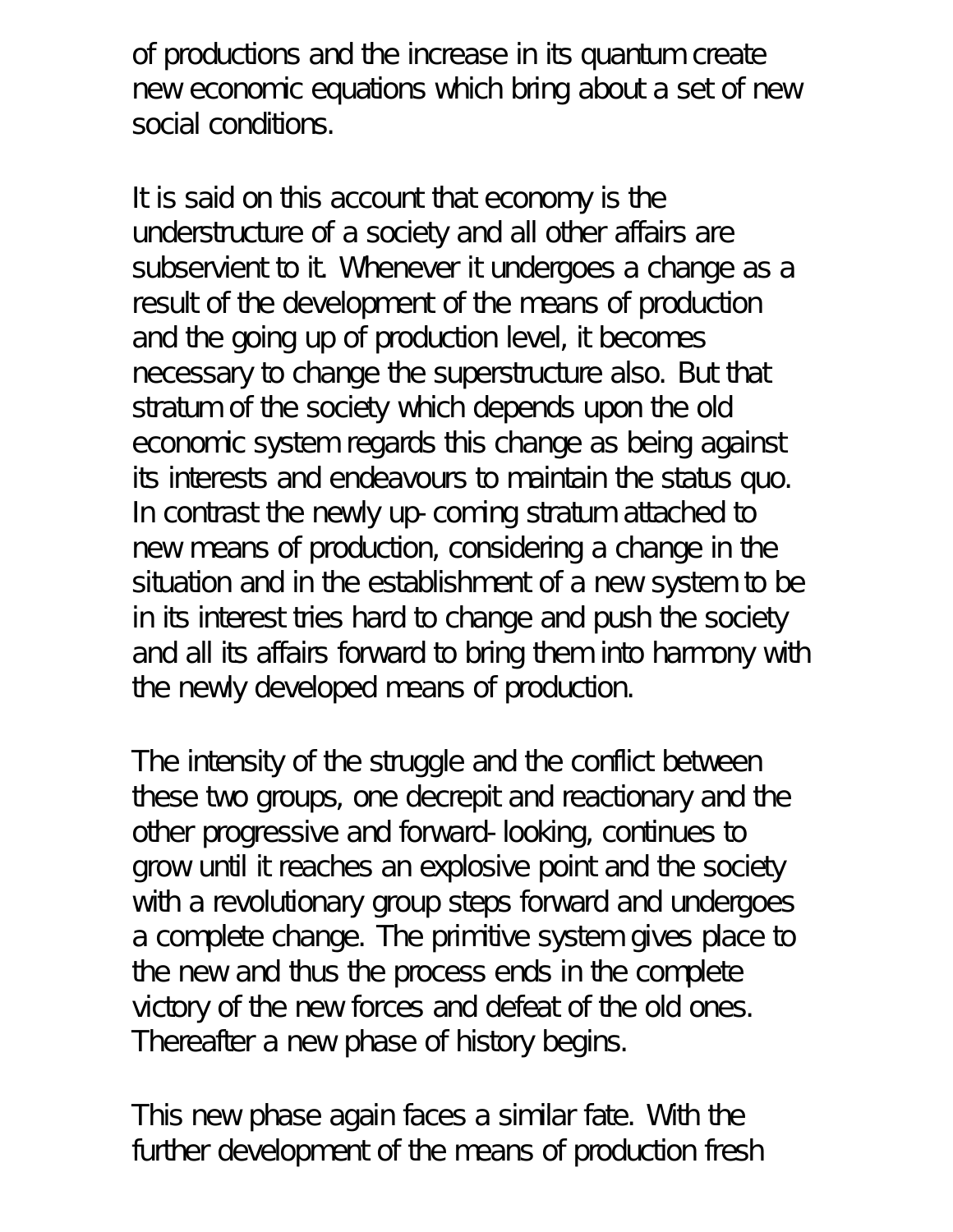men come into the field. With the increase in the quantum of production the current system loses its capability of solving social problems and the society once again faces a deadlock. There again appears the need of a big change in the economic and social systems. This phase also gives place to its antithesis and a new phase begins. And thus the process of change and development goes on steadfastly.

History, just like nature itself, passes through contradictories, i.e. every stage of it harbours the germs of the next stage within itself and gives place to it after a series of struggles and conflicts.

This mode of thinking in respect of nature and history is called dialectic and according to it, all the social values throughout history have been subservient to this means of production.

# **Chief Characteristic**

Now let us see as to what is the chief characteristic of the dialectic thinking which distinguishes it from what is termed as the metaphysical thinking. The exponents of dialectic thinking mention four principles as the distinctive features of their doctrine. Let us take them one by one.

Firstly, they maintain that all things are constantly moving and progressing whereas, as they assert, according to metaphysical thinking, things are static and motionless.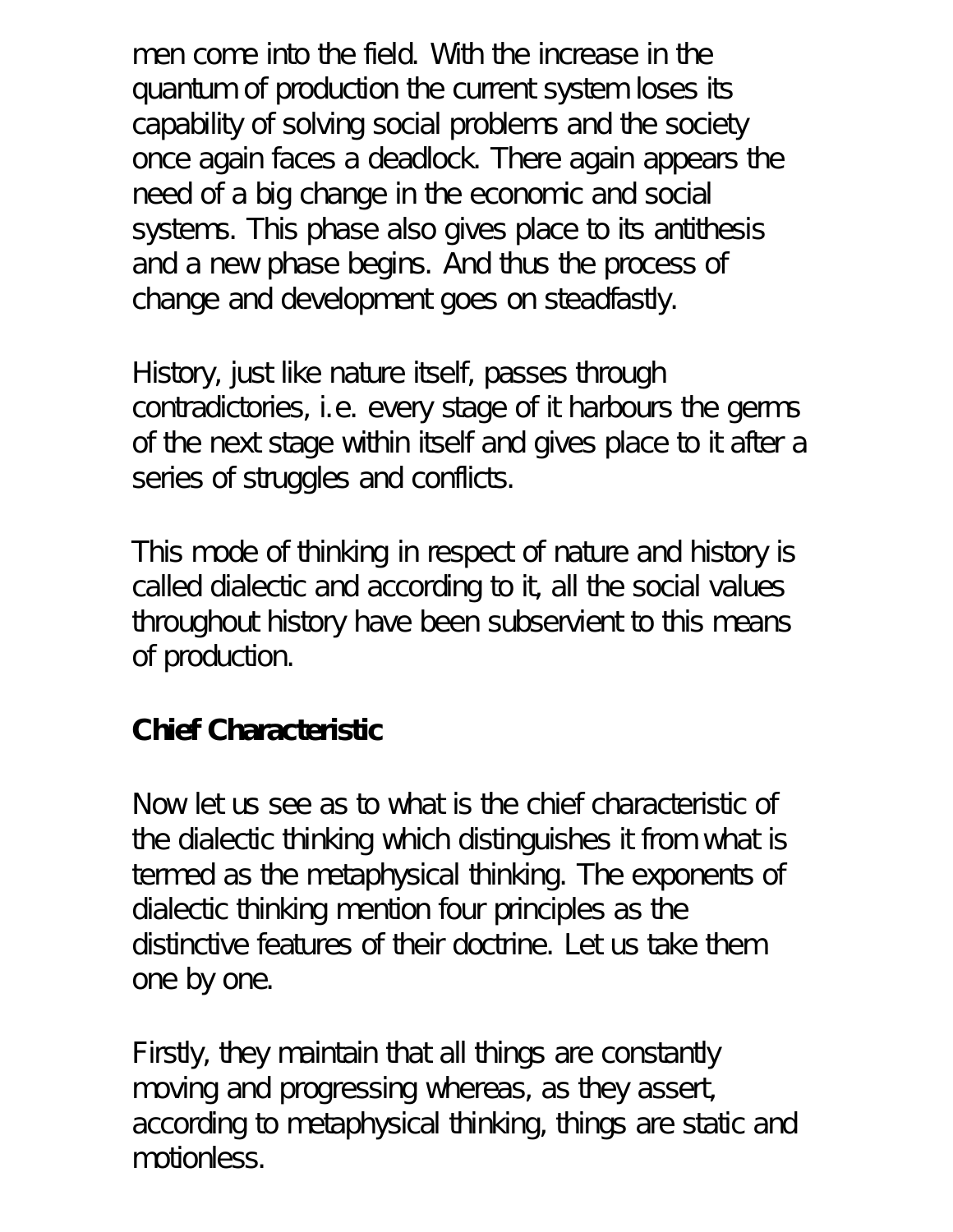This imputation has no basis. The upholders of metaphysical thinking do not believe that things are static . They use the term "Unchangeability" relatively. Otherwise they also believe that all physical things are subject to change. It is only metaphysical things which may be described as static.

Unfortunately the supporters of dialectic logic, being the adherents of the maxim that the end justifies the means, concentrate their attention on achieving their objectives and in doing so, ignore the correctness or other wise of what they attribute to others. Anyhow, the principle of motion is not a distinctive feature of dialectic thinking.

The second principle is that of correlation and interaction of things. This, too, cannot be considered to be a characteristic of dialectic thinking. Though the supporters of this doctrine allege that the rival theory of metaphysical thinking does not believe in this principle, yet the fact is not so.

The third principle is that of contradiction. But the question is whether it is the characteristic only of the dialectic thinking. Is it a fact that the upholders of metaphysical thinking totally deny the existence of contradiction in nature? On this point the supporters of dialecticism have unnecessarily raised such an uproar. They base their arguments on the existence of the principle known in logic and philosophy as the law of noncontradiction and assert that as the supporters of metaphysical thinking believe in this principle, they must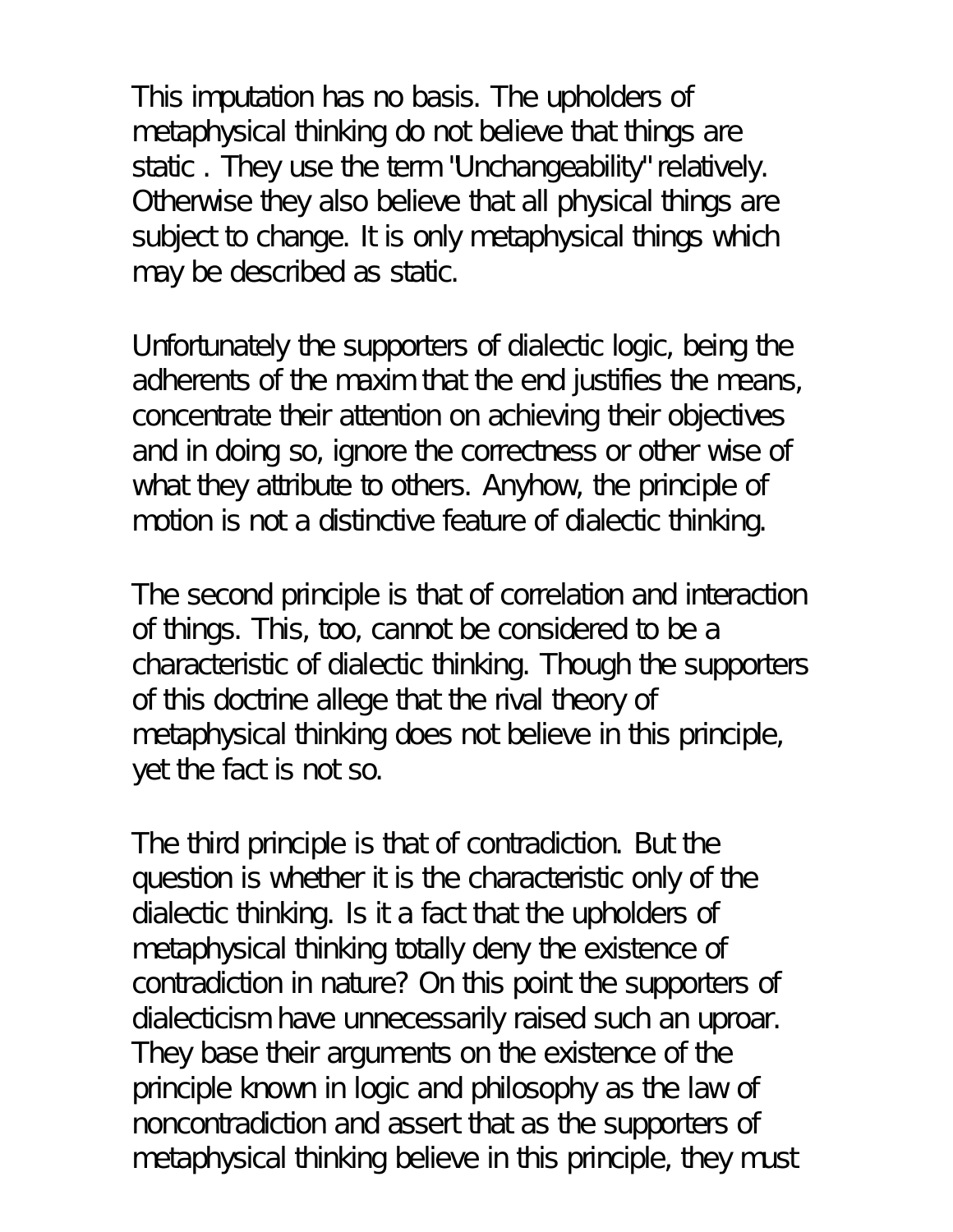naturally deny the existence of all sorts of contradiction. But the dialecticians conveniently forget that this logical principle is not even remotely connected with the existence of contradictions, in the sense of conflict between the various elements of nature or the elements of the society or history. Anyhow, the dialecticians go a step further and assert that the supporters of the metaphysical thinking because of their beliefs that all parts of nature, including such obviously divergent things as fire and water, are in a state of mutual harmony and compatibility call upon the various elements of that society to be at peace and on this basis urge the persecuted not to resist oppressors and adopt a policy of appeasement and surrender.

We again emphasize that all this is a distortion of the truth. According to the supporters of metaphysical thinking contradiction in the sense of divergence and mutual competition of the various elements of nature does exist and it is necessary for the continuity of Allah blessings.

The fourth principle of mutation in nature and of revolution in history is also not a basic characteristic of dialectic thinking. It was never mentioned as a dialectic principle by Hegel, the father of the modern dialectic method of reasoning, nor by Karl Marx, the hero of dialectic materialism. It was recognized as a biological principle of evolution in the 19th century and was later introduced into dialectics by Ferederick Inglis, a disciple of Karl Marx. Today it is an accepted principle of biology and is not the exclusive monopoly of any particular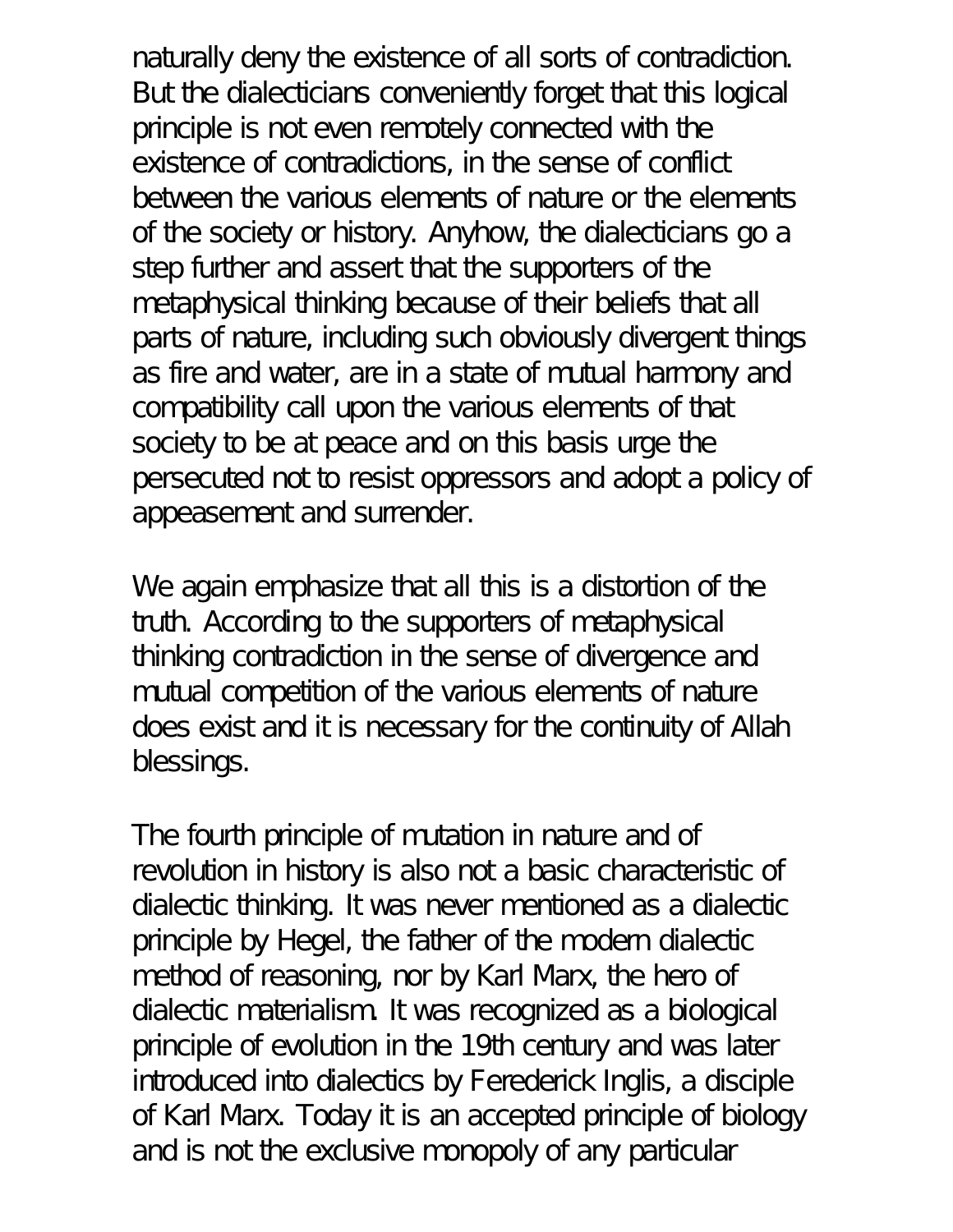school of thought. Then what is the basic characteristic of dialectic thinking?

In fact, the distinctive feature and the real basis of this school is two fold. One is the doctrine that not only external realities but ideas also have a dialective nature i. e. the ideas are subject to the above mentioned four principles. In this respect no other school of thought shares the views of this school. (This point has been discussed in detail in the 1st volume of the book 'The Principles of Philosophy and the Method of Realism').

The other distinctive feature of this school is that it interprets contradiction to mean that everything necessarily nurtures its antithesis within itself and subsequently gets transformed into it and that this anti thesis itself passes through the same process. This doctrine is claimed to apply to both nature and history both of which, as they put it, pass through contradictories. According to this school evolution means the combination of two opposites, one of which is transformed into the other.

The doctrine of contradiction in the sense of conflict between different parts of nature and their occasional combination is quite old. What is new about dialecticism is the claim that, besides contradiction and conflict between different parts of nature, contradiction also exists within each part of itself and this contradiction takes the form of a battle between the new progressive factors and the old decadent ones and culminates in the final triumph of the progressive ones. These two features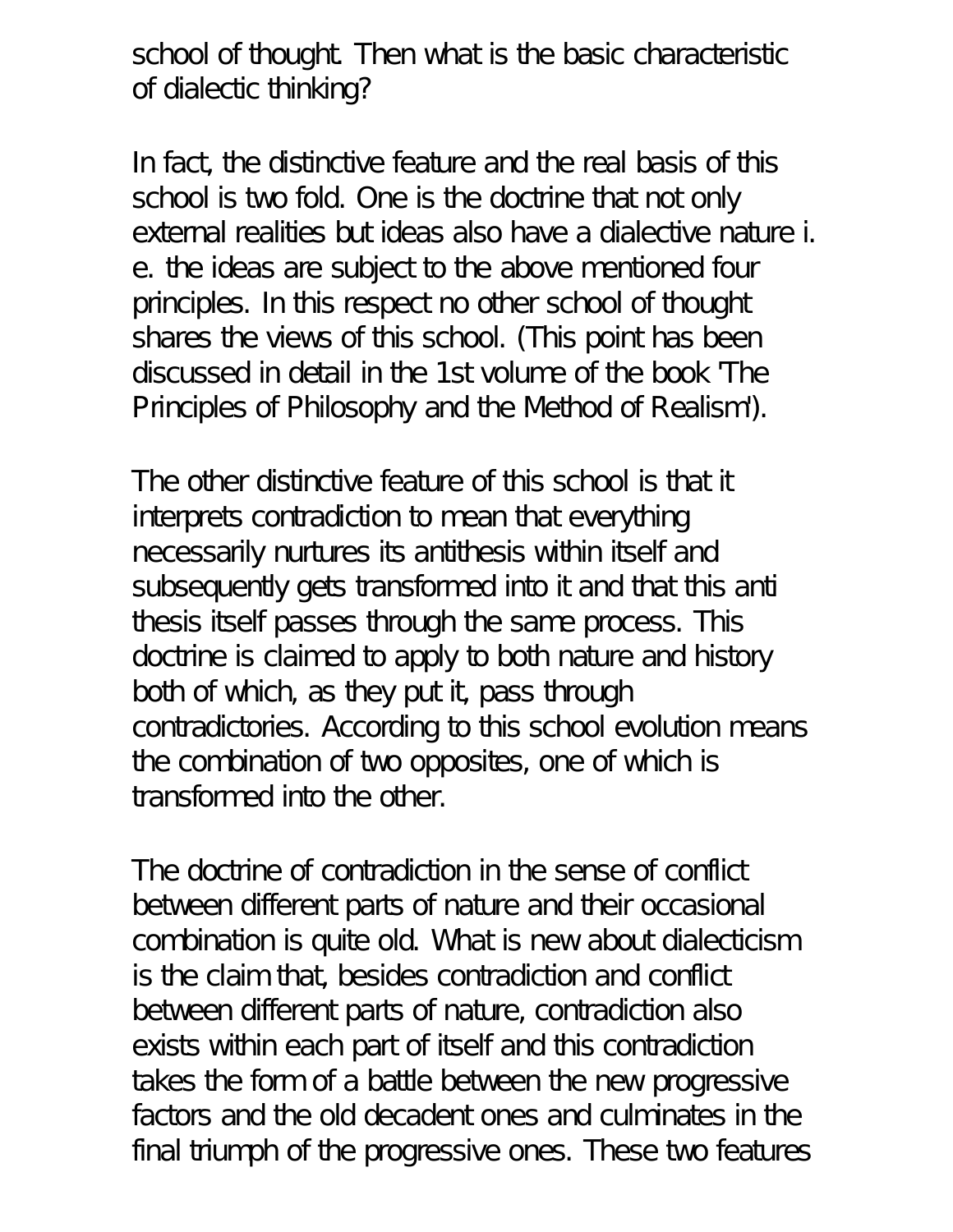are the corner stone of the dialectic way of thinking.

Hence, it is entirely wrong to consider every school upholding the principles of motion and contradiction to be dialectic. Such a mistake has been committed by those who, having come across the principles of motion, change and contradiction in Islamic teachings, have drawn the conclusion that Islamic thinking is also dialectic. The fact is that according to the dialectic thinking all truths are transient and relative, whereas Islam believes in a series of permanent and eternal truths.

Further, to believe that nature and history move in a triangular form (thesis, antithesis and synthesis) and pass through contradictories is an essential characteristic of the dialectic way of thinking. Islamic teachings do not approve of this belief.

The fact is that this misconception has been created by the supporters of dialectic materialism. They, in their discourses, which are never free from an element of propaganda, give all non-dialectic thinking the name of metaphysical thinking according to which, as they allege, all parts of nature are motionless, unrelated to each other and free from all sorts of contradiction. They accuse the Aristotelian logic of being based on these very principles. They assert this view with such force that those who have little direct knowledge are often misled.

Not only that, but also those who are impressed by such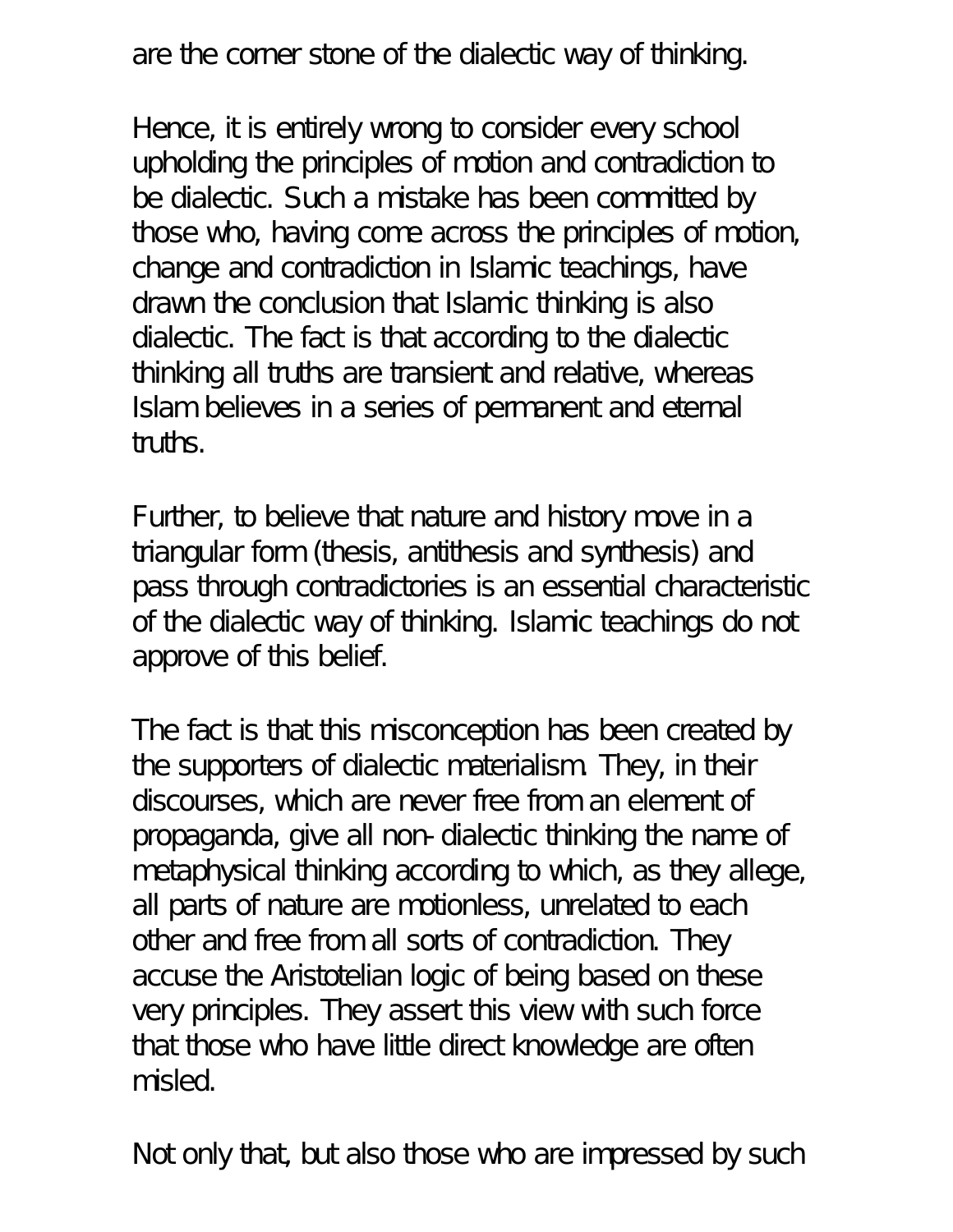statements, if lacking in the knowledge of Islam, easily come to the conclusion that the principle of immobility, unrelatedness and absence of contradiction must form the basis of Islamic thinking. They base their arguments on the premises that Islam, being a religious creed, has a metaphysical basis and therefore, its thinking must also be metaphysical and that metaphysical thinking being based on the above-mentioned three principles the belief in them must be a part of the Islamic way of thinking.

Another group, which is somewhat acquainted with Islamic teachings, presume that Islamic thinking, not being metaphysical, must be dialectic. As this group recognizes no third alternative, naturally it comes to this conclusion.

All this misunderstanding and confusion is the result of undue reliance on what the supporters of dialectic materialism attribute to others. Anyhow, as already mentioned, truth is quite different.

From the above discussion we may draw the following conclusions:

# **The new and old ideology**

In the present context the young and the old do not refer to the younger and the older generation and the conflict between them has nothing to do with the problem of the so-called generation gap. It does not mean that the younger generation always supports a revolutionary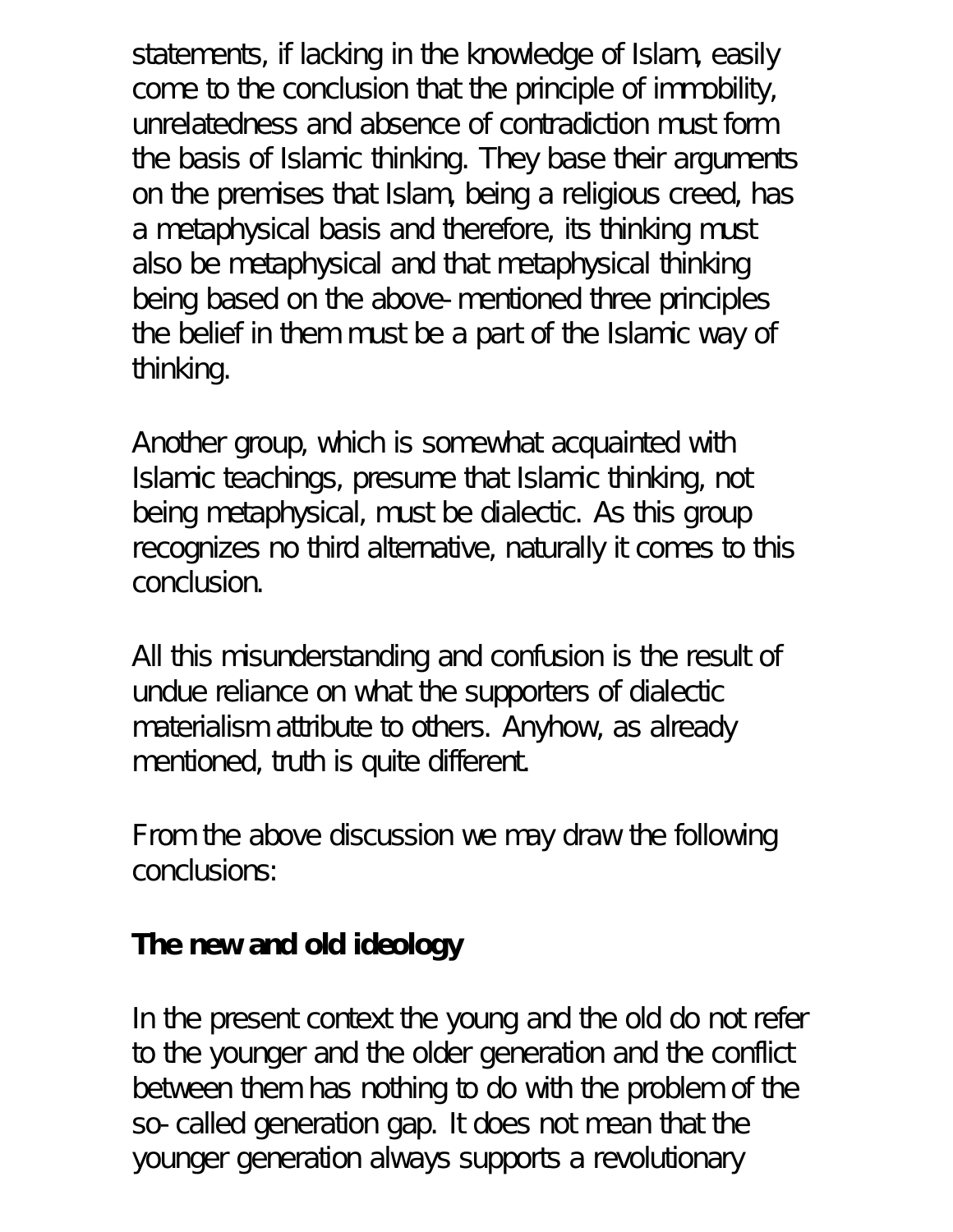movement, or that the older generation is necessarily conservative. Similarly, confrontation between the new and the old has no cultural implications either. It does not mean a confrontation between the educated and the illiterate. Its significance is purely social and economic and it simply means a conflict between those classes which are the beneficiaries of the existing order and those which are dissatisfied with it and being inspired by new means of production, are keen to bring about a change in the existing social structure.

In other words it means a struggle between the progressive and the liberal minded elements of society favouring evolution and those that are decrepit and narrow-minded and tend to maintain the status quo.

Consequent to the fact that social conscience and the social attitude of man are inspired by his class position and environmental conditions the privileged classes, being the beneficiaries of the existing order, necessarily become obscurantist, whereas the exploited and deprived classes are stirred to action. This is entirely different from the question or having or not having a formal education. Mostly the evolutionary movements are launched by those who are educationally backward but, owing to their class position, are forward-looking and liberal minded.

# **Logical continuity of history**

Evolutionary stages of history are linked with each other by a natural and logical bond. Each stage has its own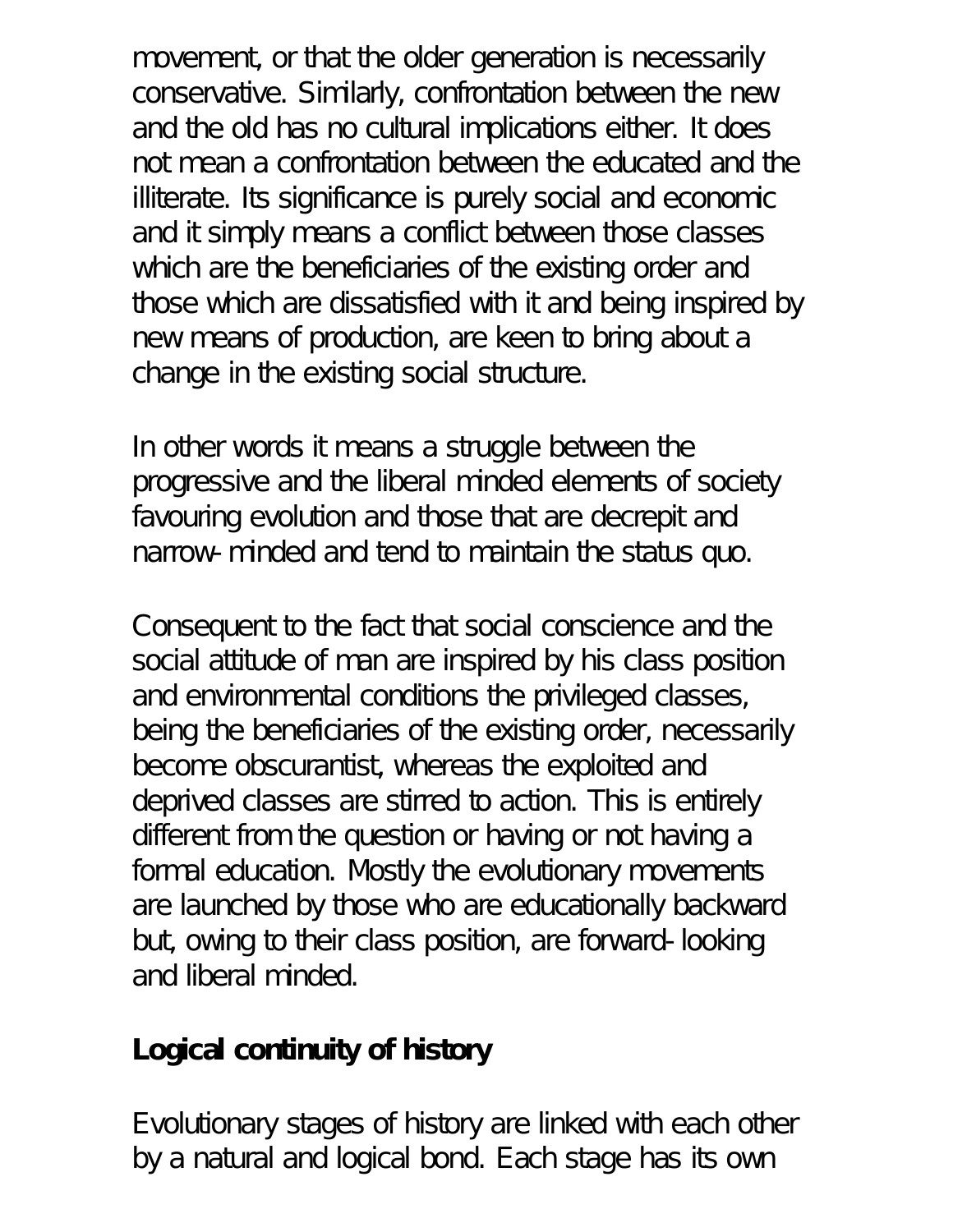place and cannot be moved forward or backward. For example, capitalism is the middle link between feudalism and socialism and it is impossible for a society to pass directly from feudalism to socialism without passing through capitalism. Such a happening will be in a way similar to what was termed by ancient philosophers as "abrupt jump" i.e. passing from one point to another without passing through any of the routes connecting them. This will be as if the human seed, without passing through the foetus stage, reaches the delivery stage, or a new-born child, without passing through childhood, becomes a fully grown-up youth, or that "B" who is the son of "A" should take birth before "A" comes into the world.

That is why the supporters of this logic gave the early socialists, who wanted to lay the foundation of socialism merely on ideology, ignoring the compulsion of history and logical continuity of its stages, the name of idealists and called their socialism fantastic. Contrary to early socialism, Marxism is based on the logical continuity of historical stage.

Not only is an abrupt transition and traversing several stages in one leap not possible, but it is also essential that every phase reaches its natural climax before the evolutionary process takes the final form. For instance, feudalism, or for that matter capitalism, has its definite course which must run gradually so that, at a historical moment, a change may come about. To expect any stage to come, before the stage prior to it attains its climax, is tantamount to expecting a child to be born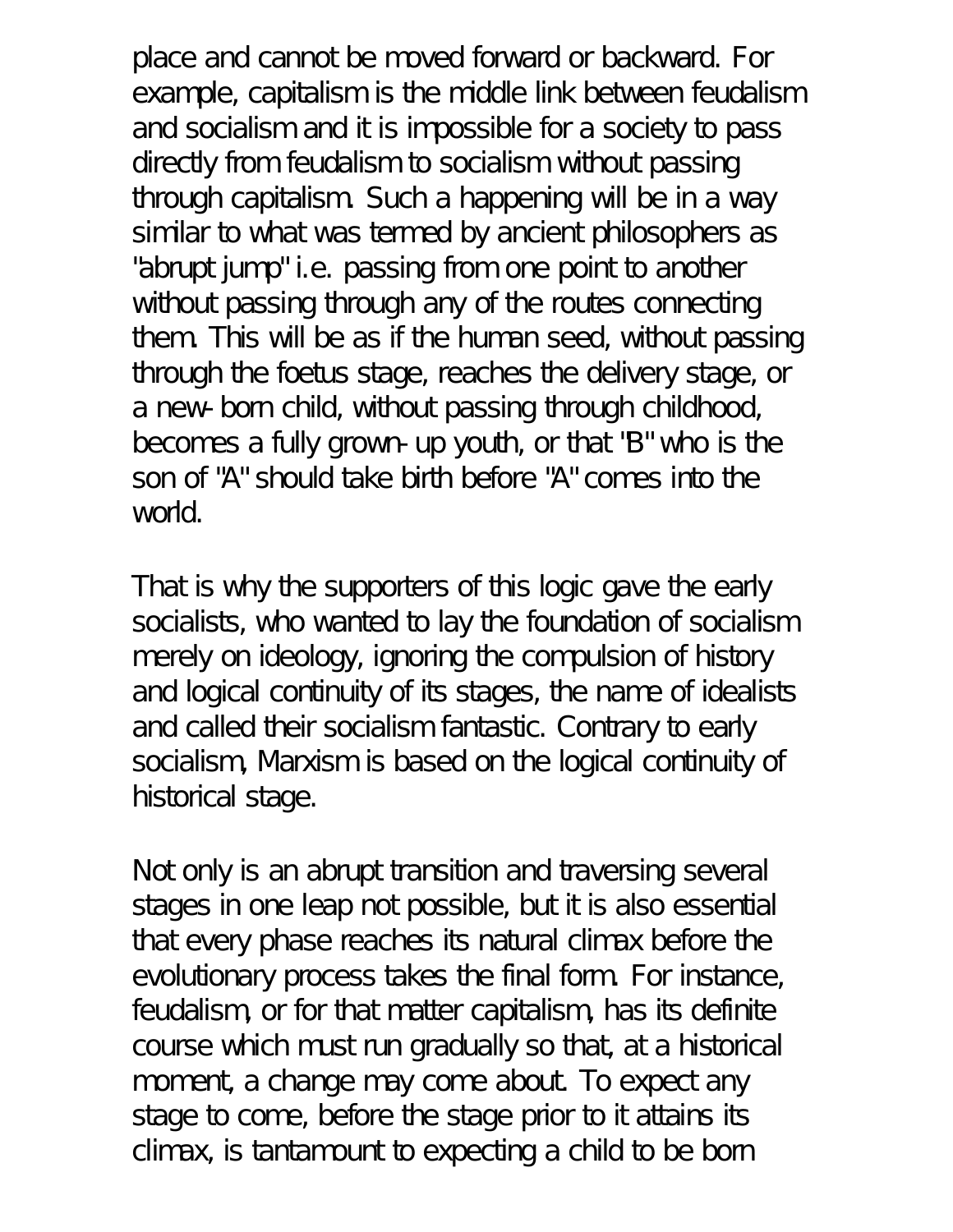before completing its foetal stages. In such a case the result may be an abortion, not the delivery of a healthy child.

The fight between the new and the old is the basic condition of the transition of history from one stage to another and is an essential factor in the evolution of human society. Such a fight is always sacred. Similarly, the extermination of the old elements is lawful, even if they do not commit any act of aggression, because without doing so the society cannot be pushed forward towards evolution. On the basis of this logic lawful fights need not necessarily be defensive, or with a view to forestalling an aggression.

Not only is the struggle against the old by the new lawful and sacred but every other action also, which paves the way for a revolution and accelerates the evolutionary process, is equally lawful. Thus, all subversive and disruptive activities, with a view to creating dissatisfaction and unrest, widening the split and deepening the conflict, are sacred. As stated earlier, evolution depends on a revolutionary and violent change of one contradictory to another and such a change does not materialize unless and until the internal conflict reaches its boiling point and the breach becomes the widest. Therefore, anything which widens the gulf accelerates the transition of the society from lower stage to a higher stage. As unrest and discord may play such a role, they are also lawful and sacred, according to this logic.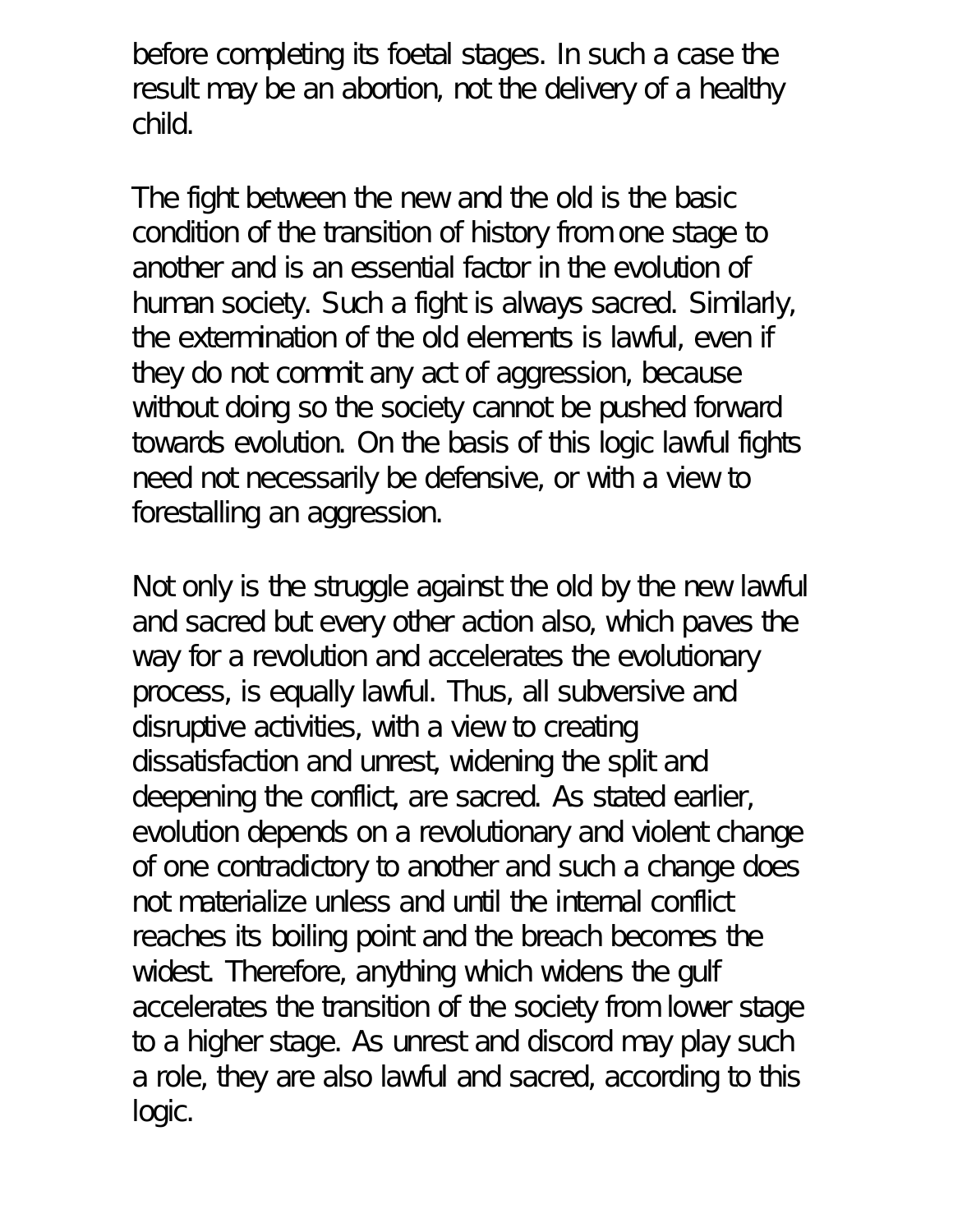In contrast, such measures as partial reforms, appeasing and pacifying action and redress of grievances are considered to be wrong and improper. They are supposed to serve as an anesthetic and are, therefore, tantamount to a betrayal of the cause. Such actions obstruct the way of evolution as they, at least, temporarily narrow the split and thus delay the revolution. These are the conclusions which may be drawn from the materialistic approach to history.

[<<BACK](#page-60-0) [NEXT>>](#page-82-0)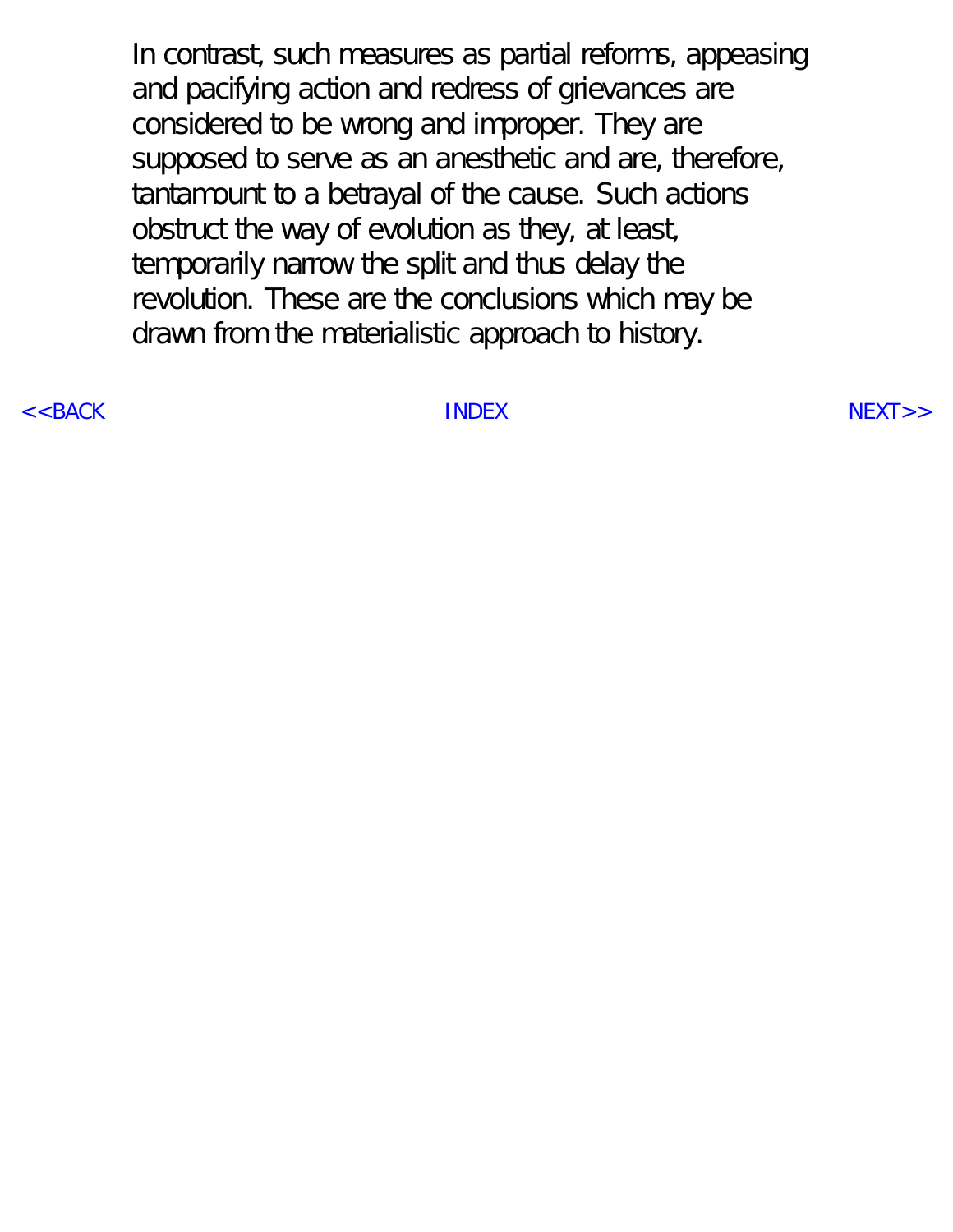### **Chapter 7**

# <span id="page-82-0"></span>**The Human or Natural Approach**

The human approach to history is just the opposite of the materialistic approach. It gives basic importance to man-and human values, both in relation to the individuals and the society. From the psychological point of view it considers itself to be composed of a set of animal instincts which are common to both man and beasts and the other set of higher instincts, religious, ethical, inquisitive and aesthetic which are peculiar to man and distinguish him from the animals.

From the philosophical point of view it considers a society to have two aspects. Firstly, it is composed of individuals, each of them having a mixture of high and low qualities. Secondly, as a whole, it has its own variety of attributes which are the eternal characteristics of man in general. A Persian poet expresses this fact thus:

"This sweet water and this saltish water in every vein of creatures will flow till the Day of Resurrection. "

Here a vein refers to the veins of the society i.e. man in an indefinite and general application. In some individuals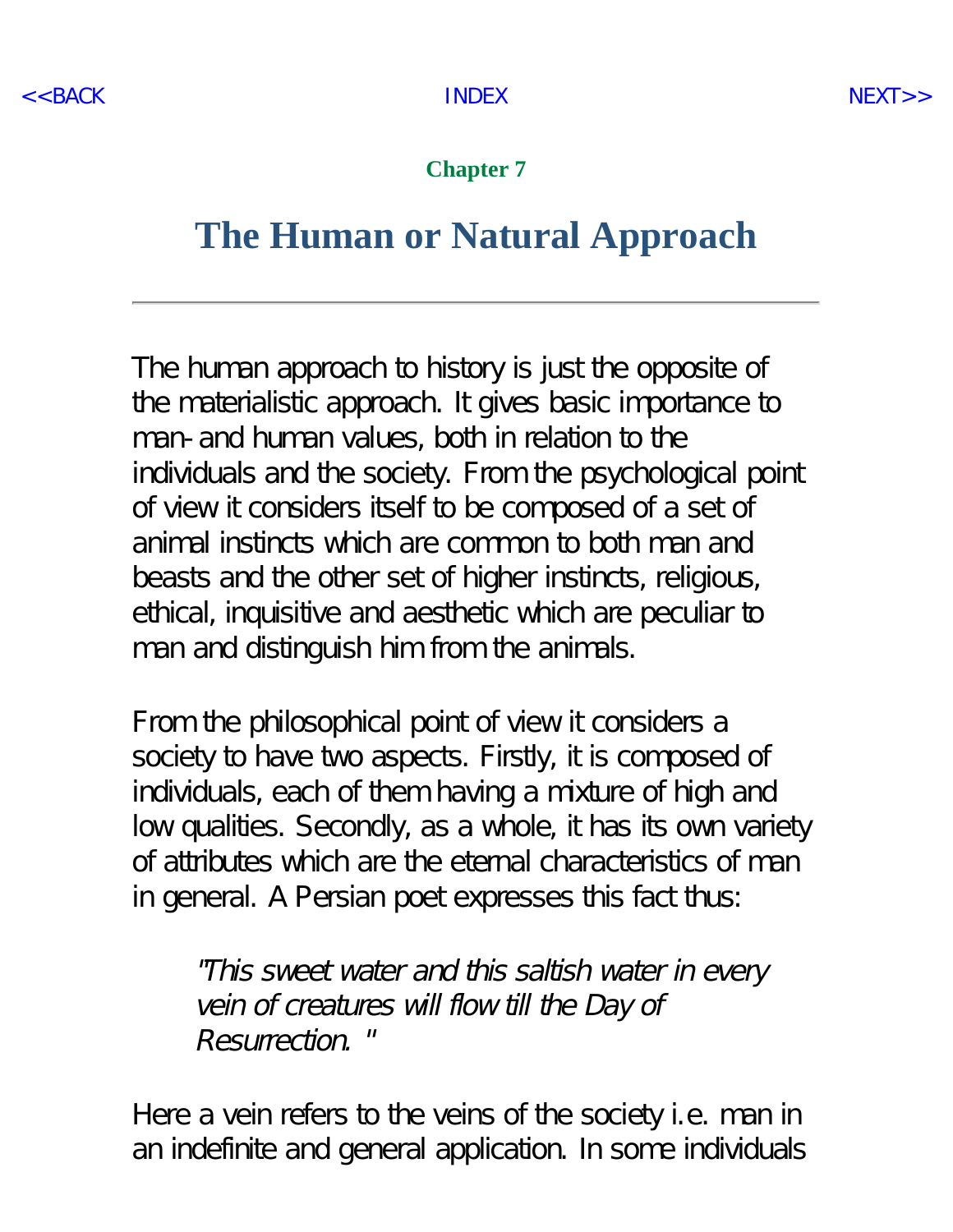sweet water flows i.e. good qualities dominate and in others saltish water flows i.e. bad qualities are more numerous and remarkable. This position will continue so long as man exists on the face of the earth. The death of individuals makes no difference to it. Anyhow, with the evolution of man and human society the position will certainly improve a great deal.

According to this approach history, like nature itself, is developing and progressing towards a state of perfection. The development of history is neither confined to the technical nor the cultural aspects, nor to the growth and improvement of the means of production. It is an all-round and all pervading process and extends to all human affairs. Man, as a result of his comprehensive evolution, is moving towards liberation from environmental and social bonds and is gradually throwing off the shackles which bind him to his environment.

At the same time his adherence to an ideology and faith is growing. In the future he is expected to secure complete emancipation and with that to reach the stage of complete adherence to faith and ideology. In the past when man was less able to exploit natural resources he was a slave to nature. In the future, with more and more exploitation of natural resources, he will not only be free from the bonds of nature but will also gradually bring it under his domination and control.

It is erroneous to say that evolution follows the development of the means of production. Those who say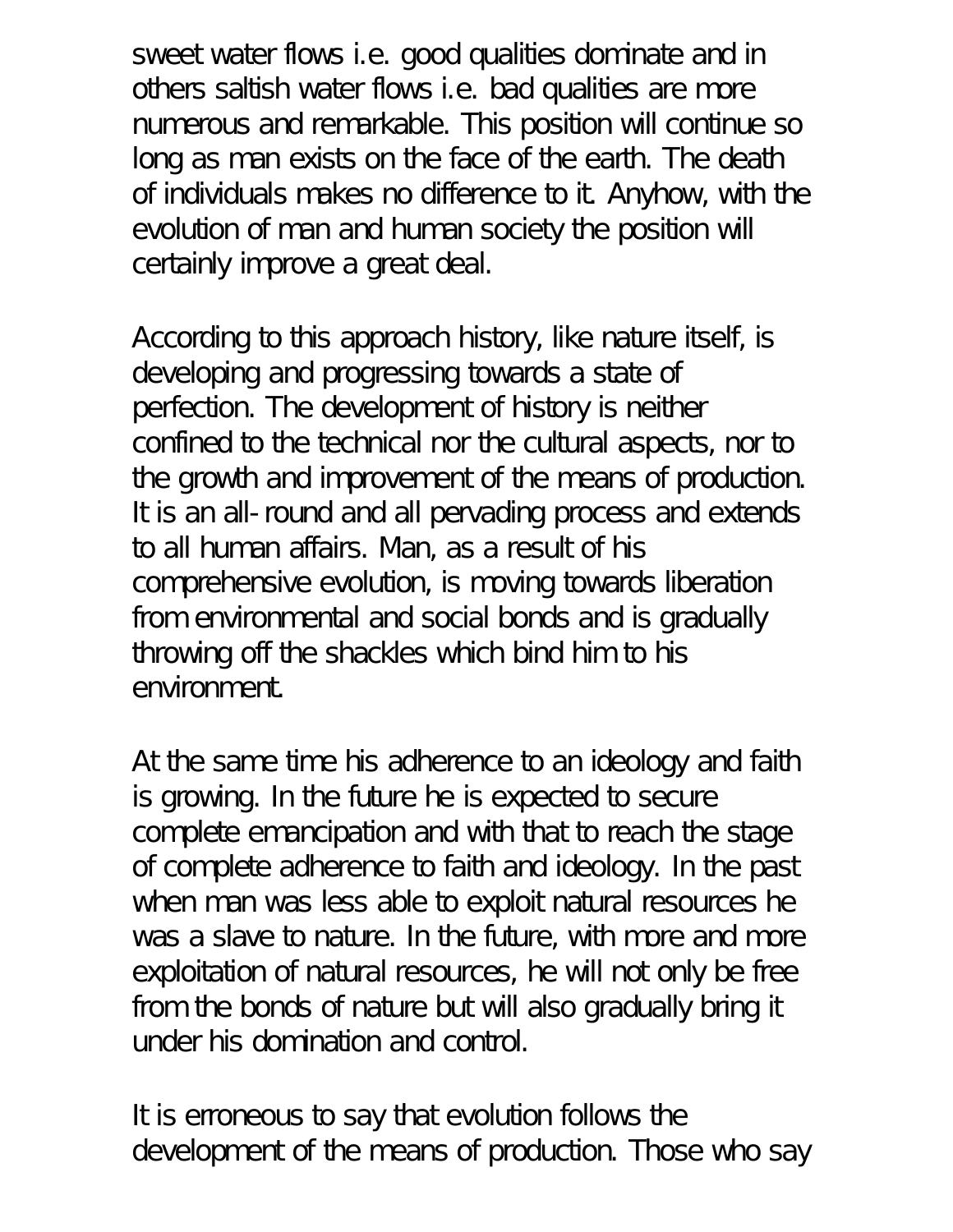so confuse the cause with the effect. In fact, the development of the means of production is the result of man's natural craving for perfection, expansion and diversification. It originates from his power of invention which has, with the passage of time grown and is still growing. According to this approach one of the characteristics of man is the internal and individual contradiction between his terrestrial and celestial aspects, i.e. between those instincts which are inclined down wards and aim only at the individual, limited and temporary gains and those which are inclined upwards and want to encompass the whole of humanity and aim at achieving the moral, religious, scientific and intellectual objectives. The famous Persian poet, Mawlawi says:

The soul inclines to wisdom and science,

The body inclines to gardens and fruits,

The soul inclines to progress and honour,

The body inclines to property and chattels,

The body inclines to greenery and flowing water,

because it originates from them,

The soul inclines to life and the living;

because its origin is divine,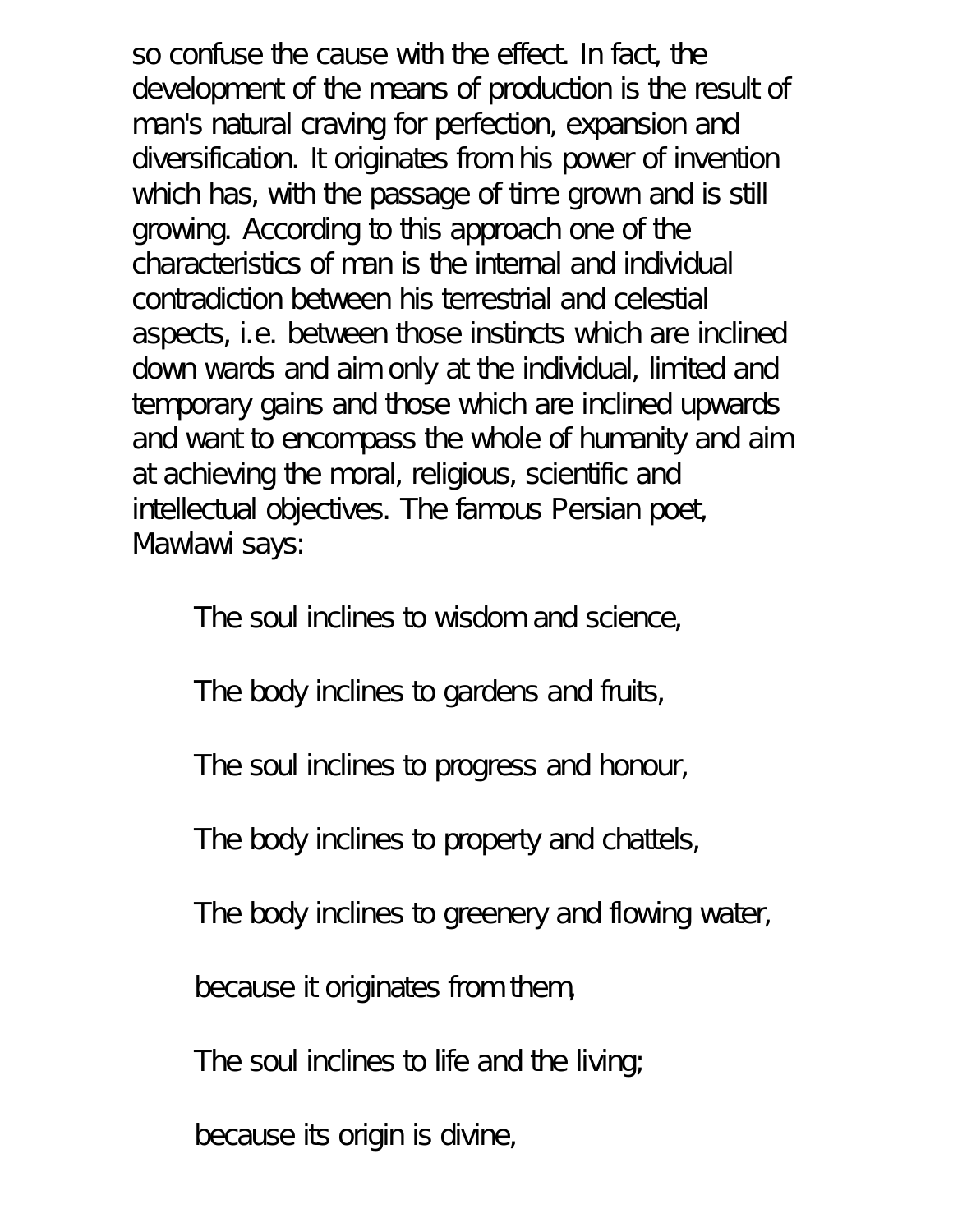Allah also inclines to soul,

So say that He loves them and they love Him.

The internal conflict of man, which the ancients called the fight between reason and passion, automatically leads to the conflict between different groups of human beings, the elated and morally liberated beings on the one side and the nasty and brutish beings on the other.

This approach accepts the existence of a conflict as a part of the development and evolution of history, but not in the form of class war between those attached to the old means of production and old social system and those attached to the more modern means of production.

It claims that a conflict has always existed between men with mature faith who are free from the captivity of nature and the environment of animal instincts and have an object in view and the degraded and brutish persons and it has played a very effective role in the evolution of history.

To interpret all the wars in history as class wars is tantamount to closing the eyes to the most beautiful and the brightest manifestations of human life all along.

Throughout history many battles have been fought to secure material needs like food, clothing or housing, or on questions connected with sex, power and prestige. But there have definitely been certain battles which can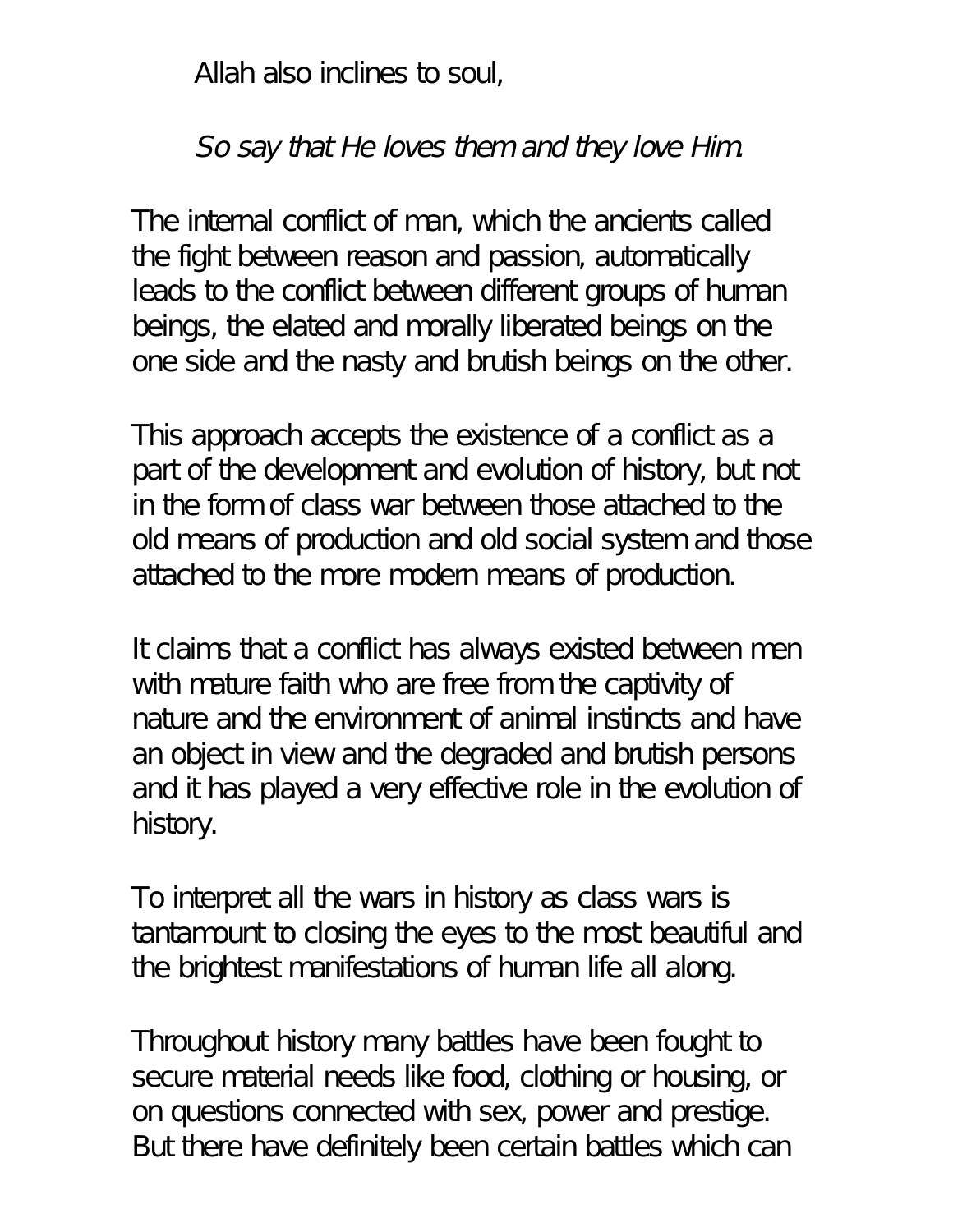be described as fights between the right and the wrong and the good and the evil. They represented a struggle between the human motives and the animal propensities, between the common good and the individual interests, between the high human values and the base desires and between the progressive and the elated man and the low and the perverted man. In the words of the holy Qur'an they were fights between the troops of Allah and the troops of the Devil. The supporters of this theory strongly censure the attempts of the materialists to interpret all religious, ethical and human movements on the basis of class struggle and regard such attempts as a distortion of history and an insult to human dignity. Historical events show that many movements which were initiated for securing the primary material needs were led and guided or at least supported by individuals who themselves were well-off and well-placed.

Contrary to the claim of the materialists that all progressive campaigns are waged by the oppressed and the deprived classes wanting to displace the existing system and to replace it by another system which may ensure their material needs in conformity with the developed means of production there exists historical evidence to prove that progressive movements have not always been confined to the oppressed classes.

They have occasionally been led by the individuals belonging to the privileged classes who thrust their dagger into the heart of the ruling system.

The risings of Abraham, Moses, Muhammad and Husayn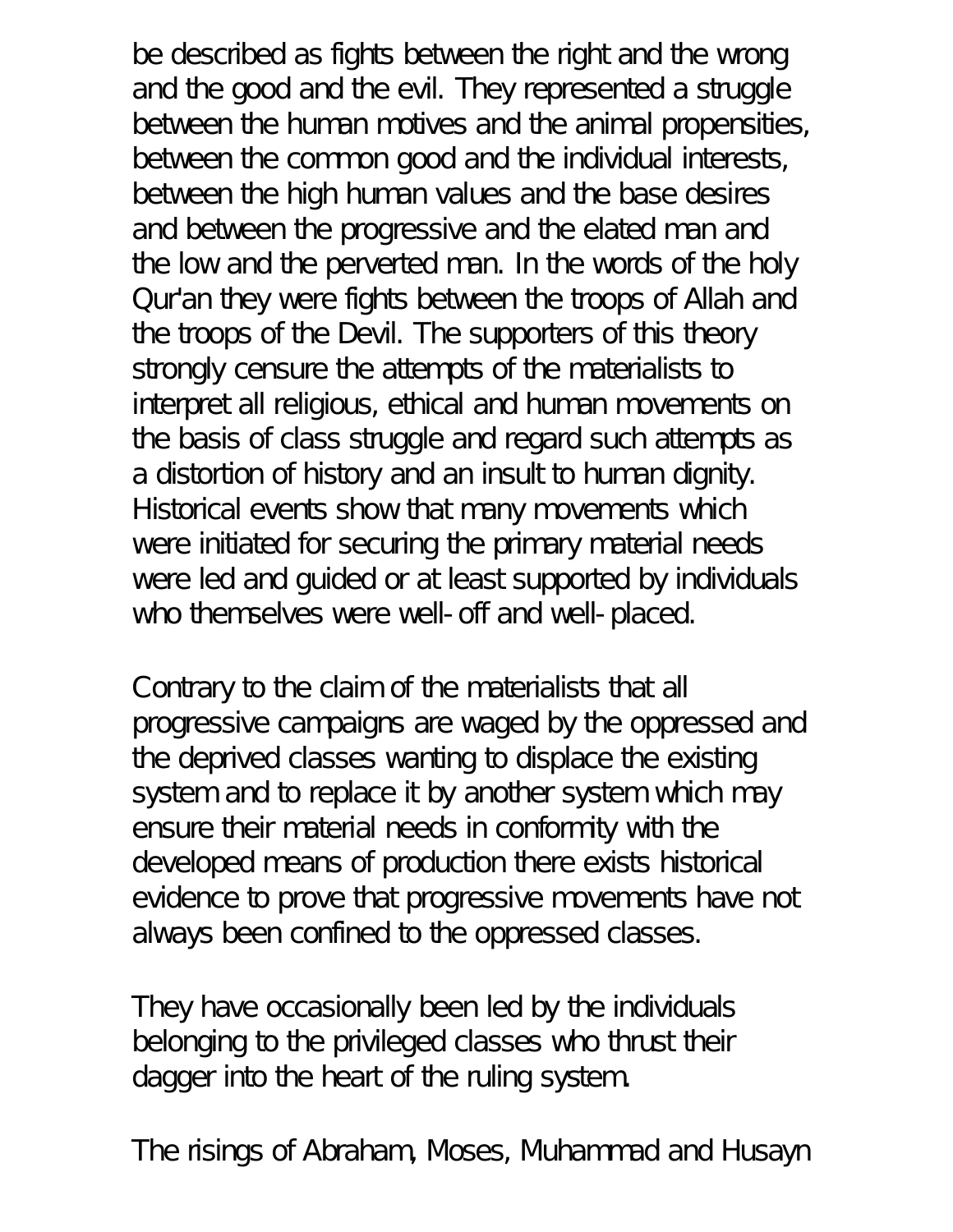were all of this nature. It is also misleading to suggest that the progressive movements have always aimed at material objectives. The movement of the early Muslims bears witness to the fact that this is not so. Ali identifying the nature of this movement said: "They were given permission to defend their faith with the help of their swords". (See: Sermon 154, Peak of Eloquence, ISP 1979) Similarly, progressive movements have not always been the result of the development of the means of production.

During the past two centuries a number of freedom movements were launched both in the East and the West. One such movement was the movement for securing a constitutional government in Iran, known as the Mashruta Movement. In this case it cannot be claimed that the development of the means of production had created a crisis in Iran. It is also not true that unrest in the society has always been caused by the unsuitability of the legal provisions of the existing system. In certain cases the provisions as such were quite acceptable, but a campaign had to be waged to secure their effective enforcement and the Alawi uprisings during the Abbasid period had this nature. Human conscience is not so depraved that people cannot be inspired by anything higher and nobler than their basic material needs.

From the above the following conclusions may be drawn:

1. Evolutionary battles: Battles in history have been of divergent forms, nature and causes: But those which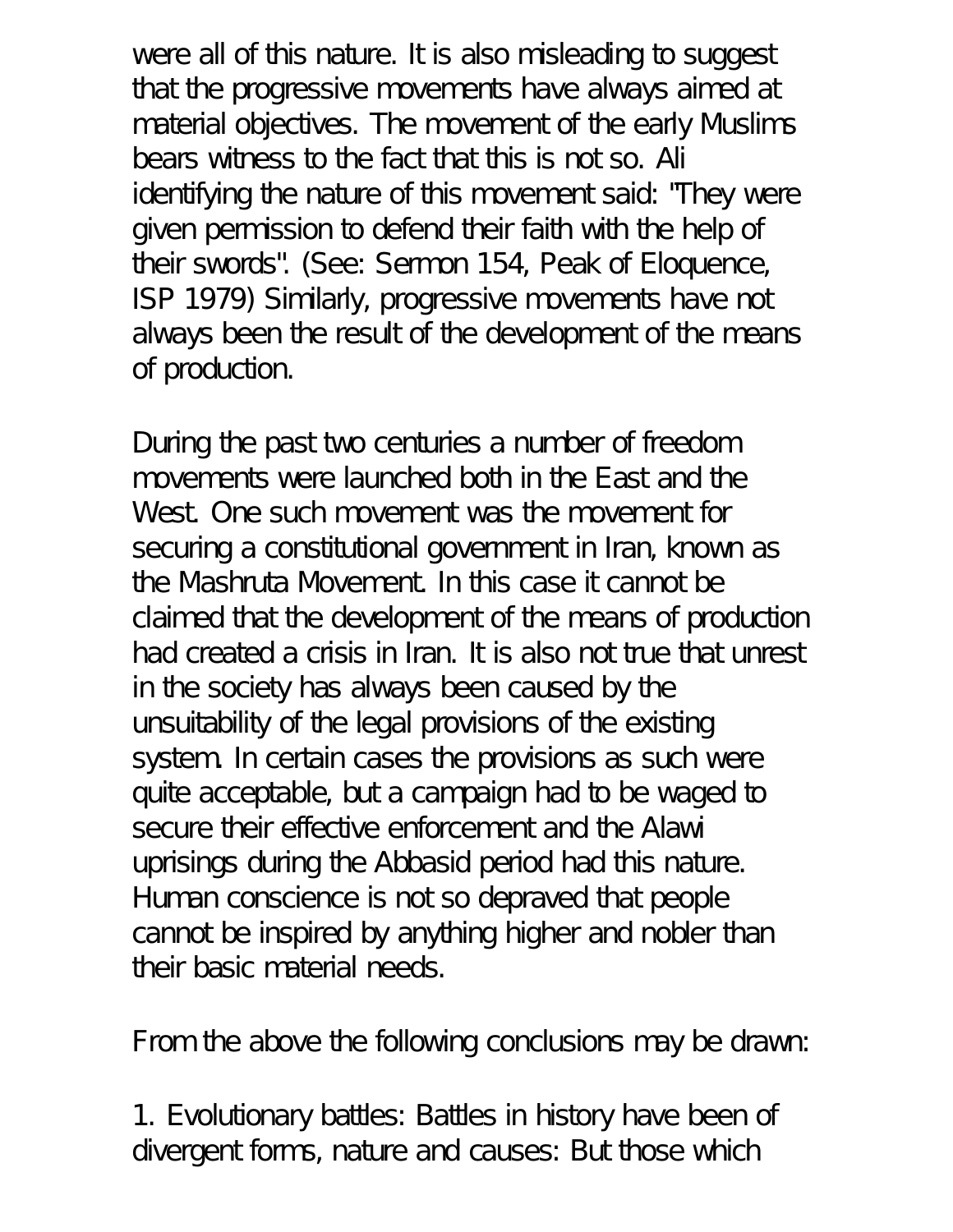contributed to the development of history and humanity have been only those which were fought between the men of high ideology, free from selfishness and greed and the men of selfish and beastly nature lacking in aspirational and intellectual life.

The nature of the wars which have contributed to the advancement and evolution was not that of a class war nor that of a confrontation between the new and the old in the sense mentioned earlier during the course of the discussion on the materialistic theory. Wars have, by and by acquired an ideological aspect and from the viewpoint of human values man is gradually coming closer to perfection i.e. to the stage of an ideal man in an ideal society. He will continue to advance on this path till a world government, having full regard for all human values is established and that will be the end of all the evil forces and selfish wars.

According to the Islamic terminology this government is called the Mahdi Government.

2. Absurdity of logical continuity: A logical continuity of the historical stages as described by the materialists is baseless. Historical events, especially those of the past one century, prove the absurdity of this theory. During this period only such countries have gone over to communism as had never passed through the stage of capitalism. The Soviet Union, China and the East European countries are a conspicuous example of it. On the other hand the countries with a highly developed capitalistic system like the United States, Great Britain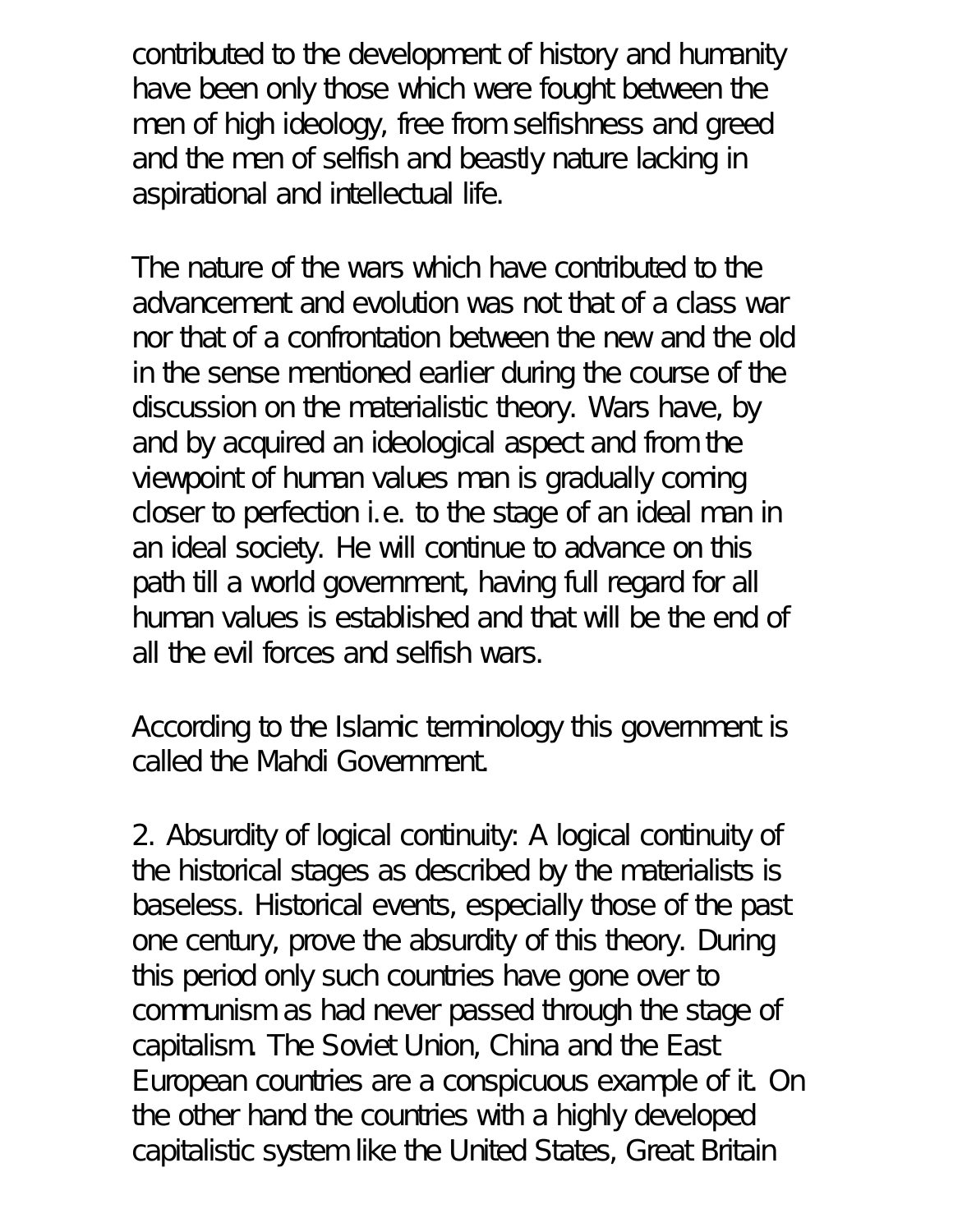and France are still maintaining their old systems and a century old prediction of the protagonists of materialism concerning the workers revolution in the heavily industrialized countries like Britain and France has turned out to be mere illusion.

It is evident from the above that there is no such thing as a historical compulsion. It is quite possible that in a capitalistic society the proletarian class attains such a state of prosperity and well being that it may totally reject all ideas of revolution. Similarly, it is also possible that with appearance of a clear and convincing ideology and an elevation of religious and social conscience a nomadic society may reach the highest stage of human culture in one leap. The renaissance of the early Islamic era bears witness to this fact.

3. Sanctity of an armed struggle: The lawfulness and sanctity of an armed struggle does not mean an encroachment on any individual's rights or aspirations. The struggle becomes lawful and sacred whenever anything sacred to humanity is in danger. Whenever any right, especially that which pertains to the entire society, is threatened an armed struggle is allowed. Freedom is one such right. A struggle for the liberation of the oppressed, as specifically mentioned in the holy Qur'an, is another instance.

If the belief in the Oneness of Allah, which is the greatest asset of humanity, is in danger then a fight is naturally lawful.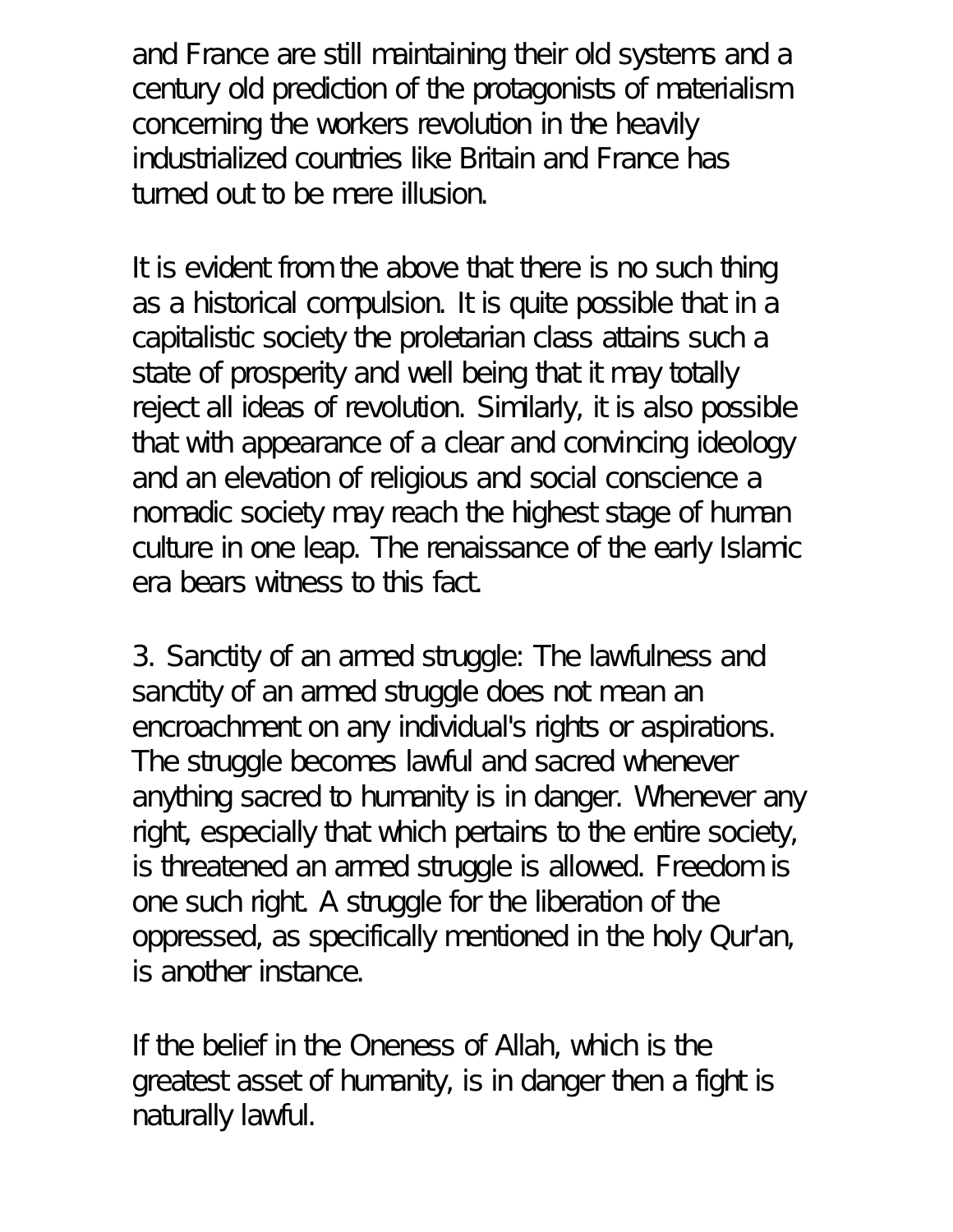4. Reforms: There is no reason why partial or gradual reforms should be condemned. History does not compulsorily pass through contradictions and the transformation of one contradiction into another is not a universal truth. Hence, it is not correct to say that partial and gradual reforms prevent an explosion and block the way to evolution.

Even partial and gradual reforms do encourage and help those who fight for a rightful and just cause and bring the chances of their final success closer. In contrast corruption, turmoil and perversions help the hostile forces and slow down the movement of history in favour of the righteous people. According to this approach, what is required is a sort of development which precedes the ripening of the fruit on the tree and not an explosion. The better the care, anti pest protection and watering of a tree, the better, healthier, and sometimes earlier is the fruit it produces.

5. Disorders: The same reasons which justify partial and gradual reforms also make unlawful subversion and sabotage with a view to creating deadlock and crisis, which is recommended by the materialistic theory.

6. Vacillations of history: Although, on the whole, history moves towards evolution, yet contrary to the materialistic view, such a movement is neither compulsory nor inevitable. It is also not essential that every society in any stage of its history should be more perfect than it was in the preceding stage.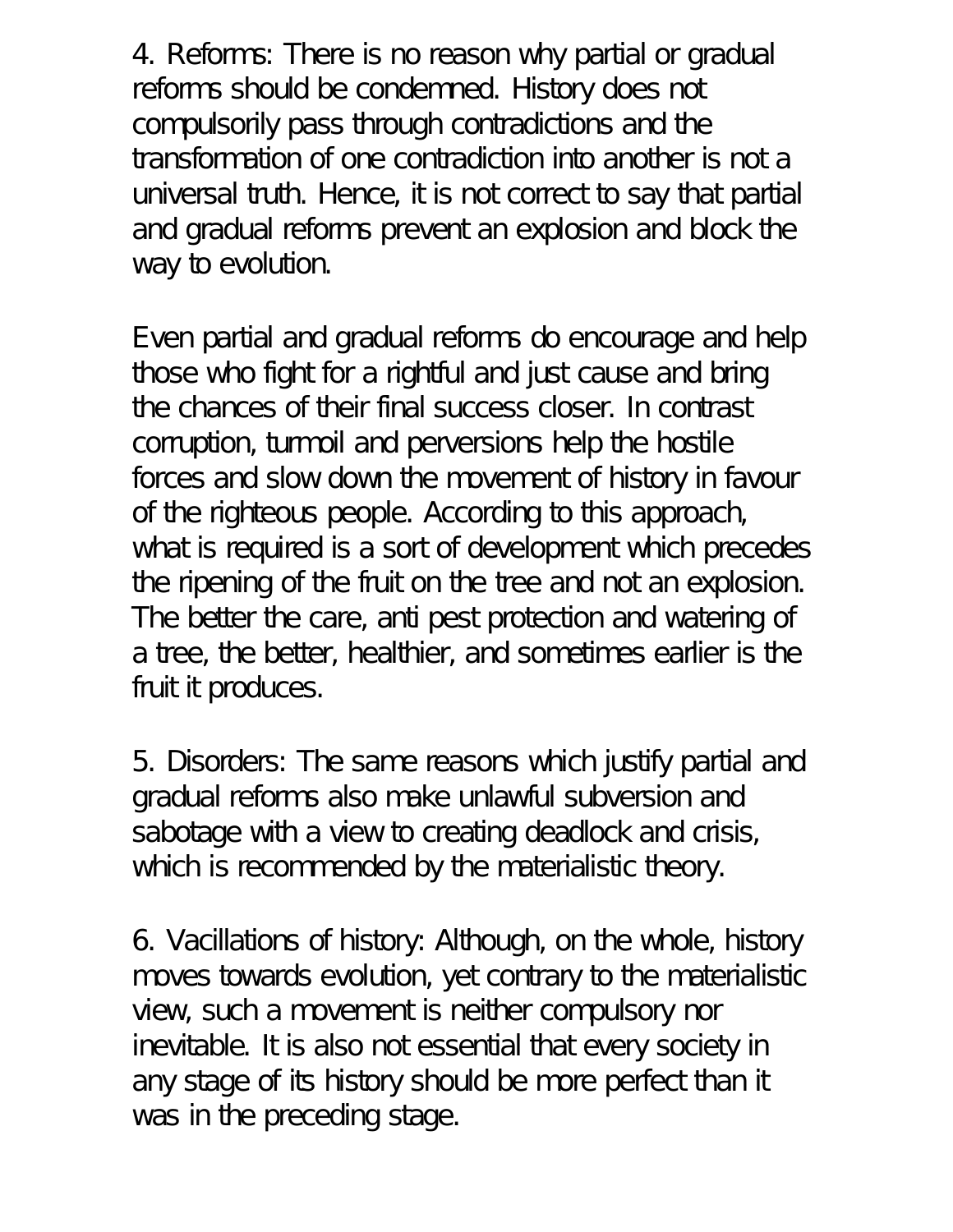The prime mover of history is man who is free and the master of his actions. Hence, history fluctuates in its movements. Sometimes it goes forward and sometimes backward.

It sways now to the right and now to the left. Some times it moves fast and sometimes slow and occasionally stands still. A society continues to rise and fall. The history of human civilization is nothing but a series of rises, falls and extinctions. As the famous historian, Toynbee, has pointed out, decline of every single civilization is inevitable, though on the whole, human history continues to advance steadily along a line of evolution.

7. The evolutionary march of humanity towards freedom from the restrictions imposed by natural environments, economic conditions and individual and group interests has on the whole, been guided towards a purposeful life, a better ideology and a deeper faith.

The will of a primitive man is mostly conditioned by his natural and social environments and his animal impulses, whereas a culturally advanced man with his broad outlook has gradually attained a great deal of freedom from such restrictions and has consequently, to a large extent, brought his environments and his impulses under his control.

8. The jihad and the efforts to persuade others to adopt the righteous path are quite different from a class war, for they have a humanitarian basis.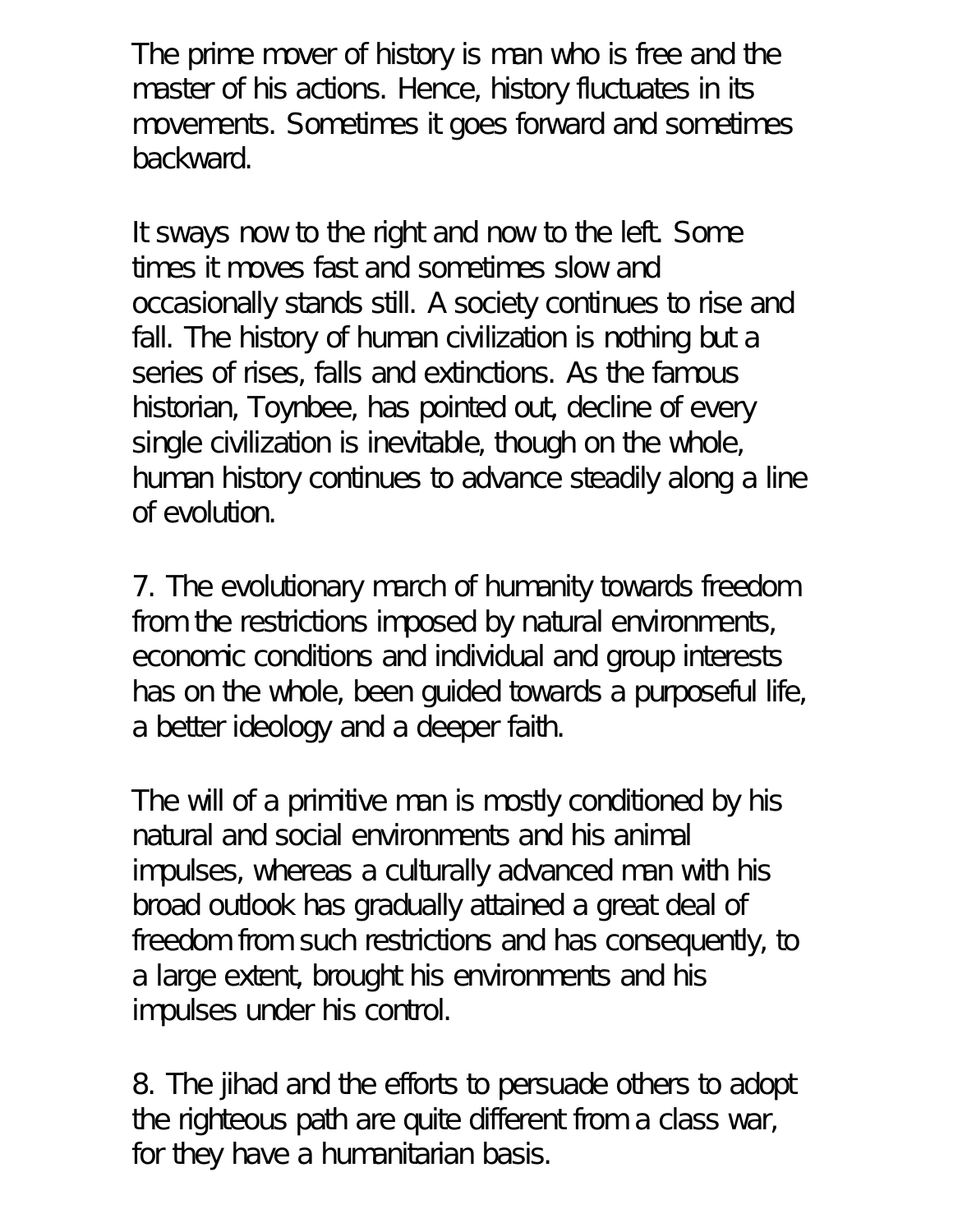9. The power of conviction and reasoning is genuine, natural and effective. A conviction enables the human conscience to overcome material urges.

10. The Hegelian and Marxian triangle of thesis, antithesis and synthesis is neither applicable to history nor to nature and consequently it is a false presumption that history passes through contradictories or that historical stages are a series of contradictories derived from each other and transformed into one another.

The triangle of thesis, antithesis and synthesis is based on two transformations and one combination i.e. the transformation of a phenomenon into its antithesis, then its transformation into the antithesis of antithesis and the combination of these two forms at the third and last stage viz. the synthesis.

But, in reality, nature does not work in this manner. What actually exists in nature is either a combination of two contradictories without transformation, or transformation of one contradictory into another without any combination. The third form which is met with is evolution without either transformation or combination.

Many elements which are somewhat contradictory to each other combine together but are not transformed into each other. For instance, water is a mixture of hydrogen and oxygen. In such cases there is a combination, not transformation. There are other cases where nature gradually tilts from one excessive state to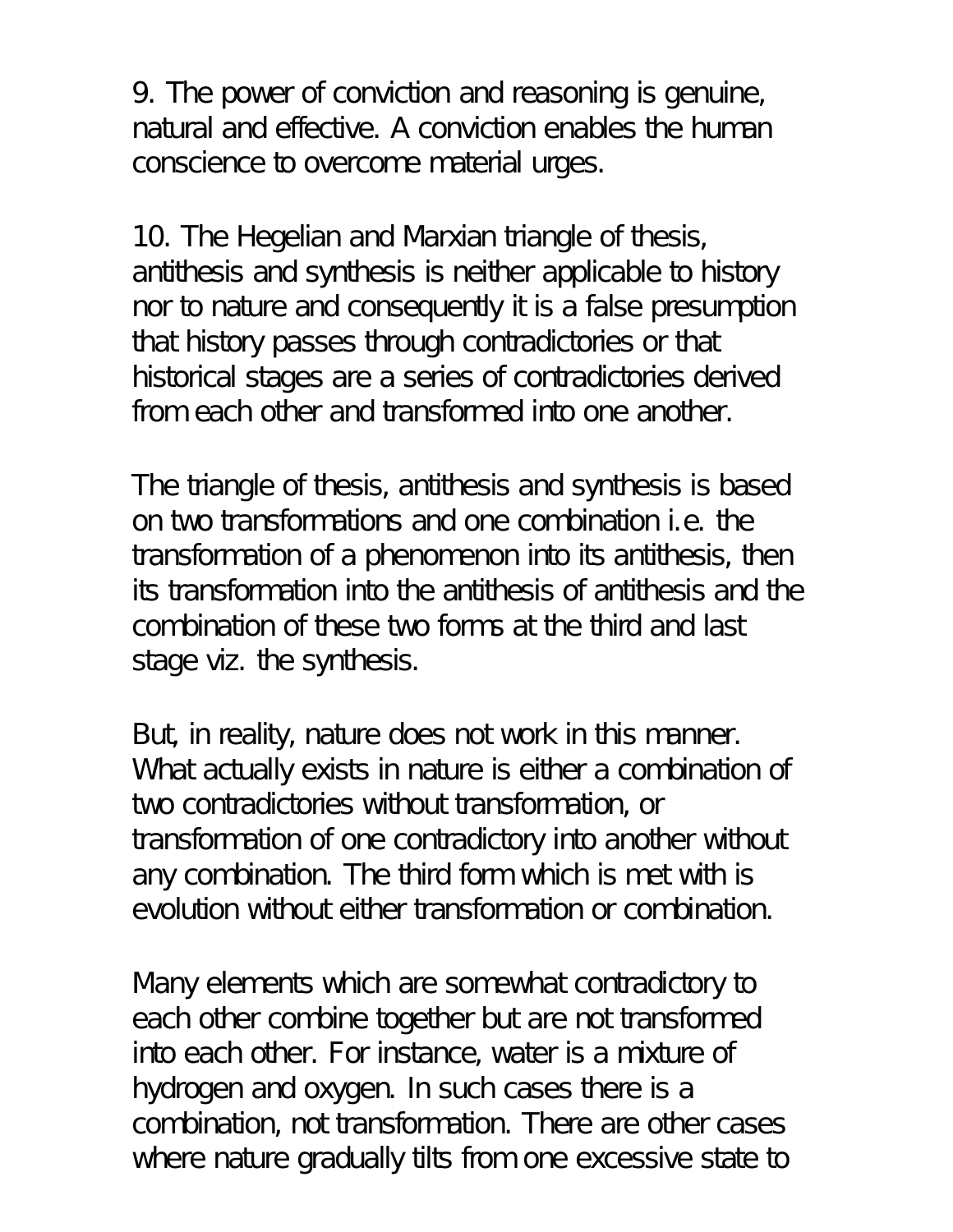the opposite state and in the process strikes a balance between the two. In such cases there is a transformation, but no combination. There are still other cases where a third thing comes into being as a result of the combination of the two things. Of course, there is no harm if we call the resulting third thing synthesis and the two original ones thesis and antithesis respectively, but that means nothing more than the use of common and familiar terms.

The same is the case with the use of the word "dialectic". It is a beautiful and well-sounding word and no writer would like to be deprived of it. Therefore, there is no harm if it is used in connection with any idea that combines the principles of motion and contradiction though it may not have those distinctive features of dialectic thinking to which we have referred before.

[<<BACK](#page-67-0) [INDEX](#page-0-0) [NEXT>>](#page-94-0)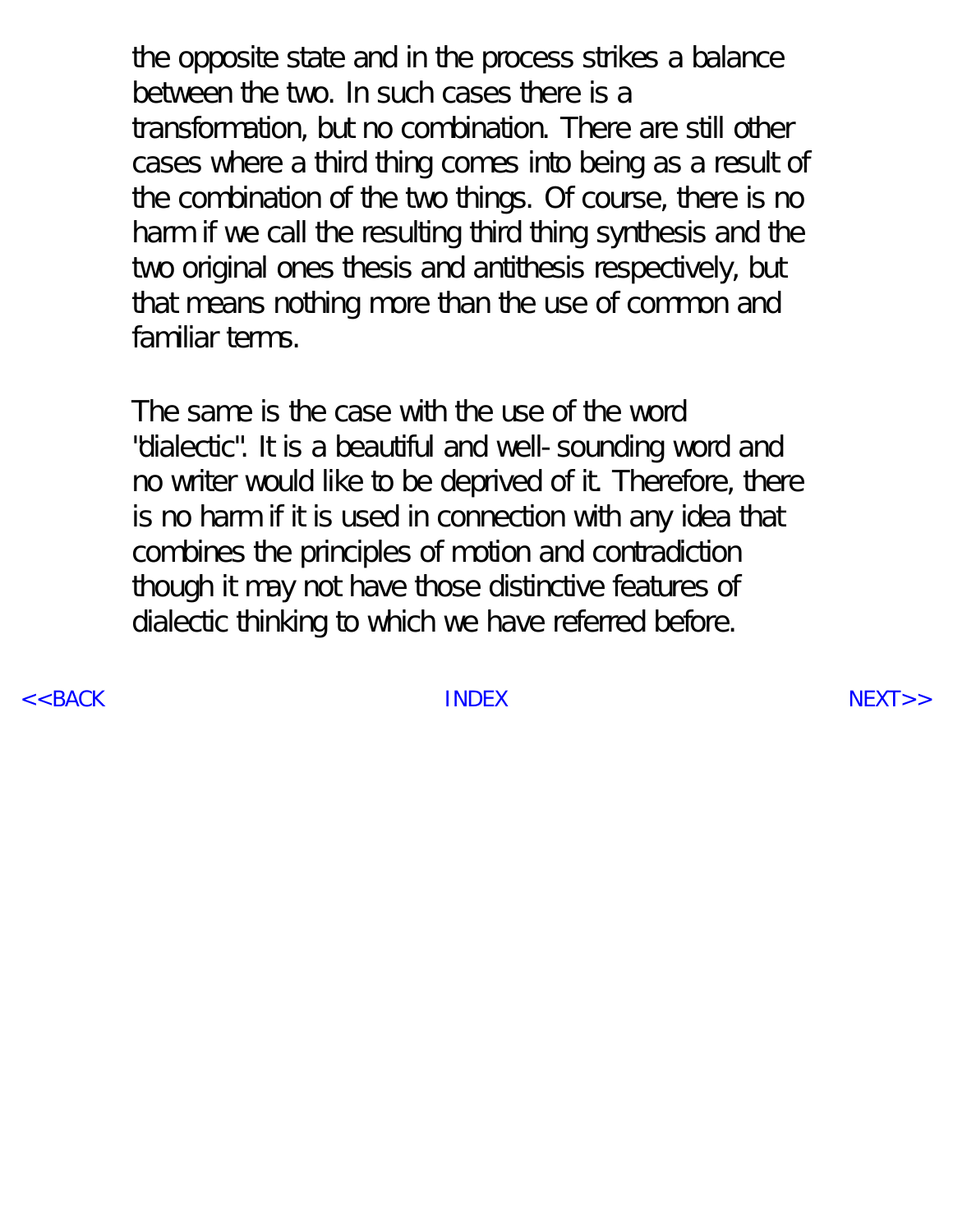#### **Chapter 8**

# <span id="page-94-0"></span>**Two Concepts About Man**

The above-mentioned two approaches to the evolutionary movement of history have resulted from two concepts about man, his real identity and his hidden capacities. According to the first concept man is a prisoner of his material interests, all his actions being invariably determined by the compulsion of the means of production and economic conditions. His conscience, his temperament, his judgement, his ideas and his selections are all but a reflection of his natural and social environment against the dictates of which he cannot make the slightest move.

According to the second concept man is free from compulsion of nature, environment and temperament. He is the master of his destiny and righteousness. Human values are inborn in him. He can use his reasoning power and can implement his ideas. He need not be dictated to by his environmental conditions. No doubt, man is influenced by his environment but this is not a unilateral process.

Environment, too, is affected by man. Being free and a master of his environment, man's conduct and his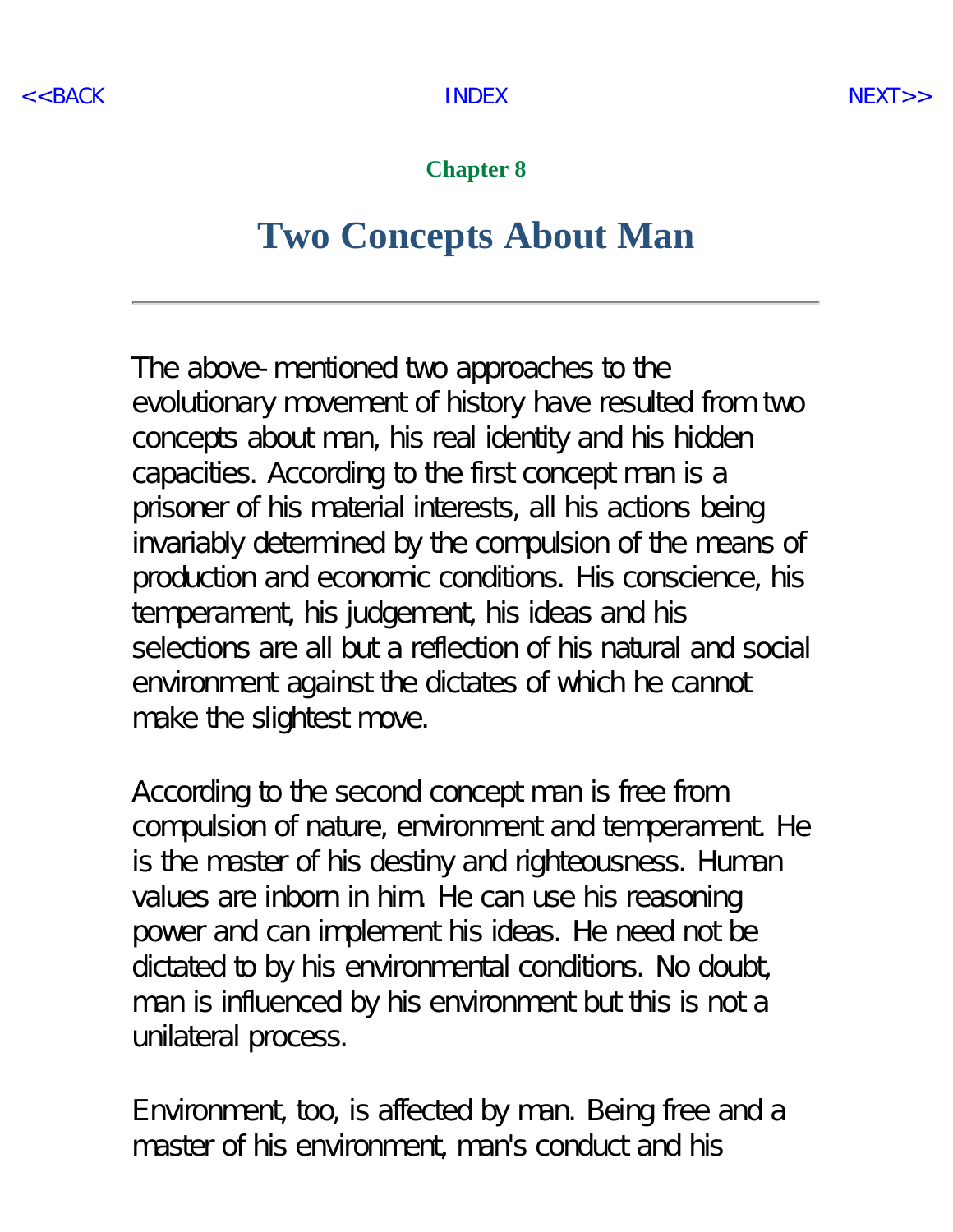reactions to environmental conditions are often different from that of an animal. Man's basic characteristic which, in fact, is the criterion of his humanity is his ability to control his passions and base desires. This ability which is a very bright aspect of the human life has been totally ignored by the materialists.

No doubt the holy Qur'an interprets history on the basis of the second view. From the Qur'anic point of view there has been an eternal conflict between a group of righteous people like Abraham, Moses, Jesus and Muhammad and their faithful followers on the one hand and the other group of evil-doers like Nimrud, the Pharaoh, the Jewish tyrants, Abu Sufyan etc. on the other.

Against every Pharaoh there is a Moses, says an Arabic proverb. In the words of the Persian poet, Mawlawi, two banners have always been afloat, one white and the other black. In the fight between the forces of right and the forces of wrong sometimes the former has been victorious and sometimes the latter. Anyhow, all victories and defeats have been the outcome of a set of social, economic and moral factors. The holy Qur'an emphasizes the effect of moral factors and thus turns history into a source of instruction.

If history is considered to be merely a string of accidental happenings, having no definite cause behind them, it will not be in any way different from fiction which may provide an entertainment and serve as a pastime, but it can have no instructional value.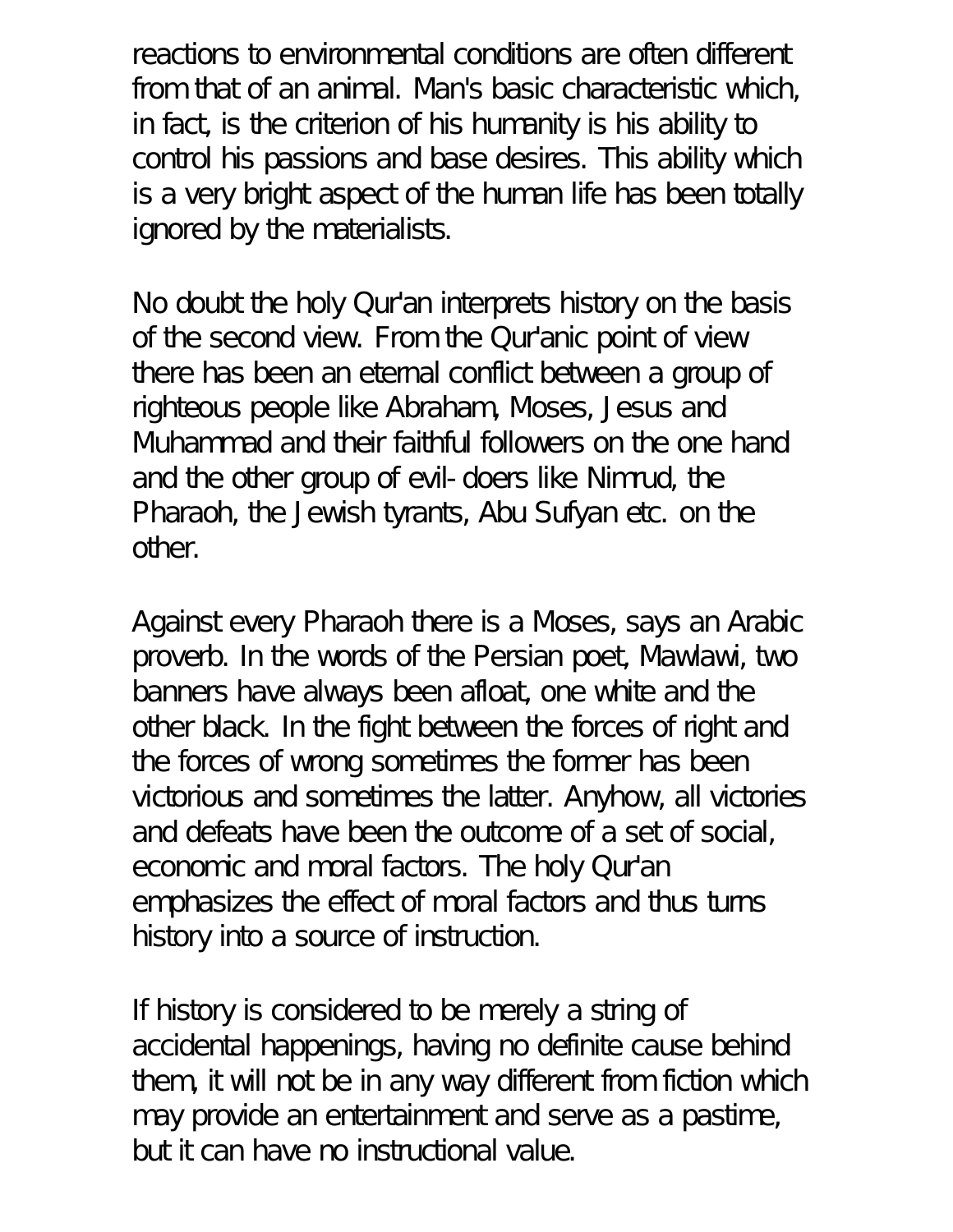In case we admit that history has definite rules by which it is governed, but think that human will has no part to play in determining its course, then history may be regarded as instructive from a theoretical point of view, but can have no practical value. In this case it will only be as instructive as the farthest galaxy about which we may know quite a lot, but can do nothing to determine or change its course.

In case we concede that history is governed by definite rules and man also plays an effective role therein, but think that, despite all that, the determining factor is money or force, then history will no doubt be instructive, but only as an evil. The same will be the result, if knowledge is looked upon, not as a determining factor, but as an instrument for acquiring power or force.

However, if we consider history to be subject to definite rules and at the same time admit that human will plays an effective and final role in determining its course for the benefit of the society, then and only then is history both instructive and useful and its study is educative and rewarding. The holy Qur'an looks upon history from this very angle.

The holy Qur'an has described those who are termed reactionaries as the rabble, pleasure-seekers and egoists and those who fight for the right cause as the oppressed and the persecuted. From the Qur'anic point of view the nature of the eternal struggle, which has continued from the dawn of history and which has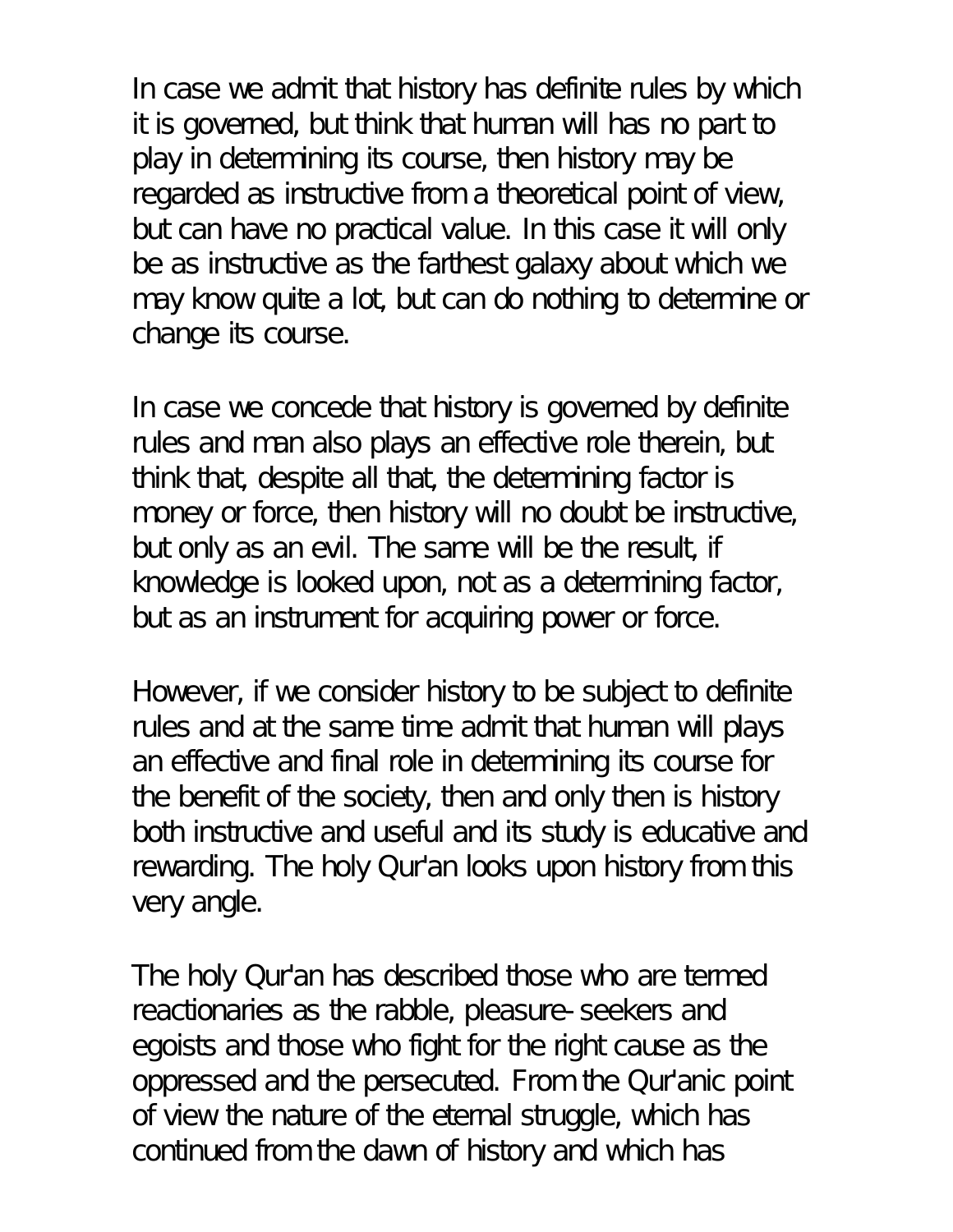helped the advancement of the society, is moral and human, not material, nor is it a class war.

[<<BACK](#page-82-0) [NEXT>>](#page-98-0)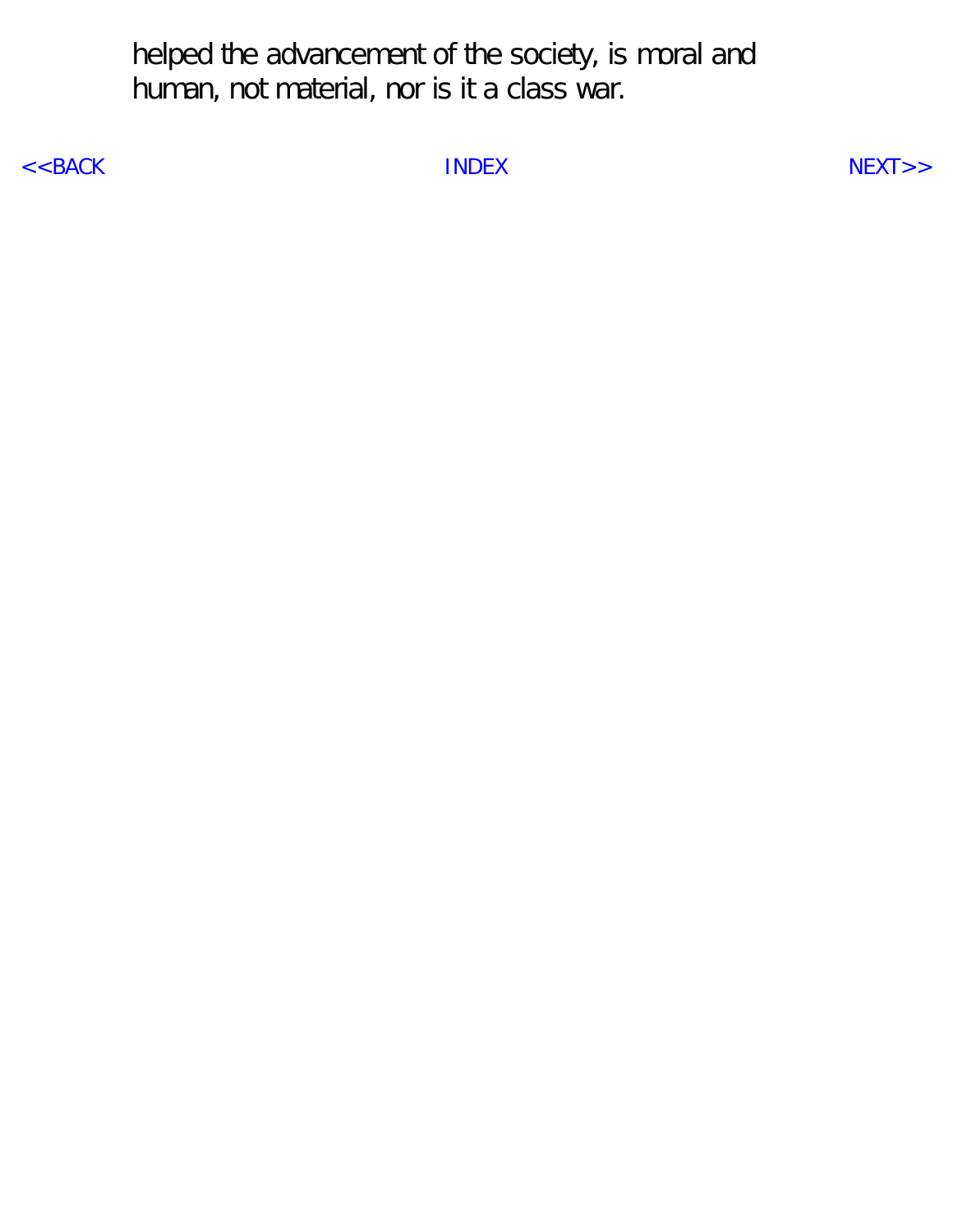### **Chapter 9**

# **An ideal society**

<span id="page-98-0"></span>To hope for the appearance and revolution of the Mahdi is an inspiring Islamic social idea. Besides being a repose of trust in the future, it is an appropriate mirror in which the nature of the Islamic aspirations of mankind can be seen.

This prophecy comprise many elements, some of them philosophical, others cultural, political, economic or social and still others human or physio-human.

It is not possible in this short article to discuss the subject in detail nor to quote extensively from the holy Qur'an and the Sunnah, but, in order to make the nature of "The Big Expectation" clear, we propose briefly to throw some light on its salient features. They are as below:

## **Optimism about the future of humanity**

There are divergent views about the future. There are some who believe that adversity, distress, disorder and mischief are the lot of humanity and on that account life has no value. In the eyes of such people the most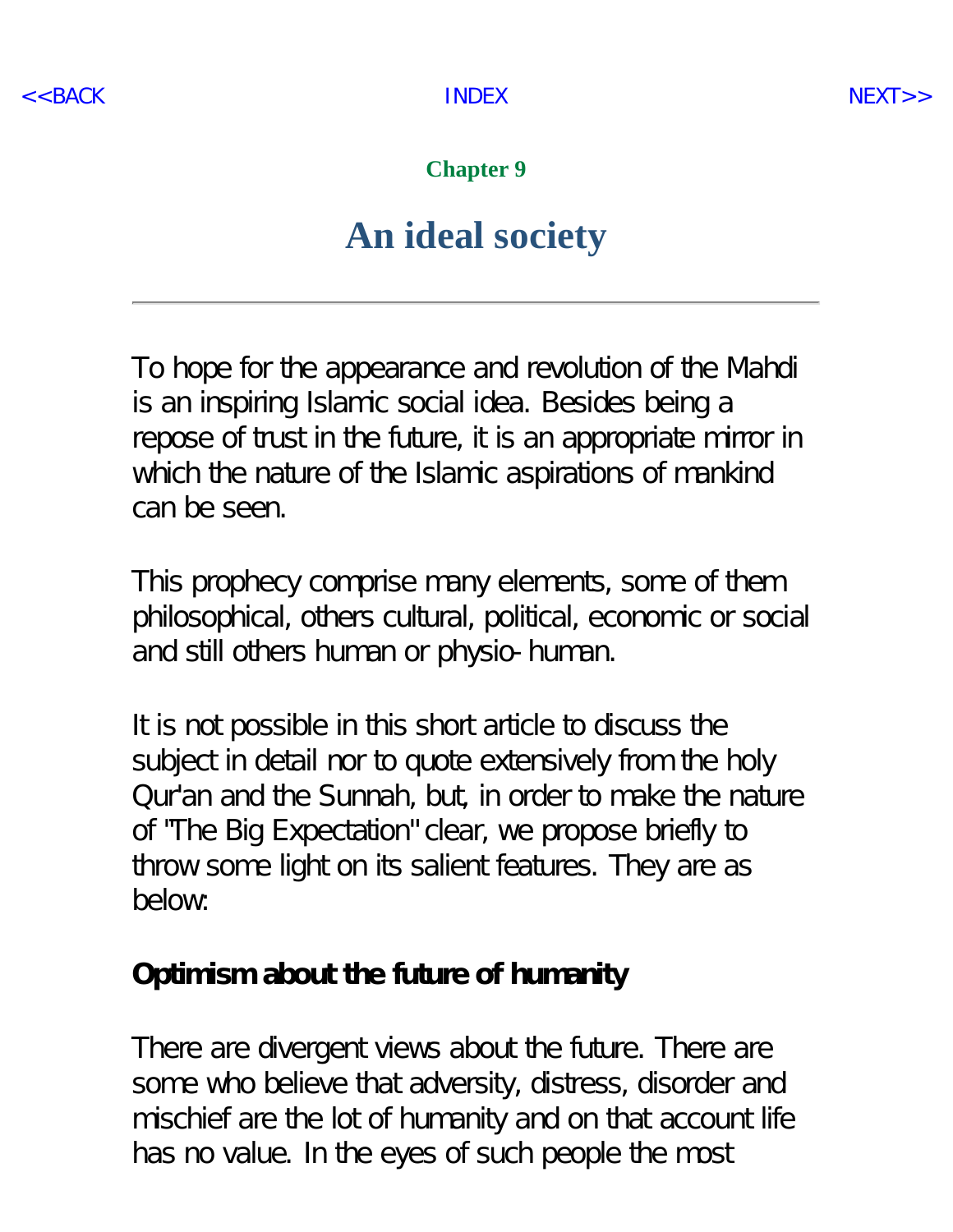judicious action would be to put an end to life.

Some others think that human life has already been thrown into disarray. They believe that, following the marvellous technological progress and the accumulation of huge stockpiles of the means of mass destruction, mankind has reached a stage where its final annihilation is Imminent.

The English philosopher, Bertrand Russell, says in his book, 'New Hopes' that there are people, including Einstein, who see the possibility of man having completed his span of life and think that with his wonderful scientific skill he may, in a few years, succeed in completely exterminating himself.

According to this theory there is a great possibility of the total extinction of the human race just when it is on the threshold of attaining maturity. If we rely on perceptible evidence only, such a possibility cannot be ruled out.

According to a third theory distress and disorder are not a part of human nature. Nor will the tragedy of collective suicide ever take place. In fact, a very happy and bright future awaits humanity. A great man will appear who will uproot all corruption and mischief. This is a religiously inspired theory and it is in this context that Islam gives the glad tidings of Mahdi's revolution. Its salient features will be:

• Final victory of righteousness, virtue, peace, justice, freedom and truth over the forces of egoism,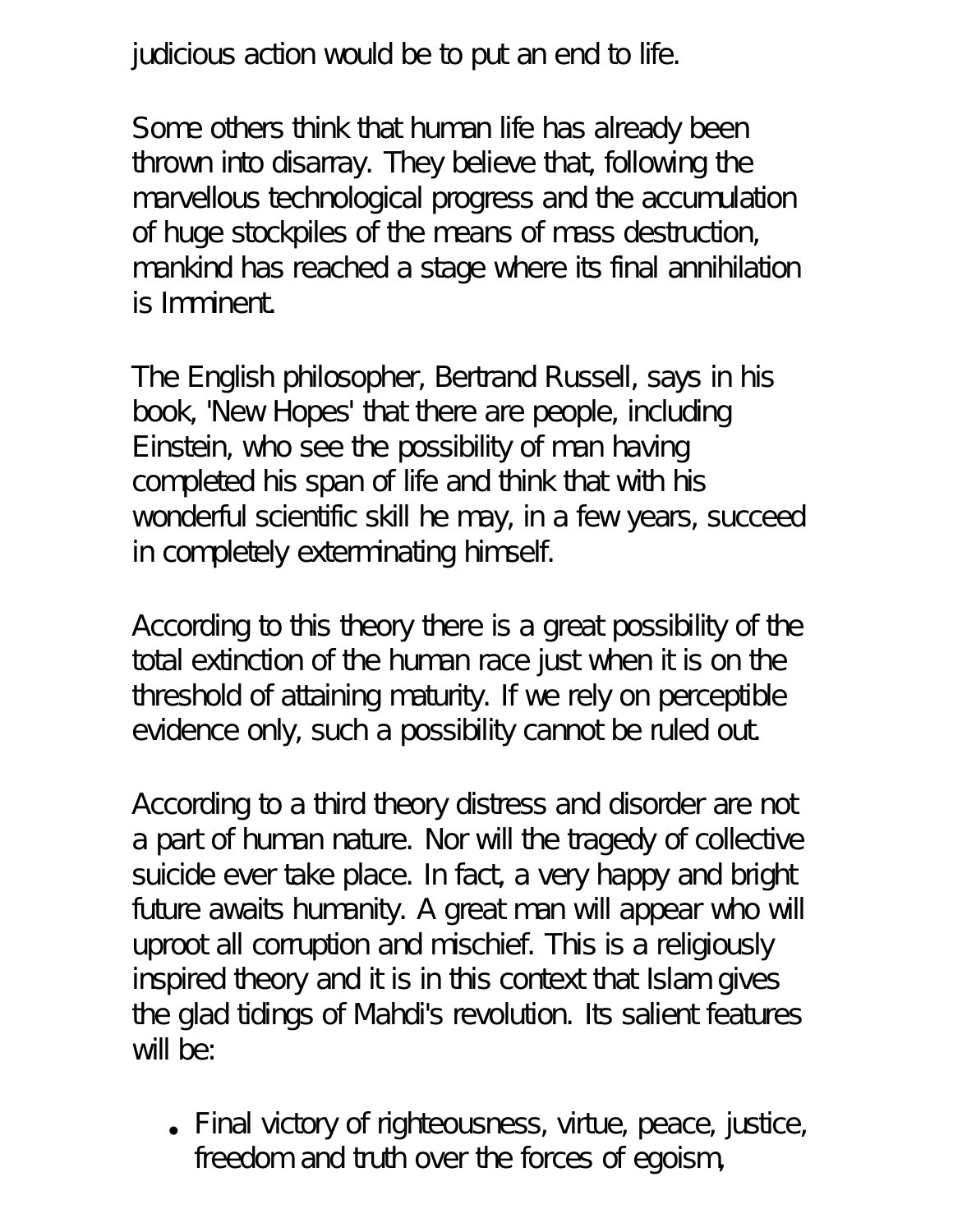subjugation, tyranny, deceit and fraud.

- Establishment of a world government (one government in the whole world).
- Reclamation and rehabilitation of the whole earth so that no area remains waste.
- Attainment of full sagacity by mankind, adherence to ideology and emancipation from animal impulses and undue social restrictions.
- Maximum utilization of the gifts of the earth.
- Equal distribution of wealth and property among all human beings.
- Complete eradication of all vices like adultery, fornication, usury, use of intoxicants, treachery, theft and homicide and total disappearance of abnormal complexes, malice and ill-will.
- Eradication of war and restoration of peace, friendship, co operation and benevolence.
- Complete coherence between man and nature.

All these points require detailed discussion and analysis but here the idea is just to acquaint the readers with the nature of the Islamic tidings and aspirations.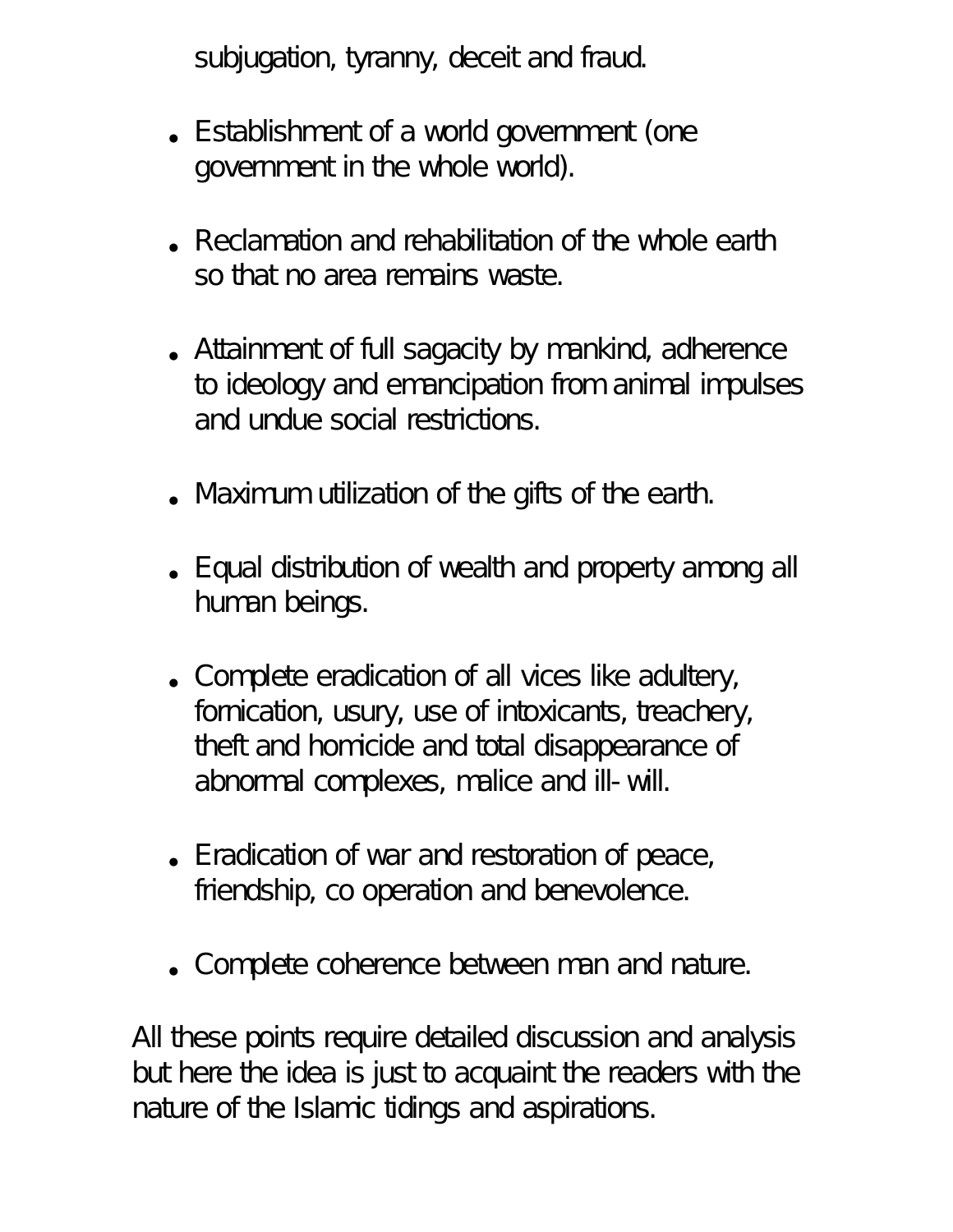# **Big expectations**

It simply means hoping and aspiring for the materialization of the order (referred to above) which the Divine Will has destined for the world. Now let us turn back to the point that the expectation is of two kinds. One kind is constructive and dynamic which is an act of virtue and the other is destructive and paralysing which is a sort of licentiousness. We have already mentioned that these two kinds of expectations are the outcome of two divergent notions of the great appearance of the promised Mahdi. These two notions have sprung from the two approaches to the nature of historical development. Now let us explain further the two kinds of expectations.

## **Destructive expectation**

The concept which some people have of the rising of the Mahdi and the revolution which he will bring about is only of an explosive nature. These people believe that the appearance of the Mahdi depends solely upon the spread of injustice, discrimination, frustration and disasters. They are of the opinion that, immediately prior to the appearance of the Mahdi, the forces of evil will gain a complete hold and not a single good man will be left in the world. They look forward to an explosion, following which the divine forces will redeem the truth but not the supporters of truth, for they would not be existing. On this basis they would condemn every reform and regard every sin, every excess and every injustice as valid and proper, because, according to their idea,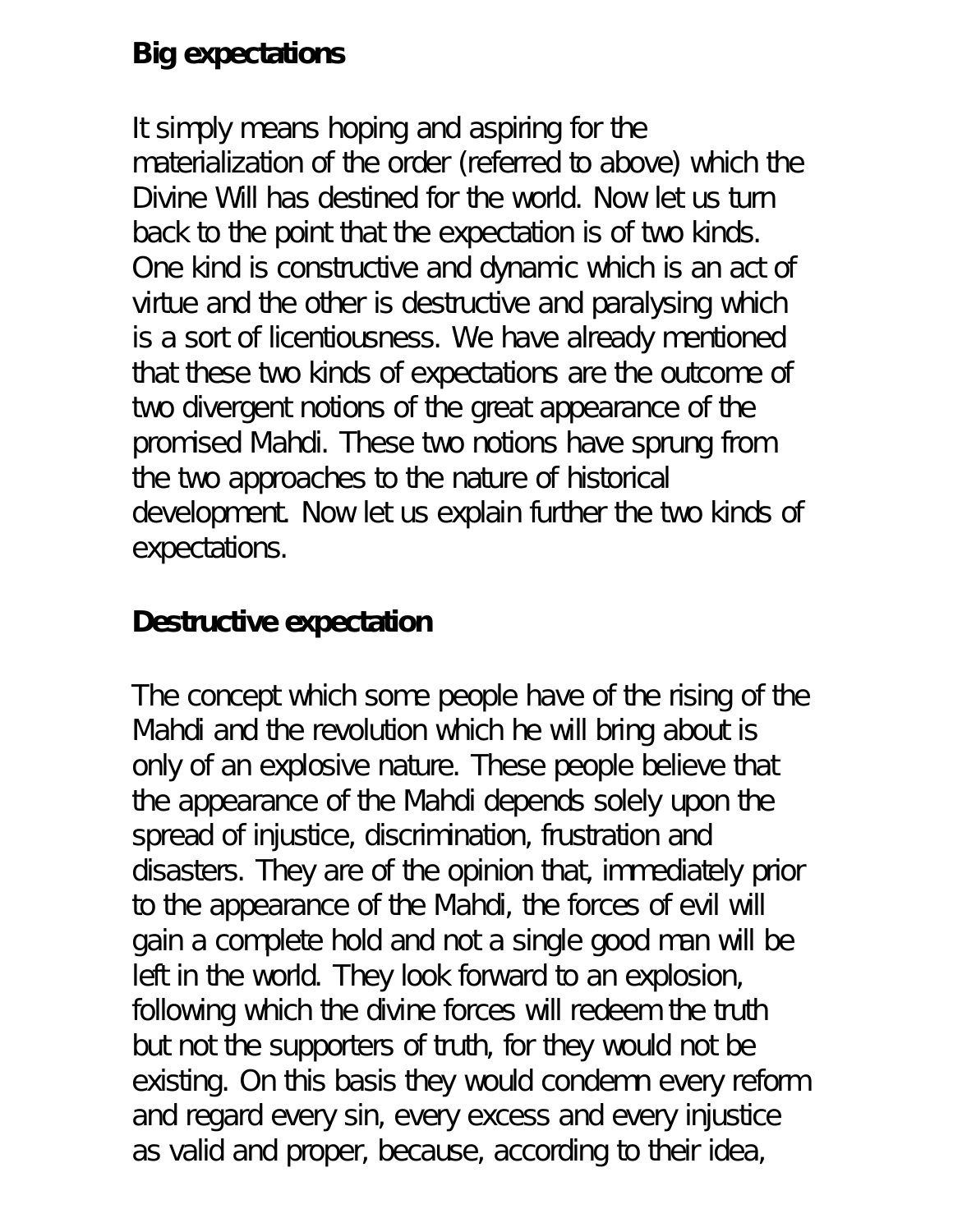corruption and tyranny bring the explosion nearer and pave the way for the eventual betterment of a permanent nature. They believe in the maxim that ends justify the means and as such unlawful means become lawful if the objective is desirable. That is how deadly sins besides giving pleasures are supposed to help in bringing about the final sacred-revolution. The following lines most appropriately apply to their case:

"Win the heart of your beloved even by deceit and treachery. Commit a sin if you are unable to perform a good deed."

Such people naturally dislike the reformers and all those who enjoin good and forbid evil, because they think that their action is delaying the appearance of the promised Mahdi. They, even if they do not commit the sins themselves, at least appreciate the reprehensible activities of the sinners who, according to them, are preparing the ground for the appearance of the Mahdi.

This sort of notion may be called semi-dialectic, because it regards corruption and distress as a prelude to the sacred explosion. The dialectic thinking also opposes partial reforms and allows the creation of unrest, but it has some merit, because it does so with a view to making the split wider and the fight hotter, whereas the supporters of this outrageous notion simply allow corruption and disorder and then do nothing except to sit back and hope for the desired result to follow automatically. It need not be added that this sort of notion of the appearance of the promised Mahdi is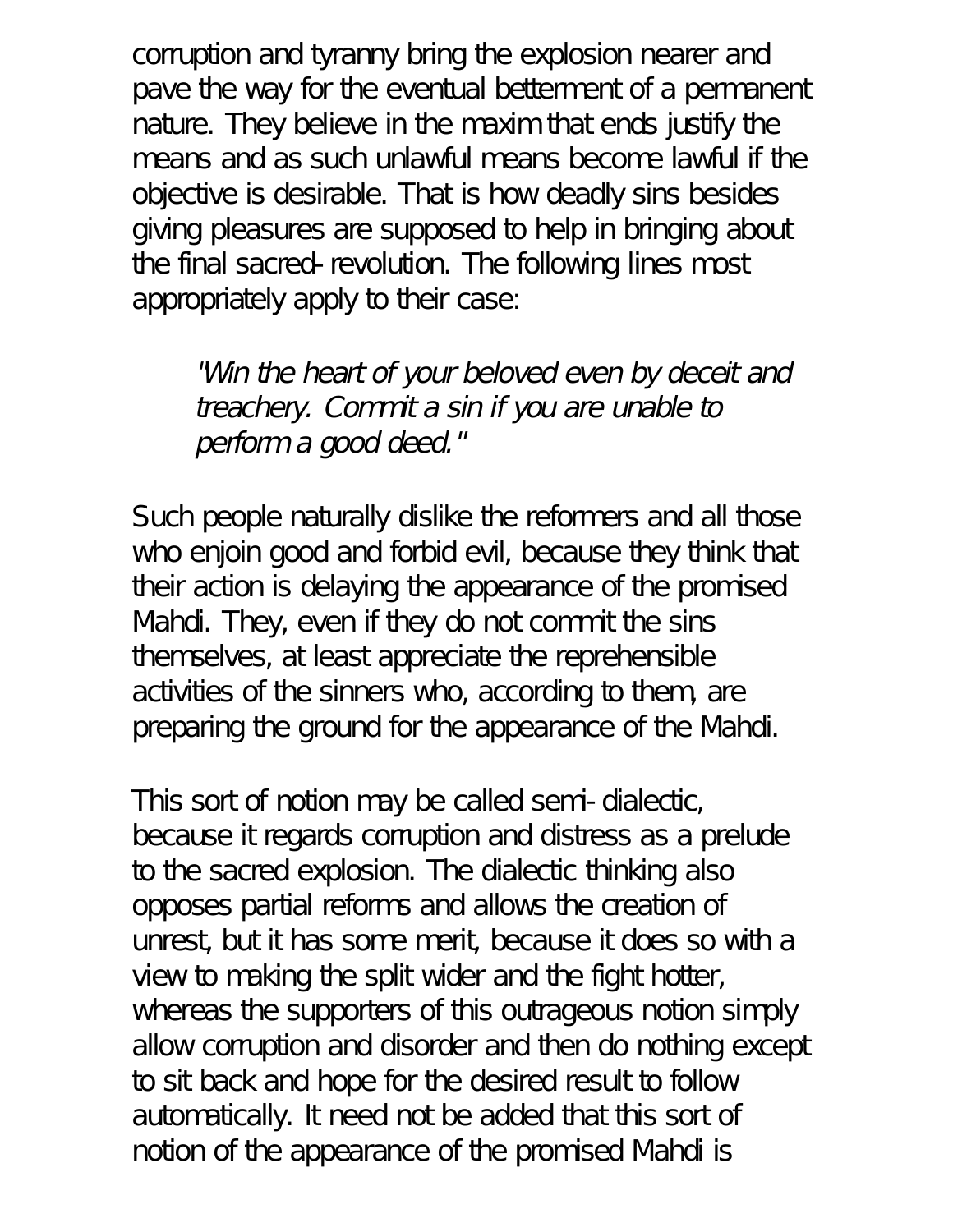against the tenets of Islam and must be regarded as a sort of licentiousness.

## **Constructive expectation**

All the verses of the holy Qur'an, which form the basis of the concept of the Mahdi and all the traditions cited in support thereof go against the above notion. What is inferred from the holy Qur'an is that the appearance of the Mahdi is a link in the series of fights between the righteous and the wicked and the Mahdi is the symbol of the final and complete victory of the righteous and the faithful. The holy Qur'an says:

Allah has promised the righteously striving believers to appoint them as His deputies on earth, as He had appointed those who lived before. He will make the religion that He has chosen for them to stand supreme. He will replace their fear with peace and security. They will worship their Lord without fear and will not submit to anyone other than Him and will associate nothing with His worship and obedience. (Surah al-Nur, 24:55)

The appearance of the Mahdi is Allah's favour for the oppressed and the weak and is a means of their coming to power and gaining the promised Divine succession in the whole world. The holy Qur'an says.

We have decided to grant favour to the suppressed ones by appointing them leaders and heirs of the earth. (Surah al-Qasas, 28:5)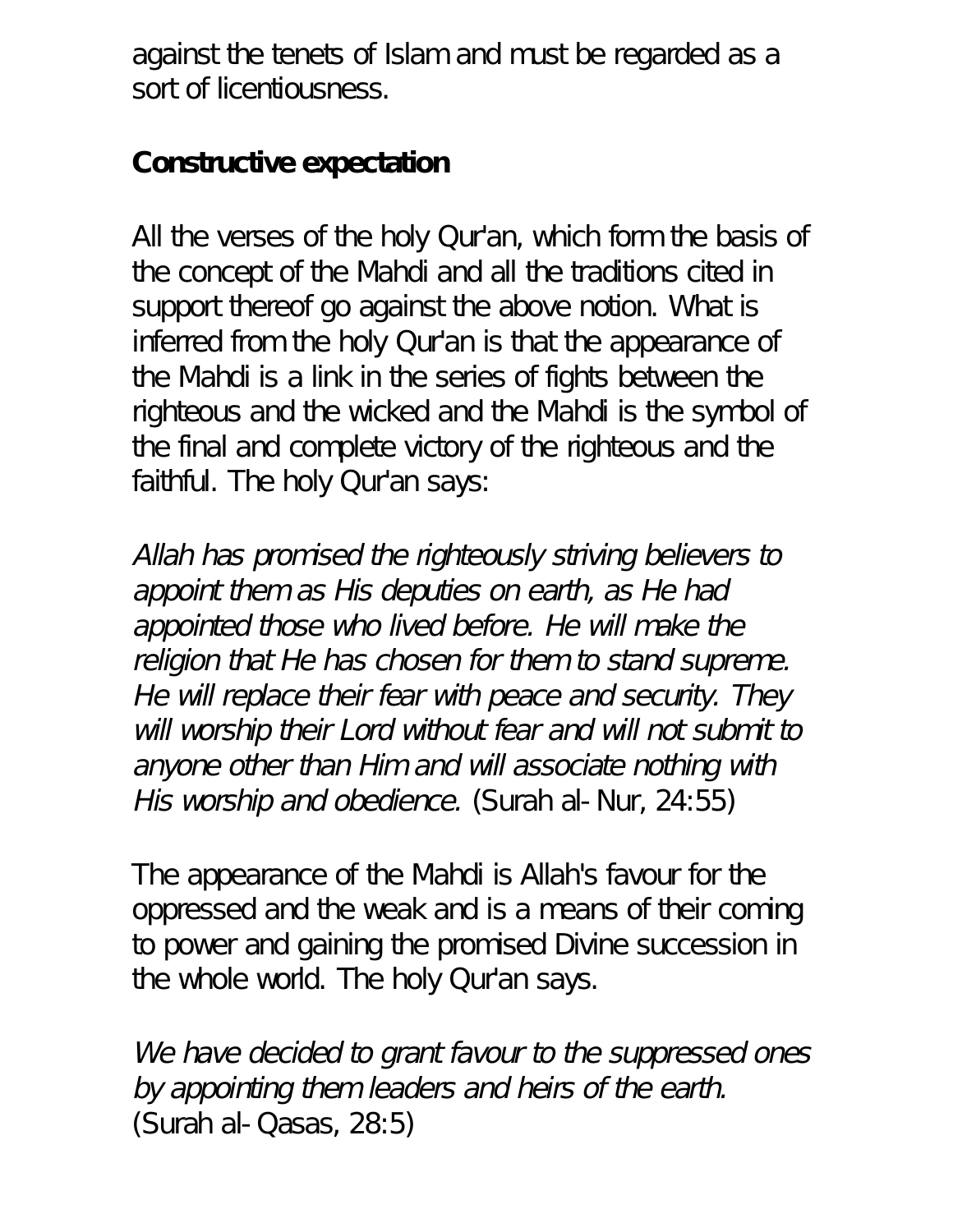The appearance of the Mahdi means the realization of the promise Allah made to the righteous in His sacred Book.

Verily We have written in the Psalms after the Torah had been revealed: My righteous servants shall inherit the earth. (Surah al Anbia, 21:105)

The well-known saying of the holy Prophet that Allah will fill the earth with justice after its having been filled with injustice and tyranny testifies to the fact that at the time of the appearance of the Mahdi there will exist two classes. One will consist of the oppressors and the other, howsoever small, of the oppressed who are subjected to injustice and tyranny.

Shaykh Saduq narrates on the authority of Imam Ja'far ibn Muhammad al Sadiq that the Mahdi would appear only when the virtuous would become the most virtuous and the wicked the most wicked. From this also it is evident that both the virtuous and the wicked will be in existence.

Islamic traditions make mention of a group of people who will come forward and join Imam Mahdi immediately on his appearance. From this again it is evident that the virtuous will not be completely wiped out and though their number may be insignificant, yet they will be best in the quality of faith and comparable to the companions of Imam Husayn ibn Ali.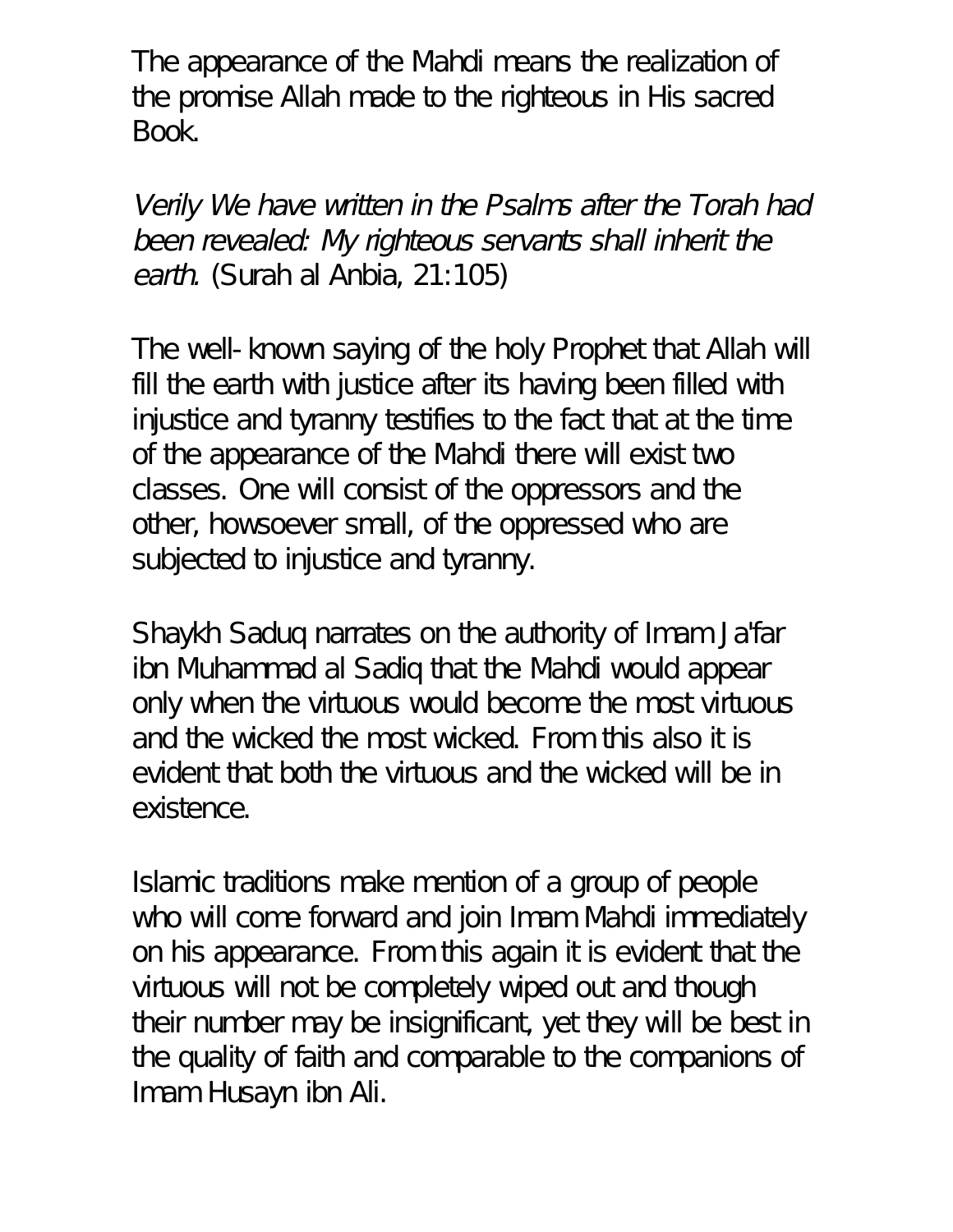According to Islamic traditions the rising of the Mahdi will be preceded by other risings of the virtuous. What has been mentioned as the Yamani's rising is an instance.

In some Islamic traditions a mention has been made of a government of the righteous people which will continue to exist till the rising of the Mahdi (May Allah hasten his solace) and, as we know, some Shi'ah ulama, who held good opinions about some of their contemporary Shi'ah governments, considered it probable that it would be those very governments which would last till the rising of the Mahdi.

It is gathered from the various Qur'anic verses and traditions taken together that rising of the promised Mahdi will be the last one of the chain of the battles which have taken place between truth and falsehood since the creation of the world.

The promised Mahdi will realize the ideal of all the prophets, saints and fighters in the path of truth.

[<<BACK](#page-94-0) [NEXT>>](#page-106-0)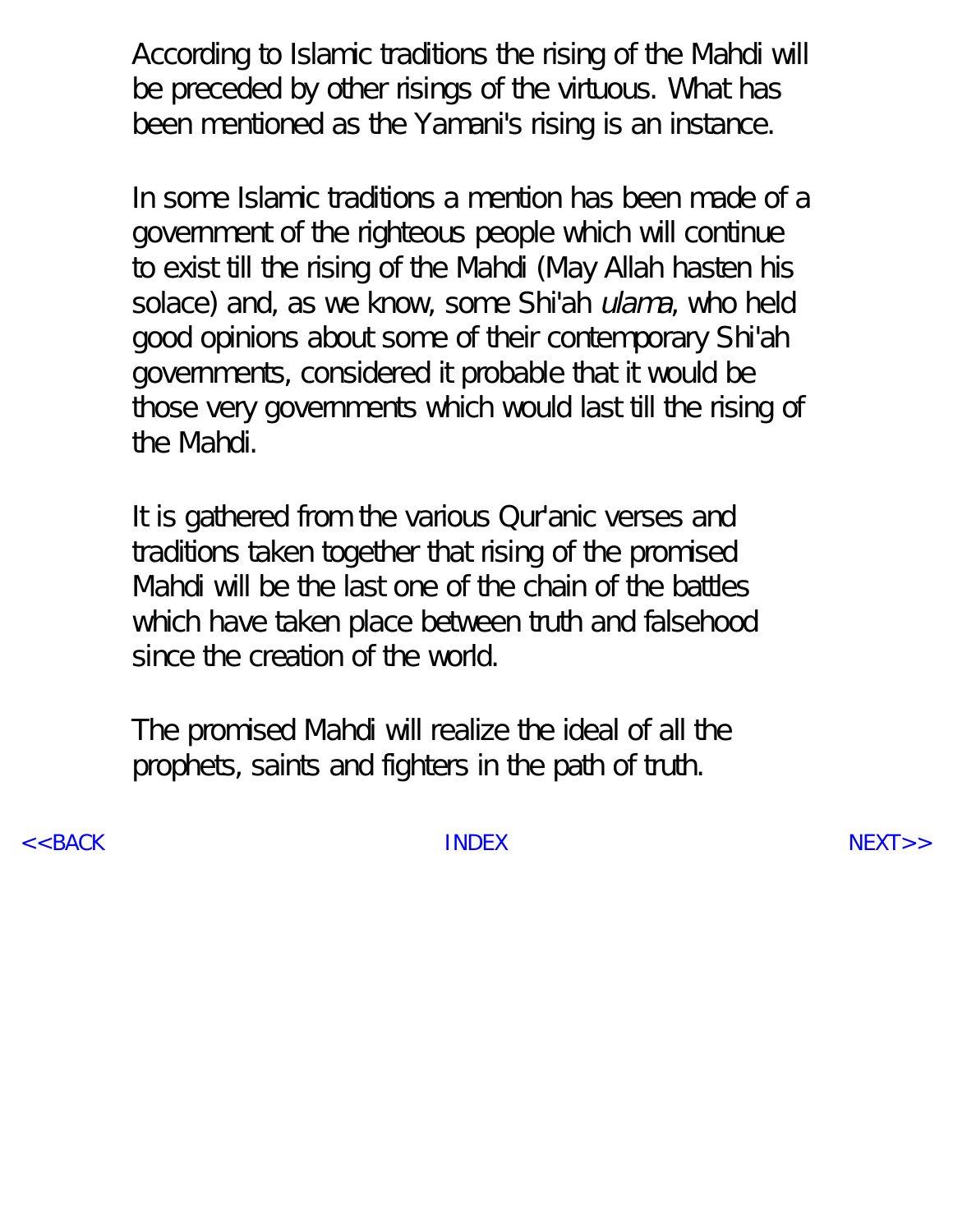#### **Chapter 10**

# **Appendix**

<span id="page-106-0"></span>Belief in the Mahdi (the 'guided' latter-day ruler who will establish justice) is deeply rooted in Islam, and is an obligatory part of belief in the view of some *ulama*. There may be differences of opinion on the characteristics and the person of the Mahdi ,but all are of the opinion that most of the traditions on the Mahdi are right and that the tidings about him are *mutawatir*.

In addition to the direct references to the Mahdi in Sahih Bukhari and Sahih Muslim, there are also almost 50 traditions, with direct reference to the Mahdi, in other well-known collections such as Abu Daud, Tirmizi, Musnad-i Ahmad bin Hanbal, Ibn Maja, Tabarani (in all the three collections: Al-Kabir, Al-Awsat and Al-Saghir), Al-Hakim (Mustadrak), Abu Ya'li, al-Bazzar, Ibn Hibban, Abu al-Shaykh (Kitab al-Fitan), Ibn Asakir, Ibn Adi, Abu Na'im (Akhbar al-Mahdi), Al-Royani (Musnad), al-Dailami, Al-Dani (Sunan), Ibn Mandah, Na'im ibn Hammad (Kitab al-Fitan), Al-Harith ibn Ali Usamah (Musnad), Al-Khatib al-Baghdadi (Tarikh), Ibn Abi Shaibah (Musannaf), Al-Darqutni, Abu Na'im (Dalail al-Nubuwwah and al-Hilyah), Ibn al-Munadi (Al-Malahim), Abu Ghannam al-Kufi (Kitab al-Fitan), Tammam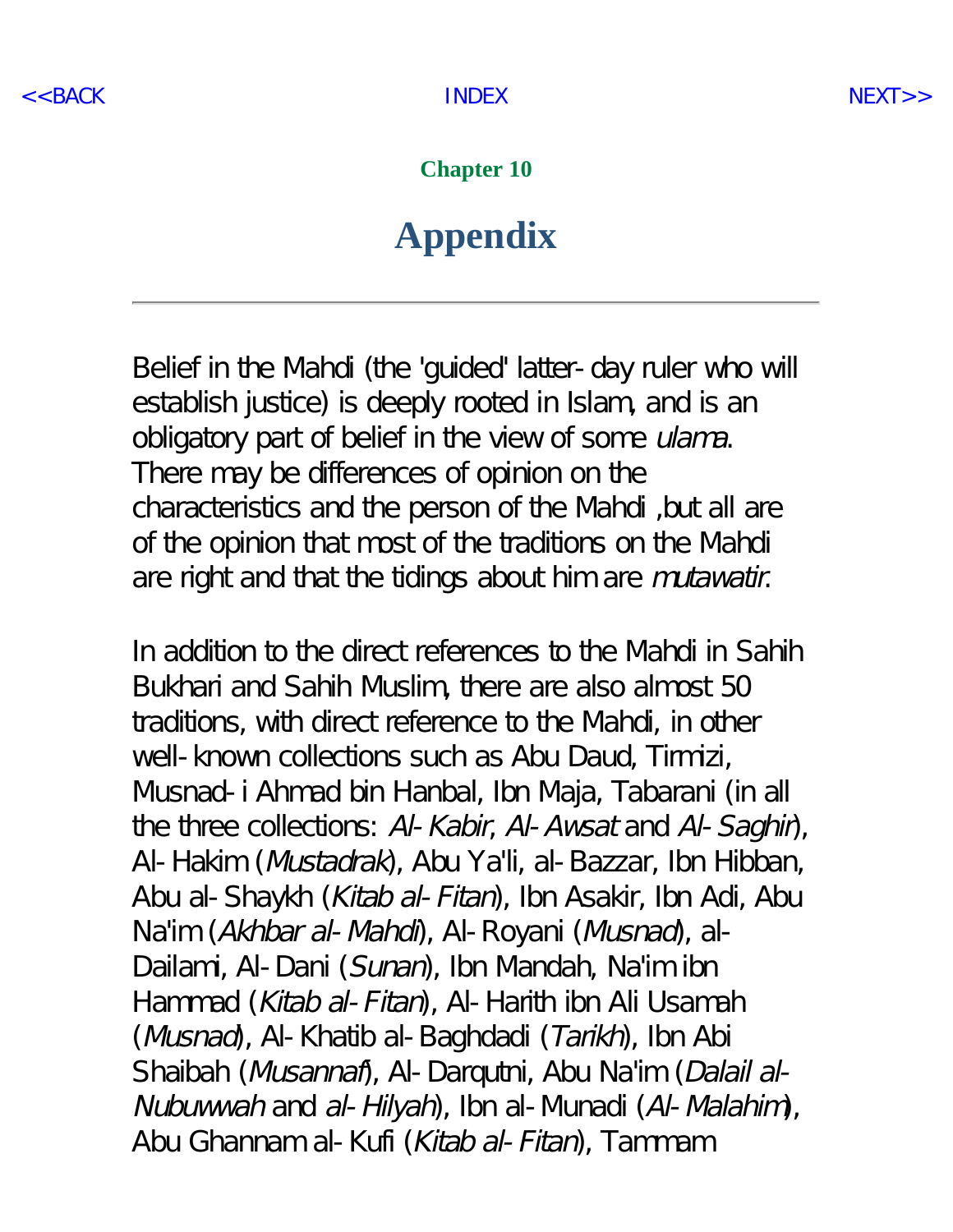(Fawaid), Ibn Sa'd (Tabaqat), Ibn Jarir (Tafsir), Al-Muhami (AI-Amali), etc.

These authoritative source books contain almost 50 traditions of the Prophet, (Peace and benediction be upon him and his infallible progeny) which clearly foretell the emergence of the Mahdi before the Day of Resurrection. Many of these traditions are 'Sahih' and directly narrated on the authority of the Prophet by 33 well-known companions, who include: Ali ibn Abi Talib, Husayn ibn Ali, Abu Sa'id al-Khudari, Abdullah ibn Mas'ud, Umm Salmah, Thauban, Abu Hurayrah, Anas ibn Malik, Jabir ibn Abdullah, Uthman ibn Affan, Awf ibn Malik, Talha ibn Ubaidallah, Huzaifah ibn al-Yaman, Umran ibn Husayn, Abdullah ibn Umar, Ayesha, Abdul Rahman ibn Awf, Abu Ayyub al-Ansari, Ibn Abbas, Tamim al-Dari, Umm Habibah, Abbas ibn Abdil Muttalib and Ammar ibn Yasir. The most famous of these traditions is the one narrated by Abdullah ibn Mas'ud in which the Prophet said: "Even if a (single) day is left in (the life of) the world, Allah will lengthen that day to send a person of my House whose name will be like my name and whose *Kunyah* will be similar to mine. He will fill the world with justice and equity just as it was previously full of injustice and oppression". (Abu Daud, Tabarani, Ibn Hibban, Hakim, Ibn Maja, Abu Na'im, Ibn Asakir etc).

This and many other traditions are in accordance with the highest standards of scrutiny set by the traditionists and therefore it is the consensus of Islamic scholars of all ages that the tradition is true and mutawatir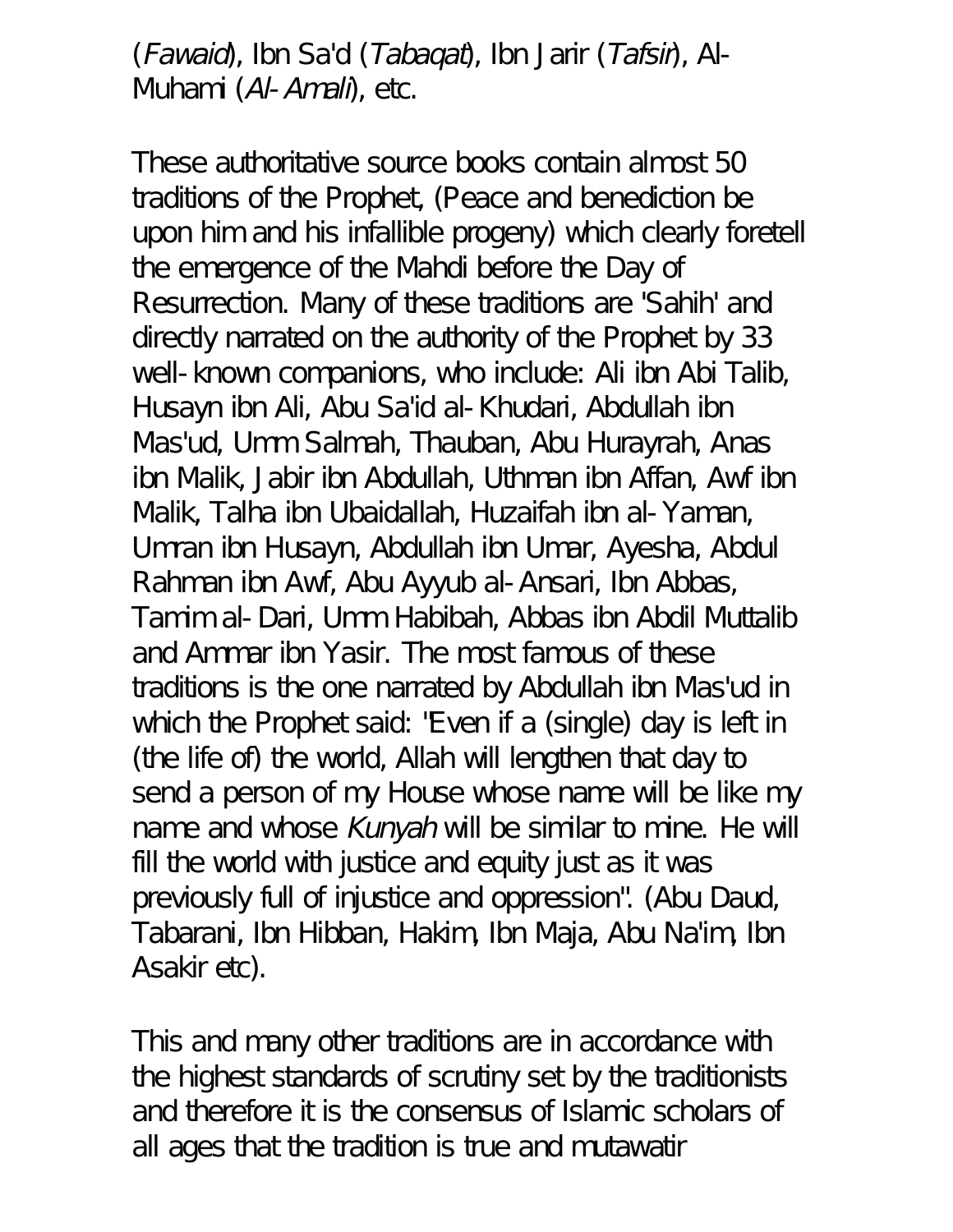(uninterruptedly conveyed on the authority of the Prophet). Following is a selection of affirmative references to the Mahdi by Muslim authorities from the old to the modern times:

- Ibn Taimiyyah, *Minhaj al-Sunnah al-Nabawiyyah*
- Al-Qurtubi, Al-Tazkirah
- Al-Hafiz, Abul Hasan al-Abiri, *Manaqib al-Imam al-*Shafi'i
- Al-Hafiz Ibn Hajar, Fath al-Bari
- Al-Hafiz al-Sakhawi, Fath al-Mugheeth
- Al-Suyuti, Al-'Urf al-Wardi and Al-Kashf 'an Mujawazat Hazihi al-Ummah al-Alf
- Al-Zarqani, Sharh al-Mawahib al-Ladunniyyah
- Abul 'Ala al-'Iraqi al Husayni, Al-Mahdi
- Al-Shaukani, Al-Tawzih fi tawatur me jaa fi'l Mahdi al-Muntazar wa'l Dajjal Masih
- Siddiq Hasan Khan, Al-Izh'ah lima kana wa ma yakunu baina yadai al-Sa'ah
- Abu Abdillah Muhammad Jassis, Sharh Risalah ibn Abi Zaid